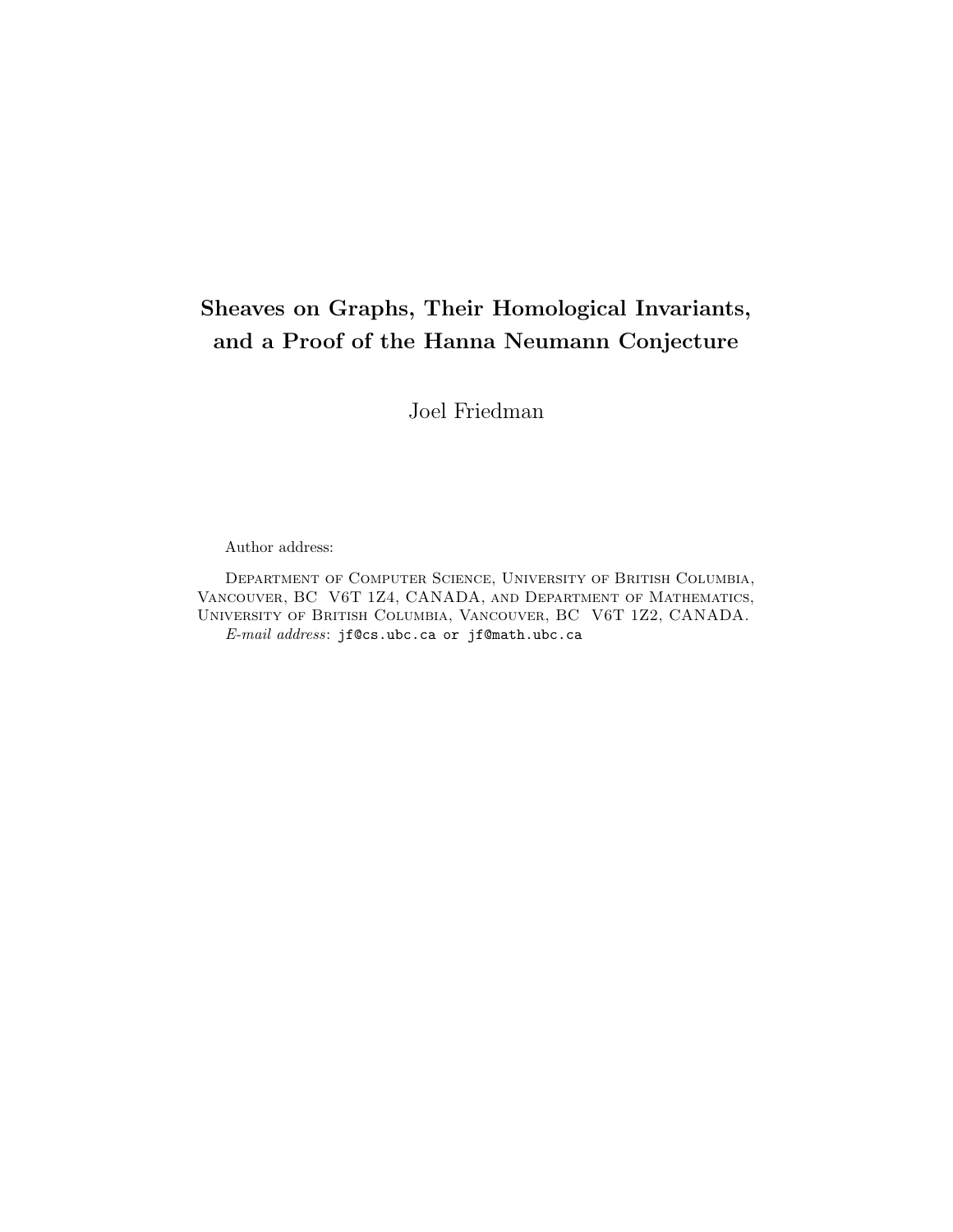## Contents

| Introduction                                 |                                                                   | vii            |
|----------------------------------------------|-------------------------------------------------------------------|----------------|
|                                              | Chapter 1. Foundations of Sheaves on Graphs and Their Homological |                |
|                                              | Invariants                                                        | $\mathbf 1$    |
| 1.1.                                         | Introduction                                                      | $\mathbf{1}$   |
| 1.2.                                         | Basic Definitions and Main Results                                | $\overline{5}$ |
| 1.3.                                         | Galois and Covering Theory                                        | 14             |
| 1.4.                                         | Sheaf Theory and Homology                                         | 18             |
| 1.5.                                         | Twisted Cohomology                                                | 26             |
| 1.6.                                         | Maximum Excess and Supermodularity                                | 32             |
| 1.7.                                         | $h_1^{\text{twist}}$ and the Universal Abelian Covering           | 36             |
| 1.8.                                         | Proof of Theorem 1.10                                             | 40             |
| 1.9.                                         | Concluding Remarks                                                | 55             |
| Chapter 2. The Hanna Neumann Conjecture      |                                                                   | 57             |
| 2.1.                                         | Introduction                                                      | 57             |
| 2.2.                                         | The Strengthened Hanna Neumann Conjecture                         | 59             |
| 2.3.                                         | Graph Theoretic Formulation of the SHNC                           | 61             |
| 2.4.                                         | Galois and Covering Theory in the SHNC                            | 62             |
| 2.5.                                         | $\rho$ -kernels                                                   | 65             |
| 2.6.                                         | Symmetry and Algebra of the Excess                                | 70             |
| 2.7.                                         | Variability of $k$ -th Power Kernels                              | 76             |
| 2.8.                                         | Proof of the SHNC                                                 | 81             |
| 2.9.                                         | Concluding Remarks                                                | 82             |
| Appendix A. A Direct View of $\rho$ -Kernels |                                                                   | 85             |
| Bibliography                                 |                                                                   | 91             |

v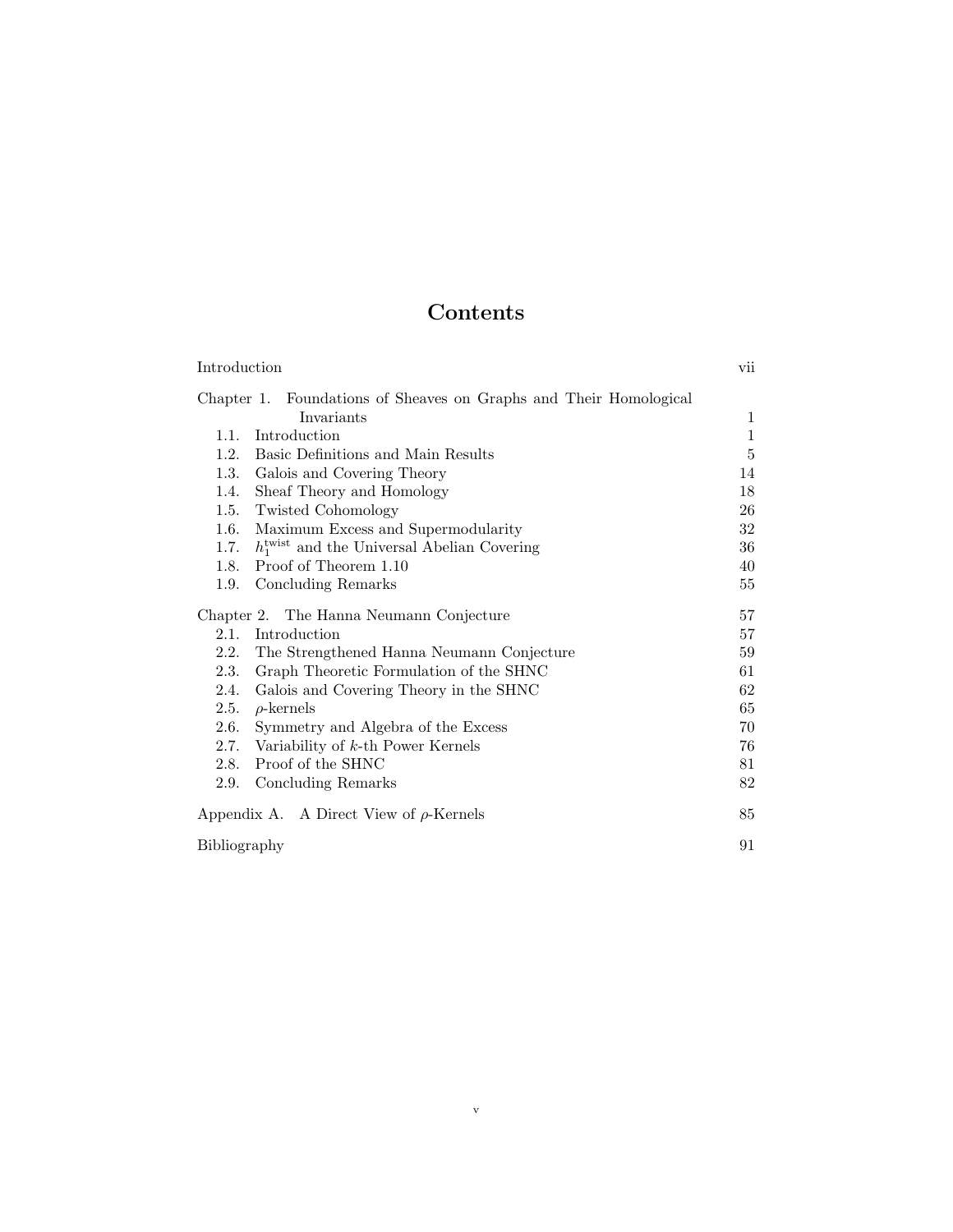### Abstract

In this paper we establish some foundations regarding sheaves of vector spaces on graphs and their invariants, such as homology groups and their limits. We then use these ideas to prove the Hanna Neumann Conjecture of the 1950's; in fact, we prove a strengthened form of the conjecture.

We introduce a notion of a sheaf of vector spaces on a graph, and develop the foundations of homology theories for such sheaves. One sheaf invariant, its "maximum excess," has a number of remarkable properties. It has a simple definition, with no reference to homology theory, that resembles graph expansion. Yet it is a "limit" of Betti numbers, and hence has a short/long exact sequence theory and resembles the  $L^2$  Betti numbers of Atiyah. Also, the maximum excess is defined via a supermodular function, which gives the maximum excess much stronger properties than one has of a typical Betti number.

Our sheaf theory can be viewed as a vast generalization of algebraic graph theory: each sheaf has invariants associated to it—such as Betti numbers and Laplacian matrices—that generalize those in classical graph theory.

We shall use "Galois graph theory" to reduce the Strengthened Hanna Neumann Conjecture to showing that certain sheaves, that we call  $\rho$ -kernels, have zero maximum excess. We use the symmetry in Galois theory to argue that if the Strengthened Hanna Neumann Conjecture is false, then the maximum excess of "most of" these  $\rho$ -kernels must be large. We then give an inductive argument to show that this is impossible.

Received by the editor May 30, 2011.

<sup>2000</sup> Mathematics Subject Classification. Primary 05C10, 55N30, 18F20; Secondary 05C50, 18F10, 14F20.

Key words and phrases. Graphs, sheaves, Hanna Neumann Conjecture, homology, Galois theory.

Research supported in part by an NSERC grant. Research done in part at the Centre Bernoulli, funded by the Swiss National Science Foundation.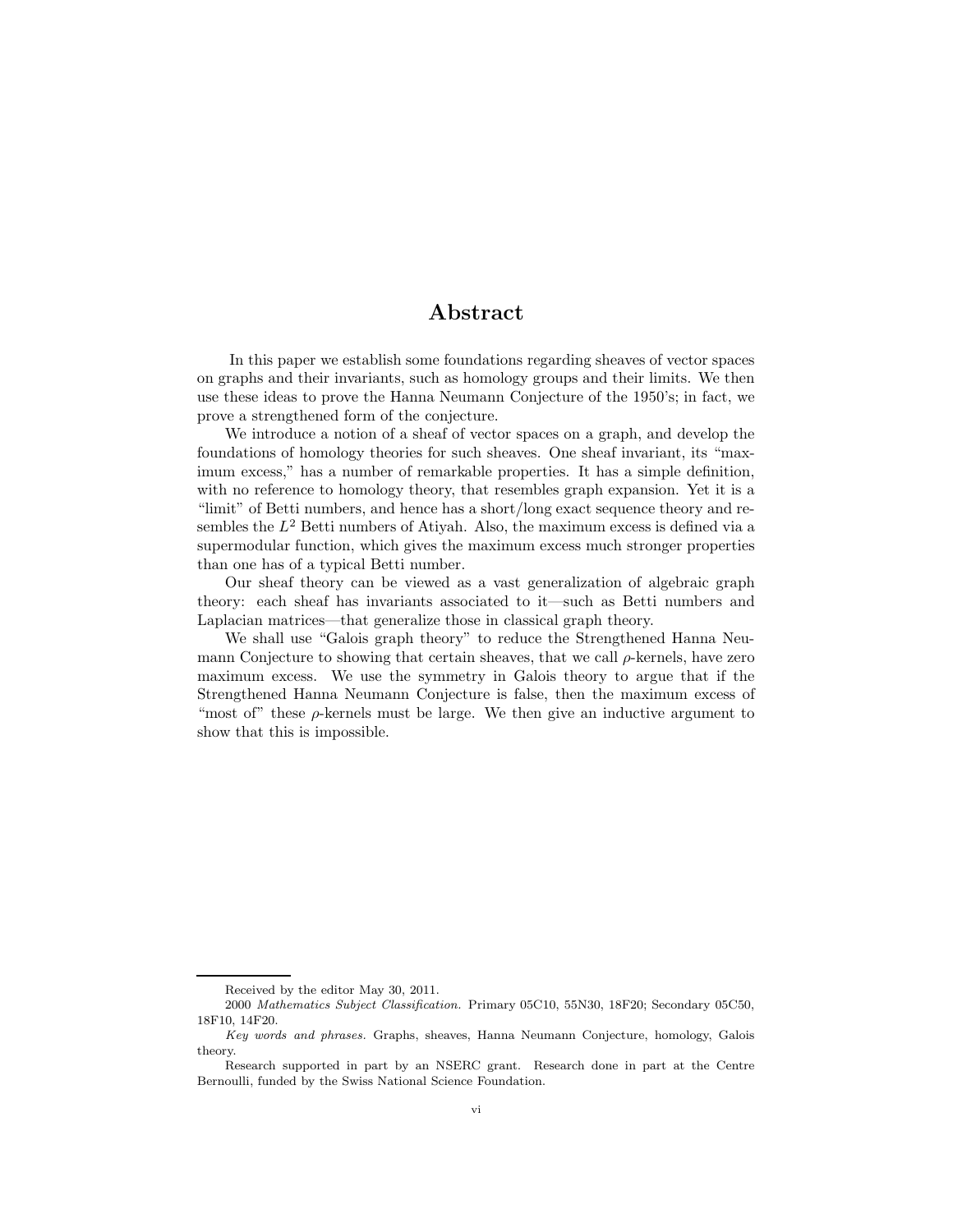### Introduction

This memoir has two main goals. First, we develop some foundations on what we call "sheaves on graphs" and their invariants. Second, using these foundations, we resolve the Hanna Neumann Conjecture of the 1950's.

Although our foundations of sheaves on graphs seem likely to impact a number of areas of graph theory, the theme that is common to most of this memoir is the Hanna Neumann Conjecture (or HNC). Both this conjecture and a strengthening of it, known as the Strengthened Hanna Neumann Conjecture (or SHNC) have been extensively studied (see [Bur71, Imr77b, Imr77a, Ser83, Ger83, Sta83, Neu90, Tar92, Dic94, Tar96, Iva99, Arz00, DF01, Iva01, Kha02, MW02, JKM03, Neu07, Eve08, Min10. These conjectures are usually stated as an inequality involving free groups, although both conjectures have well-known reformulations in term of finite graphs. In this memoir we prove both conjectures, using the finite graph reformulations, reducing both to the vanishing of a homology group of certain sheaves on graphs.

This work was originally written and posted to arxiv.com as two separate articles. The first aritcle, [Fri11b], contains the foundational material on sheaves of graphs, and comprises Chapter 1 of this manuscript. The second article, [Fri11a], resolves the SHNC (and HNC), and Chapter 2 of this manuscript consists of this material. This manuscript is easier to read than both articles separately, in that redundant definitions have been discarded, and references in Chapter 2 to material in Chapter 1 are now more specific. Yet, as we now explain, Chapters 1 and 2 are largely independently of one another, and Chapter 1, the foundations of sheaves on graphs, is of interest beyond the HNC and SHNC. To explain this interest, let us recall a bit about sheaf theory and its connection to discrete mathematics.

Among many (co)homology theories of topological spaces, the sheaf approach has many advantages. For one, it works with non-Hausdorff spaces, as done first by Serre in algebraic geometry with the Zariski topology (see [Har77]). Grothendieck's sheaf theory of [sga72a, sga72b, sga73, sga77] defined a notion of a sheaf on very general spaces now called "Grothendieck topologies." While Grothendieck's work has had remarkable success to cohomology theories in algebraic geometry, we believe that graph theory and combinatorics may greatly benefit by studying very special Grothendieck topologies formulated from finite, discrete structures. In particular, we will resolve the SHNC using a simple, finite Grothendieck topology associated to any finite graph.

Another aspect of sheaf cohomology is that it vastly generalizes the cohomology of a space. Each sheaf has injective resolutions that give cohomology groups. When the sheaf is take to be the "structure sheaf" of the space, we recover the cohomology groups of the space. However, there are many sheaves apart from the structure sheaf, and the resulting cohomology groups can represent a variety of aspects of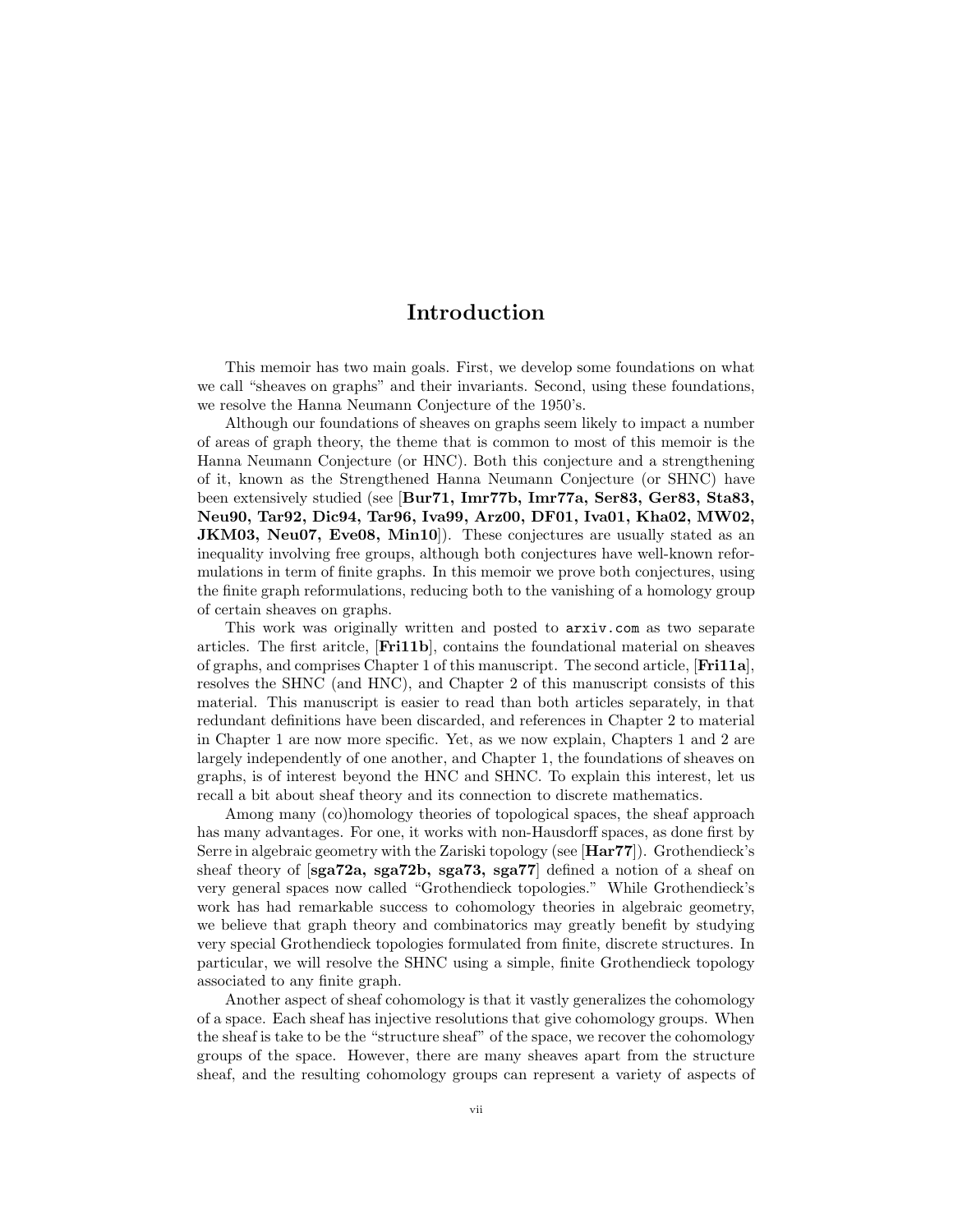### viii INTRODUCTION

the space. In particular, each open subset of a space,  $X$ , has an associated sheaf on  $X$  that reflects many properties of  $X$ ; we will use such sheaves in our proof of the SHNC.

One fundamental aspect of any (co)homology theory is that it expresses relations between related (co)homology groups in terms of exact sequences. Furthermore, any exact sequence yields a triangle inequality between the dimensions or ranks of any three consecutive elements. In [Fri05, Fri06, Fri07] we began an investigation into applying such inequalities to complexity theory, in particular to construct formal complexity measures to obtain lower bounds for formula size. Similarly, in this manuscript, we prove the SHNC from such an inequality.

In Chapter 1 we define a sheaf on a graph with no reference to sheaf theory, rather as a collection of vector spaces indexed on the vertices and edges of the graphs along with certain "restriction" maps. We add that one can view such a sheaf as a simple genelization of an incidence matrix of a graph; it follows that sheaves on graphs can be viewed as a vast generalization of classical algebraic graph theory (of adjacency matrices, Laplacians, etc.). However, our sheaves on graphs can also be viewed as the very special case of sheaves of finite dimensional vector spaces on a simple Grothendieck topology that we associate to a finite graph. In the case where the graph has no self loops, the Grothendieck topology is equivalent to a simple topological space.

Chapter 1 begins with a simple definition of sheaves on graphs and some examples. However, quickly we begin to study "limits" of Betti numbers of these sheaves. The most remarkable invariant that we study in Chapter 1 is the maximum excess of a sheaf. We give a number of strong results regarding the maximum excess, and the related "twisted" homology. These are related to the  $L^2$  Betti numbers first studied by Atiyah (see  $[Ati76, L\ddot{\mu}c02]$ ); however, the results we obtain in the case of finite graphs, especially regarding the maximum excess, seem especially strong.

To summarize the above few paragraphs, here are some reasons that Chapter 1 is of interest independent of the HNC:

- (1) sheaf theory on graphs generalizes algebraic graph theory and, therefore, may strengthen its applications;
- (2) our results on maximum excess give tools to study certain graph invariants such as the "reduced cyclicity" and number of "acyclic components;"
- (3) our results on the maximum excess of sheaves may indicate what one can expect of limits of Betti numbers on more general structures;
- (4) any results on sheaves on graphs may give new results and examples of what to expect on more general finite Grothendieck topologies, such as those of possible interest to complexity theory;
- (5) any results on Betti numbers of sheaves may yield new inequalities on other integers that can be viewed as akin to Betti numbers on some discrete Grothendieck topology.

Of course, despite the above reasons for interest in sheaves on graphs, the reader will see that Chapter 1 is largely developed with an eye toward the reduced cyclicity and the HNC.

Let us summarize aspects of Chapter 2, our proof of the SHNC, in general terms. This will serve to highlight our approach to this problem via sheaves on graph, which is very different than previous approaches. We use a graph theoretic formulation of the SHNC that involves the reduced cyclicity of three graphs. However, using what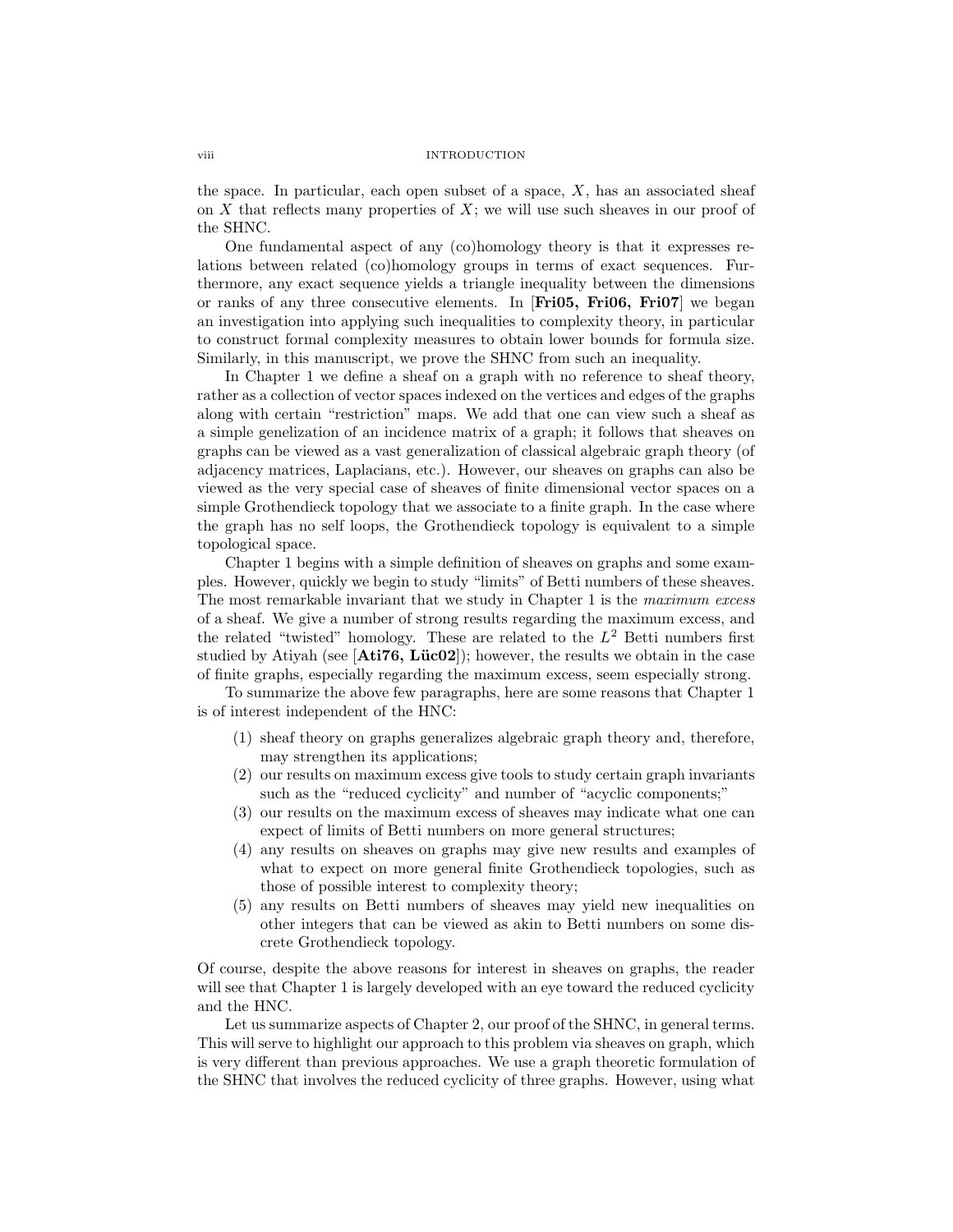#### INTRODUCTION ix

we call "Galois graph theory" (of [Fri93, ST96], but also [Gro77]), the SHNC amounts to showing that the reduced cyclicity of one graph is less than that of another graph, and both of these graphs admit a natural map to the same Cayley graph.

We wish to emphasize that, to the best of our knowledge, our manuscript represents the first application of Galois graph theory to other parts of graph theory. That is, Galois graph theory occurs for its own interest (in [Fri93]) and for its connection to number theory (in [ST96]). However, in this manuscript we make essential use of Galois graph theory to two independent questions not obviously related to Galois graph theory. First, in Chapter 1 we use Galois graph theory to show that maximum excess scales under pulling back by a covering map; first we prove this for Galois morphisms, making essential use of the symmetry in Galois theory, and then we deduce the general case by the Normal Extension Theorem of Galois graph theory. Second, Galois graph theory is the basis of our construction of  $\rho$ -kernels, upon which our approach to the HNC and SHNC is based, and the symmetry of these  $\rho$ -kernels is used constantly in Chapter 2.

Let us return to the SHNC, and recall that exact sequences give triangle inequalities on the dimensions of consecutive terms. The reduced cyclicity is a type of limiting first Betti number. Hence, one graph has smaller reduced cyclicity than a second graph provided that there is a surjection from the first graph to the second, such that the kernel of this surjection has vanishing limiting first Betti number. Unfortunately there is no such graph surjection in the graphs that arise from the SHNC. However, both graphs admit a natural map to the same Cayley graph, and hence can be viewed as sheaves on this Cayley graph (much as open subsets of a topological space have associated sheaves). Remarkably, there is a surjection from the first graph to the second when viewed as sheaves. The kernel of such a sujection (generally a sheaf) will be called a  $\rho$ -kernel, and the SHNC turns out to be implied by the vanishing limiting first Betti number, or maximum excess, of an appropriate collection of  $\rho$ -kernels.

We emphasize that the  $\rho$ -kernels that we build seem almost forced upon us, once we look for the surjections described above. However, it does not seem to be an easy question, essentially of linear algebra, to determine whether or not these ρ-kernels have vanishing maximum excess. In fact, if we define a ρ-kernel as the kernel of any surjection of the two graphs of interest, then there are  $\rho$ -kernels whose maximum excess does not vanish.

To complete the proof of the SHNC, we shall show that the maximum excess of a "generic"  $\rho$ -kernel vanishes. This main idea is that there is a symmetry property of the "excess maximizer," which implies that maximum excess of a generic  $\rho$ -kernel must be a multiple of the order of an associated Galois group (the group associated to the Cayley graph mentioned above). From this point one knows that if the generic maximum excess doesn't vanish, it would be large; one can then use two different inductive arguments to show that this is impossible.

For the reader interested only in a proof of the HNC, we mention that can read its proof in Chapter 2 while skipping most of the material in Chapter 1. Indeed, Chapter 2 is based on the "stand alone" paper, [Fri11a], written without explicit reference to homology theory, using only sheaves and maximum excess. So to read Chapter 2, one needs the definitions of sheaves and maximum excess, of Section 1.2, the Galois graph theory of Section 1.3, and the submodularity of the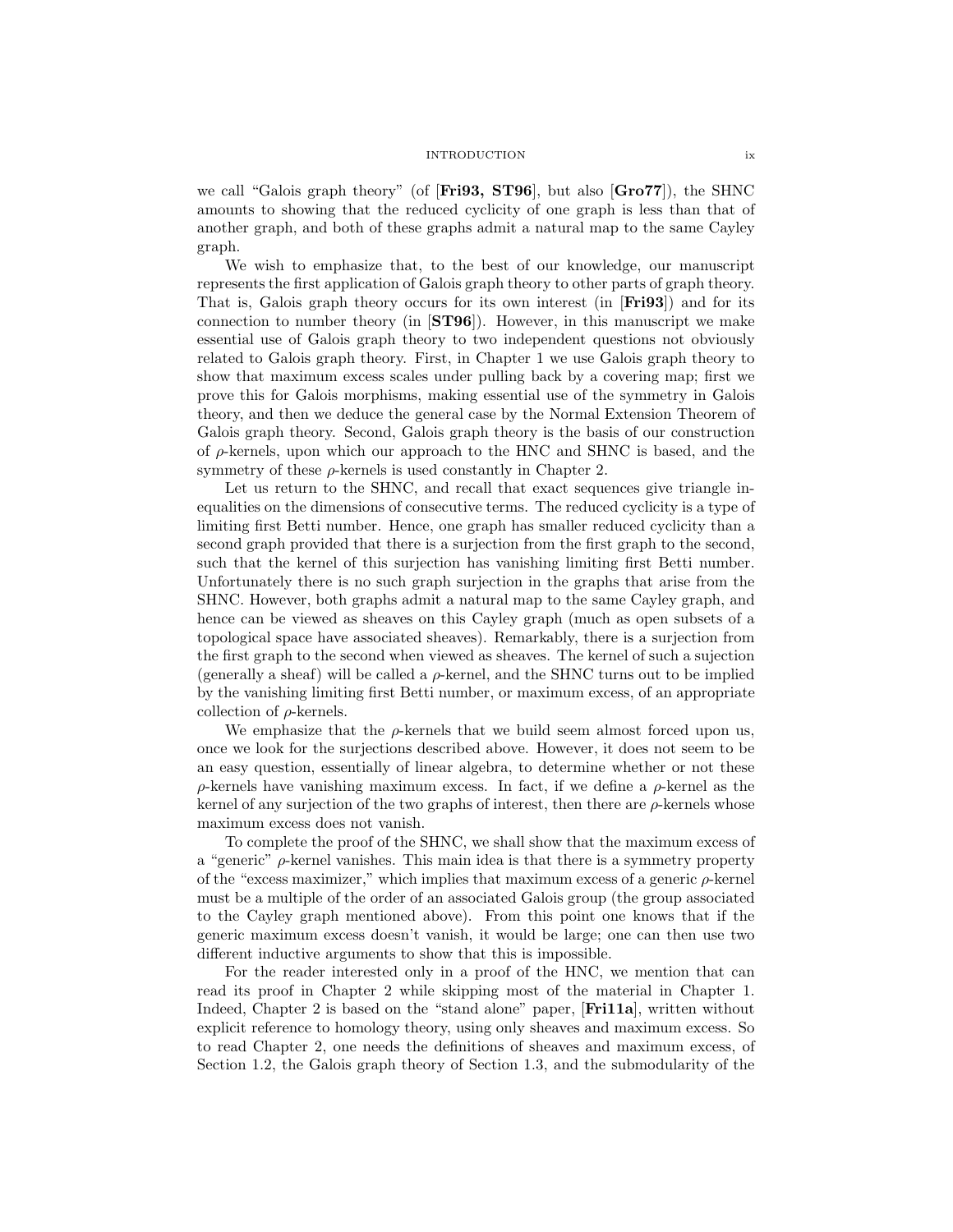### x INTRODUCTION

excess in Section 1.6. Aside from these results, the proof in [Fri11a] needed the fact that the maximum excess is a "first quasi-Betti number," which relies on the main (and most difficult) theorem of Chapter 1. However, we have recently found a variant of the proof in [Fri11a] which does not require this fact. Hence one can read a complete proof of the HNC and SNHC in this manuscript, without most of Chapter 1 and any reference to homology. However, as explained in Chapter 2, homology still gives valuable insight into the proof.

We mention that as of writing **[Fri11b, Fri11a**], Mineyev has informed us of his independent proof of the HNC and SHNC, first using Hilbert modules ([Min11b], based on [Min10]), and then using only combinatorial group theory ([Min11a]). His approaches seem very different from ours.

We wish to thank Laurant Bartholdi, for conversations and introducing us to the SHNC, and Avner Friedman, for comments on a draft of this manuscript. We thank Luc Illusie, for an inspiring discussion regarding our ideas involving sheaf theory, homology, and the SHNC; this discussion was a turning point in our research. We wish to thank for following people for conversations: Goulnara Arjantseva, Warren Dicks, Bernt Everitt, Sadok Kallel, Richard Kent, Igor Mineyev, Pierre Pansu, and Daniel Wise. Finally, we thank Alain Valette and the Centre Bernoulli at the EPFL for hosting us during a programme on limits of graphs, where we met Bartholdi and Pansu and began this work.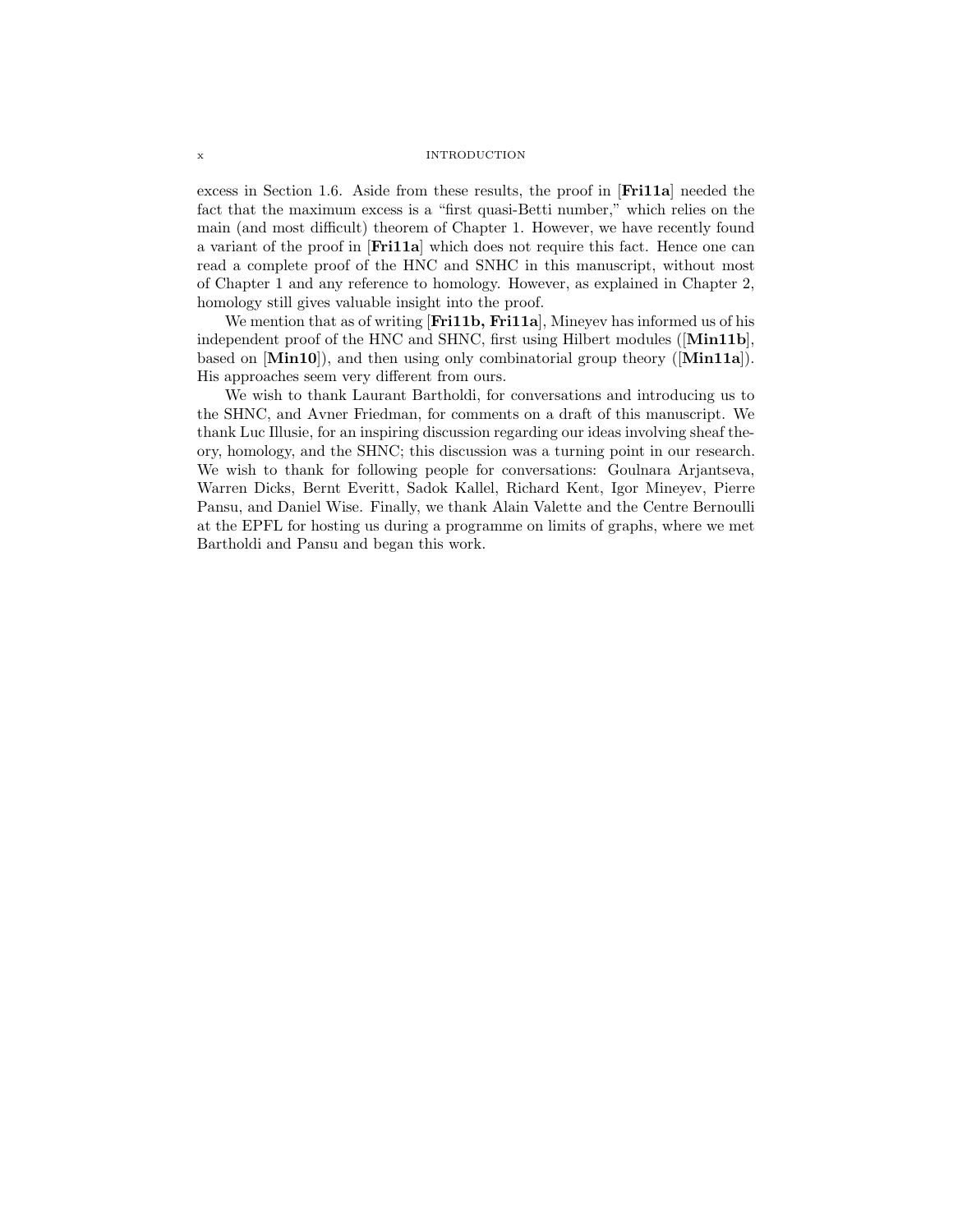### CHAPTER 1

## Foundations of Sheaves on Graphs and Their Homological Invariants

### 1.1. Introduction

The main goal of this chapter is to introduce a notion of a sheaf on a graph and to establish some foundational results regarding the homology groups of such sheaves and related invariants. After developing some general points we shall focus on a remarkable invariant of a sheaf that we call the maximum excess.

The maximum excess of a sheaf arises naturally as a "limit" of Betti numbers, akin to  $L^2$  Betti number defined by Atiyah. Although such limits have been studied in many contexts, we are able to show some compellingly strong results about these limits in the case of sheaves on graphs. First, the maximum excess can be defined, with no reference to homology theory, in a manner that makes it resemble quantities seen in matching theory or expander graphs. Second, this definition amounts to the maximum of an "excess" function that is supermodular; this gives additional structure to the maximum excess that is not apparent from homology theory. Third, for any given sheaf, the limit is attained from "twisted Betti numbers" by passing to a finite cover (as opposed to an infinite limit of covers).

Our motivation for studying the maximum excess and certain Betti numbers arose from studying an important graph invariant that we call the *reduced cyclicity* of a graph. This invariant arises in one formulation of the much studied Hanna Neumann Conjecture of the 1950's (see [Bur71, Imr77b, Imr77a, Ser83, Ger83, Sta83, Neu90, Tar92, Dic94, Tar96, Iva99, Arz00, DF01, Iva01, Kha02, MW02, JKM03, Neu07, Eve08, Min10]); in Chapter 2 we shall use the results of this chapter to prove this conjecture. Moreover, our methods will prove what is known as the Strengthened Hanna Neumann Conjecture (or SHNC) of [Neu90].

Our sheaf theory on graphs is based on the sheaf theory of Grothendieck (see [sga72a, sga72b, sga73, sga77]), built upon what are now known as Grothendieck topologies. In the special case when the graph has no self-loops, the sheaf theory we describe is equivalent to the sheaf theory on certain topological spaces (see [Har77]). The basic definition of sheaves on graphs and their homology groups are special cases of theory developed in [Fri05, Fri06, Fri07] and are probably special cases of situations arising in the fields of toric varieties and quivers. However, in this chapter we study a special case of this general notion of sheaf theory, proving especially strong theorems particular to sheaves on graphs and obtaining new theorems in graph theory. In this process we also introduce new invariants in sheaf theory—such as "maximum excess" and "twisted homology"—and establish theorems about these invariants that may become useful to sheaf theories in other settings.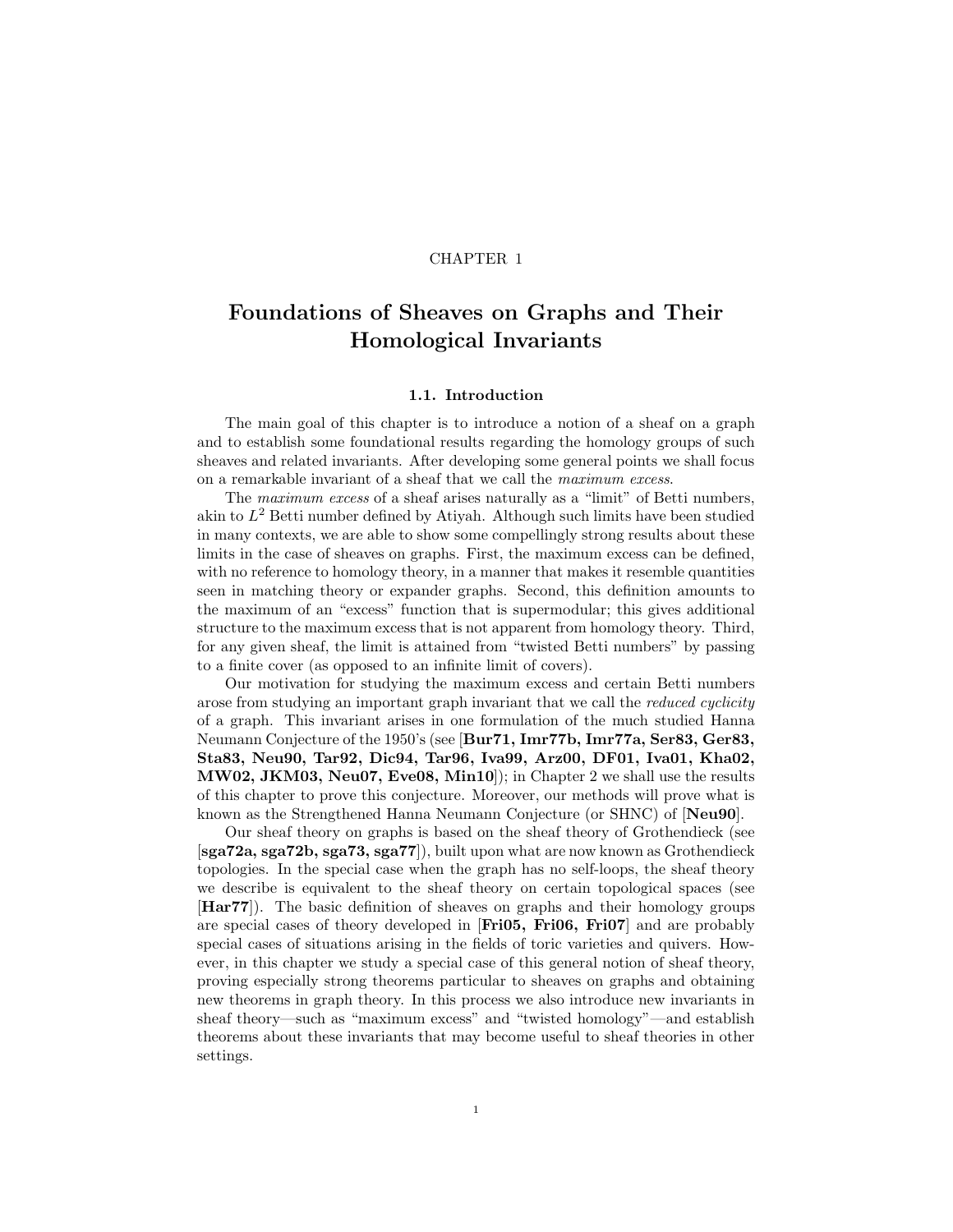In this chapter we explore primarily those aspects of sheaf theory directly related to our future study of the SHNC, namely general properties of the maximum excess. However, we believe sheaf theory is a concept fundamental to graph theory, and that there will probably emerge other applications of these ideas. One reason for this belief is that many areas in graph theory, such as expanding graphs, work with the adjacency matrix of a graph. Any sheaf on a graph,  $G$ , has an adjacency matrix (and incidence matrix, Laplacian, etc.) with many of the properties that graph adjacency matrices have. A graph has a particularly simple sheaf that we call its "structure sheaf." The adjacency matrix of the structure sheaf turns out to be the adjacency matrix of G. In this way the adjacency matrix of a graph, and all of traditional algebraic graph theory, can be generalized to sheaf theory; the sheaf theory, given its more general nature and expressiveness, may shed new light on traditional algebraic graph theory and its applications.

New graph theoretic inequalities arise in our sheaf theory out of "long exact sequences," analogous to long exact sequences that appear in virtually any homology theory. Indeed, relations between different homology groups are often expressed in exact sequences, and in any exact sequence of vector spaces, the dimensions of three consecutive elements satisfy a triangle inequality. It is such triangle inequalities that inspire and form the basis of our approach to the SHNC.

One remarkable aspect of our sheaf theory is that it adds "new morphisms" between graphs. In other words, consider two graphs,  $G_1$  and  $G_2$  that each admit a morphism to another graph,  $G$ . It is possible to associate with each  $G_i$  a sheaf,  $\mathcal{S}(G_i)$ , over G, that contains all the information present in  $G_i$ . Any G-morphism from  $G_1$  to  $G_2$  gives rise to a morphism of sheaves, from  $\mathcal{S}(G_1)$  to  $\mathcal{S}(G_2)$ ; however, there are sheaf morphisms from  $\mathcal{S}(G_1)$  to  $\mathcal{S}(G_2)$  that do not arise from any graph morphism. For example, there may be a surjection from  $\mathcal{S}(G_1)$  to  $\mathcal{S}(G_2)$  when there is no graph theoretic surjection  $G_1 \rightarrow G_2$ . Some such "new surjections" are crucial to our proof of the SHNC; the kernel of such "new surjections" give a type of sheaf that we call a  $\rho$ -kernel, which is the basis of our approach to the SHNC. Said otherwise, for any graph, G, there is a faithful functor from the category of "graphs over  $G$ " to the category of "sheaves over  $G$ ;" however this functor is not full, and some of the "new morphisms" between graphs over  $G$ , viewed as sheaves over G, ultimately yield new concepts in graph theory needed in our proof of the SHNC.

This chapter will focus on four types of invariants of sheaves: (1) homology groups and resulting Betti numbers, (2) twisted homology groups and resulting twisted Betti numbers, (3) the maximum excess, and (4) limiting twisted Betti numbers. Let us briefly motivate our interest in these invariants and describe the main theorems in this chapter. This discussion will be made more precise, with more background, in Section 1.2.

Our first type of invariant, homology groups of sheaves and resulting Betti numbers, will not involve any difficult theorems. The main novelty of this type of invariant is in its definition; it is chosen in a way that it has appropriate properties for our needs and can express some traditional invariants of a graph; these invariants include its Euler characteristic and the traditional zeroth and first Betti numbers. In sheaf theory, usually sheaf cohomology based on the global section functor is a central object of study; however, these cohomology groups do not yield the invariants of interest to us in this chapter. Instead, our homology groups are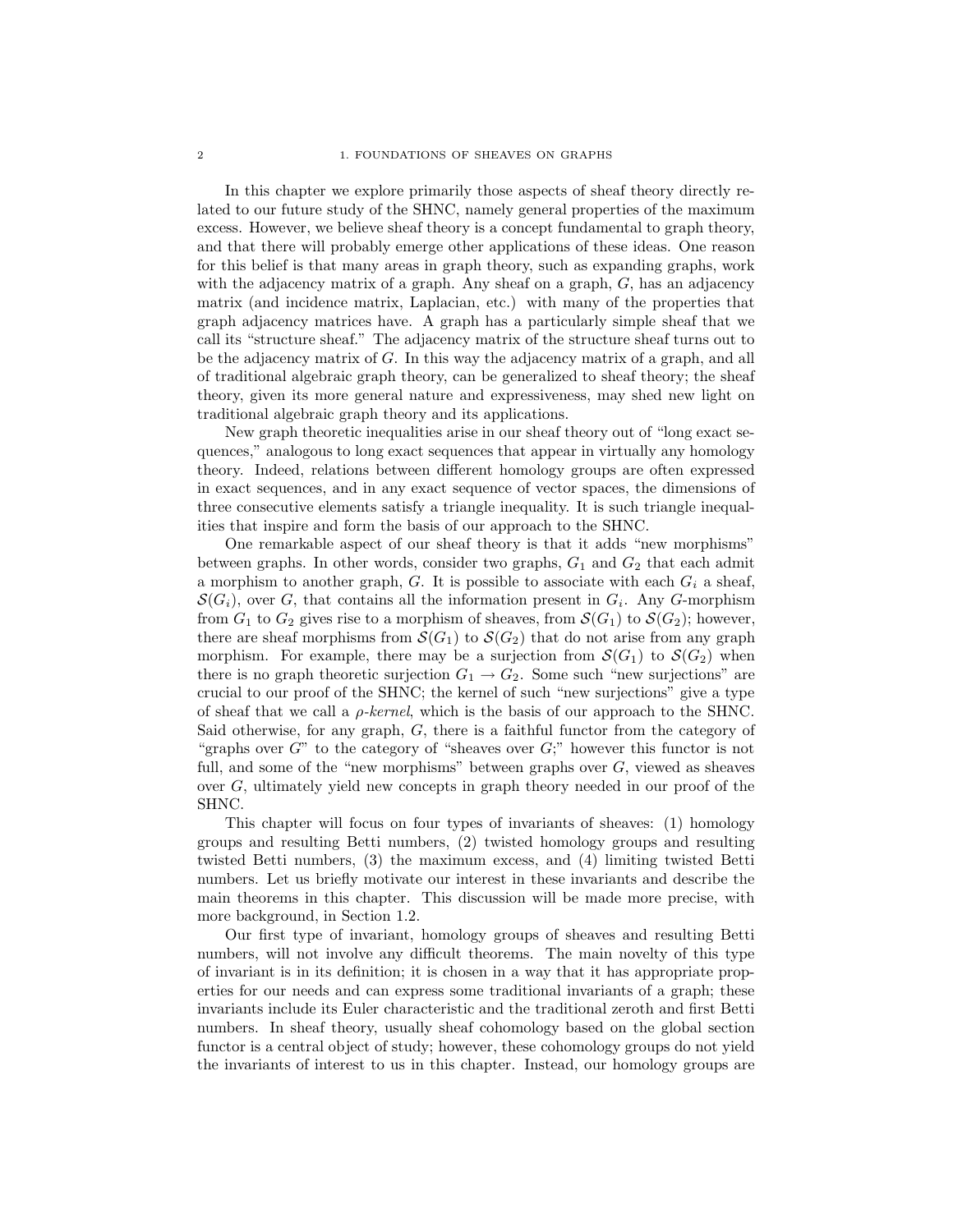#### 1.1. INTRODUCTION 3

based on global cosections; i.e., our homology groups are essentially Ext groups in the first variable, where the second variable is fixed to be the structure sheaf.

The SHNC conjecture can be reformulated in graph theoretic terms, involving a more troubling graph invariant,  $\rho(G)$ , of a graph, G, which we call the *reduced*  $cyclicity$  of G. The reason this graph invariant is troubling is that its usual definition seems to require that we know how many connected components of G are acyclic, i.e., are isolated vertices or trees. Prior to this paper, all non-trivial techniques we know to bound  $\rho(G)$  either presuppose something about the number of acyclic components of  $G$ , or else they overlook such components; as such, previous results on the reduced cyclicity usually either require special assumptions or give results that are not sharp. Our second set of invariants, the twisted homology groups and their dimensions, i.e., the twisted Betti numbers, give  $\rho(G_1)$  as the first twisted Betti number of a certain sheaf on  $G$ , for any graph,  $G_1$ , with a graph morphism to G. As such, the long exact sequences arising in twisted homology give the first sharp relations between values of  $\rho$ ; however, these relations usually involve sheaves and not just graphs alone.

Let us sketch the idea of why reduced cyclicity is a special case of a twisted Betti number. In this chapter we observe that  $\rho(G)$  is the limit of  $h_1(K)/[K:G]$ over "generic Abelian coverings maps,"  $K \to G$ , where the degree, [K: G], of the covering map tends to infinity. It is well known that for Abelian covering maps  $K \to G$ , we can recover spectral properties of the adjacency matrix of K by working with that of  $G$  and "twisting its entries," i.e., multiplying certain entries by roots of unity that appear in the characters of the underlying Abelian group. So we form "twisted" homology groups by "generically twisting" a sheaf, with twists that are parameters or indeterminates, and compute that the reduced connectivity,  $\rho(G)$ , equals the first "twisted" Betti number of the structure sheaf of G. This gives a generalization of the definition of  $\rho$  from graphs to sheaves, and the resulting twisted Betti numbers satisfy triangle inequalities coming from the long exact sequences in twisted homology.

Another promising fact about twisted Betti numbers is that, via the theory of long exact sequences, one can reduce the SHNC to the vanishing of the first twisted Betti number of a collection of sheaves that we call  $\rho$ -kernels.

The problem is that the twisted homology approach often seems to be the "wrong" way to view the reduced cyclicity, mainly for the following reason. The Euler characteristic and reduced cyclicity have a remarkable scaling property under covering maps,  $\phi: K \to G$ , i.e.,

$$
\chi(K) = \chi(G) \deg(\phi), \quad \rho(K) = \rho(G) \deg(\phi).
$$

Twisted Betti numbers do not always scale in this way; this makes us suspect that the twisted Betti number is not always a good generalization of the reduced cyclicity.

The remedy comes in our third type of invariant, a single invariant of a sheaf that we shall define and call its maximum excess. This is an integer that one can define simply and with no reference to homology theory. Its definition resembles combinatorial invariants arising in matching theory or expander graphs. The maximum excess of any sheaf is at most the first twisted Betti number, and the two are equal on many types of sheaves, including all constant sheaves. Hence the two concepts are related but not identical. Furthermore, the SHNC is implied by the (a priori weaker) vanishing maximum excess of  $\rho$ -kernels, and the maximum excess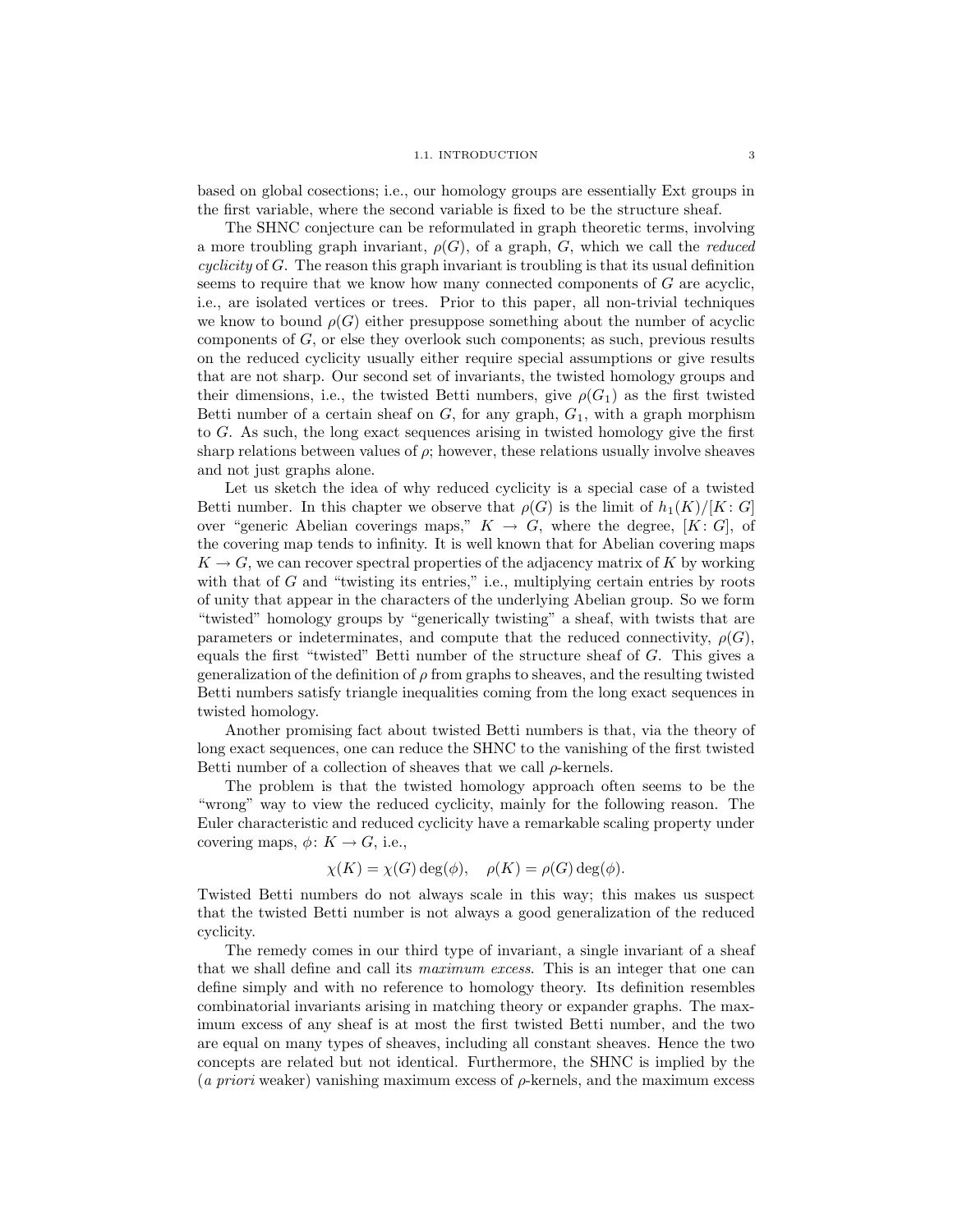satisfies stronger properties that yield better bounds than what one would get for the first twisted Betti number. So for the SHNC, we largely abandon the idea of using twisted Betti numbers to generalize  $\rho$  from graphs to sheaves, and instead use the maximum excess. The problem is that to proof the SHNC we require inequalities involving the maximum excess akin to those holding of Betti numbers of homology theories via long exact sequences; there is no a priori reason that such inequalities should hold.

The main theorem of this chapter, Theorem 1.10, says that for any fixed sheaf on a graph,  $G$ , there is an integer,  $q$ , with the following property: the maximum excess and first twisted Betti number agree when the sheaf is "pulled back" along a covering map  $G' \to G$ , provided that the girth of  $G'$  is at least q.

The main theorem implies that the maximum excess is a *first quasi-Betti num*ber, meaning that the maximum excess satisfies certain triangular inequalities that we use to prove the SHNC. However, in Chapter 2 we see that a variation of our proof avoids these triangular inequalities.

Another view of our main theorem is that there exists a "limit" to the ratio of a twisted Betti number of a pullback of a fixed sheaf along a graph covering to the degree of the covering. We shall call this limiting ratio a "limiting twisted Betti number," which is our fourth type of invariant. Our main theorem can be rephrased as saying that the first limiting twisted Betti number is just the maximum excess. It is easy to see that limiting twisted Betti numbers satisfy the triangular inequalities we desire for the maximum excess; hence proving the main theorem proves the desired inequalities for the maximum excess. However, as a limiting Betti number, the maximum excess actually has associated homology groups whose dimensions divided by the covering degree approximate the maximum excess. And it may turn out that the homology groups themselves may contain useful information beyond knowing merely their dimension; however, for our proof of the SHNC, all that we need is the dimensions of these homology groups, i.e., their Betti numbers.

Lior Silbermann has pointed out to us that our notion of limiting twisting Betti numbers is a discrete analogue of "L<sup>2</sup> Betti numbers" introduced by Atiyah on manifolds ([ $\textbf{Ati76}$ ]); the theory involved in the study of  $L^2$  Betti numbers (see[ $\textbf{Lüc02}$ ]), especially the von Neumann dimension of certain "matrices" of this theory, may already imply that our limiting twisting Betti numbers do have a limit and that it is an integer (because the fundamental group of a graph is a free group). So part of our results can be viewed as a very explicit type of  $L^2$  or limiting Betti number calculation (for the very special case sheaves on graphs), that includes stronger information; indeed, we give a simple interpretation of this number (the maximum excess) and a finite procedure for computing it (pulling back to a graph of sufficiently large girth and computing a twisted Betti number).

We note that for the purpose of proving the SHNC, the main results needed from this chapter are the definitions of a sheaf and its maximum excess, and a few properties we prove regarding the maximum excess. If we could prove such properties without using homology theory, we could study the SHNC without homology theory. Nonetheless, we find that twisted homology gives important intuition for the maximum excess; for example, we first proved the SHNC using twisted homology, and only discovered during the writing of [Fri11a] that the proof could be written entirely in terms of the maximum excess. As we remark at the end of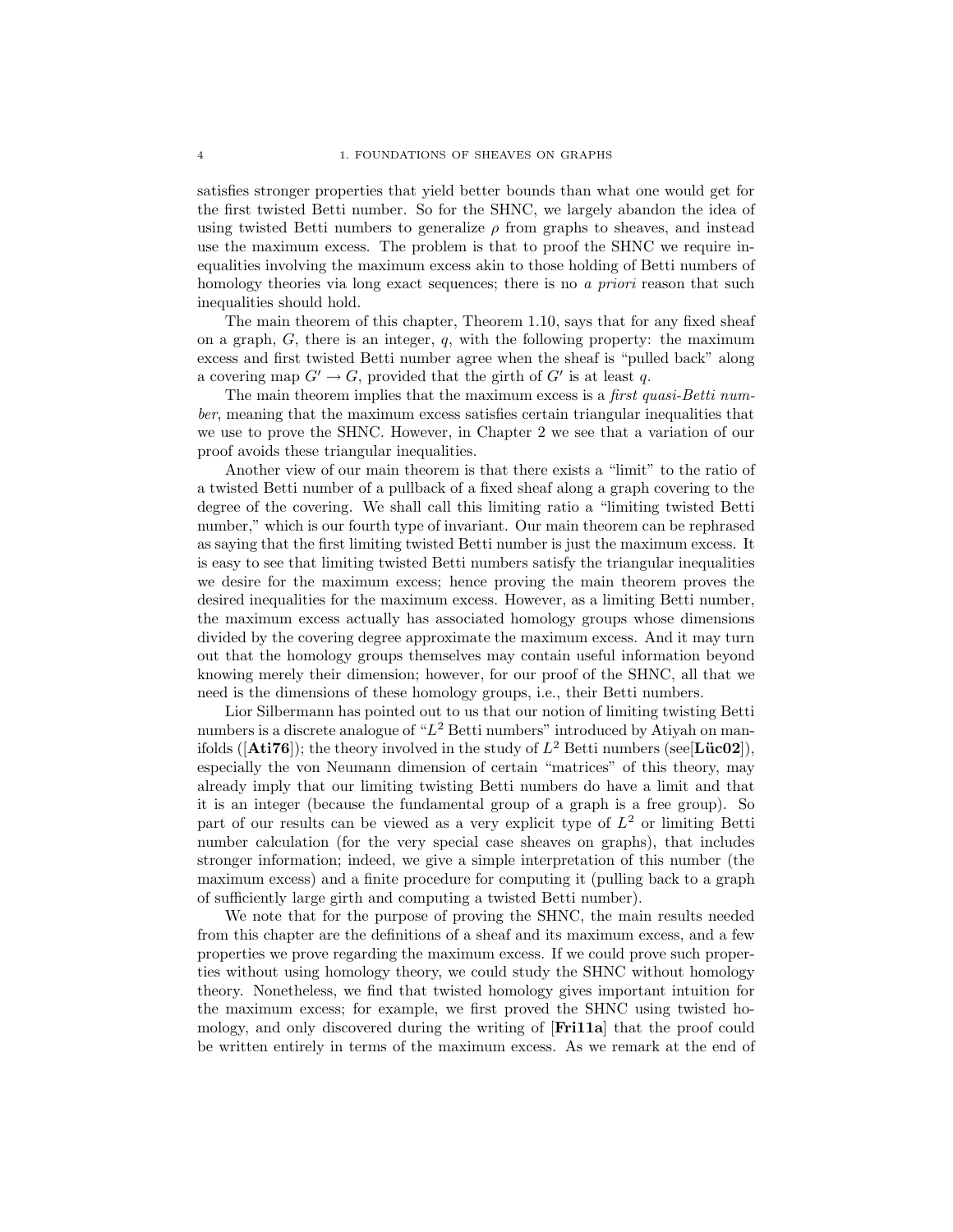Chapter 2, there is a way to prove the SHNC with no reference to homology theory, but this requires some extra combinatorial analysis (namely Appendix A).

The rest of this chapter is organized as follows. In Section 1.2 we give precise definitions and statements of the theorems in this chapter. In Section 1.3 we review part of what might be called "Galois theory of graphs" that we will use in this chapter. In Section 1.4 we give the basic properties of sheaves and homology, pullbacks and their adjoints; then we explain everything in terms of cohomology of Grothendieck topologies (this explanation will help the reader to understand the context of our definitions, but this explanation is not necessary to read the rest of this paper). In Section 1.5 we define the twisted homology and compute the twisted homology of the constant sheaf of a graph; we also interpret twisted homology in terms of Abelian covers. In Section 1.6 we establish the basic properties of the maximum excess, including its bound on the twisted homology. The next two sections establish our main theorem. In Section 1.7 we show how to interpret elements of the first twisted homology group of a graph in terms of the first homology group of the maximum Abelian covering of the graph. In Section 1.8 we prove Theorem 1.10, that says that the first twisted Betti number and the maximum excess agree after an appropriate pullback. In Section 1.9 we make some concluding remarks.

### 1.2. Basic Definitions and Main Results

In this section we will define sheaves and all the main invariants of sheaves that we use in this paper. We will state the main theorem in this chapter, and state or describe other results in this chapter. In most of this paper we work with directed graphs (digraphs), which makes things notationally simpler; as we remark in Section 1.9, all this sheaf and homology theory works just as well with undirected graphs, although it is slightly more cumbersome if one wants to avoid orienting the edges.

1.2.1. Definition of Sheaves and Homology. We will allow directed graphs to have multiple edges and self-loops; so in this paper a directed graph (or digraph) consists of tuple  $G = (V_G, E_G, t_G, h_G)$  where  $V_G$  and  $E_G$  are sets—the vertex and edge sets—and  $t_G: E_G \to V_G$  is the "tail" map and  $h_G: E_G \to V_G$  the "head" map. Throughout this paper, unless otherwise indicated, a digraph is assumed to be finite, i.e., the vertex and edge sets are finite.

Recall that a morphism of digraphs,  $\mu: K \to G$ , is a pair  $\mu = (\mu_V, \mu_E)$  of maps  $\mu_V: V_K \to V_G$  and  $\mu_E: E_K \to E_G$  such that  $t_G \mu_E = \mu_V t_K$  and  $h_G \mu_E = \mu_V h_K$ . We can usually drop the subscripts from  $\mu_V$  and  $\mu_E$ , although for clarity we shall sometimes include them.

Recall that fibre products exist for directed graphs (see, for example, [Fri93], or [Sta83], where fibre products are called "pullbacks") and the fibre product,  $K = G_1 \times_G G_2$ , of morphisms  $\mu_1: G_1 \to G$  and  $\mu_2: G_2 \to G$  has

$$
V_K = \{(v_1, v_2) \mid v_i \in V_{G_i}, \mu_1 v_1 = \mu_2 v_2\},
$$
  
\n
$$
E_K = \{(e_1, e_2) \mid e_i \in E_{G_i}, \mu_1 e_1 = \mu_2 e_2\},
$$
  
\n
$$
t_K = (t_{G_1}, t_{G_2}), \text{ and } h_K = (h_{G_1}, h_{G_2}).
$$

For  $i = 1, 2$ , respectively, there are natural digraph morphisms,  $\pi_i \colon G_1 \times_G G_2 \to G_i$ called projection onto the first and second component, respectively, given by the respective set theoretic projections on  $V_K$  and  $E_K$ .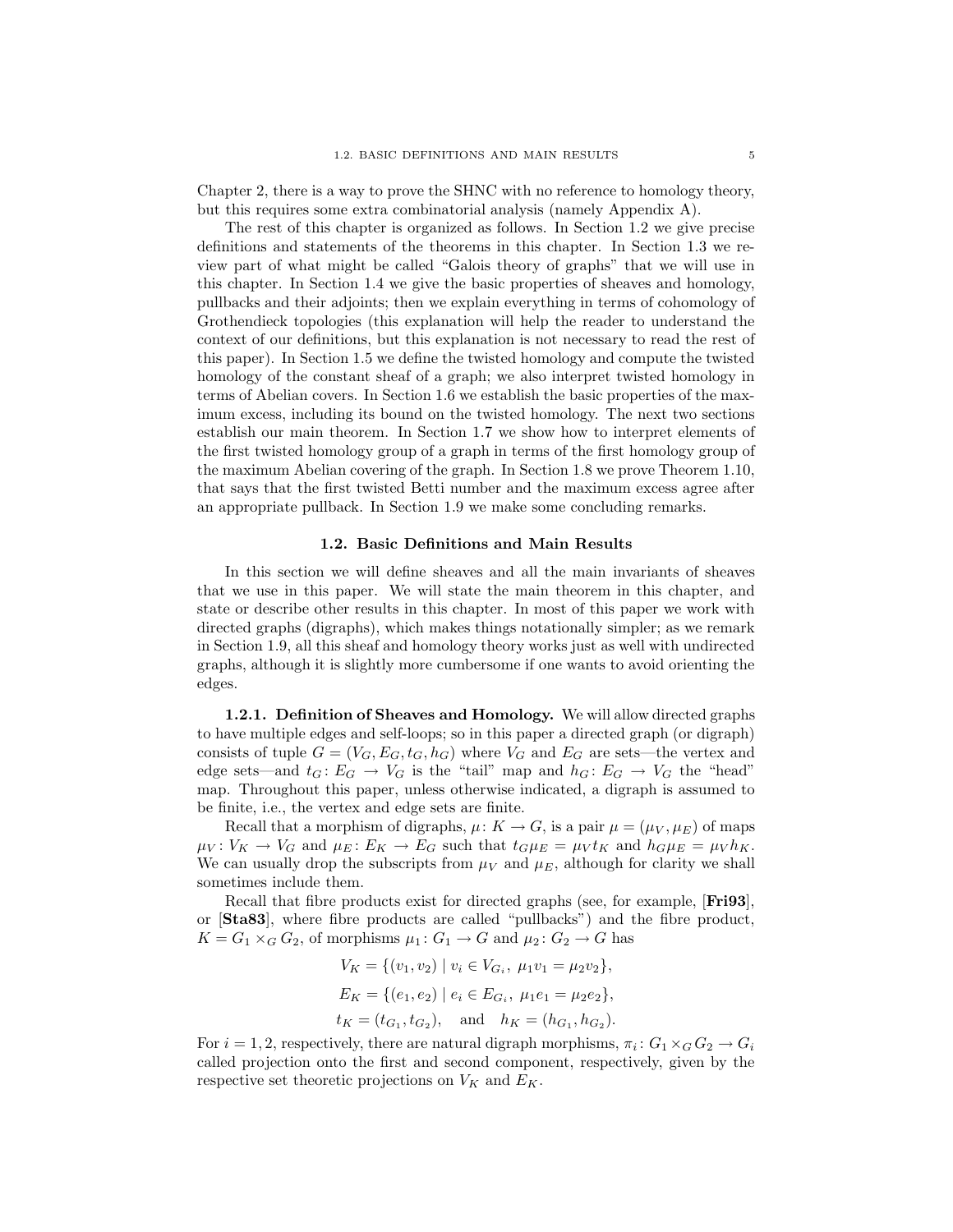We say that  $\nu: K \to G$  is a covering map (respectively, étale<sup>1</sup>) if for each  $v \in V_K$ ,  $\nu$  gives a bijection (respectively, injection) of incoming edges of v (i.e., those edges whose head is v) with those of  $\nu(v)$ , and a bijection (respectively, injection) of outgoing edges of v and  $\nu(v)$ . If  $\nu: K \to G$  is a covering map and G is connected, then the *degree* of  $\nu$ , denoted [K: G], is the number of preimages of a vertex or edge in G under  $\nu$  (which does not depend on the vertex or edge); if G is not connected, one can still write  $[K: G]$  when the number of preimages of a vertex or edge in  $G$  is the same for all vertices and edges.

Given a digraph,  $G$ , we view  $G$  as an undirected graph (by forgetting the directions along the edges), and let  $h_i(G)$  denote the *i*-th Betti number of G, and  $\chi(G)$  its Euler characteristic; hence  $h_0(G)$  is the number of connected components of  $G, h_1(G)$  is the minimum number of edges needed to be removed from G to leave it free of cycles, and

$$
h_0(G) - h_1(G) = \chi(G) = |V_G| - |E_G|.
$$

Let  $conn(G)$  denote the connected components of G, and let

(1.1) 
$$
\rho(G) = \sum_{X \in \text{conn}(G)} \max(0, h_1(X) - 1),
$$

which we call the *reduced cyclicity of G*.

For each digraph,  $G$ , and field,  $\mathbb{F}$ , our sheaf theory is the theory of sheaves of finite dimensional F-vector spaces on a certain finite Grothendieck topology (see [sga72a, sga72b, sga73, sga77], where a Grothendieck topology is called a "site") that we associate to  $G$ ; this Grothendieck topology has many properties in common with topological spaces; in **Fri05** we have called these spaces *semitoplogical*, and have worked out the structure of their injective and projective modules, which allows us to compute derived functors (e.g., cohomology, Ext groups), used in  $[**Fri05**$ , Fri06, Fri07]. Here we define sheaves and describe a homology theory "from scratch," without appealing to projective or injective modules; later we explain how our homology theory fits into standard sheaf theory as the derived functors of global cosections.

DEFINITION 1.1. Let  $G = (V, E, t, h) = (V_G, E_G, t_G, h_G)$  be a directed graph, and  $\mathbb F$  a field. By a sheaf of finite dimensional  $\mathbb F$ -vector spaces on G, or simply a sheaf on  $G$ , we mean the data,  $F$ , consisting of

- (1) a finite dimensional  $\mathbb{F}\text{-vector space}, \mathcal{F}(v)$ , for each  $v \in V$ ,
- (2) a finite dimensional F-vector space,  $\mathcal{F}(e)$ , for each  $e \in E$ ,
- (3) a linear map,  $\mathcal{F}(t, e)$ :  $\mathcal{F}(e) \to \mathcal{F}(te)$  for each  $e \in E$ ,
- (4) a linear map,  $\mathcal{F}(h, e)$ :  $\mathcal{F}(e) \to \mathcal{F}(he)$  for each  $e \in E$ ,

The vector spaces  $\mathcal{F}(P)$ , ranging over all  $P \in V_G \amalg E_G$  (II denoting the disjoint union), are called the values of F. The morphisms  $\mathcal{F}(t, e)$  and  $\mathcal{F}(h, e)$  are called the restriction maps. If U is a finite dimensional vector space over  $\mathbb{F}$ , the constant sheaf associated to U, denoted  $\underline{U}$ , is the sheaf comprised of the value U at each vertex and edge, with all restriction maps being the identity map. The constant sheaf  $E$  will be called the structure sheaf of G (with respect to the field,  $F$ ), for reasons to be explained later.

<sup>&</sup>lt;sup>1</sup>Stallings, in [Sta83], uses the term "immersion."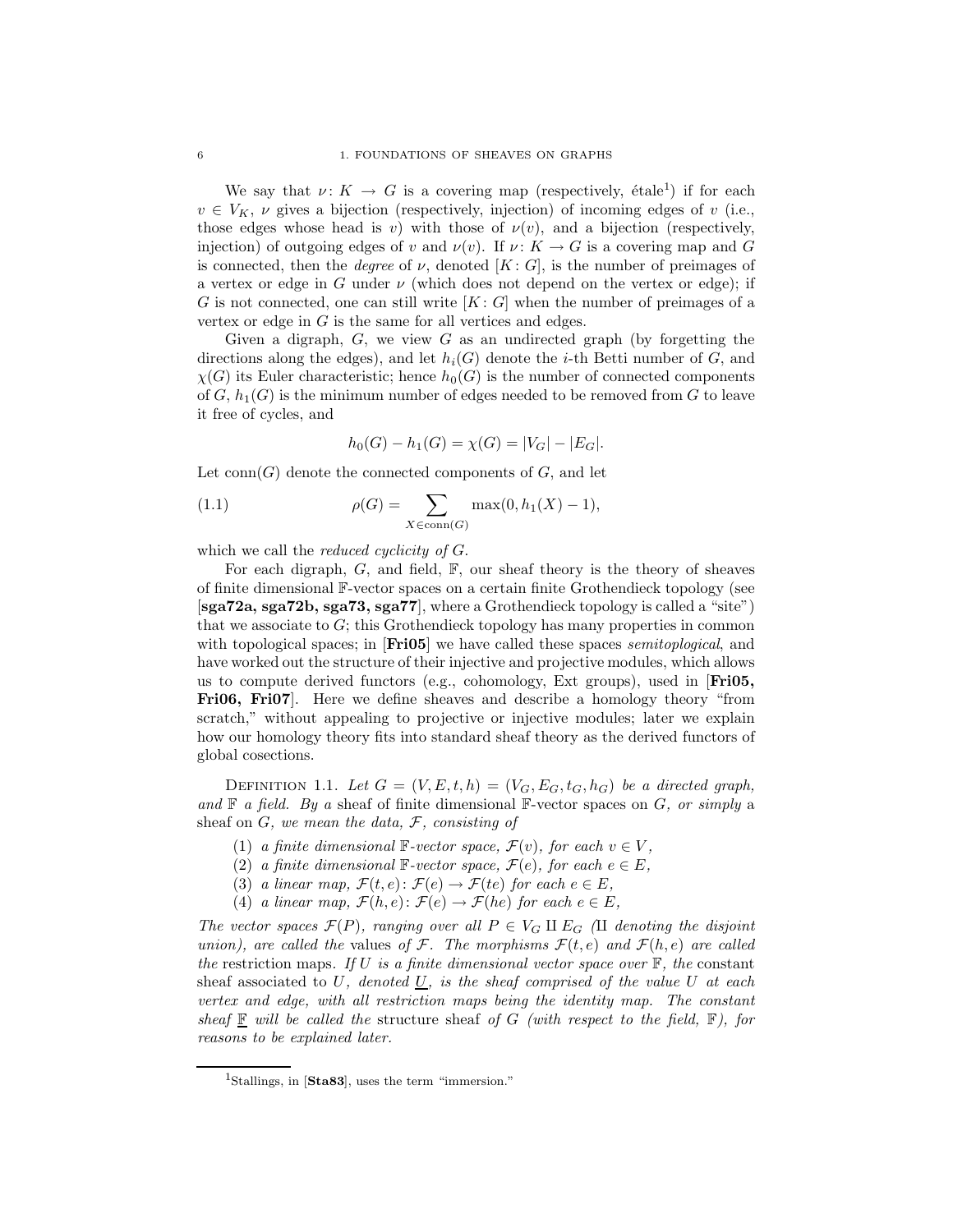The field, F, is arbitrary, although at times we insist that it not be finite, and at times that it have characteristic zero.

Now we define homology groups. To a sheaf,  $\mathcal F$ , on a digraph,  $G$ , we set

$$
\mathcal{F}(E) = \bigoplus_{e \in E} \mathcal{F}(e), \quad \mathcal{F}(V) = \bigoplus_{v \in V} \mathcal{F}(v).
$$

We associate a transformation

$$
d_h = d_{h,\mathcal{F}} \colon \mathcal{F}(E) \to \mathcal{F}(V)
$$

defined by taking  $\mathcal{F}(e)$  (viewed as a component of  $\mathcal{F}(E)$ ) to  $\mathcal{F}(he)$  (a component of  $\mathcal{F}(V)$ ) via the map  $\mathcal{F}(h, e)$ . Similarly we define  $d_t$ . We define the *differential of*  $\mathcal F$  to be

$$
d=d_{\mathcal{F}}=d_h-d_t.
$$

DEFINITION 1.2. We define the zeroth and first homology groups of  $\mathcal F$  to be, respectively,

$$
H_0(G, \mathcal{F}) = \text{cokernel}(d), \quad H_1(G, \mathcal{F}) = \text{kernel}(d).
$$

We denote by  $h_i(G, \mathcal{F})$  the dimension of  $H_i(G, \mathcal{F})$  as an F-vector space, and call it the *i*-th Betti number of F. We often just write  $h_i(\mathcal{F})$  and  $H_i(\mathcal{F})$  if G is clear from the context (when no confusion will arise between  $h_i(\mathcal{F})$ , the dimension, and h the head map of a graph). We call  $H_i(\mathbb{F})$  the *i*-th homology group of G with coefficients in  $\mathbb{F}$ , denoted  $H_i(G)$  or, for clarity,  $H_i(G, \underline{\mathbb{F}})$ .

For  $\mathcal{F} = \mathbb{F}$ , d is just the usual incidence matrix; thus, if F is of characteristic zero, then the  $h_i(G)$ , i.e., the dimension of the  $H_i(G)$ , are the usual Betti numbers of G.

Define the *Euler characteristic* of  $F$  to be

$$
\chi(\mathcal{F}) = \dim(\mathcal{F}(V)) - \dim(\mathcal{F}(E)).
$$

Since  $d_{\mathcal{F}}$  has domain  $\mathcal{F}(E)$  and codomain  $\mathcal{F}(V)$ , we have

$$
h_0(\mathcal{F}) - h_1(\mathcal{F}) = \chi(\mathcal{F}).
$$

If  $j: G' \to G$  is a digraph morphism, there is a naturally defined sheaf  $j: \mathbb{F}$ on G such that  $H_i(j_! \underline{\mathbb{F}})$  is naturally isomorphic to  $H_i(G')$  (j<sub>!</sub> will be defined as a functor from sheaves on  $G'$  to sheaves on G in Subsection 1.4.1); when j is an inclusion, then  $j_{!}\mathbb{F}$  is just the sheaf whose values are F on G' and 0 outside of G' (i.e., on vertices and edges not in  $G'$ ); we will usually use  $\underline{\mathbb{F}}_{G'}$  to denote  $j_! \underline{\mathbb{F}}$  (which is somewhat abusive unless j is understood). If  $\phi: G' \to G''$  is a morphism of digraphs over G, then  $\phi$  gives rise to a natural morphism of sheaves  $\underline{\mathbb{F}}_{G'} \to \underline{\mathbb{F}}_{G''}.$ In this way the functor  $G' \mapsto \underline{\mathbb{F}}_{G'}$  includes the category of digraphs over  $G$  as a subcategory of sheaves over G. As mentioned before, one key aspect of sheaf theory is that the functor is not full, i.e., there exist (very important) morphisms of sheaves  $\underline{\mathbb{F}}_{G'} \to \underline{\mathbb{F}}_{G''}$  that do not arise from a morphism of digraphs  $G' \to G''$ ; such morphisms will be needed to define sheaves (their kernels) that we call  $\rho$ -kernels, which will be crucial to our approach to the SHNC.

Next we give the long exact sequence in homology associated to a short exact sequence of sheaves.

DEFINITION 1.3. A morphism of sheaves  $\alpha \colon \mathcal{F} \to \mathcal{G}$  on G is a collection of linear maps  $\alpha_v : \mathcal{F}(v) \to \mathcal{G}(v)$  for each  $v \in V$  and  $\alpha_e : \mathcal{F}(e) \to \mathcal{G}(e)$  for each  $e \in E$ such that for each  $e \in E$  we have  $\mathcal{G}(t, e) \alpha_e = \alpha_{te} \mathcal{F}(t, e)$  and  $\mathcal{G}(h, e) \alpha_e = \alpha_{he} \mathcal{F}(h, e)$ .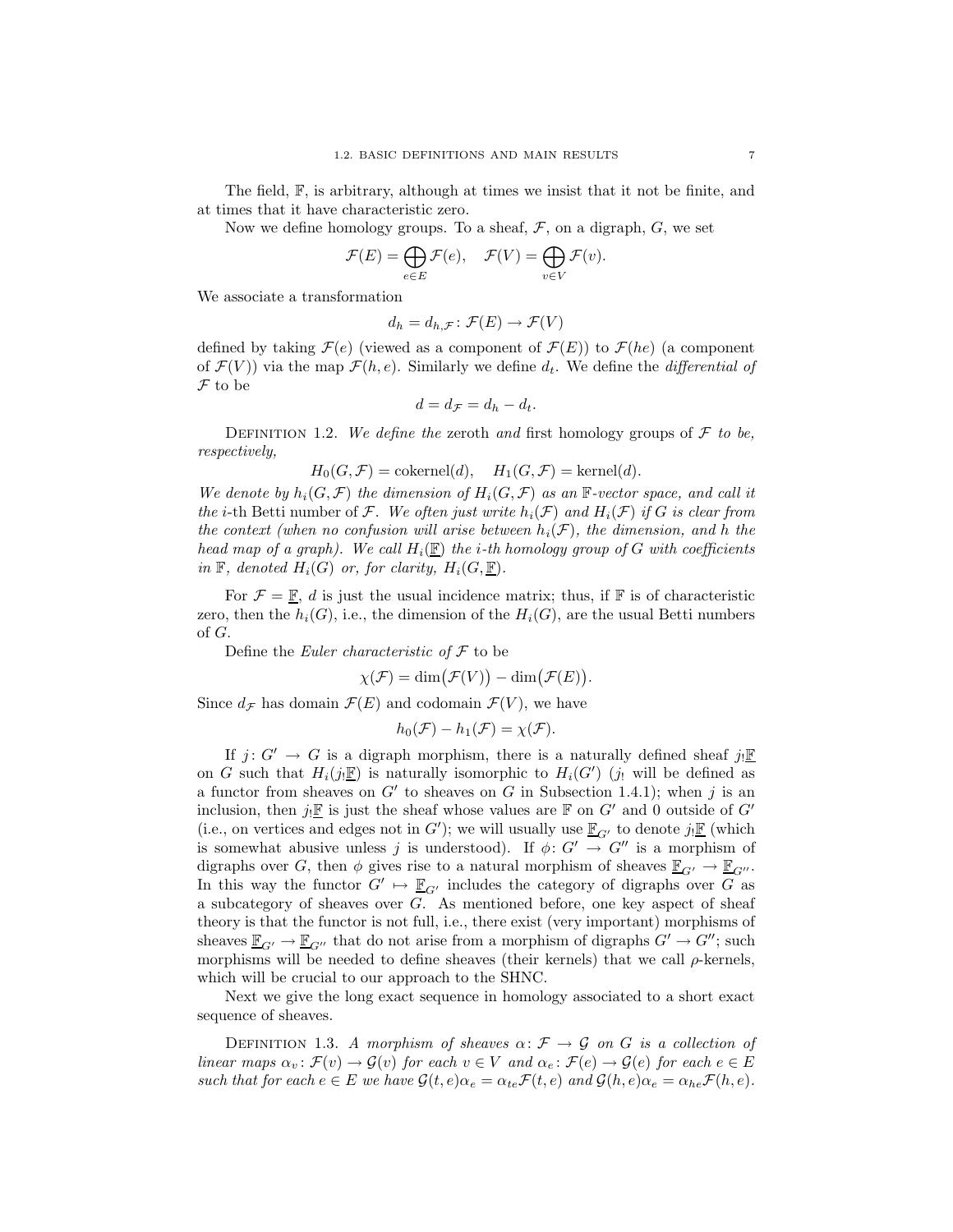It is not hard to check that all Abelian operations on sheaves, e.g., taking kernels, taking direct sums, checking exactness, can be done "vertexwise and edgewise," i.e.,  $\mathcal{F}_1 \to \mathcal{F}_2 \to \mathcal{F}_3$  is exact iff for all  $P \in V_G \amalg E_G$ , we have  $\mathcal{F}_1(P) \to$  $\mathcal{F}_2(P) \to \mathcal{F}_3(P)$  is exact. This is actually well known, since our sheaves are presheaves of vector spaces on a category (see [Fri05] or Proposition I.3.1 of  $[sga72a]$ ).

The following theorem results from a straightforward application of classical homological algebra.

THEOREM 1.4. To each "short exact sequence" of sheaves, i.e.,

 $0 \to \mathcal{F}_1 \to \mathcal{F}_2 \to \mathcal{F}_3 \to 0$ 

(in which the kernel of each arrow is the image of the preceding arrow), there is a natural long exact sequence of homology groups

$$
0 \to H_1(\mathcal{F}_1) \to H_1(\mathcal{F}_2) \to H_1(\mathcal{F}_3) \to H_0(\mathcal{F}_1) \to H_0(\mathcal{F}_2) \to H_0(\mathcal{F}_3) \to 0.
$$

1.2.2. Quasi-Betti Numbers and Maximum Excess. For any digraph, G, we have that the pair  $h_0, h_1$  assign non-negative integers to each sheaf over G, and these integers satisfy certain properties. In this chapter we introduce other pairs of invariants, essentially variations of  $h_0, h_1$ , that satisfy the same properties. Our proof of the SHNC will use the fact that the "maximum excess" is part of such a pair. Let us make these notions precise.

DEFINITION 1.5. A sequence of real numbers,  $x_0, \ldots, x_r$  is a triangular sequence if for any  $i = 1, \ldots, r - 1$  we have

$$
x_i \leq x_{i-1} + x_{i+1}.
$$

DEFINITION 1.6. Given a digraph,  $G$ , and a field,  $\mathbb{F}$ , consider the category of sheaves of  $\mathbb{F}\text{-vector spaces on }G$ . Let  $\alpha_0, \alpha_1$  be two functions from sheaves to the non-negative reals. We shall say that  $(\alpha_0, \alpha_1)$  is a quasi-Betti number pair (for G and  $\mathbb{F}$ ) provided that:

(1) for each sheaf,  $F$ , we have

(1.2) 
$$
\alpha_0(\mathcal{F}) - \alpha_1(\mathcal{F}) = \chi(\mathcal{F});
$$

(2) for any sheaves,  $\mathcal{F}_1, \mathcal{F}_2$  on G we have

$$
\alpha_i(\mathcal{F}_1 \oplus \mathcal{F}_2) = \alpha_i(\mathcal{F}_1) + \alpha_i(\mathcal{F}_2) \quad \text{for } i = 0, 1;
$$

(3) for any short exact sequence of sheaves on G

$$
0 \to \mathcal{F}_1 \to \mathcal{F}_2 \to \mathcal{F}_3 \to 0,
$$

the sequence of integers

$$
0, \alpha_1(\mathcal{F}_1), \alpha_1(\mathcal{F}_2), \alpha_1(\mathcal{F}_3), \alpha_0(\mathcal{F}_1), \alpha_0(\mathcal{F}_2), \alpha_0(\mathcal{F}_3), 0
$$

is triangular.

Moreover, we say that a function,  $\alpha$ , from sheaves to non-negative reals is a first quasi-Betti number if the pair  $(\alpha_0, \alpha_1)$  with

$$
\alpha_1(\mathcal{F}) = \alpha(\mathcal{F}), \quad \alpha_0(\mathcal{F}) = \chi(\mathcal{F}) + \alpha(\mathcal{F})
$$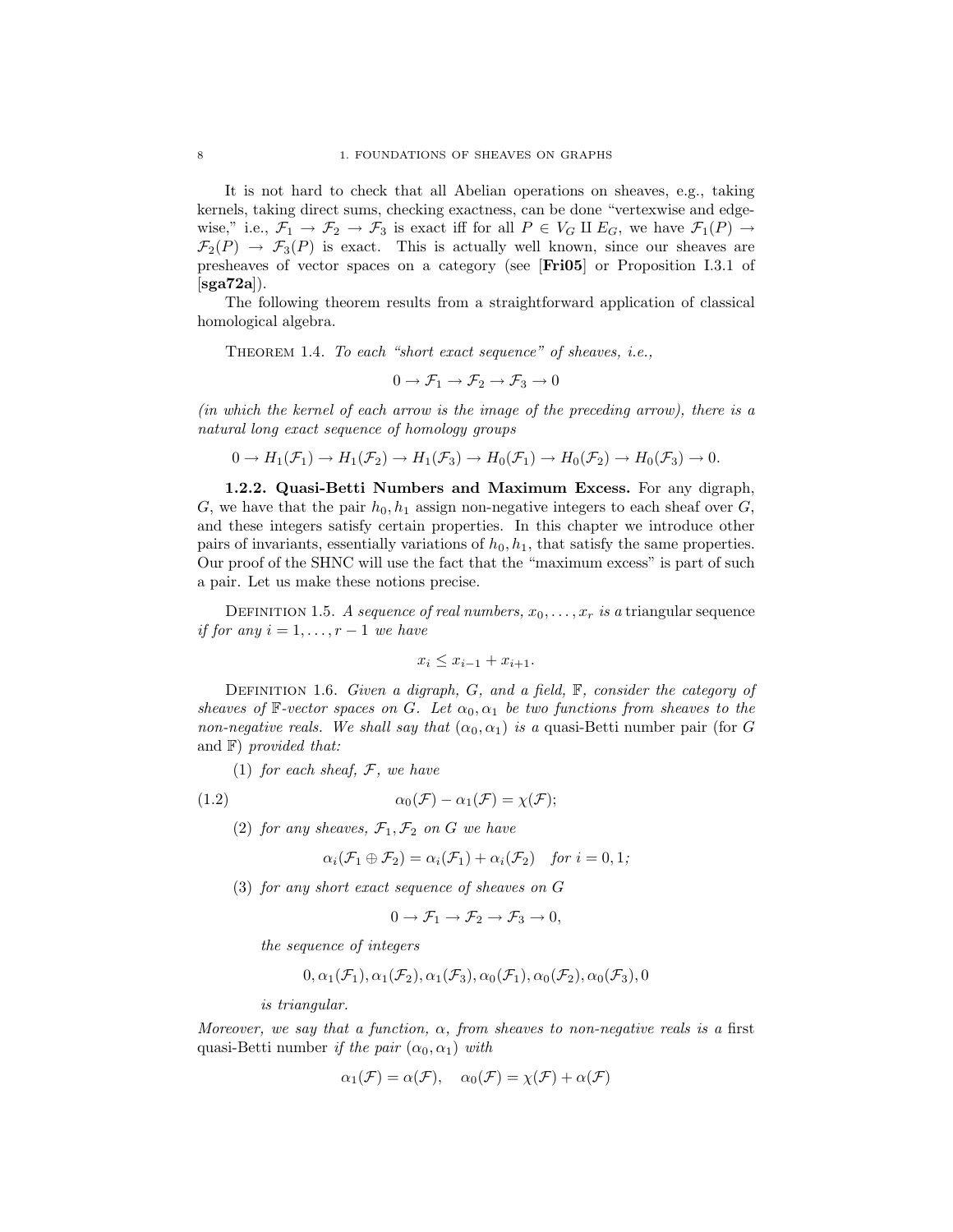are quasi-Betti number pair. The relationship between quasi-Betti numbers and a first quasi-Betti numbers is forced by equation (1.2).

Notice that  $(h_0, h_1)$  is a quai-Betti number pair; the only issue in establishing this is property (3) of the definition, and this follows from the long exact sequence given by Theorem 1.4.

Of course, if  $(\alpha_0, \alpha_1)$  is a quasi-Betti number pair, then clearly  $\alpha_1$  is a first quasi-Betti number.

Let us give other quasi-Betti number pairs, beginning with the one of main interest in this paper.

DEFINITION 1.7. Let F be a sheaf on a digraph, G. For any  $U \subset \mathcal{F}(V)$  we define the head/tail neighbourhood of U, denoted  $\Gamma_{\text{ht}}(G, \mathcal{F}, U)$ , or simply  $\Gamma_{\text{ht}}(U)$ , to be

(1.3) 
$$
\Gamma_{\rm ht}(U) = \bigoplus_{e \in E_G} \{w \in \mathcal{F}(e) \mid d_h(w), d_t(w) \in U\};
$$

we define the excess of  $\mathcal F$  at  $U$  to be

$$
\operatorname{excess}(\mathcal{F}, U) = \dim(\Gamma_{\text{ht}}(U)) - \dim(U).
$$

Furthermore we define the maximum excess of  $\mathcal F$  to be

$$
\mathrm{m.e.}(\mathcal{F}) = \max_{U \subset \mathcal{F}(V_G)} \mathrm{excess}(\mathcal{F}, U).
$$

We shall see that the excess is a supermodular function, and hence the maximum excess occurs on a lattice of subsets of  $\mathcal{F}(V)$ . It is not hard to see that for the structure sheaf,  $\mathbb{F}$ , we have

$$
\text{m.e.}(\underline{\mathbb{F}}) = \rho(G).
$$

It is instructive to determine which subsets of  $\mathbb{F}(V_G)$  obtain this maximum excess of  $\rho(G)$ . So let G' be obtained from G by discarding all components with positive Euler characteristic and, optionally, discarding some components of zero Euler characteristic, and then, optionally repeatedly pruning any of its leaves (i.e., removing a vertex of degree one and its incident edge); then the excess of  $U(G') = \bigoplus_{v \in V_{G'}} \mathbb{F}(v)$ of  $\mathbb{F}$  on G is  $\rho(G)$ , and, conversely, any subspace  $U \subset \mathbb{F}(V_G)$  achieving the maximum excess of  $\rho(G)$  is of the form  $U(G')$  for a  $G'$  as above. The reader can easily see that such  $U(G')$  form a lattice (i.e., are closed under intersection and sum).

THEOREM 1.8. The maximum excess is a first quasi-Betti number.

Theorem 1.8 will be crucial to our proof of the SHNC (although, as mentioned before, in an alternate proof we avoid the need for this theorem). Somewhat surprisingly, the statement of this theorem and all the necessary definitions do not involve any homology theory.

We shall show Theorem 1.8 by identifying the maximum excess with a certain "limit" Betti number.

**1.2.3. Twisted Homology.** One graph theoretic reformulation of the SHNC involves the reduced cyclicity defined in equation (1.1). This definition seems difficult to deal with, because of the max $(0, h_1(X) - 1)$  term, and of the possibility of  $h_1(X) = 0$  for some components, X, of G. For a digraph, G, one can realize  $\rho(G)$  as a "twisted first Betti number;" constructing this "twisted homology theory" is our first step towards showing that the maximum excess is a first quasi-Betti number.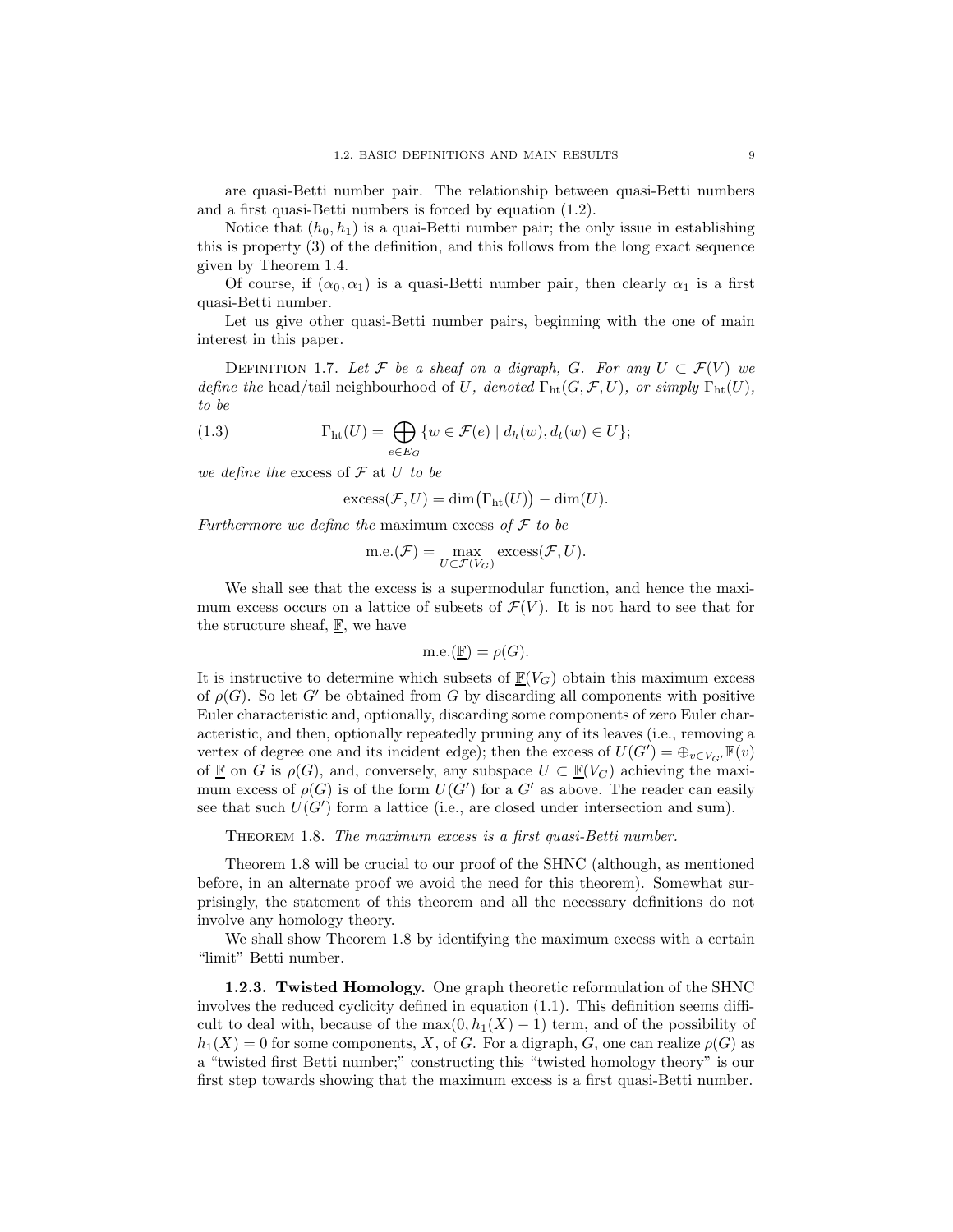Let us first briefly motivate our definitions of twisted homology. We begin by noticing that for G connected we have

(1.4) 
$$
\rho(G) = \lim_{n \to \infty} h_1(L_n)/n,
$$

where for each positive integer n we choose a covering  $L_n \to G$  of degree n such that  $L_n$  is connected (for then  $h_0(L_1) = 1$  and  $h_1(L_n) = h_0(L_n) - \chi(L_n) = 1 + n\rho(G)$ ).

One way of choosing n and  $L_n \to G$  of degree n such that  $L_n$  is connected is to take  $n = p$  a prime number, and take  $L_p \to G$  to be a "generic"  $\mathbb{Z}/p\mathbb{Z}$  covering of G (see Section 1.3). It is well known that for  $\mathbb{Z}/p\mathbb{Z}$  coverings  $G' \to G$ , or for any Abelian covering, the eigenvalues of the adjacency matrix of  $G'$  can be computed from those of G after "twisting" appropriately; here "twisting" means multiplying the entries of G's adjacency matrix by appropriate roots of unity, according to the characters of the "Galois group" of  $G'$  over G (see Section 1.3). The same holds for homology groups.

This leads us to a new homology theory, as follows. Let  $\mathcal F$  be a sheaf of  $\mathbb F$ -vector spaces on a digraph, G, and let  $\mathbb{F}'$  be a field containing  $\mathbb{F}$ . A twist or  $\mathbb{F}'$ -twist,  $\psi$ , on  $G$  is a map

$$
\psi\colon E_G\to \mathbb{F}'.
$$

By the twisting of F by  $\psi$ , denoted  $\mathcal{F}^{\psi}$ , we mean the sheaf of  $\mathbb{F}'$ -vector spaces given via

$$
\mathcal{F}^\psi(P)=\big(\mathcal{F}(P)\big)\otimes_{\mathbb{F}} \mathbb{F}'
$$

ند

for all  $P \in V_G \amalg E_G$ , and

$$
\mathcal{F}^{\psi}(h,e) = \mathcal{F}(h,e), \quad \mathcal{F}^{\psi}(t,e) = \psi(e)\mathcal{F}(t,e),
$$

where  $\mathcal{F}(h,e)$  and  $\mathcal{F}(t,e)$  are viewed as  $\mathbb{F}'$ -linear maps arising from their original F-linear maps. In other words,  $\mathcal{F}^{\psi}$  is the sheaf on the same vector spaces extended to  $\mathbb{F}'$ -vector spaces, but with the tail restriction maps twisted by  $\psi$ . The map,  $d_{\mathcal{F}^{\psi}}$ , viewed as a matrix, has entries in the field  $\mathbb{F}'$ . The groups  $H_i(\mathcal{F}^{\psi})$  are defined as  $\mathbb{F}'$ -vector spaces.

Now let  $\psi = {\psi(e)}_{e \in E_G}$  be viewed as  $|E_G|$  indeterminates, and let  $\mathbb{F}(\psi)$  denote the field of rational functions in the  $\psi(e)$  over F. Then  $d = d_{\mathcal{F}^{\psi}}$  can be viewed as a morphism of finite dimensional vector spaces over  $\mathbb{F}(\psi)$ , given by a matrix with entries in  $\mathbb{F}(\psi)$ .

DEFINITION 1.9. We define the *i*-th twisted homology group of  $F$ , denoted by

$$
H_i^{\text{twist}}(\mathcal{F}) = H_i^{\text{twist}}(\mathcal{F}, \psi),
$$

for  $i = 0, 1$ , respectively, to be the cokernel and kernel, respectively, of  $d_{\mathcal{F}^{\psi}}$  described above as a morphism of  $\mathbb{F}(\psi)$  vector spaces. We define the *i*-th twisted Betti number of F, denoted  $h_i^{\text{twist}}(\mathcal{F})$ , to be dimension of  $H_i^{\text{twist}}(\mathcal{F})$ .

We easily see, akin to equation (1.4), that

$$
\rho(G) = h_1^{\rm twist}(\underline{\mathbb{F}}).
$$

The analogous short/long exact sequences theorem holds in twisted homology, and this easily implies that  $h_1^{\text{twist}}$  is a quasi-Betti number. We wish to mention that we can interpret

$$
h_0^{\text{twist}}(\underline{\mathbb{F}}) = \chi(\underline{\mathbb{F}}) + h_1^{\text{twist}}(\underline{\mathbb{F}}) = \chi(G) + \rho(G)
$$

as the number of "acyclic components" of  $G$ , i.e., the number of connected components that are free of cycles.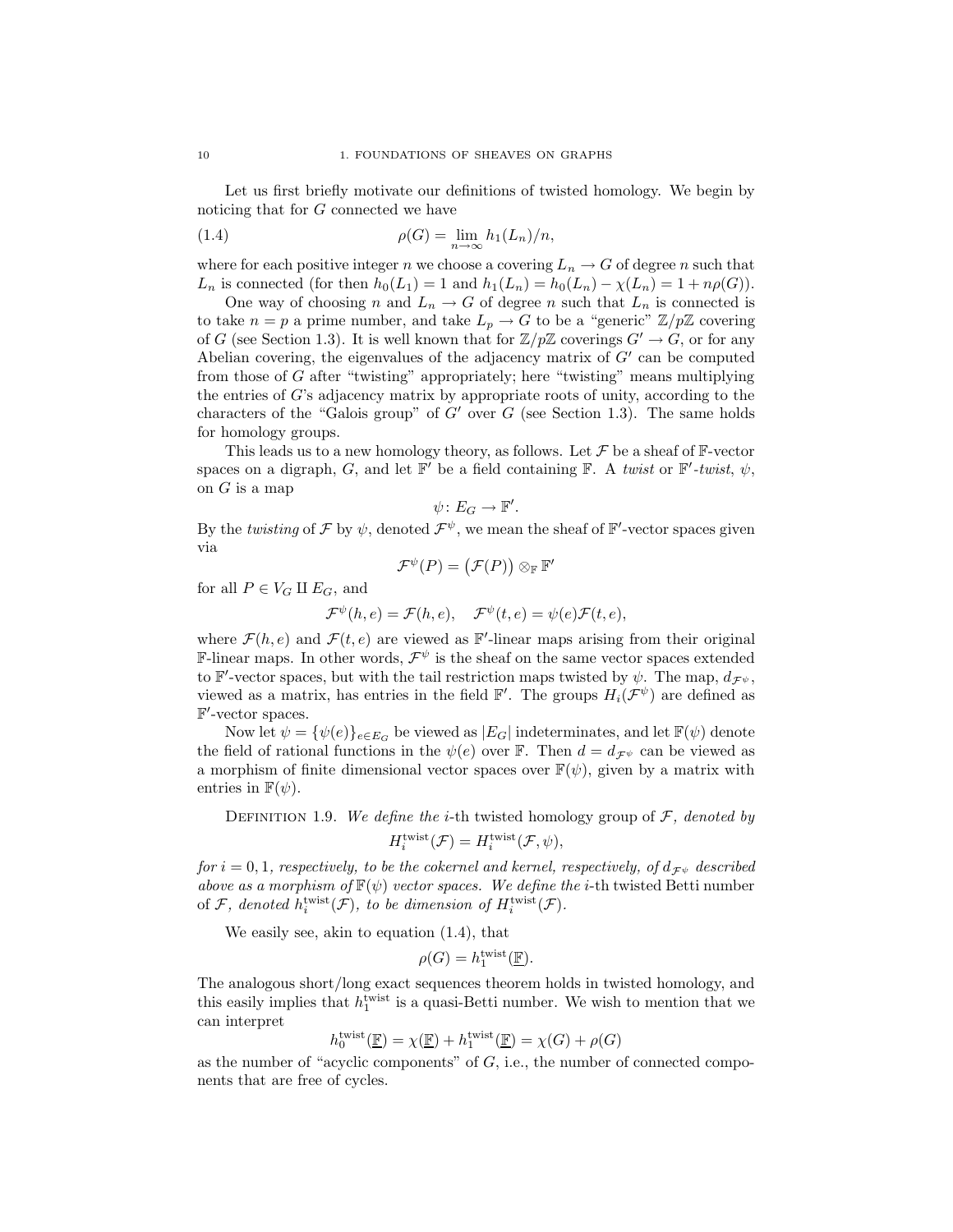1.2.4. Maximum Excess Versus Twisted Betti Numbers, and The **Unhappy 4-Bundle.** Note that for the constant sheaf,  $E$ , on a digraph,  $G$ , the values of  $h_1^{\text{twist}}$  and the maximum excess agree and equal  $\rho(G)$ . Notice also that it is immediate that  $h_1^{\text{twist}}$  is a first quasi-Betti number, but it seems to us more difficult to show that the maximum excess is a first quasi-Betti number. This indicates that it would be easier to work with  $h_1^{\text{twist}}$  rather than the maximum excess in studying the SHNC (and this can be done). We give two reasons why we nonetheless use the maximum excess.

First, the SHNC is more directly related to the vanishing maximum excess of a certain sheaves we call  $\rho$ -kernels; and this vanishing is weaker (at least a priori) than the vanishing of  $h_1^{\text{twist}}$  of the  $\rho$ -kernels. Second, the Euler characteristic, reduced cyclicity, and the maximum excess have a nice scaling property under "pullbacks" via covering maps, that  $h_1^{\text{twist}}$  does not share. This makes  $h_1^{\text{twist}}$  seem to be, at times, the "wrong" invariant for certain situations, like those arising in the SHNC.

Let us discuss the above remarks in more precise terms. It is easy to see that

$$
h_1^{\text{twist}}(\mathcal{F}) \geq \text{m.e.}(\mathcal{F}),
$$

and one can show that equality holds if for each  $e \in E_G$ ,  $\mathcal{F}(e)$  is either zero or one dimensional. In particular, this holds for  $\mathcal{F} = \mathbb{C}_L$  for any subgraph, L of G. However, there are sheaves, such as the "unhappy 4-bundle," that we will soon describe, which have maximum excess zero but positive  $h_1^{\text{twist}}$ . The above inequality does show that if  $h_1^{\text{twist}}$  vanishes then so does the maximum excess; in the case of the SHNC and  $\rho$ -kernels this means that vanishing  $h_1^{\text{twist}}$  of  $\rho$ -kernels is at least as strong a condition as the SHNC.

We now describe a sheaf we call the *unhappy* 4-bundle. It is a highly instructive example that illustrates a number of points on maximum excess and twisted homology. Let  $B_2$  be the bouquet of two self-loops, i.e., the digraph with one vertex, v, and two self-loops,  $e_1, e_2$ . Let  $\mathcal U$  be defined as

(1.5) 
$$
\mathcal{U}(v) = \mathbb{F}^4, \quad \mathcal{U}(e_i) = \mathbb{F}^2 \quad \text{for } i = 1, 2,
$$

and

(1.6) 
$$
d_h = \begin{bmatrix} 1 & 0 & 1 & 0 \\ 0 & 1 & 0 & 0 \\ 0 & 0 & 0 & 1 \\ 0 & 0 & 0 & 0 \end{bmatrix}, \quad d_t = \begin{bmatrix} 0 & 0 & 0 & 0 \\ 0 & 0 & 1 & 0 \\ 1 & 0 & 0 & 0 \\ 0 & 1 & 0 & 1 \end{bmatrix},
$$

where these matrices multiply the coordinates of  $\mathcal{U}(E)$  arranged as a column vector (the column vector to the right of the matrix), where  $\mathcal{U}(E)$ 's coordinates are ordered as  $\mathcal{U}(e_1) \oplus \mathcal{U}(e_2)$ . The twisted incidence matrix of U (which characterizes U) is given by

(1.7) 
$$
d_{\mathcal{U}^{\psi}} = \begin{bmatrix} 1 & 0 & 1 & 0 \\ 0 & 1 & -\psi(e_2) & 0 \\ -\psi(e_1) & 0 & 0 & 1 \\ 0 & -\psi(e_1) & 0 & -\psi(e_2) \end{bmatrix}.
$$

This matrix has a kernel of dimension one in  $\mathbb{F}(\psi)$ , however its maximum excess is zero. Equivalently, if  $\mathcal{F}(v) = \mathbb{F}^4$  has  $\alpha, \beta, \gamma, \delta$  as its standard basis (i.e.,  $\alpha =$  $(1, 0, 0, 0), \beta = (0, 1, 0, 0),$  etc.), then the image of the four standard coordinates on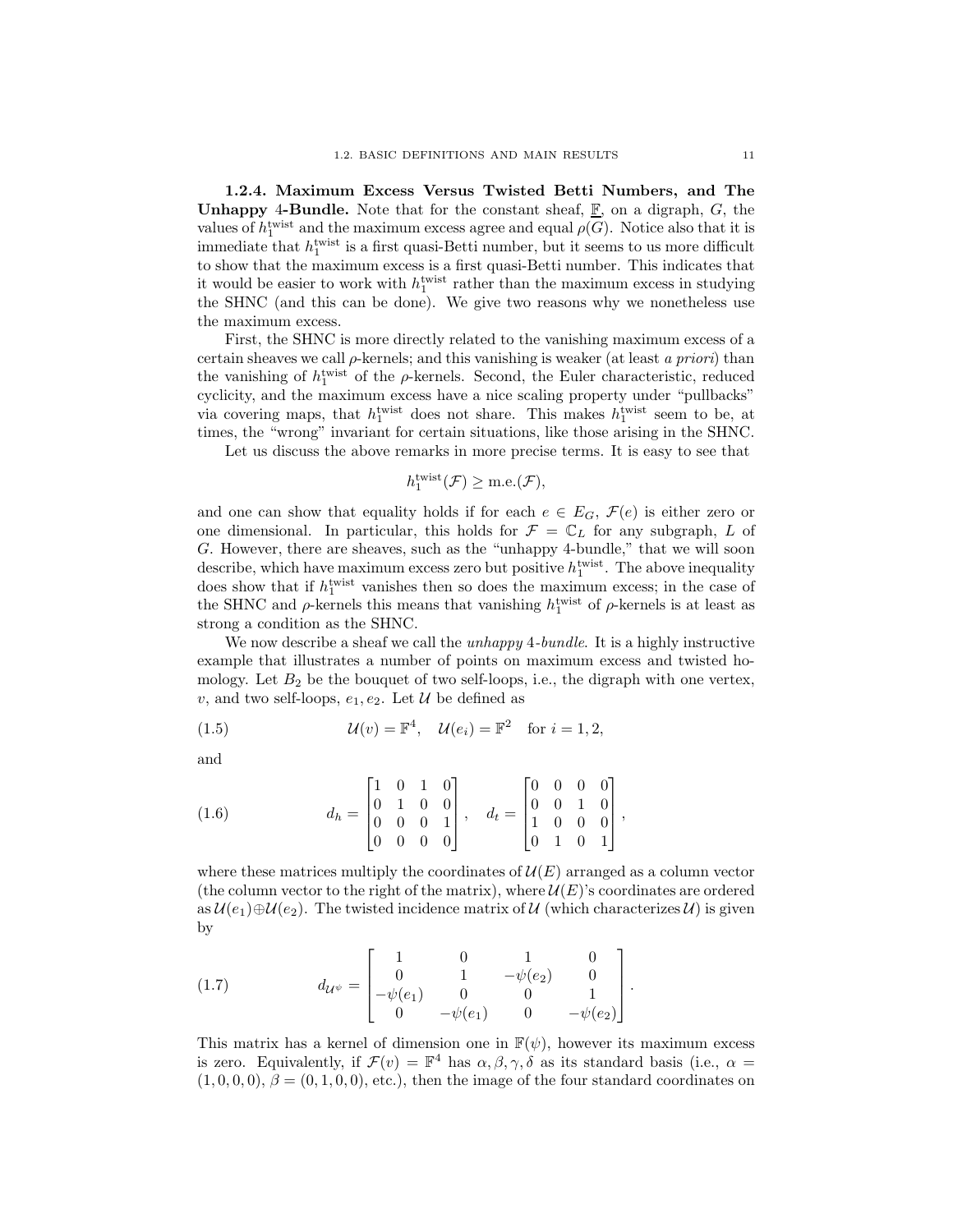$\mathcal{F}(E)$  via  $d_{\mathcal{U}^{\psi}}$  is

(1.8)  $\nu_1 = \alpha - \psi(e_1)\gamma$ ,  $\nu_2 = \beta - \psi(e_1)\delta$ ,  $\nu_3 = \alpha - \psi(e_2)\beta$ ,  $\nu_4 = \gamma - \psi(e_2)\delta$ .

The fact that  $h_1^{\text{twist}}(\mathcal{U}) \neq 0$  follows from the simple computation that

$$
\nu_1 \wedge \nu_2 \wedge \nu_3 \wedge \nu_4 = 0
$$

or the linear dependence relation

$$
\nu_1 - \psi(e_2)\nu_2 - \nu_3 + \psi(e_1)\nu_4 = 0
$$

The reason we call  $U$  a 4-bundle is that is four dimensional at the vertex of  $B_2$ , and it is has properties akin to a vector bundle; this will be explained more fully in a sequel to this paper.

For any sheaf, F, on a digraph, G, and any morphism  $\phi: K \to G$  of directed graphs, we define the *pullback of*  $\mathcal F$  *via*  $\phi$  to be the sheaf  $\phi^* \mathcal F$  on  $K$  given via

$$
(\phi^* \mathcal{F})(P) = \mathcal{F}(\phi(P)) \quad \text{for all } P \in V_K \amalg E_K,
$$

and for all  $e \in E_K$ ,

$$
(\phi^* \mathcal{F})(h,e) = \mathcal{F}(h,\phi(e)), \quad (\phi^* \mathcal{F})(t,e) = \mathcal{F}(t,\phi(e)).
$$

It is easy to see that if  $\mu$  is a covering map of degree  $deg(\mu)$  then

$$
\chi(\mu^* \mathcal{F}) = \deg(\mu)\chi(\mathcal{F}),
$$

and, with a little more work (and using Galois graph theory, oddly enough), that

(1.9) 
$$
\text{m.e.}(\mu^* \mathcal{F}) = \text{deg}(\mu) \text{m.e.}(\mathcal{F}).
$$

The "unhappy 4-bundle" also shows that  $h_1^{\text{twist}}$  does not enjoy this "scaling by  $deg(\mu)$  under pullback" property. Indeed,  $h_1^{\text{twist}}(\mathcal{U}) = 1$ ; however if  $\phi: G' \to B_2$ (recall  $U$  is defined on the graph  $B_2$ ) is the degree two cover of  $B_2$  in which the  $G'$  edges mapping to  $e_1$  are self-loops, and the edges mapping to  $e_2$  are not, then  $h_1^{\text{twist}}(\phi^*\mathcal{U})=0$ . In other words, via taking wedge products or solving for a linear relation, it is straightforward to verify the linear independence of the eight vectors

$$
\nu_1^1 = \alpha^1 - \psi(e_1^1)\gamma^1, \quad \nu_2^1 = \beta^1 - \psi(e_1^1)\delta^1, \quad \nu_3^1 = \alpha^1 - \psi(e_2^1)\beta^2, \quad \nu_4^1 = \gamma^1 - \psi(e_2^1)\delta^2.
$$
  

$$
\nu_1^2 = \alpha^2 - \psi(e_1^2)\gamma^2, \quad \nu_2^2 = \beta^2 - \psi(e_1^2)\delta^2, \quad \nu_3^2 = \alpha^2 - \psi(e_2^2)\beta^1, \quad \nu_4^2 = \gamma^2 - \psi(e_2^2)\delta^1.
$$

1.2.5. The Fundamental Lemma and Limit Homology. The following is the main and most difficult theorem in this chapter; it allows us to connect twisted homology and maximum excess. For any digraph we shall define the notion of its Abelian girth, which is always at least as large as its girth.

THEOREM 1.10. For any sheaf, F, on a digraph, G, let  $\mu: G' \to G$  be a covering map where the Abelian girth of  $G'$  is at least

$$
2\Bigl(\dim\bigl(\mathcal{F}(V)\bigr)+\dim\bigl(\mathcal{F}(E)\bigr)\Bigr)+1.
$$

Then

$$
h_1^{\text{twist}}(\mu^* \mathcal{F}) = \text{m.e.}(\mu^* \mathcal{F}).
$$

From this lemma it is easy to see that the maximum excess is a first quasi-Betti number.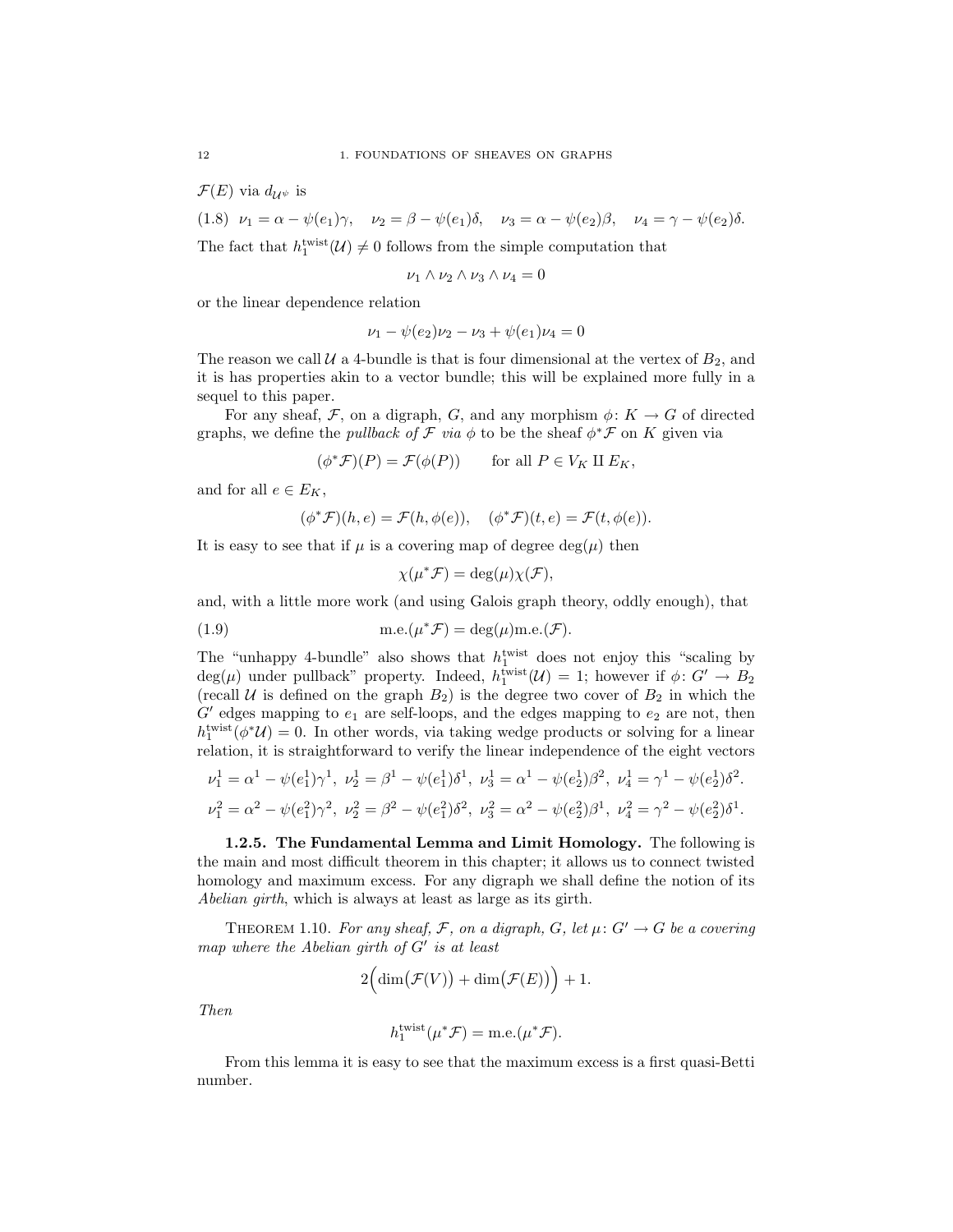1.2.6. Limits and Limiting Betti Numbers. In this subsection we give a new interpretation to our main theorem, Theorem 1.10. For any two covering maps,

$$
\phi_1: G_1 \to G
$$
 and  $\phi_2: G_2 \to G$ ,

their fibre product

 $\phi: G_1 \times_G G_2 \to G$ 

factors through both  $\phi_1$  and  $\phi_2$ , i.e.,  $\phi$  is a "common cover." It follows that the set,  $cov(G)$ , of covering maps of a fixed digraph,  $G$ , is a directed set, under the partial order  $\phi_1 \leq \phi_2$  if  $\phi_2$  factors through  $\phi_1$ . As such we may speak of limits in the usual sense of limits of a directed sets; i.e., if  $f$  is, say, a real-valued function on covering maps, then we write

$$
\lim_{\phi \in \text{cov}(G)} f(\phi) = L
$$

if for any  $\epsilon > 0$  there is a  $\phi_{\epsilon} \in cov(G)$  such that  $|f(\phi') - L| \leq \epsilon$  provided that  $\phi'$ factors through  $\phi_{\epsilon}$  (such a limit, L, is necessarily unique).

Theorem 1.10 implies that for any sheaf,  $\mathcal{F}$ , on  $G$ , we have

$$
\mathrm{m.e.}(\mathcal{F})=\lim_{\phi\in \mathrm{cov}(G)}\frac{h_1^{\mathrm{twist}}(\phi^*\mathcal{F})}{\deg(\phi)}.
$$

Of course, Theorem 1.10 amounts to saying that this limiting value is exactly attained at any  $\phi: G' \to G$  with G' of sufficiently large girth or Abelian girth.

For a sheaf,  $\mathcal F$ , on a digraph,  $G$ , we define

$$
\lim_{\phi \in \text{cov}(G)} \frac{h_i^{\text{twist}}(\mathcal{F})}{\deg(\phi)}
$$

to be the *i*-th limiting Betti number, which we denote  $h_i^{\text{lim}}(\mathcal{F})$ . Evidently,

$$
h_1^{\text{lim}}(\mathcal{F}) = \text{m.e.}(\mathcal{F}), \quad h_0^{\text{lim}}(\mathcal{F}) = \chi(\mathcal{F}) + \text{m.e.}(\mathcal{F}).
$$

It is easy to see that the limit of quasi-Betti pairs is also a quasi-Betti pair, and that for any fixed covering map  $\phi: G' \to G$ , the functions for  $i = 0, 1$  given by

$$
h_i^{\rm twist}(\phi^* \mathcal{F})/\deg(\phi)
$$

form a quasi-Betti pair. This is another way of saying that Theorem 1.10 implies Theorem 1.8.

1.2.7. Sheaves, Adjacency Matrices, and Laplacians. We remark that from the incidence matrix,  $d_{\mathcal{F}} = d_h - d_t$ , of a sheaf,  $\mathcal{F}$ , one can define a Laplacians, adjacency matrices, and related matrices that are analogues of those used for graphs. This construction can also be viewed as a very special, discrete case of Hodge theory. We require that for each  $P \in V_G \amalg E_G$ , we have that each  $\mathcal{F}(P)$ be endowed with an inner product. In that way  $\mathcal{F}(V)$ ,  $\mathcal{F}(E)$  become inner product spaces, and we have adjoint operators  $d_h^*, d_t^*$  and  $d^* = d_h^* - d_t^*$  from  $\mathcal{F}(V)$  to  $\mathcal{F}(E)$ . We define

$$
\Delta_0 = dd^*, \quad \Delta_1 = d^*d
$$

to be the *Laplacians* of  $F$ , which, of course, depend on the inner products chosen for the values,  $\mathcal{F}(P)$ , of  $\mathcal{F}$ ; we easily see that  $\Delta_i$  is an operator on  $\mathcal{F}(V)$  and  $\mathcal{F}(E)$ respectively for  $i = 0$  and  $i = 1$  respectively; if  $\mathbb F$  is of characteristic zero, then the  $\Delta_i$  are positive semi-definite operators, and the kernel of  $\Delta_i$  is  $H_i(\mathcal{F})$ . In the special case  $\mathcal{F} = \mathbb{F}$ , with the same, standard inner products on all  $\mathcal{F}(P) = \mathbb{F}$ , the Laplacians become the usual Laplacians of the graph.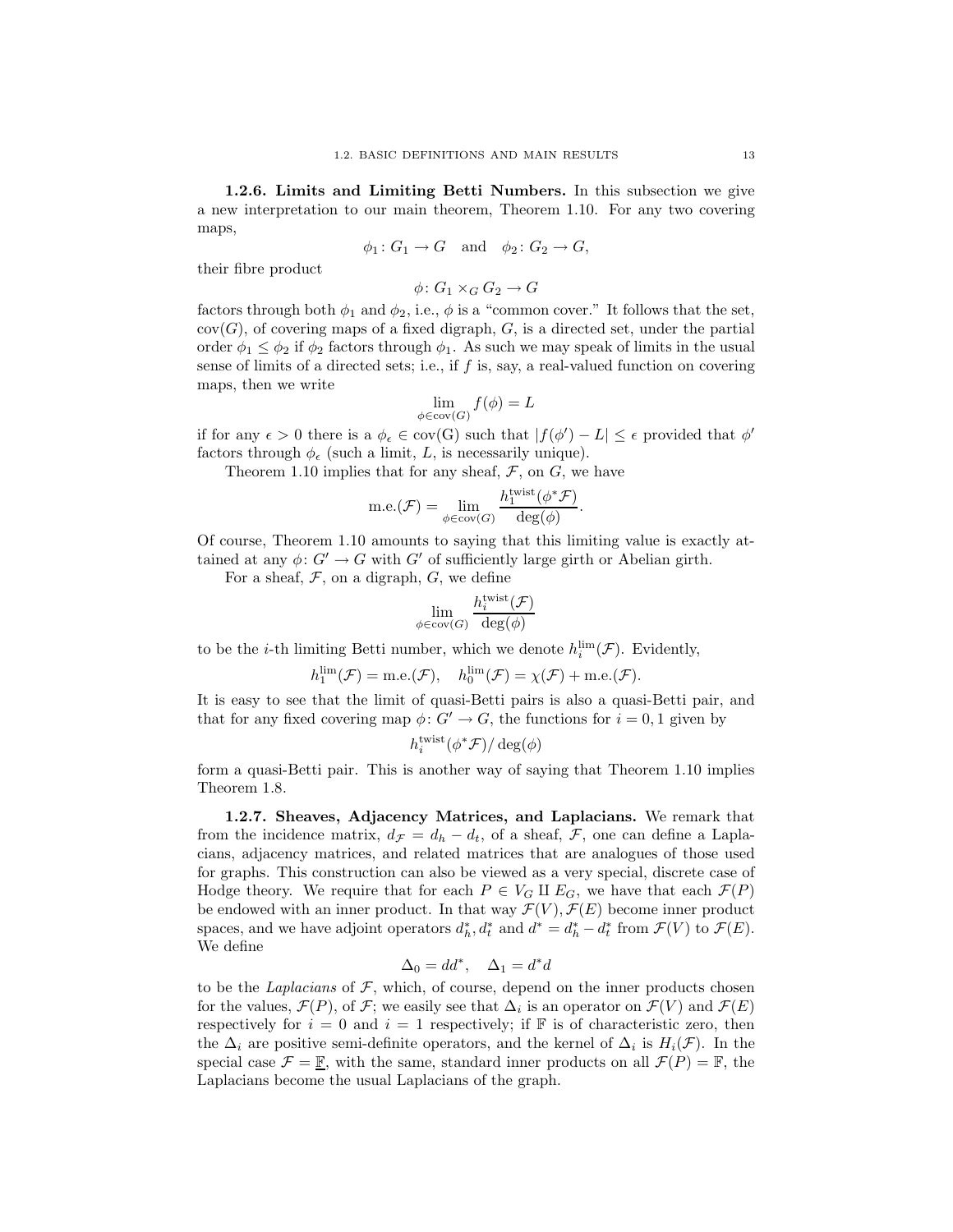Furthermore, given  $\mathcal F$  and inner products on the values of  $\mathcal F$ , we get generalizations of the adjacency matrix and degree matrix. For example, if we set

$$
D_0 = d_h d_h^* + d_t d_t^*, \quad A_0 = d_h d_t^* + d_t d_h^*,
$$

we have that  $\Delta_0 = D_0 - A_0$ ; in the case  $\mathcal{F} = \mathbb{F}$  and standard inner products,  $D_0$ ,  $A_0$ , respectively amount to the usual degree and adjacency matrices, respectively. One can define  $D_1$ ,  $A_1$  analogously.

One could define a sheaf to be regular in the way that one would define a graph to be regular, i.e., if both  $D_0$  and  $D_1$  are both multiples of the identity. One could measure the *expansion* of a sheaf by the eigenvalues of  $A_0$ ,  $A_1$  or  $\Delta_0$ ,  $\Delta_1$ .

We believe that the spectral theory of such matrices and related properties such as expansion could be quite interesting to pursue. However, we shall not pursue them further in this paper.

### 1.3. Galois and Covering Theory

In this section we establish a number of important definitions and facts concerning graph coverings, Abelian coverings, and Galois coverings.

There is a collection of facts about number fields that may be called Galois theory; this would include classical Galois theory, but also more recent statements such as if  $k'$  is a Galois extension field of  $k$ , then

$$
k' \otimes_k k' \simeq \bigoplus_{\mathrm{Aut}(k'/k)} k'
$$

(see [Del77], Section I.5.1). Such facts have analogues in graph theory, which one might call "graph Galois theory." Such facts were described in [Fri93, ST96]; at least some of these some of these facts were known much earlier, in [Gro77]; since these facts are fairly simple and quite powerful, we presume they may occur elsewhere in the literature (perhaps only implicitly).

1.3.1. Galois Theory of Graphs. We shall summarize some theorems of [Fri93]; the reader is referred to there and [ST96] for more discussion. In this article Galois group actions, when written multiplicatively (i.e., not viewed as functions or morphisms) will be written on the right, since our Cayley graphs are written with its generators acting on the left.

Let  $\pi: K \to G$  be a covering map of digraphs. We write  $\text{Aut}(\pi)$ , or somewhat abusively  $Aut(K/G)$  (when  $\pi$  is understood), for the automorphisms of K over G, i.e., the digraph automorphisms  $\nu: K \to K$  such that  $\pi = \pi \nu$ .

Now assume that K and G are connected. Then it is easy to see ([Fri93, ST96]) that for every  $v_1, v_2 \in V_K$  there is at most one  $\nu \in \text{Aut}(K/G)$  such that  $\nu(v_1) = v_2$ ; the same holds with edges instead of vertices. It follows that  $|\text{Aut}(K/G)| \leq [K:G],$ with equality iff  $\text{Aut}(K/G)$  acts transitively on each vertex and edge fibre of  $\pi$ . In this case we say that  $\pi$  is Galois.

If  $\pi: K \to G$  is Galois but K is not connected,  $|\text{Aut}(K/G)|$  can be as large as  $[K: G]$  factorial (if K is a number of copies of G). So when K is not connected, we say that a covering map  $\pi: K \to G$  is Galois provided that we additionally specify a subgroup,  $G$ , of Aut $(K/G)$  of that acts simply (without fixed points) and transitively on each of the vertex and edge fibres of  $\pi$ ; we declare  $\mathcal G$  to be the Galois group. Again, this additional specification does not change any of the theorems here, although it does mean that certain  $\pi: K \to G$  can be Galois on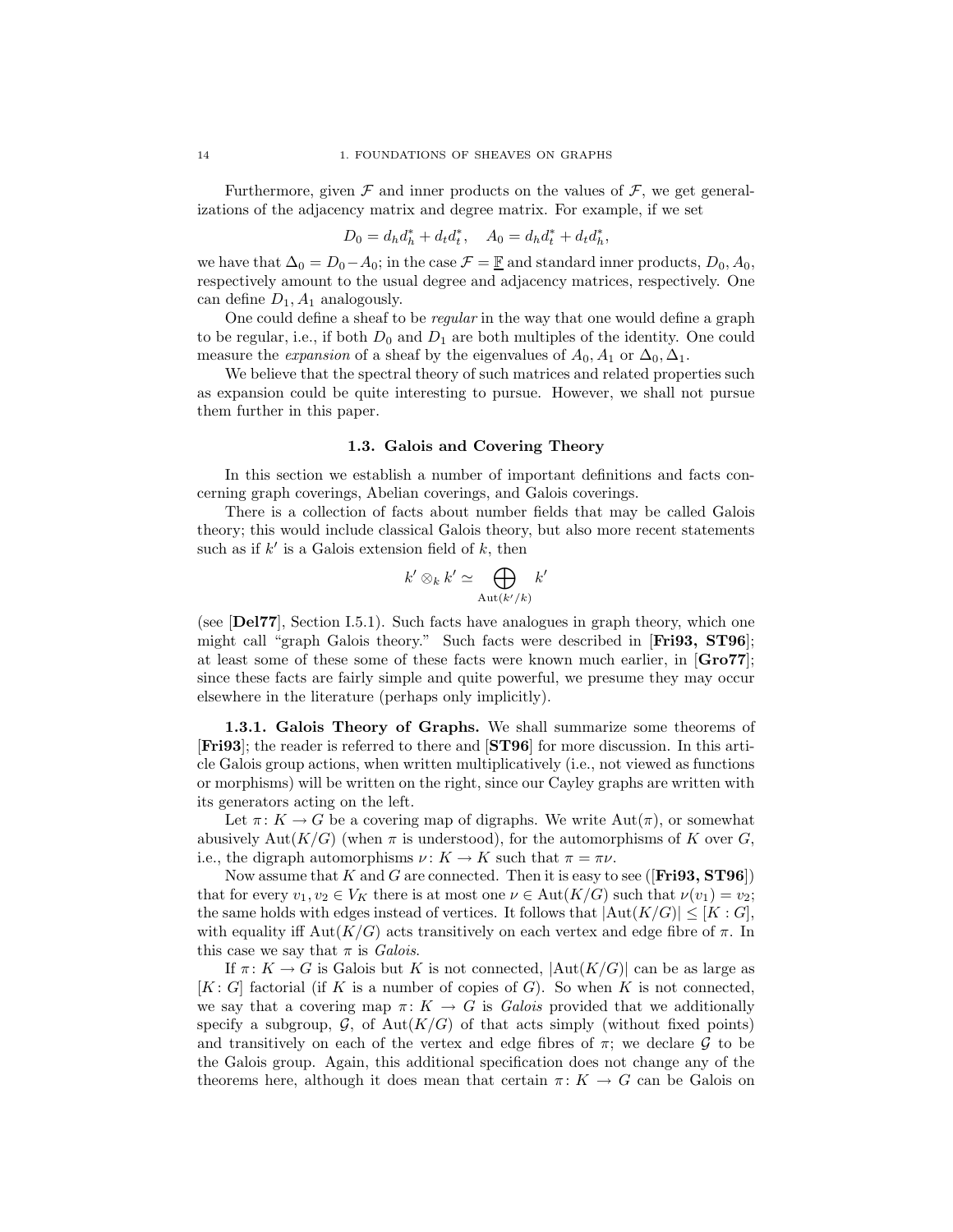each component of G without being Galois in our sense (consider  $G = G_1 \amalg G_2$ , and  $K_i = \pi^{-1}(G_i)$ , where  $G_1, G_2$  are connected and  $Aut(K_i/G_i)$  are non-isomorphic groups).

THEOREM 1.11 (Normal Extension Theorem). If  $\pi: G \to B$  is a covering map of digraphs, there is a covering map  $\mu: K \to G$  such that  $\pi\mu$  is Galois.

In this situation we say that  $K$  is a normal extension of  $G$  (assuming the maps  $\mu$  and  $\pi$  are understood). By convention, all graphs are finite in the paper unless otherwise specified. Generally speaking, we will not address infinite graphs in the context of Galois theory; however, if the  $\pi: G \to B$  in this theorem is a morphism of finite degree, even if  $G$  and  $B$  are infinite digraphs, then the proof of the Normal Extension Theorem due to Gross is still valid.

Let us outline two proofs of the Normal Extension Theorem. The proof in **[Fri93]** uses the fact that G corresponds to a subgroup, S, of index  $n = |V_G|$  of the group  $\pi_1(B)$ , the fundamental group of B (which is the free group on  $h_1(B)$ ) elements). The intersection of  $xSx^{-1}$  over a set of coset representatives of  $\pi_1(B)/S$ is a normal subgroup,  $N$ , of finite size (at worst  $n^n$ , since there are  $n$  cosets and each  $xSx^{-1}$  is of index n);  $\pi(B)/N$  then naturally corresponds to a Galois cover  $K \to B$  of at most  $n^n$  vertices.

There is a very pretty proof of the Normal Extension Theorem discovered earlier by Jonathan Gross in [Gro77], giving a better bound on the number of vertices of K. For any positive integer k at most  $n = |V_G|$ , let  $\Omega^k(G)$  be the subgraph of  $G \times_B G \times_B \cdots \times_B G$  (multiplied k times) induced on the set of vertices of the form  $(v_1, \ldots, v_k)$  where  $v_i \neq v_j$  for all  $i, j$  with  $i \neq j$ . Each  $\Omega^k(G)$  admits a covering map to G by projecting onto any one of its components. But  $\Omega^n(G)$ , which has edge and vertex fibers of size n!, is Galois by the natural, transitive action of  $S_n$  (the symmetric group on n elements) on  $\Omega^{n}(G)$ . So  $\Omega^{n}(G)$  is a Galois cover of degree at most  $n!$  over  $B$ .

**1.3.2. Galois Coordinates.** Given a graph,  $G$ , and a group,  $\mathcal{G}$ , consider the task of describing all Galois covering maps  $\pi: K \to G$  with Galois group  $\mathcal{G}$ ; consider also the task of giving a meaning to a "random" such Galois covering (i.e., describe a natural probability space whose atoms are such coverings). This can be done in a number of ways, via Galois coordinates or the monodromy map. Here we shall review these ideas and apply them. These ideas occur (in parts) in many places in the literature; see, for example, [Fri08, Fri03, AL02, Fri93].

Again, fix a graph,  $G$ , and a group,  $G$ . By Galois coordinates on  $G$  with values in G we mean a choice of  $a_e \in \mathcal{G}$  for each  $e \in E_G$ . From the  $\{a_e\}$  we build a covering map  $\phi: K \to G$  by taking  $V_K = V_G \times \mathcal{G}$  and taking  $E_K = E_G \times \mathcal{G}$  with the head and tail, respectively, of an edge  $(e, a)$  being

(1.10) 
$$
h_K(e, a) = (h_G e, a_e a), \quad t_K(e, a) = (t_G e, a),
$$

respectively. We define a G action on K via  $g \in \mathcal{G}$  is the morphism such that for  $P \in V_G \amalg E_G$  and  $a \in \mathcal{G}$ , g sends  $(P, a)$  to

$$
(1.11)\qquad \qquad (P,a)g = (P,ag);
$$

in view of the fact that  $a_e$  multiplies to the left in equation (1.10), we see that the right multiplication of  $g$  on  $a$  in equation (1.11) actually defines a digraph morphism. Let  $\phi$  be projection onto the first coordinate. Clearly  $\phi$  is a Galois covering with Galois group  $\mathcal{G}$ .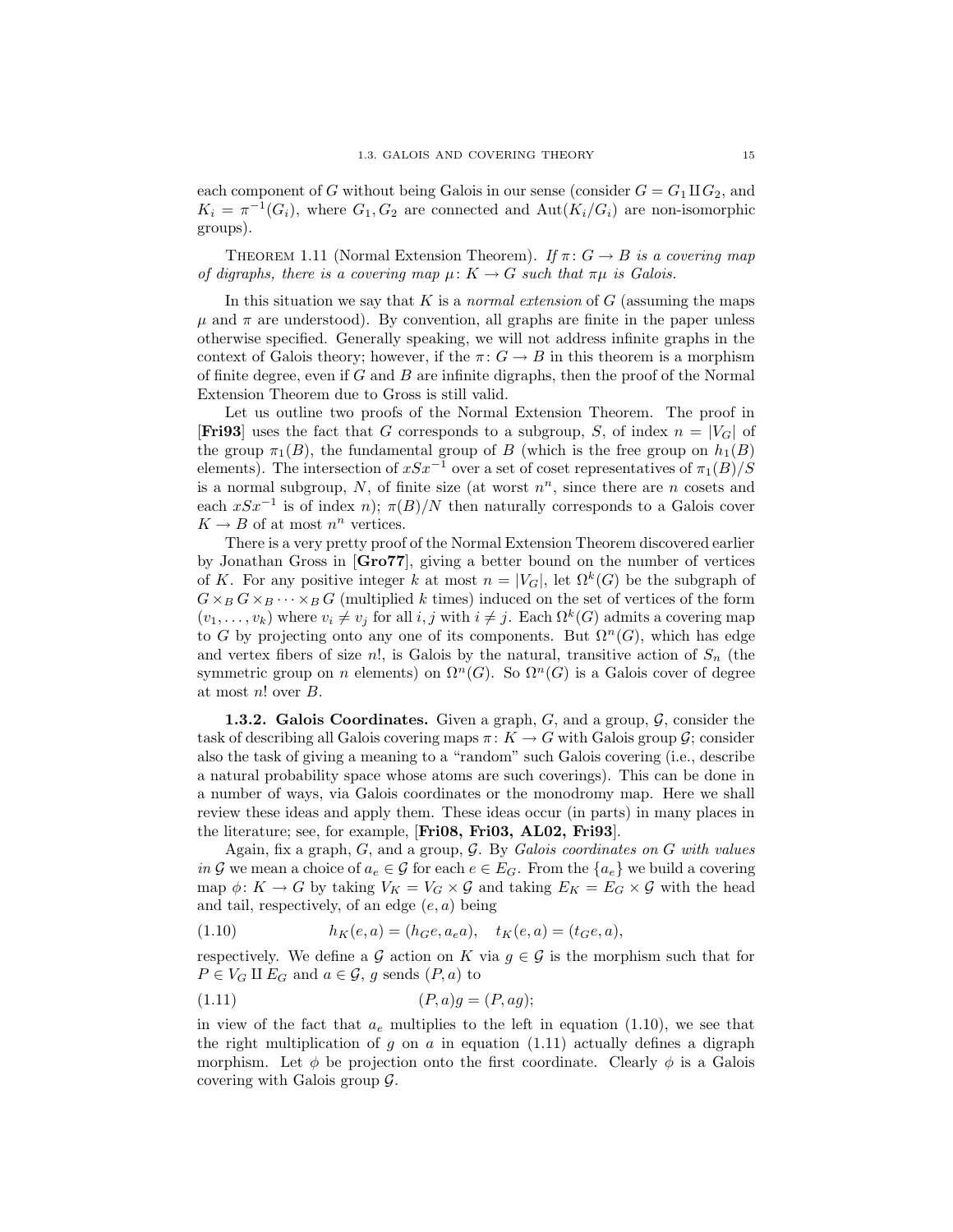Conversely, let  $\phi: K \to G$  be any G Galois covering. We may identify  $V_K$  with  $V_G \times \mathcal{G}$  by choosing for each  $v \in V_G$  an element  $v' \in V_K$  such that  $\phi(v') = v$  and declaring  $v'$  to have coordinates  $(v, 1)$  where 1 is the identity in  $\mathcal{G}$ ; we say that  $v'$ is the *origin for* v in K; then for all  $v'' \in V_K$  with  $\phi(v'') = v$  there is a unique  $g \in \mathcal{G}$  with  $v'' = v'g$ , and we declare  $v''$  to have coordinates  $(v, g)$ . For any  $g' \in \mathcal{G}$ we have  $v''g' = vgg'$  which has coordinates  $(v, gg')$ ; hence g' acts on coordinates by right multiplication. Now choose an edge  $e' \in E_K$ , and let  $e = \phi(e')$ ; there exist unique  $a_{e'}, g \in \mathcal{G}$  for which the endpoints of  $e'$  have coordinates

$$
te' = (te, g), \quad he' = (he, a_{e'}g).
$$

But the  $G$  action on K then shows that for any  $g'$  we have

$$
t(e'g') = (te, gg'), \quad h(e'g') = (he, a_{e'}gg').
$$

It follows that  $a_{e'}$  depends only on  $e = \phi(e')$ , i.e.,  $a_{e'} = a_{e'g'}$  for all  $e' \in K$  and  $g' \in \mathcal{G}$ . In other words, there is a unique  $a_e$  for each  $e \in E_G$  such that the  $\phi$  fibres of e join  $(t_Ge, g)$  to  $(h_Ge, a_eg)$  for each  $g \in \mathcal{G}$ . In summary, for each choice of an element in the vertex fibres we get Galois coordinates (and conversely).

Notice that in setting the coordinates on  $V_K$ , if for  $v \in V_G$  we choose a different origin, namely  $v'g_v$  instead of v', then we have  $v'g = (v'g_v)g_v^{-1}g$  for any  $g \in \mathcal{G}$ ; it follows that the vertx  $v'g$ , which would have had coordinates  $(v, g)$  with  $v'$  as origin, will have coordinates  $(v, g_v^{-1}g)$  with  $v'g$  as origin. In particular, if for  $e' \in V_K$  and  $e = \phi(e)$  we have  $te' = (te, g)$  and  $he' = (he, a_e g)$  in one set of coordinates for some g, and the origins of te and he are respectively translated by  $g_{te}$  and  $g_{he}$ , then in the new coordinates

$$
te' = (te, g_{te}^{-1}g), \quad he' = (he, g_{he}^{-1}a_e g).
$$

Setting  $g' = g_{te}^{-1}g$ , it follows that in the new, translated coordinates we have  $te' =$  $(te, g')$  and  $he' = (he, \tilde{a}_e g')$ , where

$$
\widetilde{a}_e = g_{he}^{-1} a_e g_{te}.
$$

So changing Galois coordinate origins as such amounts to a transformation of Galois coordinates

(1.12) 
$$
a_e \mapsto \widetilde{a}_e = g_{he}^{-1} a_e g_{te}
$$

for a family  $\{g_v\}_{v\in V_G}$  of G values indexed on  $V_G$ .

Galois coordinates give a nice model of a random Galois cover of a given graph with given Galois group—just choose the each  $a_e$  uniformly in  $\mathcal{G}$ , assuming  $\mathcal{G}$  is finite, and independently over the  $e \in E_G$ . If one wants a model of a random cover, one that is not Galois, one often chooses  $V_K$  to have vertices  $V_G \times \{1, \ldots, n\}$ , where  $n$  is the degree of the cover, and chooses random matchings over each  $G$  edge (random permutations over self-loops); see, e.g., [Fri08, Fri03, AL02].

1.3.3. Walks and Monodromy. Another type of coordinates for Galois coverings are the monodromy maps. For this we need to fix some notation regarding walks in a digraph.

DEFINITION 1.12. Let  $G$  be a digraph. By an oriented edge of  $G$  we mean a formal symbol  $e^+$  or  $e^-$  where  $e \in E_G$ . We extend the head and tail map to oriented edges via he<sup>+</sup> = te<sup>-</sup> = he and te<sup>+</sup> = he<sup>-</sup> = te. We say that the inverse of  $e^+$  is  $e^-$  and vice versa. An undirected walk (or simply walk) in G is an alternating sequence of vertices and oriented edges  $w = (v_0, f_1, v_1, f_2, v_2, \ldots, f_r, v_r)$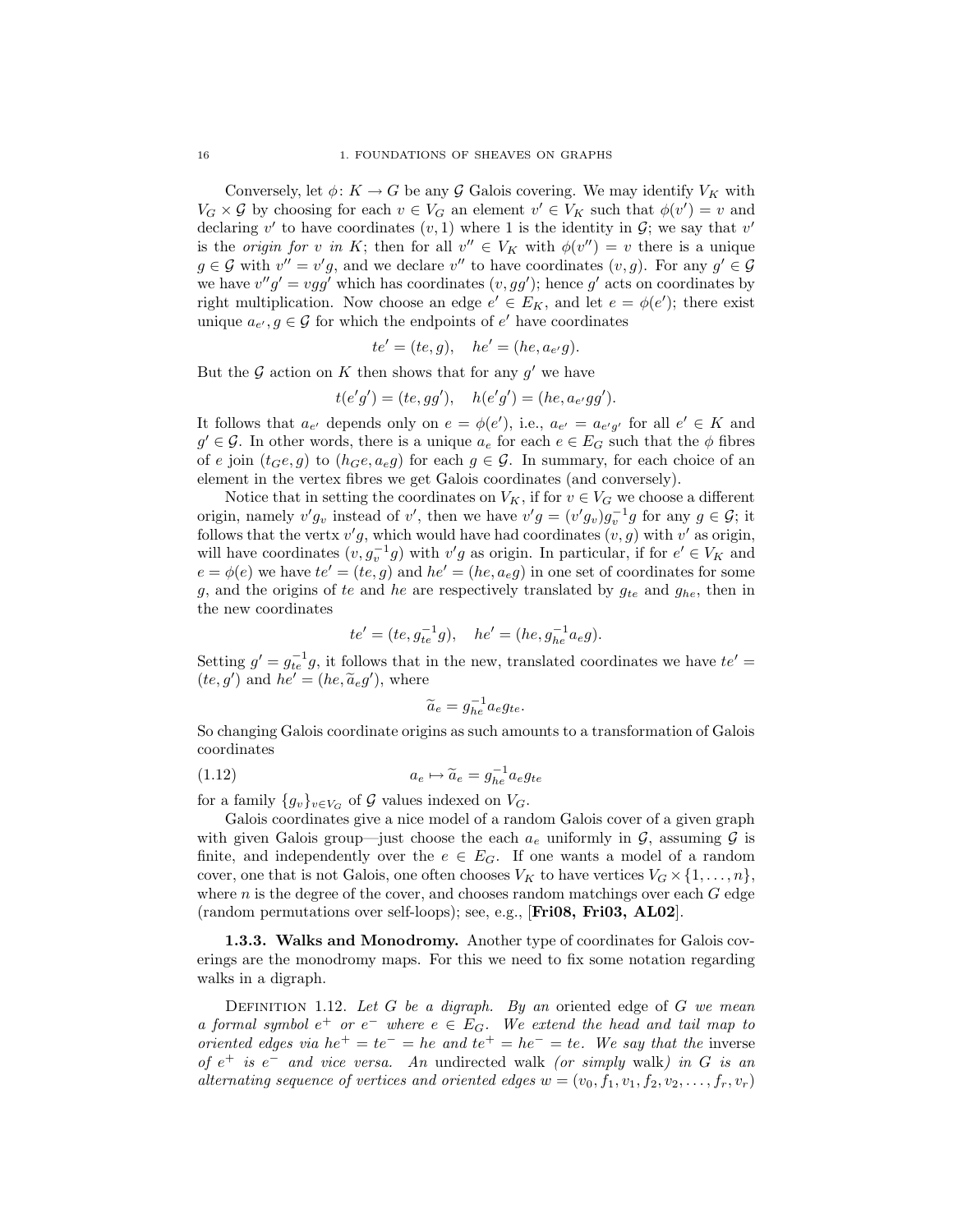with  $hf_i = v_i$ ,  $tf_i = v_{i-1}$  for  $i = 1, \ldots, r$ ; we call r its length; we say that w is closed if  $v_r = v_0$ ; we say that w is non-backtracking or reduced if for each  $i = 1, \ldots, r - 1$ ,  $f_i$  and  $f_{i+1}$  are not inverses of each other.

If G is a digraph and  $v \in V_G$ , then we define  $\pi_1(G, v)$  to be the group of nonbacktracking closed walks about  $v$ , where the group operation is concatenation of walks (which we reduce until they are non-backtracking). This, of course, is isomorphic to the usual fundamental group,  $\pi_1(G, v)$ , where G is the geometric realization of G, where vertices of G correspond to points and edges of G correspond to unit intervals. If G is connected, then  $\pi_1(G, v)$  is a free group on  $h_1(G)$  generators. We may also describe  $\pi_1(G, v)$  as the classes of closed walks about v, where two walks are equivalent if they reduce to the same non-backtracking word ("reduce" meaning repeatedly eliminating any two consecutive steps of the walk that traverse an edge and then its inverse).

Let  $\phi: G' \to G$  be Galois with Galois group  $\mathcal{G}$ , with G connected, and let  $\{a_e\}$ be Galois coordinates for  $\phi$ . Extend the  $\{a_e\}$  to be defined on oriented edges via  $a_{e^+} = a_e, a_{e^-} = a_e^{-1}$ . Fix a  $v \in V_G$ . Then for any closed walk, w, about v in G, we let  $e_i$  be the oriented edge traversed by w on the *i*-th step and set

$$
Mndrmy_{\phi,\{a_e\}}(w) = a_{e_k} \dots a_{e_1},
$$

where  $\{a_e\}_{e \in E_G}$  are Galois coordinates on  $\phi$ . We call Mndrmy  $_{\phi, \{a_e\}}$  the monodromy map with respect to  ${a_e}$ ; it is a group morphism from  $\pi_1(G, v)$  to G. Conversely, given a group morphism

$$
M\colon \pi_1(G,v)\to \mathcal{G}
$$

with G connected, we can form a covering  $\phi: G' \to G$  with Galois coordinates  ${a_e}$ such that Mndrmy<sub> $\phi$ , {a<sub>e</sub>}</sub> = M; indeed, we let T be an undirected spanning tree for G, define  $a_e = 1$  for  $e \in E_T$  (where 1 denotes the identity in  $\mathcal{G}$ ), and define  $a_e$ for  $e \in E_G \setminus E_T$  by taking an element  $\gamma \in \pi_1(G, v)$  composed entirely of  $E_T$  edges except for one edge e (traversed in the same orientation as e) and set  $a_e = M(e);$ since  $\pi_1(G, v)$  is a free group on  $E_G \setminus E_T$ , this implies that M is well-defined and equals  $Mndrmy_{\phi,\{a_e\}}$ .

If we change Galois coordinates on  $\phi$ , then according to equation (1.12) we get a conjugate element. Hence there is a natural map:

$$
Mndrmy_{\phi} \colon \pi_1(G, v) \to \text{ConjClass}(\mathcal{G}).
$$

If  $v' \in V_G$  has a path, p, to v, then the map  $\gamma \mapsto p \gamma p^{-1}$  gives a homomorphism  $\pi_1(G, v) \to \pi_1(G, v')$ , and the two monodromy maps, respectively, send  $\gamma$  and  $p\gamma p^{-1}$ to the same conjugacy class; hence we get a map

$$
Mndrmy_{\phi} \colon \pi_1(G) \to \text{ConjClass}(\mathcal{G})
$$

independent of the base point (for  $G$  connected). Any notion defined on conjugacy classes of G becomes defined on  $\pi_1(G)$  via monodromy. For example, if G is Abelian, then the conjugacy classes of  $\mathcal G$  are the same as  $\mathcal G$ , and we get a homomorphism

$$
Mndrmy_{\phi} \colon \pi_1(G) \to \mathcal{A},
$$

for any cover  $\phi: G' \to G$  with Abelian Galois group A (compare this to the discussion of torsors in Section 5.2 of [Fri93]). We remark that if the monodromy map is onto  $A$ , and  $G$  is connected then  $G'$  is connected; indeed, this means that any two vertices in the same fiber are connected, since any vertex in  $G'$  has a path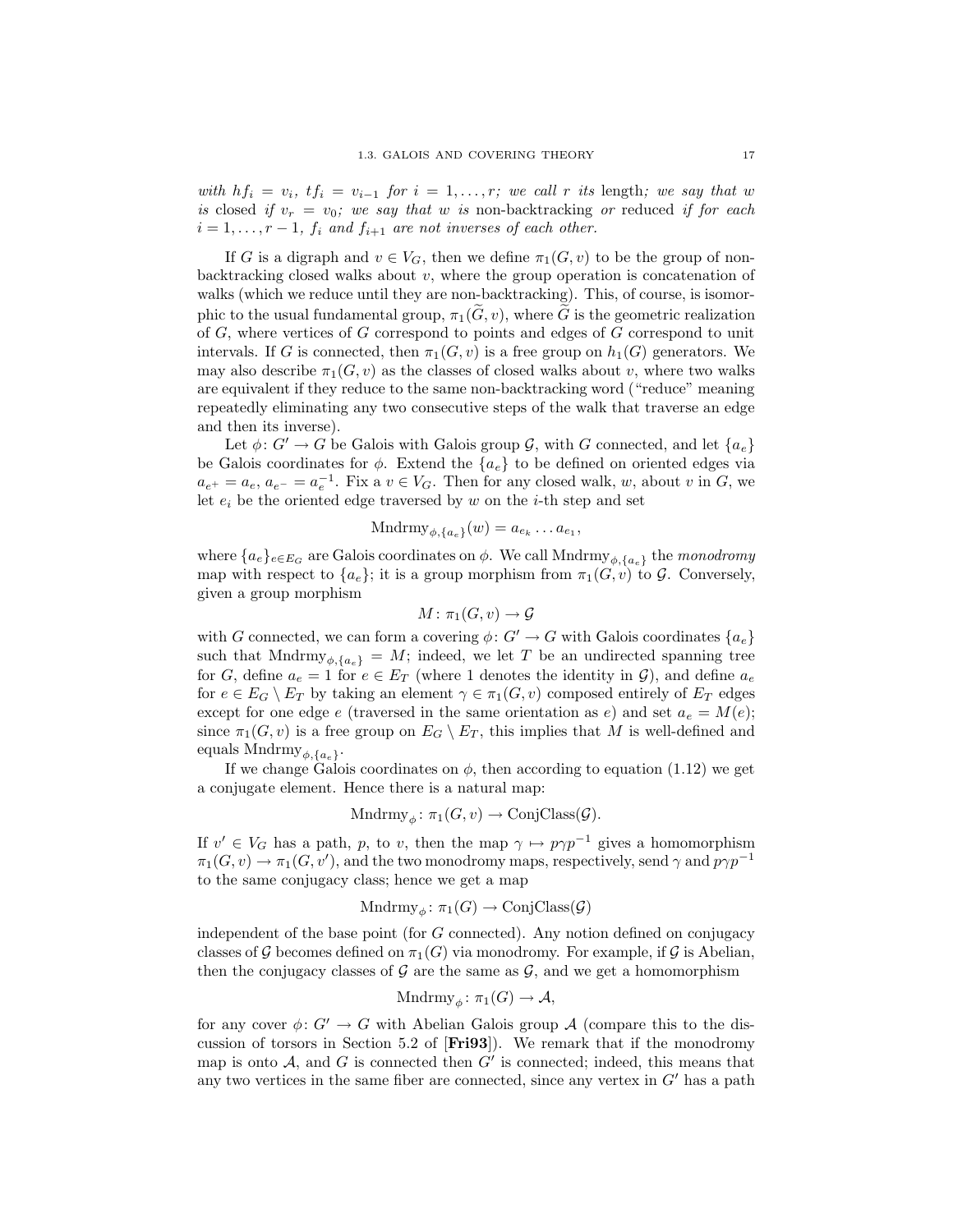to a vertex in any vertex fibre (lifted from the element of  $\pi_1(G)$  that maps to the appropriate element of  $\mathcal{A}$ ); hence we can connect any two vertices via a path.

**1.3.4. Covering maps and**  $\rho$ **.** Here we describe a remarkable property of  $\rho$ under covering maps.

THEOREM 1.13. For any covering map  $\pi: K \to G$  of degree d, we have  $\chi(K) =$  $d\chi(G)$  and  $\rho(K) = d\rho(G)$ .

PROOF. The claim on  $\chi$  follows since  $d = |V_K|/|V_G| = |E_K|/|E_G|$ . To show the claim on  $\rho$ , it suffices to consider the case of G connected, the general case obtained by summing over connected components; but similarly it suffices to consider the case of K connected. In this case

$$
\rho(G) = h_1(G) - 1 = -\chi(G) = -d\chi(K) = d(h_1(K) - 1) = d\rho(K).
$$

### 1.4. Sheaf Theory and Homology

In this section we define sheaves of vector spaces over a graph, G, and their homology groups, and give their basic properties. Then we explain the definitions and properties in terms of sheaf theory on Grothendieck topologies; in case G has no self-loops, we describe a topological space,  $Top(G)$ , whose sheaves give an equivalent description of our notion of sheaf.

In the first subsection we describe everything in simple terms, giving some claims without proof; the reader can either prove them from scratch, or wait until the second subsection where we explain that all of these claims are special cases of well-known results.

1.4.1. Homology and Pullbacks. The basic definitions of sheaves were given in Subsection 1.2.1. In this subsection we prove Theorem 1.4 and discuss pullbacks and related functors.

PROOF (OF THEOREM 1.4). By the "vertexwise and edgewise" nature of taking images and kernels, we see that we have a diagram



The theorem follows from the standard "delta" or "connecting" map in homological algebra, via the "snake lemma" (see [Lan02, AM69, HS97]).  $\Box$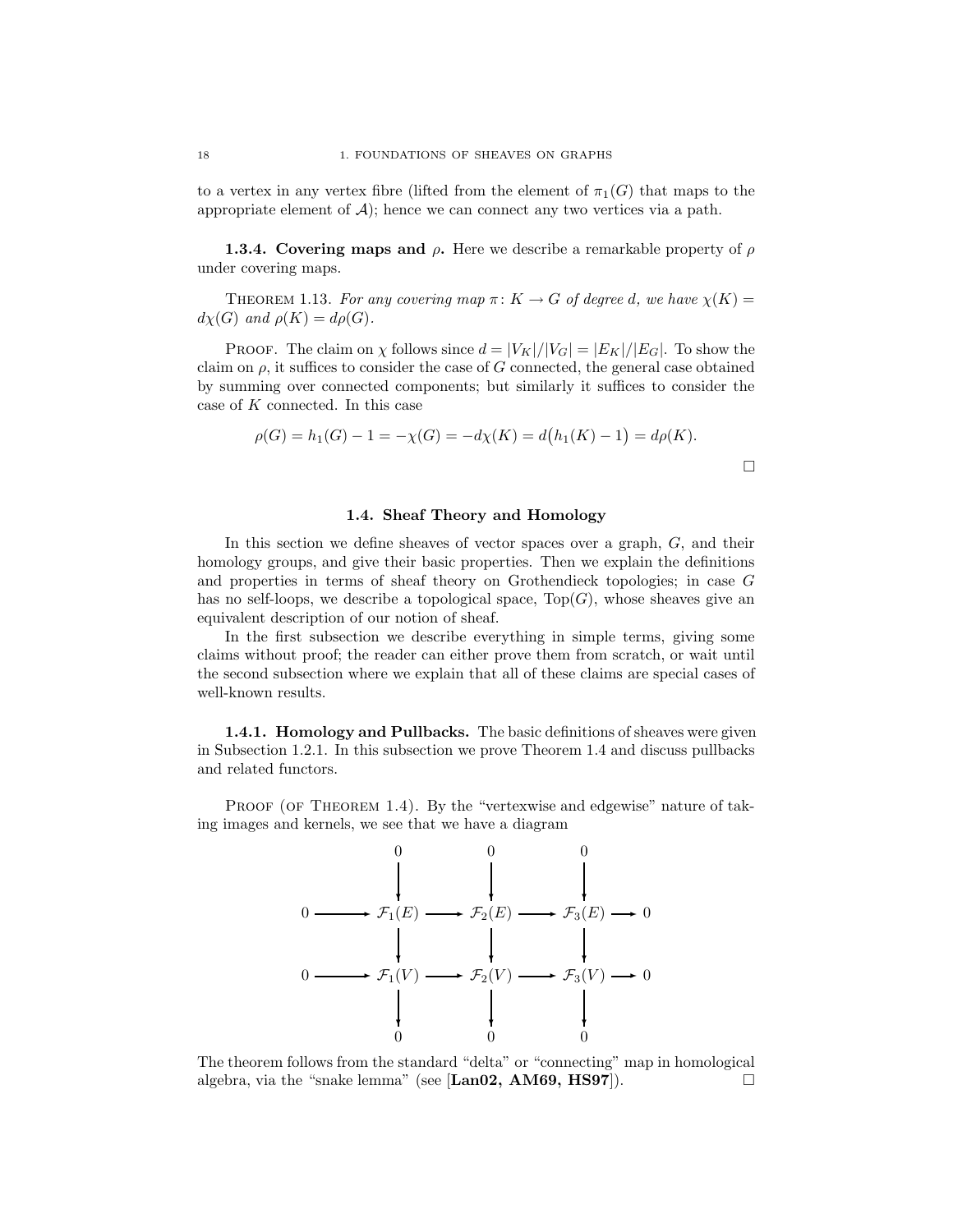Next we describe the functoriality of sheaves. For any sheaf,  $\mathcal{F}$ , on a graph,  $G$ , and any morphism  $\phi: K \to G$  of directed graphs, recall from Subsection 1.2.4 that the "pullback" sheaf  $\phi^* \mathcal{F}$  on K is defined via

$$
(\phi^* \mathcal{F})(P) = \mathcal{F}(\phi(P)) \quad \text{for all } P \in V_K \amalg E_K,
$$

and for all  $e \in E_K$ ,

$$
(\phi^* \mathcal{F})(h, e) = \mathcal{F}(h, \phi(e)), \quad (\phi^* \mathcal{F})(t, e) = \mathcal{F}(t, \phi(e)).
$$

If  $\mathcal F$  is a sheaf on G and K is a subgraph of G, then there is a sheaf on G denoted  $\mathcal{F}_K$  called " $\mathcal F$  restricted to K and extended by zero," defined by  $(\mathcal{F}_K)(P)$ is 0 if  $P \notin V_K \amalg E_K$ , and otherwise  $\mathcal{F}(P)$ ; the restriction maps are inherited from  $\mathcal F$  (when 0 is not involved). Notice that in case  $\mathcal F = \mathbb F$ , then we have

(1.13) 
$$
\mathbb{E}_K(V_G) = \mathbb{F}^{V_K}, \quad \mathbb{E}_K(E_G) = \mathbb{F}^{E_K},
$$

and  $d = d_h - d_t$  is the standard incidence matrix of K; hence  $H_i(\mathbb{F}_K) \simeq H_i(K)$ .

If  $\phi: K \to G$  is an arbitrary map, and  $\mathcal F$  a sheaf on K, there is a natural sheaf  $\phi_!$  F on G defined as follows:

$$
(\phi_! \mathcal{F})(P) = \bigoplus_{Q \in \phi^{-1}(P)} \mathcal{F}(Q), \quad \forall P \in V_G \amalg E_G,
$$

with the restriction maps induced from those of F, i.e.,  $(\phi_! \mathcal{F})(h, e)$  is the sum of the maps taking, for  $e' \in \phi^{-1}(e)$ , the  $\mathcal{F}(e')$  component of  $(\phi_! \mathcal{F})(e)$  to the  $\mathcal{F}(he')$ component of  $(\phi_!\mathcal{F})(he)$  via the map  $\mathcal{F}(h,e')$ . The reader can now observe that

(1.14) 
$$
(\phi_! \mathcal{F})(V_G) \simeq \mathcal{F}(V_K), \quad (\phi_! \mathcal{F})(E_G) \simeq \mathcal{F}(E_K),
$$

and  $d_{\phi_! \mathcal{F}}$  is the same map as  $d_{\mathcal{F}}$  modulo these isomorphisms; hence

$$
(1.15) \t\t\t H_i(\phi_i \mathcal{F}) \simeq H_i(\mathcal{F})
$$

for  $i = 0, 1$ . In Subsection 1.4.3 we prove that  $\phi_!$  is the left adjoint of  $\phi^*$ , and in particular the isomorphisms of homology groups above are immediate; in Subsection 1.4.4 we explain the role of  $\phi_!$  in certain "vanishing theorems" (of sheaf invariants). We shall make special use of  $\phi_1$  for  $\phi$  étale in our approach to the SHNC (see Theorems 1.16 and 2.14).

If  $\phi: K \to G$  is the inclusion of a subgraph, and F is a sheaf on G, then  $\mathcal{F}_K$ , defined before, equals  $\phi_! \phi^* \mathcal{F}$ . More generally we write  $\mathcal{F}_K$  for  $\phi_! \phi^* \mathcal{F}$  for arbitrary  $\phi$ , provided that  $\phi$  is understood in context. Since  $\phi^* \underline{\mathbb{F}} = \underline{\mathbb{F}}$  for arbitrary  $\phi$ , we always have  $\underline{\mathbb{F}}_K = \phi_! \underline{\mathbb{F}}$ . This observation, combined with equation (1.15), gives another proof that  $H_i(\mathbb{E}_K)$  is canonically isomorphic to  $H_i(K)$  for  $i = 0, 1$ ; this proof, based on adjoints, is less explicit than the proof based on equation (1.13) and the remarks just below it.

The tensor product of two sheaves on  $G$  is defined as the tensor product their values at each point and each vertex, as F-vector spaces. Note that if  $\phi: K \to G$  is an arbitrary morphism of digraphs, and  $\mathcal F$  is a sheaf on  $G$ , we easily verify that

$$
\mathcal{F}_K = \phi_! \phi^* \mathcal{F} = \mathcal{F} \otimes \underline{\mathbb{F}}_K,
$$

and if  $K' \to G$  is another morphism we have an isomophism of sheaves on G

$$
(1.16) \t\t\t \mathbb{E}_K \otimes \mathbb{E}_{K'} \simeq \mathbb{E}_{K \times_G K'}.
$$

Furthermore, if  $L \to G$  is an arbitrary digraph morphism, we have an equality of sheaves on  $K$ ,

$$
\phi^* \underline{\mathbb{F}}_L = \underline{\mathbb{F}}_{K \times_G L}.
$$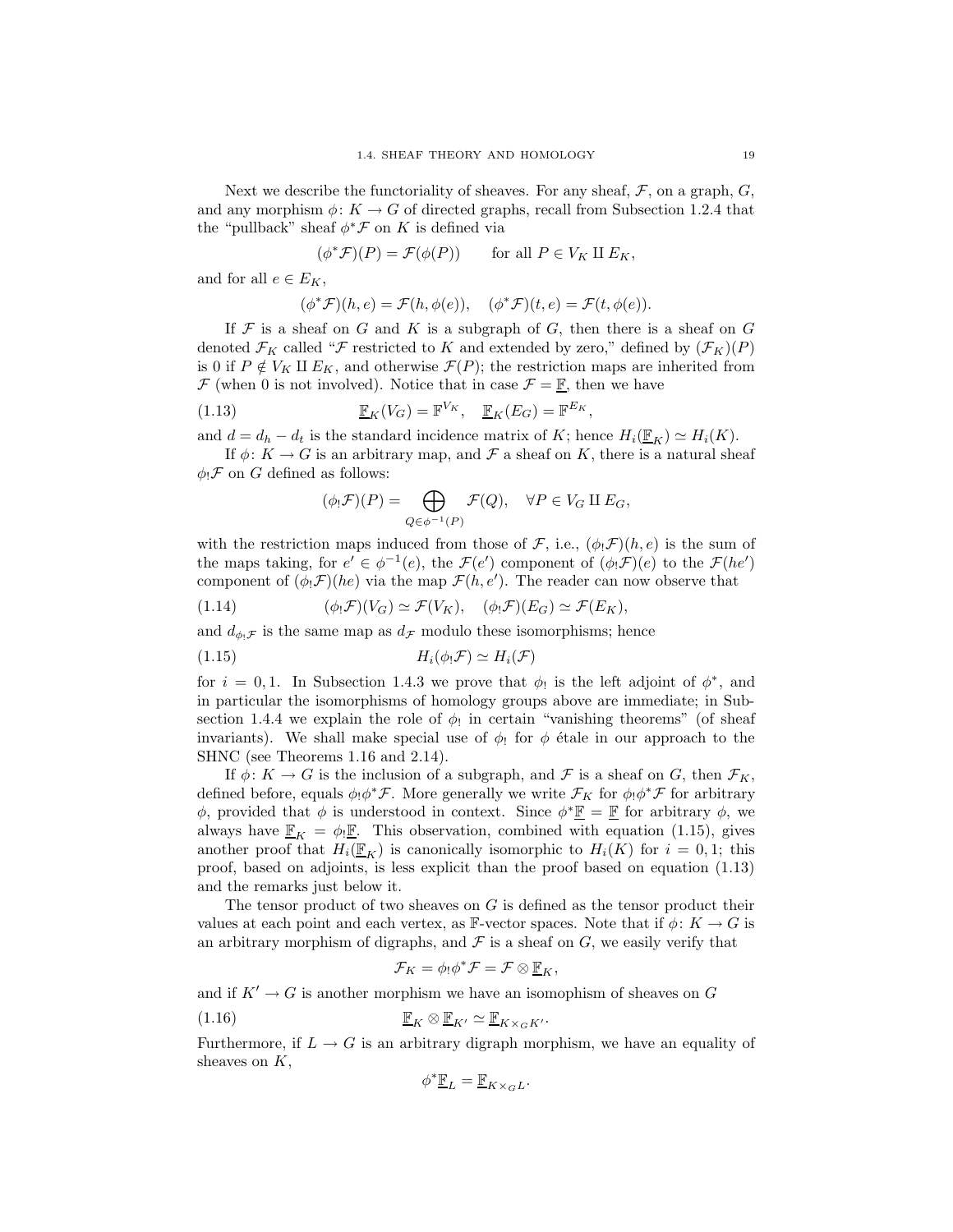If  $G' \subset G$ , then there is a natural inclusion of sheaves on  $G, \underline{\mathbb{F}}_{G'} \to \underline{\mathbb{F}}$  (but not generally any nonzero morphism from  $\underline{\mathbb{F}} = \underline{\mathbb{F}}_G$  to  $\underline{\mathbb{F}}_{G'}$ .

If  $\phi: K \to G$  is a morphism of graphs, and  $\alpha: \mathcal{F}_1 \to \mathcal{F}_2$  is a morphism of sheaves on  $K$ , then we have natural a natural morphism

$$
\phi_!\alpha\colon \phi_!\mathcal{F}_1\to \phi_!\mathcal{F}_2,
$$

that make  $\phi_!$  a functor on the category of sheaves. Similarly for  $\phi_*$ , and for the pullback,  $\phi^*$  (which acts the other way, from sheaves and their morphisms on  $G$  to those on  $K$ ).

1.4.2. Standard Sheaf Theories. In this subsection we explain the connections with classical sheaf theory on topological spaces. We then describe our definitions and particular choice of homology theory (and the role of  $\phi_1$ ) in terms of the view of Grothendieck et al. ([sga72a, sga72b, sga73, sga77]).

First consider an arbitrary topological space on a finite set, X. Say that an open set, U, in X is *irreducible* if U is nonempty<sup>2</sup> and not the union of its proper subsets. It is known that the category of sheaves on  $X$  is equivalent to the category of presheaves on the irreducible open subsets; this can be proven directly—the essential idea is that if a set is not irreducible, then we can construct its value at a sheaf from those on its subsets; there is also a proof in Section 2.5 of [Fri05], where this fact follows easily from the Comparison Lemma of  $[\text{sga72a}]$ , Exposé III, 4.1. As is pointed out in [Fri05], this theorem is valid for any finite semitopological Grothendieck topology, where semitopological means that the underlying category has only one morphism from any object to itself.

For example, if  $X = \{A, B, C, D\}$  with irreducible open sets being  $\{A\}$ ,  $\{C\}$ ,  $\{A, B, C\}$ , and  $\{A, D, C\}$ . Then one can recover a sheaf on X (which has seven open sets) on the basis of its values on these four sets, and any presheaf on these four sets extends to a sheaf on  $X$ . We remark that  $X$  geometrically corresponds (see  $[**Fri05**])$  to a circle, X, covered by two overlapping intervals, the intervals corresponding to  $\{A, B, C\}$  and  $\{A, D, C\}$ . We have  $h_i(X) = 1$  for  $i = 0, 1$ .

Let  $G$  be a digraph with no self-loops. In this case our sheaf theory agrees with a standard topological one. Namely, let  $Top(G)$  be the topological space on  $V_G \amalg E_G$ , whose open sets are subgraphs of G. There are two types of open irreducible sets: those of the form  $\{v\}$  with  $v \in V_G$ , and those of the form  $\{he, e, te\}$  with  $e \in E_G$ ; for each e we have  $\{he\}$  and  $\{te\}$  are subsets of  $\{he, e, te\}$ , and hence a sheaf on  $Top(G)$  is determined by its values on the sets of type  $\{v\}$  and  $\{he, e, te\}$  and the restrictions from the values on  $\{he, e, te\}$  to both  $\{he\}$  and  $\{te\}$ . We therefore recover our definition of a sheaf on a graph (i.e., Definition 1.1).

Note that in the above  $X = \{A, B, C, D\}$  definition, this is equivalent to  $Top(G)$ with  $V_G = \{A, C\}$  and  $E_G = \{B, D\}$  and any heads/tails correspondences making this a graph of two vertices joined by two edges.

Notice that the above construction also gives a space,  $Top(G)$ , when G has selfloops. But this space has the wrong properties and homology groups. For example, if G has one vertex and one self-loop, then  $h_i(G) = 1$  for  $i = 0, 1$  as defined in the previous section; however,  $Top(G)$  amounts to one irreducible open lying in another

 $2$ If the empty set were considered irreducible, the subcategory of irreducible open sets would have an initial element, making the structure sheaf injective and giving the wrong homology groups. One can say that the empty set is the union of proper subsets, namely the empty union; as such the empty set is reducible "by definition."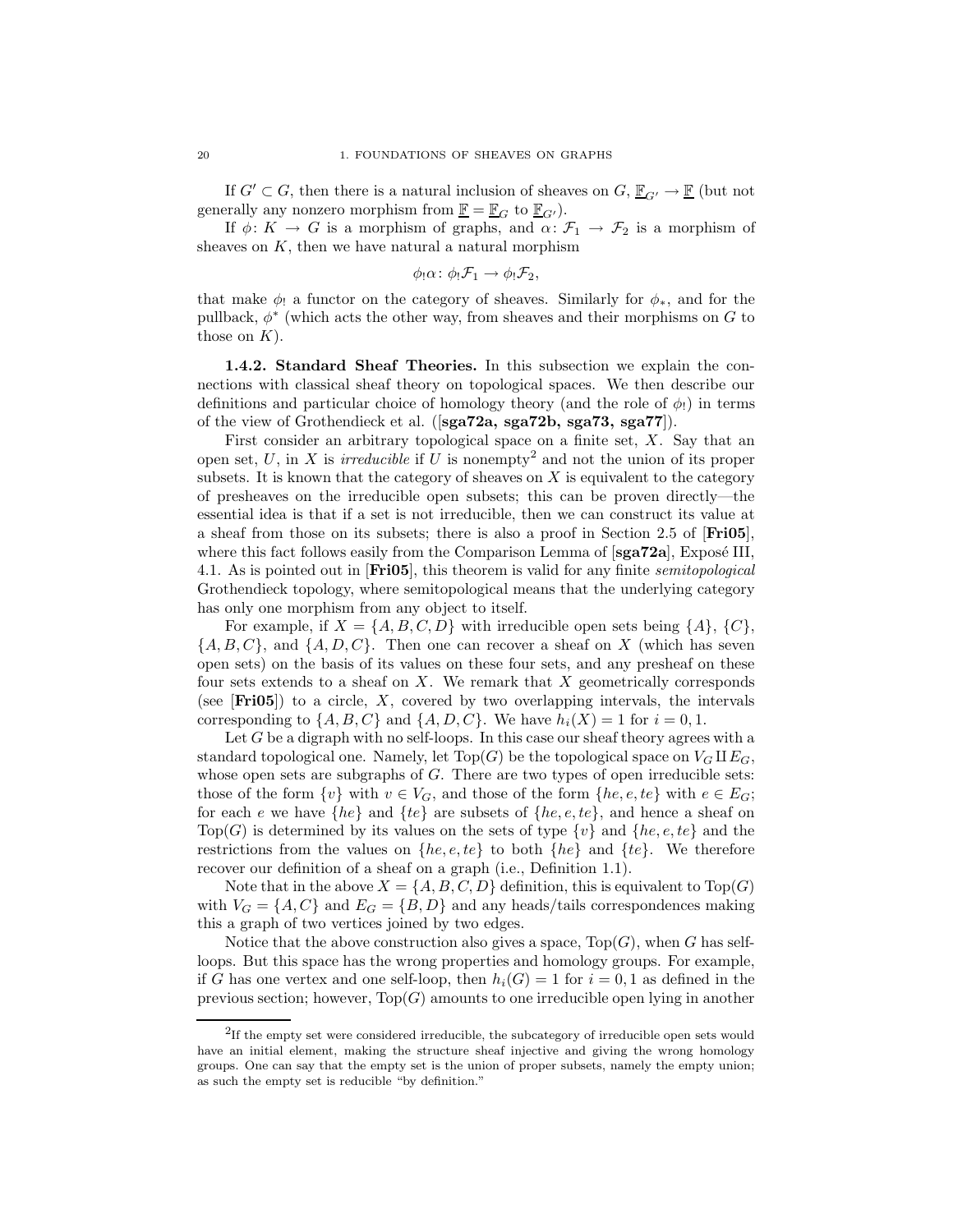(with only one inclusion, not the desired two), and we have  $h_1(\text{Top}(G)) = 0$ . So we now give a Grothendieck topology for every digraph, G, that gives our sheaf and homology theory.

For each digraph, G, let  $Cat(G)$  be the category whose objects are  $V_G \amalg E_G$  and where the  $2|E_G|$  non-identity morphisms are given by  $he \rightarrow e$  and  $te \rightarrow e$  ranging over all  $e \in E_G$  (with two distinct morphisms  $he \to e$  and  $te \to e$ , even when  $he = te$ ). Then a sheaf over  $Cat(G)$  with the *grossière topologie*, i.e., a presheaf over the category  $Cat(G)$ , is just the notion of a sheaf given earlier. Again, if e is a self-loop, then this category has two morphisms between two distinct objects; it is easy to see that the category of sheaves over a graph with a self-loop cannot be equivalent to the category of sheaves over any topological space.

Notice that earlier definitions regarding sheaves on G and related matters often involve a P in  $V_G \amalg E_G$ , giving vertices and edges a somewhat equal treatment; this happens because  $V_G$  and  $E_G$  comprise the objects of  $Cat(G)$ , and only the morphisms of  $Cat(G)$  distinguish them.

At this point we will use explain certain features of the homology theory we use here. The proofs are in or are easy consequences of material in [Fri05], and is mostly easily derivable from material in [sga72a, sga72b, sga73, sga77] (which contains a lot of other material. . .). We shall assume the reader is familiar with basic sheaf and cohomology theory found in any algebraic geometry text, such as [Har77], and we will just list a few points that are not standard, or where the finite graph situation is different. Let  $\text{Sh}(G)$  be the category of sheaves of vector spaces (over some fixed field,  $F$ ) on  $G$ .

- (1)  $\text{Sh}(G)$  have enough projectives as well as injectives. (See [Fri05] for a simple characterization of all injectives or projectives.)
- (2) If  $u: K \to G$  is a morphism of graphs, the pullback,  $u^*: Sh(G) \to Sh(K)$ is defined via

$$
(u^* \mathcal{F})(P) = \mathcal{F}(u(P))
$$

for  $P \in V_K \amalg E_K$ , with its natural restriction maps inherited from  $\mathcal F$ (this is the same pullback defined in Subsections 1.2.4 and 1.4.1);  $u^*$  has a left adjoint,  $u_1$  (defined in Subsection 1.4.1), and a right adjoint,  $u_*$  (see [sga72a], Exposé I, Proposition 5.1). In other words,

(1.17) 
$$
\text{Hom}_G(\phi_! \mathcal{F}, \mathcal{L}) \simeq \text{Hom}_K(\mathcal{F}, \phi^* \mathcal{L}) \quad \forall \mathcal{F} \in \text{Sh}(G), \ \mathcal{L} \in \text{Sh}(K),
$$

and similarly for  $\phi_*$ .

(3) As a consequence we have

(1.18) 
$$
\operatorname{Ext}^i_G(\phi_! \mathcal{F}, \mathcal{L}) \simeq \operatorname{Ext}^i_K(\mathcal{F}, \phi^* \mathcal{L}) \quad \forall \mathcal{F} \in \mathbf{Sh}(G), \ \mathcal{L} \in \mathbf{Sh}(K),
$$

and similarly for  $\phi_*$ .

- (4) If  $u: G' \to G$  is an inclusion of graphs, then  $u_1 \mathcal{F}$  is just  $\mathcal{F}_{G'}$ , i.e., the sheaf that is zero outside  $G'$  and  $\mathcal F$  when restricted to  $G'$ .
- (5) Any sheaf,  $\mathcal F$ , over G has an injective resolution

$$
\left(\bigoplus_{v\in V_G} (k_v)_*\mathcal{F}(v) \oplus \bigoplus_{e\in E_G} (k_e)_*\mathcal{F}(e)\right) \longrightarrow \left(\bigoplus_{e\in E_G} (k_e)_*\big(\mathcal{F}(te) \oplus \mathcal{F}(he)\big)\right)
$$

where for  $P \in V_G \amalg E_G$ ,  $k_P$  denotes the morphism from the category,  $\Delta_0$ , of one object and one (identity) morphism, to Cat(G) sending the object of  $\Delta_0$  to P. In our case, this means that for a vector space, W,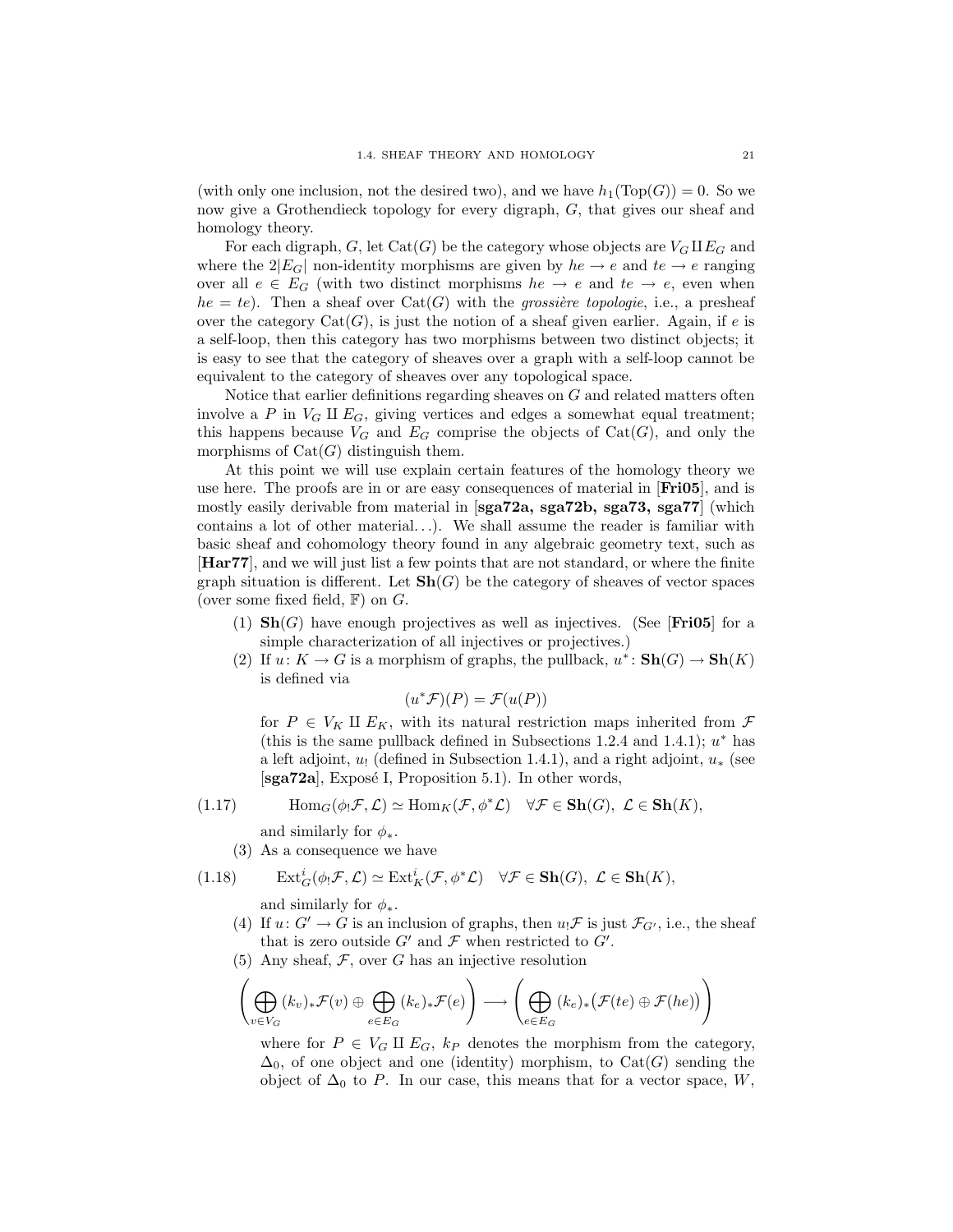we have  $(k_P)_*W$  has the value  $W^{d(Q)}$  at Q, where  $d(Q)$  is the number of morphisms from Q to P. For  $\mathcal{F} = \mathbb{F}$  this is homotopy equivalent to a simpler resolution, namely

(1.19) 
$$
\underline{\mathbb{F}} \to \bigoplus_{v \in V_G} (k_v)_* \mathbb{F} \to \bigoplus_{e \in E_G} (k_e)_* \mathbb{F}
$$

(see the paragraph about greedy resolutions and "rank" order in Section 2.11 of [Fri05]).

(6) Similarly, any sheaf,  $F$ , over  $G$  has a projective resolution

$$
\left(\bigoplus_{e \in E_G} \left((k_{te})_! \mathcal{F}(e) \oplus (k_{he})_! \mathcal{F}(e)\right)\right) \longrightarrow \left(\bigoplus_{v \in V_G} (k_v)_! \mathcal{F}(v) \oplus \bigoplus_{e \in E_G} (k_e)_! \mathcal{F}(e)\right)
$$

Again,  $\underline{\mathbb{F}}$  (and numerous other sheaves encountered in practice) have a simpler ("rank" order) resolution:

(1.20) 
$$
\bigoplus_{v \in V_G} (k_v)_! \mathbb{F}^{d_v - 1} \to \bigoplus_{e \in E_G} (k_e)_! \mathbb{F} \to \mathbb{F},
$$

where  $d_v$  is the degree of v (the sum of the indegree and outdegree), and the  $d_v - 1$  represents the fact that  $\mathbb{F}^{d_v-1}$  is really the kernel of the map  $\mathbb{F}^{d_v} \to \mathbb{F}$  which is addition of coordinates; similarly, in equation (1.19), the  $\mathbb F$  in  $(k_e)$ !  $\mathbb F$  is really the cokernel of the diagonal inclusion  $\mathbb F \to \mathbb F^2$ , with the 2 in  $\mathbb{F}^2$  coming from the fact that each edge is incident upon two vertices.

(7) This means that the derived functors,  $\text{Ext}^i(\mathcal{F}_1, \mathcal{F}_2)$ , of  $\text{Hom}(\mathcal{F}_1, \mathcal{F}_2)$  can be computed as the cohomology groups of

$$
\bigoplus_{v \in V_G} \text{Hom}(\mathcal{F}_1(v), \mathcal{F}_2(v)) \oplus \bigoplus_{e \in E_G} \text{Hom}(\mathcal{F}_1(e), \mathcal{F}_2(e))
$$

$$
\longrightarrow \bigoplus_{e \in E_G} \text{Hom}(\mathcal{F}_1(e), \mathcal{F}_2(te) \oplus \mathcal{F}_2(he))
$$

Now we can understand our choice of homology groups. From equations (1.19) and  $(1.20)$ , we see that the constant sheaf,  $\mathbb{F}$ , has a simple injective resolution but a more awkward projective resolution. So the homology theory that we've defined earlier amounts to

$$
H_i(\mathcal{F}) = (\text{Ext}^i(\mathcal{F}, \underline{\mathbb{F}}))^{\vee},
$$

where  $\vee$  denotes the dual space; we have

$$
h_0(\mathcal{F}) - h_1(\mathcal{F}) = \chi(\mathcal{F}) = \dim(\mathcal{F}(V)) - \dim(\mathcal{F}(E)).
$$

As an alternative, one could study the standard cohomology theory

$$
H^{i}(\mathcal{F}) = \mathrm{Ext}^{i}(\underline{\mathbb{F}}, \mathcal{F}).
$$

But we easily see that

$$
\dim\big(H^0(\mathcal{F})\big)-\dim\big(H^1(\mathcal{F})\big)=\dim\big(\mathcal{F}(E)\big)-\sum_{v\in V_G}(d_v-1)\dim\big(\mathcal{F}(v)\big).
$$

This is another avenue to study, but does not seem to capture in a simple way the invariant  $\rho = \rho(G)$  of a digraph, G.

We remark that we could reverse the role of open and closed sets in this discussion. Indeed, to any sheaf,  $\mathcal F$ , of finite dimensional  $\mathbb F$ -vector spaces on a finite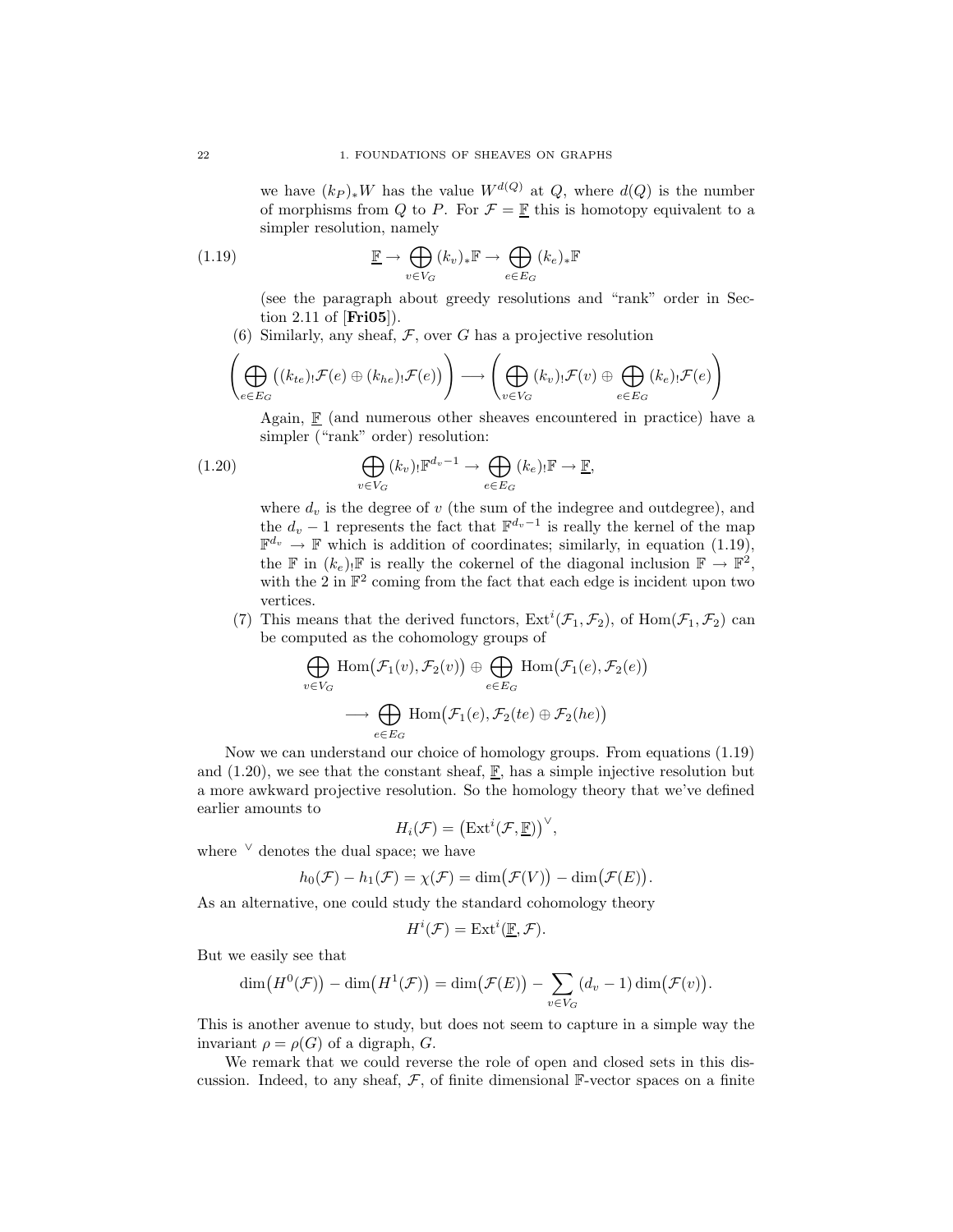category, C, we can take the spaces dual to the  $\mathcal{F}(P)$  for objects, P, of C, thereby getting a sheaf,  $\mathcal{F}^{\vee}$ , defined on  $\mathcal{C}^{\text{opp}}$ , the category opposite to  $\mathcal{C}$  (i.e., the category obtained by reversing the arrows). Taking the opposite category has the effect of exchanging open and closed sets, exchanging projectives and injectives, etc.

Let us briefly explain the name "structure sheaf." Generally speaking, in sheaf theory each topological space or Grothendieck topology comes with a special sheaf called the "structure sheaf" that has several properties. One key property is that the "global sections" of a sheaf,  $\mathcal F$ , should reasonably be interpreted as the sheaf homomorphisms to  $\mathcal F$  from the structure sheaf. This makes "global cosections," on which our homology theory is based, to be sheaf homomorphisms from  $\mathcal F$  to the "structure sheaf." Hence we call  $\underline{\mathbb{F}}$  the structure sheaf.

**1.4.3.**  $\nu_!,$  the left adjoint to  $\nu^*$ . As mentioned in the previous subsection, if  $\nu: G' \to G$  is an arbitrary graph morphism, then  $\nu^*$  has a left adjoint,  $\nu_!$ . In this subsection we show that  $\nu_!$  is the left adjoint to  $\nu_*,$  based on the general construction given in [sga72a]. Although  $\nu^*$  has a right adjoint,  $\nu_*,$  for our homology theory it is  $\nu_1$  that seems more important.

The general construction of  $\nu_!$  is given in [sga72a], Exposé I, Proposition 5.1). Alternatively, the reader can simply take the  $\nu_1$  that we describe and verify that it satisfies equation (1.17).

According to [sga72a], Exposé I, Proposition 5.1, given a sheaf,  $\mathcal{F}$ , on a graph G, i.e., a presheaf on Cat(G), the value  $\nu \mathcal{F}(P)$  for  $P \in V_G \amalg E_G$  is determined as follows: form the category  $I_{\nu}^{P}$  whose objects are

 $\{(m, X) \mid X \in V_{G'} \amalg E_{G'}, m \colon P \to \nu(X) \text{ is a morphism in } \mathrm{Cat}(G)\},\$ 

with a morphism from  $(m, X)$  to  $(m', X')$  being a morphism  $\mu: X \to X'$  in  $Cat(G')$ such that  $m' = \nu(\mu)m$ ; then the projection  $(m, X) \mapsto X$  followed by  $\mathcal F$  gives a contravariant functor from  $I_{\nu}^{P}$  to  $\mathbb{F}\text{-vector spaces}$ , and we take the inductive limit in  $I_{\nu}^P$ . It follows that if  $e \in E_G$ , then  $I_{\nu}^e$  is category whose objects are  $(\mathrm{id}_{e}, e')$ where  $e'$  lies over  $e$ , and  $id_e$  is the identity at  $e$ . It follows that

$$
(\nu_!\mathcal{F})(e)=\bigoplus_{e'\in\nu^{-1}(e)}\mathcal{F}(e').
$$

If  $v \in V_G$ , then  $I_{\nu}^v$  contains the following:

- (1)  $(id_v, v')$  for each v' over v;
- (2)  $(\mu, e')$  for every  $e' \in E_{G'}$  over an  $e \in E_G$  with  $he = v$ , with  $\mu$  the morphism from  $v$  to  $e$  given by the head relation; and
- (3) the same with "tail" replacing "heads."

We claim that each object  $(\mu, e')$  has a unique morphism in  $I^v_\nu$  to an element  $(id_v, v')$ , where  $v' = he'$  in part (2) and  $v' = te'$  in part (3). So the inductive limit for  $(\nu_1 \mathcal{F})(v)$  can be restricted to the subcategory of objects in part (1), and we again get a direct sum:

$$
(\nu_!\mathcal{F})(v) = \bigoplus_{v' \in \nu^{-1}(v)} \mathcal{F}(v').
$$

We leave it to the reader to verify that the restriction maps of  $\nu \mathcal{F}$  are just the natural maps induced by  $\mathcal{F}.$ 

Now we see that

$$
(\nu_!\mathcal{F})(V_G) \simeq \mathcal{F}(V_{G'}), \quad (\nu_!\mathcal{F})(E_G) \simeq \mathcal{F}(E_{G'}),
$$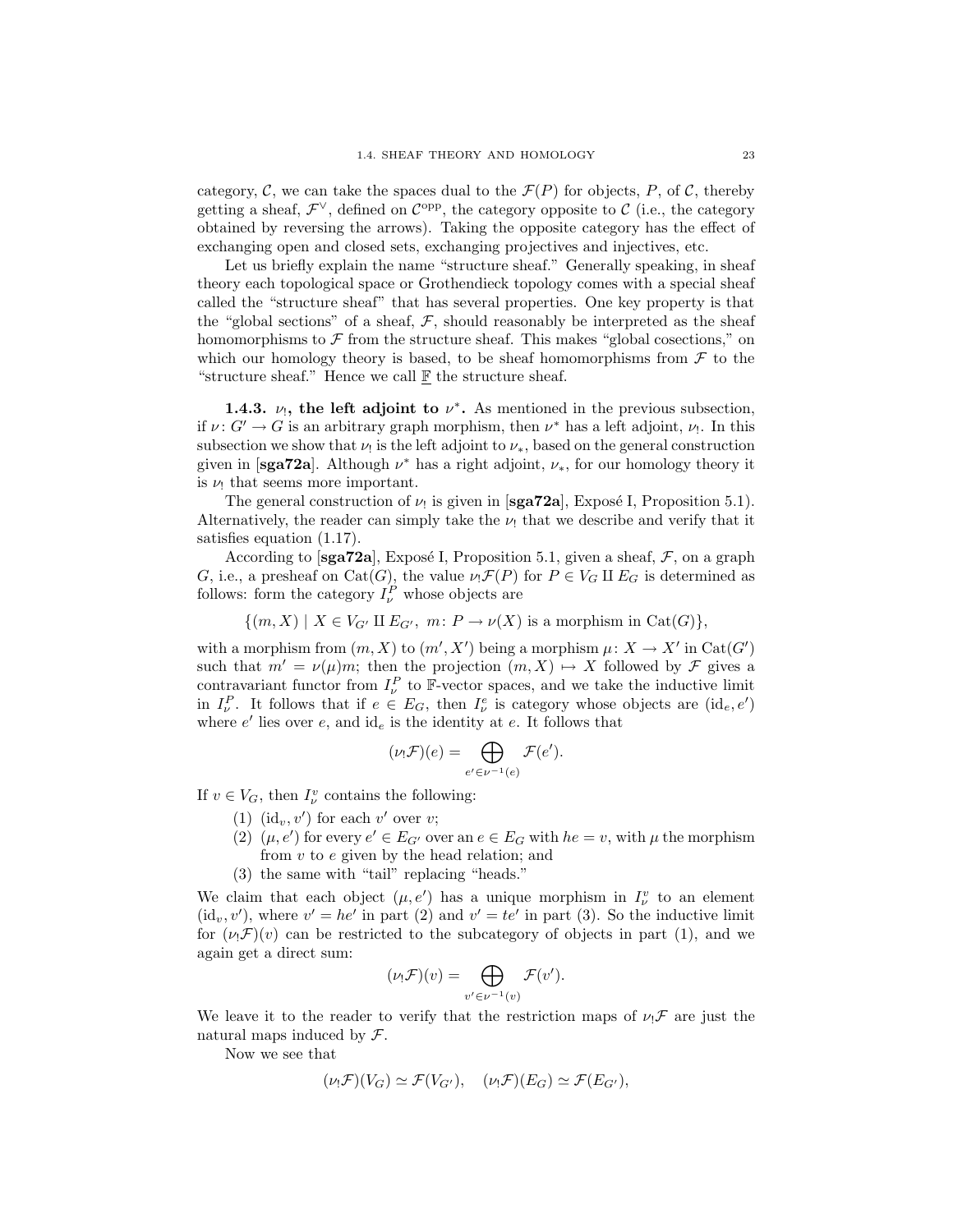with  $d_{\nu}$  and  $d_{\mathcal{F}}$  identified under the isomorphism. Hence they have the same homology groups, same adjacency matrix, etc. The main difference is that one is a sheaf on  $G$ , the other a sheaf on  $G'$ .

1.4.4.  $\nu_1$  and Contagious Vanishing Theorems. In this section, we comment that vanishing of homology groups of a sheaf implies the vanishing certain homology groups of related sheaves. We call such results "contagious vanishing" theorems. This gives a nice use of the sheaves  $\nu \mathbb{F}$ . Let us first explain our interest in such results, as motivated by the SHNC.

As mentioned before, we will show that the SHNC is implied by the vanishing maximum excess of a sheaf that we call a  $\rho$ -kernel. The  $\rho$ -kernel actually arises when considering a trivial and very special case of the SHNC; however it turns out that the vanishing of the maximum excess these  $\rho$ -kernels actually imply the entire SHNC. What happens is that the trivial case of the SHNC, when expressed as a short/long exact sequence, can be "tensored" with sheaves of the form  $\nu \mathbb{F}$ ; then a general "contagious vanishing theorem" implies that the maximum excess of the  $ρ$ -kernel tensored with  $ν$ <sup> $F$ </sup> vanishes; this proves all cases of the SHNC. In other words, the vanishing of a homology group of a sheaf or of a related group can be more powerful than it first seems. Let us describe the underlying ideas, which are not specific to the SHNC.

Let  $G' \subset G$  be digraphs, and let G be a sheaf on  $\mathcal{F}$ . Then we have an exact sequence

$$
0 \to \mathcal{F}_{G'} \to \mathcal{F} \to \mathcal{F}/\mathcal{F}_{G'} \to 0.
$$

Of course, when G has no self-loops, then this is a special case of the general short exact sequence

$$
0 \to \mathcal{F}_U \to \mathcal{F} \to \mathcal{F}_Z \to 0,
$$

where  $\mathcal F$  is a sheaf on a topological space, U is an open subset, and Z is the closed complement (see [Har77], Chapter II, Exercise 1.19 or Chapter III, proof of Theorem 2.7). The long exact sequence implies that if  $h_1(\mathcal{F}) = 0$ , then  $h_1(\mathcal{F}_{G}) = 0$ . Of course, the same is true of any first quasi-Betti number, and so we have the following simple but useful theorem.

THEOREM 1.14. If  $\alpha_1$  is any first quasi-Betti number for sheaves of  $\mathbb{F}\text{-vector}$ spaces on a graph, G, and if  $\alpha_1(\mathcal{F}) = 0$  for such a sheaf,  $\mathcal{F}$ , then for any subgraph,  $G'$ , of G we have  $\alpha_1(\mathcal{F}_{G'})=0$ .

The intuition is clear in case  $\alpha_1$  is  $h_1$  or  $h_1^{\text{twist}}$  or the maximum excess, and  $\mathcal{F} = \mathbb{F}$ : passing to a subgraph cannot increase the first Betti number or the reduced cyclicity of a graph.

One way in which a sheaf  $\mathcal{F}_{G'}$  can naturally arise is when we take a short exact sequence of sheaves in  $G$ ,

$$
0\to \mathcal{F}_1\to \mathcal{F}_2\to \mathcal{F}_3\to 0,
$$

and take the tensor product with  $\underline{\mathbb{F}}_{G}$ ; the tensor product preserves exactness (i.e., all higher Tor groups vanish in sheaves of vector spaces over graphs), so we get a new short exact sequence

$$
0 \to \mathcal{F}_1 \otimes \underline{\mathbb{F}}_{G'} \to \mathcal{F}_2 \otimes \underline{\mathbb{F}}_{G'} \to \mathcal{F}_3 \otimes \underline{\mathbb{F}}_{G'} \to 0;
$$

now note that for any sheaf,  $\mathcal F$ , on  $G$  we have

$$
\mathcal{F}\otimes \underline{\mathbb{F}}_{G'}=\mathcal{F}_{G'}.
$$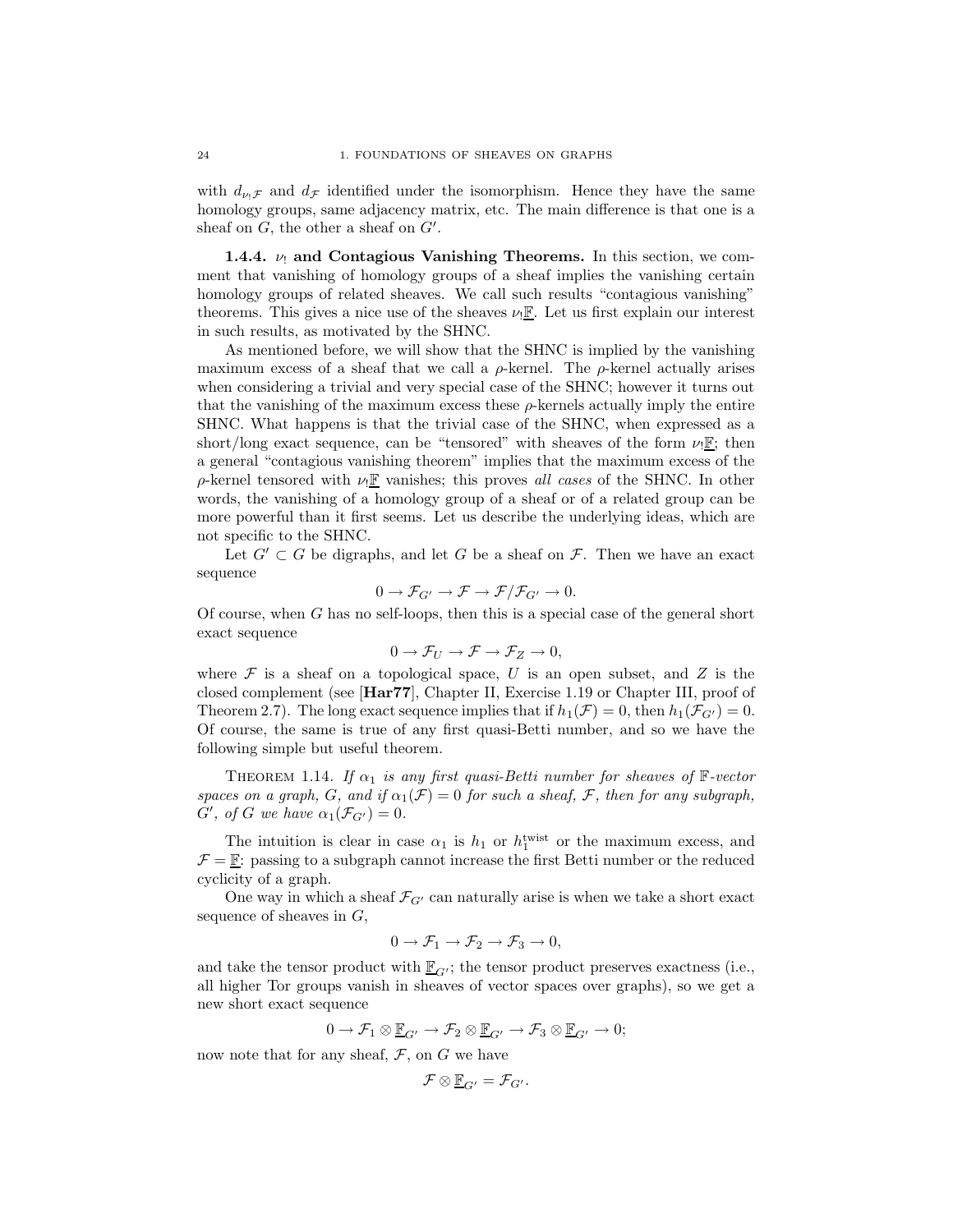As a consequence, if one has an exact sequence of sheaves on G,

$$
0 \to \mathcal{F}_1 \to \mathcal{F}_2 \to \mathcal{F}_3 \to 0,
$$

and one expects that m.e. $(\mathcal{F}_2) \leq$  m.e. $(\mathcal{F}_3)$ , then a simple homological explanation for this inequality would be that m.e. $(\mathcal{F}_1) = 0$ . But this would, in turn, imply that  $m.e.((\mathcal{F}_2)_{G'}) \leq m.e.((\mathcal{F}_3)_{G'})$  for all open subsets,  $G'$ , of  $G$ , which could be a much stronger inequality (and is much stronger for the setting of the SHNC).

Let us state a slightly stronger "contagious vanishing" theorem that we shall apply to the maximum excess.

DEFINITION 1.15. By a scaling first quasi-Betti number,  $\alpha_1$ , we mean a rule that, for some field,  $F$ , and any digraph,  $G$ , assigns a non-negative real number to each sheaf of  $\mathbb{F}\text{-vector spaces over }G$ , such that

- (1)  $\alpha_1$  is a first quasi-Betti number when restricted to sheaves on G for any digraph, G;
- (2) for any covering map  $\phi: K \to G$  of digraphs and any sheaf, F, on G we have

$$
\alpha_1(\phi^* \mathcal{F}) = \alpha_1(\mathcal{F}) \deg(\phi);
$$

and

(3) for an étale  $\phi: K \to G$  and any sheaf, F, on K we have

$$
\alpha_1(\phi_!\mathcal{F}) = \alpha_1(\mathcal{F}).
$$

By the end of this chapter we will know that the maximum excess is a scaling first quasi-Betti number: condition (2) follows from Theorem 1.27; conditions (1) and (3) follow from Theorem 1.10 by taking limits; since condition (1) is almost immediate, we prove only condition (3).

For arbitrary  $\phi: K \to G$ , and arbitrary  $\mu: G' \to G$ , let  $K' = G' \times_G K$ , and let  $\mu' : K' \to K$  and  $\phi' : K' \to G'$  be the projections. We easily see (on each vertex and edge of  $G$ ) a natural isomorphism

(1.21) 
$$
(\phi')_!(\mu')^* \mathcal{F} \simeq \mu^* \phi_! \mathcal{F}.
$$

Using equation (1.15) we have

$$
h_1((\mu')^*\mathcal{F}) = h_1((\phi')_!(\mu')^*\mathcal{F}) = h_1(\mu^*\phi_!\mathcal{F}).
$$

Now we take  $\mu: G' \to G$  to be a covering map; then  $\mu': K' \to K$  is a covering map of the same degree as  $\mu$ ; since  $\phi$  is étale, so is  $\phi' : K' \to G'$ , and hence the girth of  $K'$  is at least that of  $G'$  (since any closed, non-backtracking walk on  $K'$  pushes down, via  $\phi'$ , to one on G' of equal length). Hence if the girth of G' is sufficiently large we have

$$
m.e.(\mathcal{F}) = h_1((\mu')^*\mathcal{F})/deg(\mu') = h_1(\mu^*\phi_!\mathcal{F})/deg(\mu) = m.e.(\phi_!\mathcal{F}).
$$

THEOREM 1.16. Let  $\alpha_1$  be a scaling first quasi-Betti number. If  $\alpha_1(\mathcal{F}) = 0$ for a sheaf, F, on a digraph, G, and  $\nu: G' \to G$  is étale, then  $\alpha_1(\mathcal{F}_{G'}) = 0$  where  $\mathcal{F}_{G'} = \nu_!\nu^* \mathcal{F} \simeq \mathcal{F} \otimes \underline{\mathbb{F}}_{G'}.$ 

PROOF. Since  $\nu$  is étale, it factors as an open inclusion  $j: G' \to G''$  followed by a covering map  $\mu: G'' \to G$ . Since  $\alpha_1$  scales, we have  $\alpha_1(\mathcal{F}) = 0$  implies that  $\alpha_1(\phi^*\mathcal{F})$ . which implies  $\alpha_1(\mathcal{F}')=0$ , where

$$
\mathcal{F}' = (\mu^* \mathcal{F})_{G'} = j_! j^* \mu^* \mathcal{F}
$$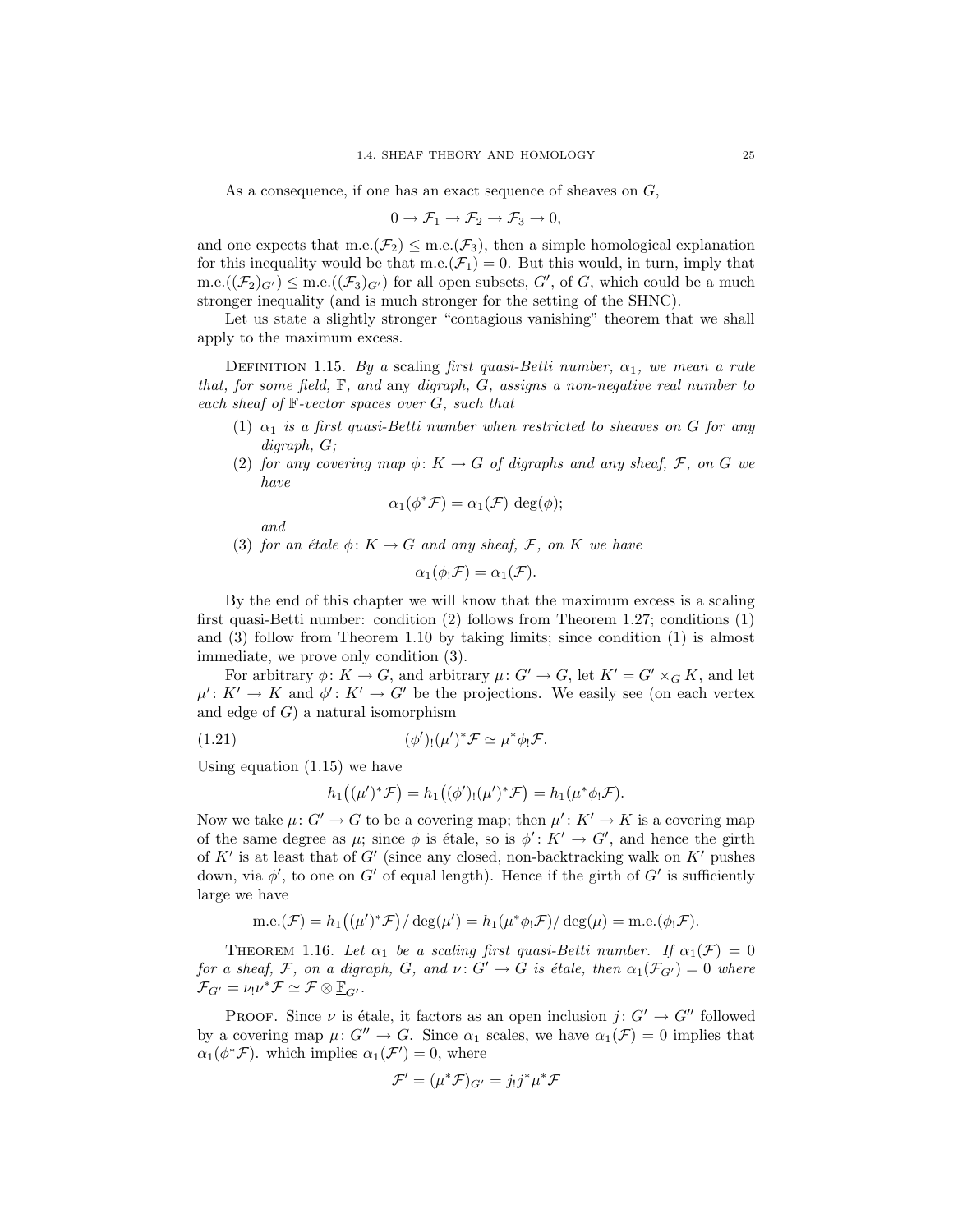by Theorem 1.14. Hence

$$
\alpha_1(\mu_!\mathcal{F}') = \alpha_1(\mathcal{F}') = 0.
$$

But

$$
\mu_!\mathcal{F}'=\mu_!j_!j^*\mu^*\mathcal{F}\simeq \nu_!\nu^*\mathcal{F}=\mathcal{F}_{G'},
$$

so

$$
\alpha_1(\mathcal{F}_{G'}) = \alpha_1(\mu_!\mathcal{F}') = 0.
$$

Note that if  $\phi: K \to G$  is not étale, then for a sheaf, F, on K, the maximum excess of F and  $\phi_!$ F need not agree. For example, consider  $\phi: B_2 \to B_1$ , the unique morphism of digraphs, where  $B_i$  is the graph with one vertex and i selfloops, and  $\mathcal{F} = \mathcal{U}$ , the unhappy 4-bundle of Subsection 1.2.4. Then m.e. $(\mathcal{U}) = 0$ but m.e. $(\phi_1 U) = 1$ , as the head/tail neighbourhood of the span of  $\beta - \gamma$  is two dimensional. Moreover, notice how our proof that m.e. $(\mathcal{F}) =$  m.e. $(\phi_1 \mathcal{F})$  for  $\phi$  étale would fail to work for arbitrary  $\phi$ : for arbitrary  $\phi$ , not necessarily étale, we would not be able to assert that  $K'$  has large girth; in the example in this paragraph,  $\phi$  takes two edges to one, and as a result K' always has girth at most two (and Abelian girth at most eight).

We finish with a remark that may be useful when generalizing sheaves to discrete structures beyond graphs. Equation (1.21) is known as a "base change" morphism. In more general contexts, there is usually a natural "base change" morphism

$$
\mu^* \phi_! \mathcal{F} \to (\phi')_! (\mu')^* \mathcal{F}
$$

that is not generally injective or surjective, not even for presheaves of vector spaces on finite categories; see [**Fri05**]. However if  $\phi: K \to G$  is any digraph morphism, then  $\phi$  determines a functor  $\Phi$ : Cat $(K) \to \mathrm{Cat}(G)$  of the associated categories, and this functor is always "target liftable," i.e., for any morphism,  $\alpha$ , of Cat(G) and object, P, in Cat(K) with  $\Phi(P)$  being the target of  $\alpha$ , there is a morphism,  $\alpha'$ , for Cat(K) whose target is P and with  $\Phi(\alpha') = \alpha$ . In [Fri05] we see that the "target" liftable" property for  $\phi$  (or, more precisely,  $\Phi$ ) guarantees the isomorphism in the base change morphism (actually [Fri05] speaks of the dual morphism  $\mu^*\phi_*\mathcal{F} \to$  $(\phi')_*(\mu')^*\mathcal{F}$  and "source liftable" in the discussion after Theorem 10.2 there). So if we, for example, spoke of graphs without requiring the edges to have both endpoints, then the simple example of  $[**Fri05**]$  shows that equation  $(1.21)$  would fail. Of course, if K is a subgraph obtained from  $G$  by deleting any number of edges, then the inclusion  $\phi$  (or, more precisely, associated  $\Phi$ ) is not source liftable. Hence "target liftability" (and not "source liftability") should guide us in generalizing sheaves on graphs to more general discrete structures, if we wish to have similar theorems about analogues of the maximum excess being invariant under  $\phi_1$  for étale  $\phi$ .

### 1.5. Twisted Cohomology

In this section we describe a number of aspects of twisted homology, and give its relationship to the homology of pullbacks under Abelian covers. We show that the first twisted Betti number of the structure sheaf of a graph, G, agrees with  $\rho(G)$ . We then prove a number of related results, such as giving a condition under which the maximum excess agrees with the first Betti number.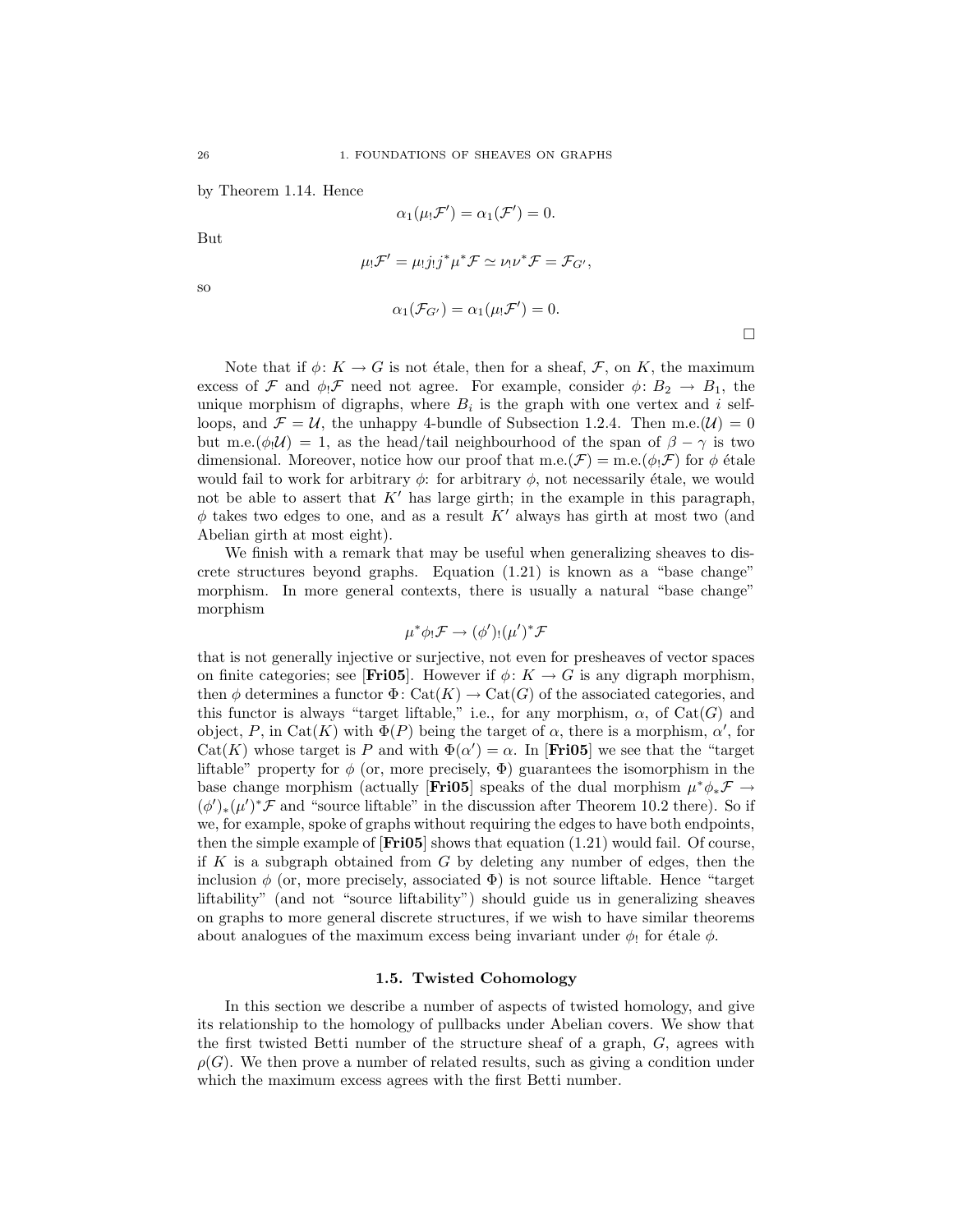**1.5.1. Remarks on the Definition.** Twists and twisted homology were defined in Subsection 1.2.3. In this subsection we make a few remarks on the definitions.

In our definition of twists, for symmetry we could have also specified a multiplier (like  $\psi(e)$ ) for  $\mathcal{F}^{\psi}(h,e)$ , not just  $\mathcal{F}^{\psi}(t,e)$ ; i.e., we could have defined a twists to be a map  $E_G \times \{t, h\} \to \mathbb{F}'$ . But there is no real need for a  $\mathcal{F}^{\psi}(h, e)$  multiplier, since all twisted homology groups would be isomorphic.

Note that  $h_i^{\text{twist}}(\mathcal{F})$  could be alternatively described as the "generic dimension of  $h_i(\mathcal{F}^{\psi})$ ;" more precisely, there is a polynomial, f, in  $\{\psi_e\}$  over  $\mathbb F$  such that the dimension of  $h_i(\mathcal{F}^{\psi})$  for any fixed twist,  $\psi$ , with  $\psi_e \in \mathbb{F}$ , is  $h_i^{\text{twist}}(\mathcal{F})$  provided that  $f(\psi) \neq 0$ . Furthermore, for any particular  $\psi \in \mathbb{F}^{E_G}$ , the dimension of  $h_i(\mathcal{F}^{\psi})$  is at least the generic dimension. All these facts follow from the fact that the rank of a matrix is the size of the largest square submatrix whose determinant does not vanish. This discussion assumes either that  $\mathbb F$  is infinite or that  $\mathbb F$  is considered as embedded in an infinite or sufficiently large extension field of itself (it is not clear how to give an interesting meaning to "generic" when dealing with finite dimensional spaces over finite fields). Of course, the advantange of our original definition, which involves  $\mathbb{F}(\psi)$  with the  $\psi$  being indeterminates, is that it gives a simple, usable definition for arbitrary  $\mathbb{F}$ , even when  $\mathbb{F}$  is finite.

1.5.2. Twists and Abelian Coverings. We now wish to describe twisting as giving the homology of pullbacks under Abelian coverings. Given an Abelian group, A, say that a field, F, is a Fourier field for A if F contains  $n = |\mathcal{A}|$  distinct n-th roots of 1 (which holds, for example, when the characteristic of  $\mathbb F$  is relatively prime to n and  $\mathbb F$  is algebraically closed). In this case, if  $\mathcal A$ , acts on a vector space, S, over a field,  $\mathbb{F}$ , then we have a canonical isomorphism

$$
\bigoplus_{\nu} S^{\nu} \simeq S,
$$

where  $\nu: \mathcal{A} \to \mathbb{F}$  ranges over all characters on  $\mathcal{A}$  and

$$
S^{\nu} = \{ s \in S \mid as = \nu(a)s \text{ for all } a \in \mathcal{A} \};
$$

indeed, for each  $\nu$  we have  $S^{\nu} \subset S$ , and these inclusions give a map from the direct sum of the  $S^{\nu}$  to S; the inverse map, from S to the direct sum of the  $S^{\nu}$ , is given as the sum of the maps from S to any particular  $S^{\nu}$  via

(1.22) 
$$
s \mapsto (1/n) \sum_{\alpha \in A} \nu^{-1}(\alpha)(\alpha s);
$$

the values  $1/n$  and  $\nu^{-1}(\alpha)$  all lie in F for any F that is a Galois field for A.

LEMMA 1.17. Let  $\phi: G' \to G$  be an Abelian covering map with Galois group A. Let  $\mathcal F$  be a sheaf of  $\mathbb F$ -vector spaces on G such that  $\mathbb F$  is Fourier field for A. Then

(1.23) 
$$
H_i(\phi^* \mathcal{F}) \simeq \bigoplus_{\psi} \left(H_i(\phi^* \mathcal{F})\right)^{\nu},
$$

the sum is over all characters,  $\nu$ , of A. Let  $\vec{a} = \{a_e\}_{e \in E_G}$  be any Galois coordinates for  $\phi: G' \to G$ , and for any character,  $\nu$ , of A, let  $\nu(\vec{a})$  denote the F-twist taking  $e \in E_G$  to  $\nu(a_e)$ . Then for each  $\nu$  we have

$$
\big(H_i(\phi^* \mathcal{F})\big)^{\nu} \simeq H_i\big(\mathcal{F}^{\nu(\vec{a})}\big).
$$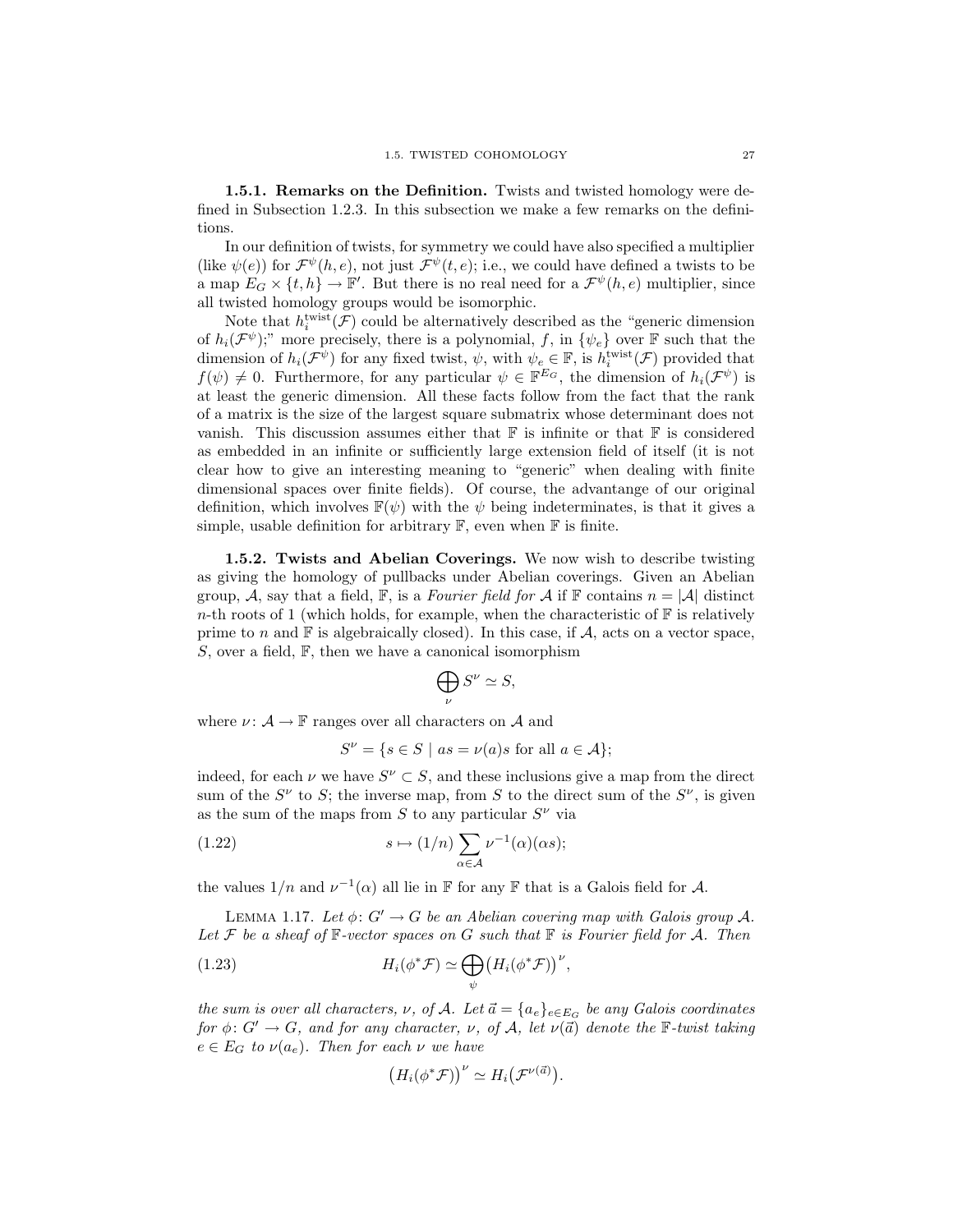PROOF. We have an A action on  $(\phi^* \mathcal{F})(E_{G})$  via

$$
(af)(e) = f(ea)
$$

for all  $a \in \mathcal{A}, f \in (\phi^*\mathcal{F})(E_{G'})$ , and  $e \in E_{G'}$ . Similarly  $(af)(v) = f(va)$  defines an A action on  $(\phi^* \mathcal{F})(V_{G})$ . The map in equation (1.22) gives isomorphisms

$$
(\phi^* \mathcal{F})(E) \to \bigoplus_{\nu} \bigl( (\phi^* \mathcal{F})(E) \bigr)^{\nu}, \quad (\phi^* \mathcal{F})(V) \to \bigoplus_{\nu} \bigl( (\phi^* \mathcal{F})(V) \bigr)^{\nu},
$$

and  $d_{\phi^*\mathcal{F}}$  intertwines with these maps, which establishes equation (1.23). It remains to identify

$$
\big(H_i(\phi^*\mathcal{F})\big)^\nu
$$

with  $H_i$  of the appropriately twisted  $\mathcal F$ . So choose Galois coordinates,  $\{a_e\}$ , and therefore identify  $V_{G'}$  with  $V_G \times A$  and  $E_{G'}$  with  $E_G \times A$  so that

$$
h(e, a) = (he, a_e a) \quad \text{and} \quad t(e, a) = (te, a)
$$

(as in Subsection 1.3.2). Given an  $f \in (\phi^* \mathcal{F})(E)$ , define  $\tilde{f} \in \mathcal{F}(E)$  via

$$
\widetilde{f}(e) = f(e, \mathrm{id}_{\mathcal{A}}),
$$

where  $\mathrm{id}_{\mathcal{A}}$  is the identity of  $\mathcal A$  and we identify  $E_{G'}$  with  $E_G \times \mathcal A$  as above. Similarly define a linear map  $f \mapsto \tilde{f}$  from  $(\phi^* \mathcal{F})(V)$  to  $\mathcal{F}(V)$ . Now consider

$$
f\in (H_1(\phi^*\mathcal{F}))^{\nu}.
$$

For all  $v' \in V_{G'}$  we have

$$
\sum_{s.t. \ te'=v'} f(e') = \sum_{e' \ s.t. \ he'=v'} f(e').
$$

Taking  $v' = (v, \text{id}_{\mathcal{A}})$  yields

e

$$
\sum_{te=v} f(e, id_{\mathcal{A}}) = \sum_{he=v} f(e, a_e^{-1}) = \sum_{he=v} (a_e^{-1} f)(e, id_{\mathcal{A}}),
$$

which, since  $f \in (H_1(\phi^* \mathcal{F}))^{\nu}$ ,

$$
= \sum_{he=v} \nu(a_e^{-1}) f(e, \mathrm{id}_{\mathcal{A}}).
$$

It follows that

$$
\sum_{te=v} \widetilde{f}(e) = \sum_{he=v} \nu(a_e^{-1}) \widetilde{f}(e).
$$

In other words, if we set  $f'(e) = \nu(a_e^{-1}) \tilde{f}(e)$ , then we have

$$
\sum_{te=v} \nu(a_e) f'(e) = \sum_{he=v} f'(e).
$$

Hence  $f' \in H_1(\mathcal{F}^{\nu(\vec{a})})$ . Clearly given  $f'$  we can reconstruct  $\hat{f}$  and then  $f$ , namely

$$
f(e, a) = \nu(a_e)\nu(a)f'(e).
$$

Hence  $f \mapsto f'$  is an isomorphism

$$
((\phi^* \mathcal{F})(E_{G'})^{\nu} \to \mathcal{F}^{\nu(\vec{a})}(E_G).
$$

Furthermore we have an analogous map  $f \mapsto \tilde{f}$ 

$$
((\phi^* \mathcal{F})(V_{G'}))^{\nu} \to \mathcal{F}^{\nu(\vec{a})}(V_G),
$$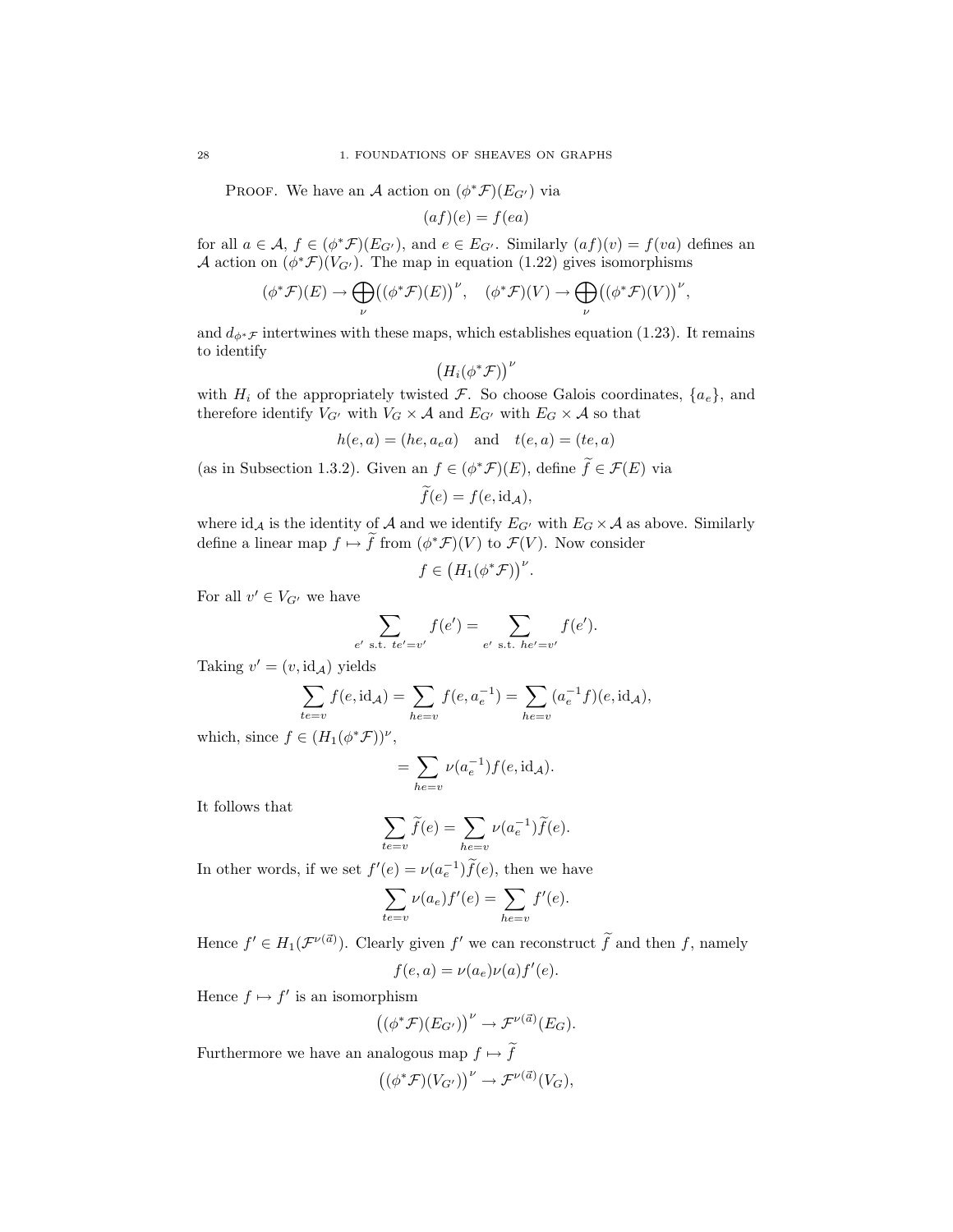namely,  $\tilde{f}(v) = f(v, id_{\mathcal{A}})$ , which likewise is an isomorphism. Hence we get a commutative diagram:

$$
((\phi^* \mathcal{F})(E_{G'}))^{\nu} \xrightarrow{f \mapsto f'} \mathcal{F}^{\nu(\vec{a})}(E_G)
$$

$$
d_{\phi^* \mathcal{F}} \Bigg|_{(\phi^* \mathcal{F})(V_{G'})^{\nu} \xrightarrow{f \mapsto \widetilde{f}} \mathcal{F}^{\nu(\vec{a})}(V_G)}
$$

Since the horizontal arrows are isomorphisms, this diagram sets up isomorphisms between the kernel and cokernel of the vertical arrows. Hence for  $i = 0, 1$  we have

$$
(H_i(\phi^* \mathcal{F}))^{\nu} \simeq H_i(\mathcal{F}^{\nu(\vec{a})})
$$

Lemma 1.17 shows that if  $\mathbb F$  is any infinite field,  $\mathcal F$  is any sheaf on a digraph, G, and we take a random  $\mathbb{Z}/p\mathbb{Z}$  cover  $\mu: G' \to G$ , then we have that  $h_i(\mu^*\mathcal{F})/p$ tends to  $h_i^{\text{twist}}(\mathcal{F})$  in probability as  $p \to \infty$ .

Lemma 1.17 also shows that if  $\mu: G' \to G$  is an Abelian cover with covering group A, then  $H_i(\mu^*\mathcal{F})$  is the sum of |A| groups, each isomorphic to an  $H_i(\mathcal{F}^{\psi})$ for a particular value of  $\psi$ , and hence of dimension at least  $h_i^{\text{twist}}(\mathcal{F})$ . We conclude the following lemma.

LEMMA 1.18. If  $\mu: G' \to G$  is any Abelian cover of G, and F is any sheaf on G, then

$$
h_i(\mu^* \mathcal{F}) \ge \deg(\mu) h_i^{\text{twist}}(\mathcal{F}).
$$

This can be viewed as an upper bound for  $h_i^{\text{twist}}(\mathcal{F})$ . Now we note the trivial lower bound

$$
h_1^{\text{twist}}(\mathcal{F}) \ge -\chi(\mathcal{F}),
$$

since  $h_1^{\text{twist}}(\mathcal{F})$  is the kernel of a matrix whose dimension of domain minus that of codomain is  $-\chi(\mathcal{F})$ .

If  $G$  is any connected digraph, then for any prime,  $p$ , we claim that  $G$  has an Abelian cover of degree  $p$  that is connected; indeed, just take the monodromy map to map any generator of  $\pi_1(G)$  to  $1 \in \mathbb{Z}/p\mathbb{Z}$  and use the remark at the end of Subsection 1.3.3. In this case we have  $h_1(G') = 1 - \chi(G') = 1 - p\chi(G) = p\rho(G) + 1$ . But by Lemma 1.18 with  $\mathcal{F} = \mathbb{F}$  (so that  $\mu^* \mathcal{F} = \mathbb{F}$  on  $G'$ ) we have

$$
h_1^{\text{twist}}(\underline{\mathbb{F}}) \le h_1(G', \underline{\mathbb{F}})/p = h_1(G')/p = \rho(G) + (1/p).
$$

Letting  $p \to \infty$  we conclude  $h_1^{\text{twist}}(\underline{\mathbb{F}}) \leq \rho(G)$ . But the "trivial lower bound" gives

$$
h_1^{\text{twist}}(\underline{\mathbb{F}}) \ge -\chi(\underline{\mathbb{F}}) = \rho(G).
$$

If G is not connected then we apply the above to each of its connected components and conclude the following theorem.

THEOREM 1.19. For any digraph, G, we have  $\rho(G) = h_1^{\text{twist}}(\mathbb{F})$ .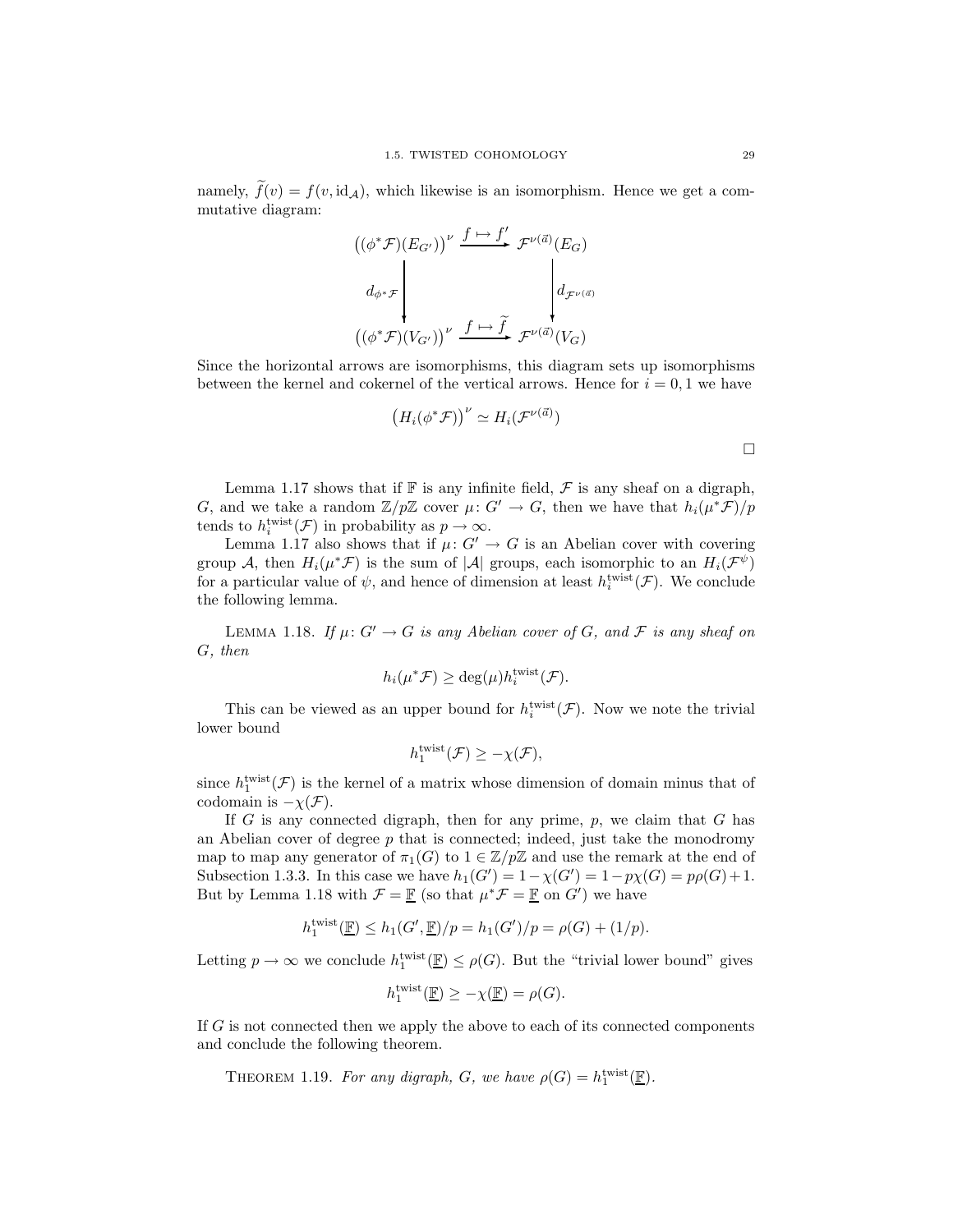**1.5.3. The Maximum Excess Bound.** Let  $\mathcal{F}$  be a sheaf of  $\mathbb{F}$ -vector spaces on a digraph, G, and let  $U \subset \mathcal{F}(V)$ . Let  $\psi = {\psi(e)}_{e \in E_G}$  be a twist of indeterminates. Then  $d = d_{\mathcal{F}^{\psi}} : \mathcal{F}(E) \to \mathcal{F}(V)$  can be restricted as a morphism

 $\Gamma_{\rm ht}(U)\otimes_{\mathbb F}\mathbb F'\to U\otimes_{\mathbb F}\mathbb F'.$ 

By the "trivial bound," the kernel of this morphism has dimension at least

$$
\dim(\Gamma_{\rm ht}(U)) - \dim(U) = \text{excess}(\mathcal{F}, U).
$$

Hence the kernel of  $d$  has at least this dimension. This gives the following simple bound.

LEMMA 1.20. For any sheaf,  $F$ , on a digraph,  $G$ , we have

$$
h_1^{\text{twist}}(\mathcal{F}) \geq \text{m.e.}(\mathcal{F}).
$$

We wish to show that this holds with equality in certain cases; Theorem 1.10 says that equality will hold if  $\mathcal F$  is pulled back appropriately.

DEFINITION 1.21. If  $\mathcal F$  is a sheaf on a digraph, G, we say that  $\mathcal F$  is edge simple if  $\mathcal{F}(e)$  is of dimension 0 or 1 for each  $e \in E_G$ .

THEOREM 1.22. Let  $\mathbb F$  be an infinite field. Let  $\mathcal F$  be an edge simple sheaf of F-vector spaces on a digraph, G. Then

$$
h_1^{\text{twist}}(\mathcal{F}) = \text{m.e.}(\mathcal{F}).
$$

PROOF. Let  $\{e_1, \ldots, e_r\} \subset E$  be the edges where  $\mathcal{F}(e) \neq 0$ . Let  $\psi = {\psi_i}_{i=1,\ldots,r}$ be indeterminates, and let

$$
\mathcal{F}(V)(\psi) = (\mathcal{F}(V)) \otimes_{\mathbb{F}} \mathbb{F}(\psi).
$$

For each  $e_i$  choose a  $w_i \in \mathcal{F}(e_i)$  with  $w_i \neq 0$ , and let

$$
v_i = a_i + \psi_i b_i \in \mathcal{F}(V)(\psi)
$$
, with  $a_i = \mathcal{F}(h, e_i)(w_i)$ ,  $b_i = \mathcal{F}(t, e_i)(w_i)$ .

Say that a  $v_j$  is *critical* for  $v_1, \ldots, v_r$  if the span of  $\{v_i\}_{i \neq j}$  is of dimension one less than  $\{v_i\}_{i=1,\dots,r}$ . Let us first prove the lemma assuming that no vector is critical. Let r' be the dimension of the span of the  $v_i$ , so  $h_1^{\text{twist}}(\mathcal{F}) = r - r'$ . In view of Lemma 1.20, suffices to show that

$$
\mathrm{m.e.}(\mathcal{F}) \ge r - r'.
$$

If  $r - r' = 0$  there is nothing to prove. So we may assume  $r' < r$ .

We wish to show that there exists a  $U \subset \mathcal{F}(V)$  such that

$$
|\{i \mid a_i, b_i \in U\}| \ge \dim(U) + r - r'.
$$

Let us first assume that for any I with  $\{v_i\}_{i\in I}$  independent (over  $\mathbb{F}(\psi)$ ) we also have that  $\{a_i\}_{i\in I}$  are independent (over  $\mathbb F$ ).

By reordering the  $v_i$ , we may assume that

$$
v_1,v_2,\ldots v_{r'}
$$

are linearly independent. Let A be the span of  $a_1, \ldots, a_{r'}$ . Consider that

$$
(1.24) \qquad (a_1 + \psi_1 b_1) \wedge \cdots \wedge (a_{r'+1} + \psi_{r'+1} b_{r'+1}) = 0.
$$

Considering the constant coefficient (i.e., with no  $\psi_i$ 's) of this wedge product, we have  $a_1 \wedge \cdots \wedge a_{r'+1} = 0$ , and therefore  $a_{r'+1} \in A$ ; similarly considering the  $\psi_{r'+1}$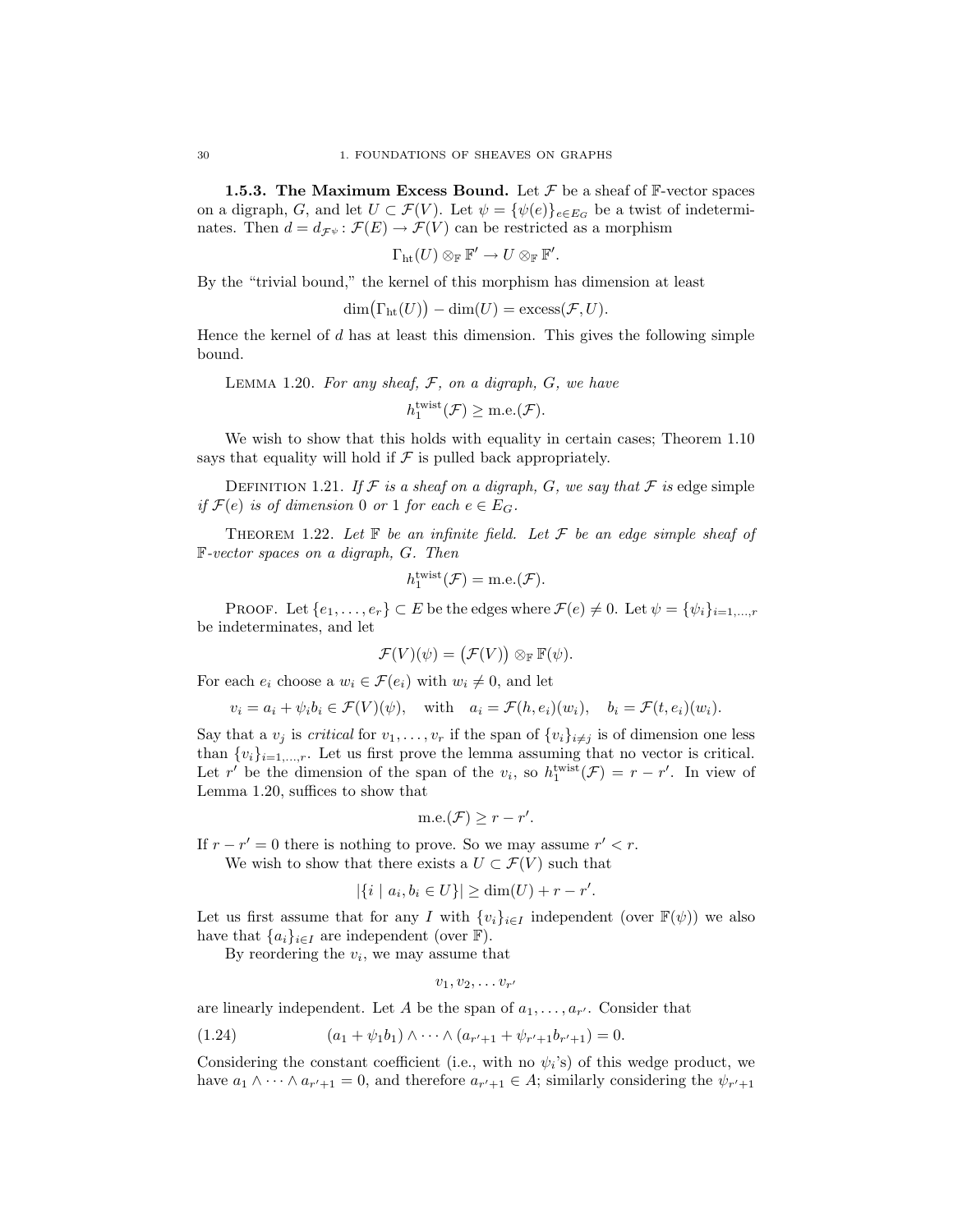coefficient shows that  $b_{r'+1} \in A$ . Replacing  $v_{r'+1}$  with any  $v_s$  with  $s > r' + 1$  shows that

$$
b_{r'+1},\ldots,b_r,a_1,\ldots,a_r\in A.
$$

In other words, we have shown that if U is the span of the  $a_1, \ldots, a_r$ , we have that U is  $r'$  dimensional and contains any  $b_j$  such that j lies outside a set, I, such that  $|I| = r'$  and  $\{v_i\}_{i \in I}$  are independent. But no vector,  $v_i$ , is critical for  $\{v_i\};$ hence for any j there is an I of size r' such that j lies outside I and  $\{v_i\}_{i\in I}$  are independent. Hence  $b_j \in U$  for any  $j = 1, \ldots, r$ . Hence  $excess(\mathcal{F}, U) \geq r - r'$ . This establishes the lemma when no vector,  $v_i$ , is critical, and when for all I,  $\{v_i\}_{i\in I}$  are independent implies that  $\{a_i\}_{i\in I}$  are as well.

Now let us establish the lemma assuming no vector,  $v_i$ , is critical but without assuming  $\{v_i\}_{i\in I}$  independent implies  $\{a_i\}_{i\in I}$  is independent. Note that since  $\mathbb F$  is infinite, any generic set in  $\mathbb{F}^n$  (i.e., complement of the set of zeros of a polynomial) is nonempty. For each I for which  $\{v_i\}_{i\in I}$  is independent, we have

$$
\bigwedge_{i\in I} (a_i + \psi_i b_i) \neq 0 \quad (\text{in } \Lambda^{|I|}(\mathcal{F}(V) \otimes_{\mathbb{F}} \mathbb{F}(\psi)))
$$

So for a generic set,  $G_I$ , of  $\theta \in \mathbb{F}^r$  we have

$$
\bigwedge_{i \in I} (a_i + \theta_i b_i) \neq 0.
$$

So choose a  $\theta \in \mathbb{F}^r$  in the intersection of all  $G_I$  for all I with  $\{v_i\}_{i \in I}$  independent. Let  $\widetilde{\psi} = \psi + \theta$  (where  $\theta \in \mathbb{F}^r$  and  $\psi$  is a collection of r indeterminates), and let

$$
\widetilde{v}_i = a_i + \widetilde{\psi}_i b_i = \widetilde{a}_i + \psi_i b_i,
$$

where  $\tilde{a}_i = a_i + \theta b_i$ . We have  $\{v_i\}_{i \in I}$  is independent precisely when  $\{\tilde{v}_i\}_{i \in I}$  is, since they differ by a parameter translation, but whenever this holds we also have that the  $\{\tilde{a}_i\}_{i\in I}$  are independent. But we have already proven the lemma in this case, i.e., the case of  $\tilde{v}_i = \tilde{a}_i + \psi_i b_i$ , since each independent subset of  $\{\tilde{v}_i\}$  has the corresponding subset of  $\{\widetilde{a}_i\}$  being independent. Hence we can apply the lemma to conclude that there is a subspace U of  $\mathcal{F}(V)$  of dimension r', namely the span of the  $\tilde{a}_i$ , such that

$$
\widetilde{a}_1,\ldots,\widetilde{a}_r,b_1,\ldots,b_r\in U.
$$

But  $a_i$  is an F-linear combination of  $\tilde{a}_i$  and  $b_i$ , so  $\tilde{a}_i, b_i \in U$  also implies  $a_i \in U$ . Hence, again,  $excess(\mathcal{F}, U) \geq r - r'$ .

Let us finish by proving the lemma in general, i.e., without the assumption that each  $v_i$  is critical. Again, let r' be the dimension of the span of  $v_1, \ldots, v_r$  as above. If some element of  $v_1, \ldots, v_r$  is critical, we may assume it is  $v_1$ ; in this case, if some element of  $v_2, \ldots, v_r$  is critical for that set, we may assume it is  $v_2$ ; continuing in this fashion, there is an s such that for all  $i < s$ ,  $v_i$  is critical for  $v_i, \ldots, v_r$ , and no element of  $v_s, \ldots, v_r$  is critical for that set. Consider the sheaf  $\mathcal{F}'$  which agrees with F everywhere except that  $\mathcal{F}'(e_i) = 0$  for  $i < s$  (and so F and F' agree at all vertices and all  $e_i$  with  $i \geq s$ ). Then  $\{v_s, \ldots, v_r\}$  is of size  $r - s + 1$ , but also the span of  $\{v_s, \ldots, v_r\}$  is of size  $r'-s+1$  (by the criticality of the  $v_i$  with  $i < s$ ), and hence  $h_1^{\text{twist}}(\mathcal{F}') = r - r'$ . But since no element of  $v_s, \ldots, v_r$  is critical for that set, the lemma holds for the case of  $\mathcal{F}'$  (as shown by the end of the previous paragraph). We therefore construct a U such that  $\epsilon$ xcess $(\mathcal{F}', U) \geq r - r'$ . Since  $\mathcal{F}'(V) \subset \mathcal{F}(V)$ ,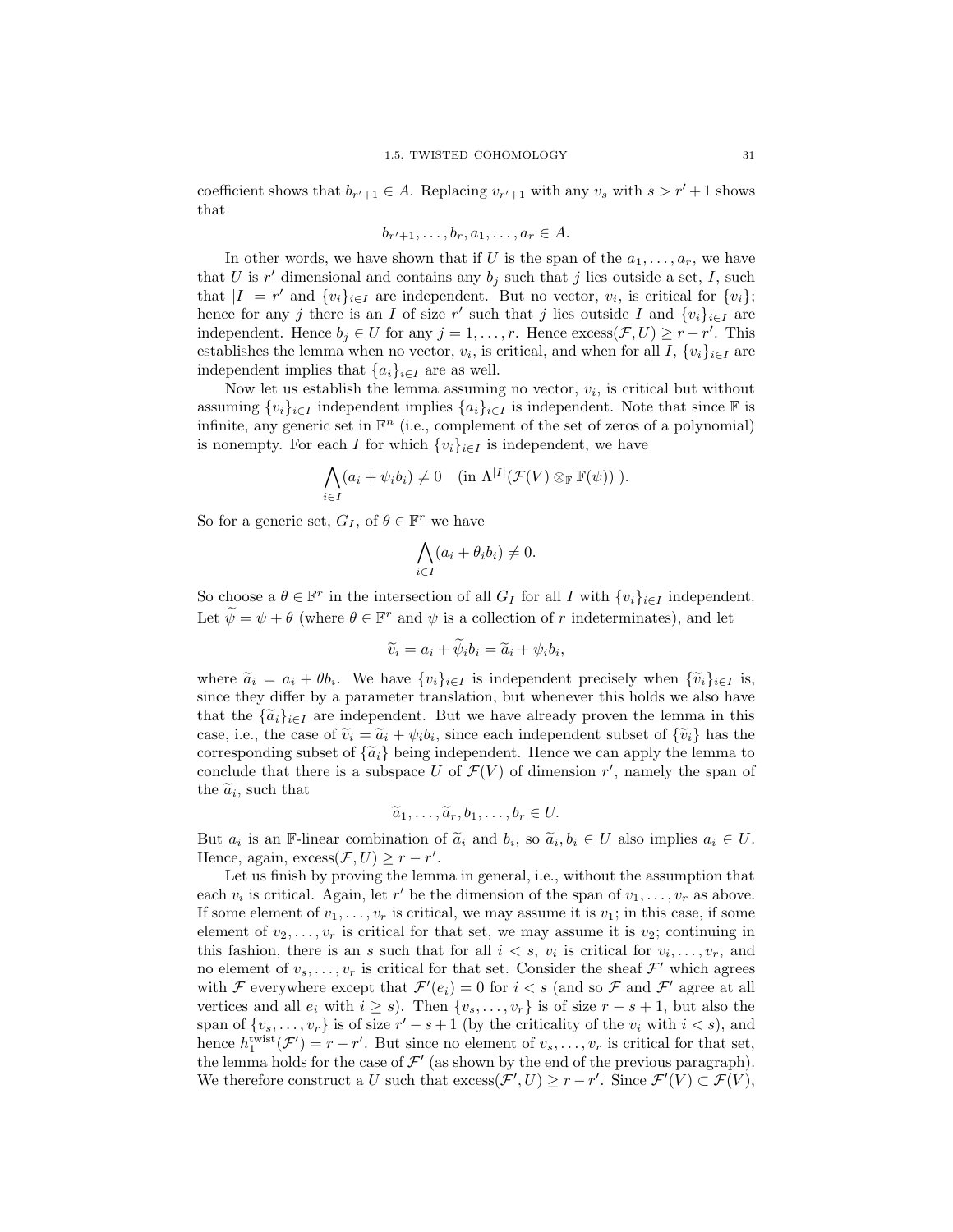we can view  $U \subset \mathcal{F}(V)$  and it is clear that  $\Gamma_{\text{ht}}(U)$  in  $\mathcal{F}'$  is a subset of  $\Gamma_{\text{ht}}(U)$  in  $\mathcal{F}$ . Hence

$$
\text{excess}(\mathcal{F}, U) \geq \text{excess}(\mathcal{F}', U) = r - r'.
$$

 $\Box$ 

## 1.6. Maximum Excess and Supermodularity

In this section we prove that pulling back a sheaf via  $\phi$  multiplies the maximum excess by  $deg(\phi)$ . To prove this we will prove supermodularity of the excess function, which has a number of important consequences. Before discussing this, we develop some terminology and simple observations about what we call "compartmentalized subspaces;" this development will be used in this section and in Section 1.8. We finish this section with some additional remarks about the maximum excess.

1.6.1. Compartmentalized Subspaces. In this subsection we mention a few important definitions, and some simple theorems we will use regarding these definitions.

DEFINITION 1.23. Let W be a finite dimensional vector space over a field,  $\mathbb{F}$ . By a decomposition of W we mean an isomorphism a direct sum of vector spaces with  $W$ , *i.e.*,

$$
\pi\colon \bigoplus_{s\in S} W_s \to W.
$$

For any  $s \in S$  and any  $v \in W_s$ , let the extension of v of index s by zero, denoted extend $(v, s)$ , to be the element of  $\bigoplus_{s \in S} W_s$  that is v on  $W_s$  and zero on  $W_q$  with  $q \neq s$ . For  $s \in S$  and a subspace  $W' \subset W$ , let the portion of W' supported in s be

$$
supportedIn(s, W') = \Big\{ v \in W_s \mid \pi\big(\text{extend}(v, s)\big) \in W' \Big\},\
$$

and let the compartmentalization of  $W'$  be

$$
(W')_{\text{comp}} = \pi \left( \bigoplus_{s \in S} \text{supportedIn}(s, W') \right),
$$

which is a subspace of W'. We say that a subspace  $W'$  is compartmentalized if  $(W')_{\text{comp}} = W'$ . We say that  $w_1, \ldots, w_m \in W$  are compartmentally distinct if for any  $s \in S$  there is at most one j between 1 and m for which the  $W_s$  component of  $w_i$  is non-zero.

So  $W' \subset W$  as above is compartmentalized iff W' is the image under  $\pi$  of a set of the form

$$
\bigoplus_{s\in S}W'_s
$$

.

The intuitive point of the definition of compartmentalized subspaces is that certain constructions, such as maximum excess, are performed over the direct summands of a vector space; in some such constructions, the compartmentalized subspaces are the subspaces of key interest.

In this section we will use only these definitions. In Section 1.8, we use two simple observations about the situation of Definition 1.23. First, if  $w_1, \ldots, w_m$  are compartmentally distinct, then  $w_1, \ldots, w_m$  are linearly independent if (and only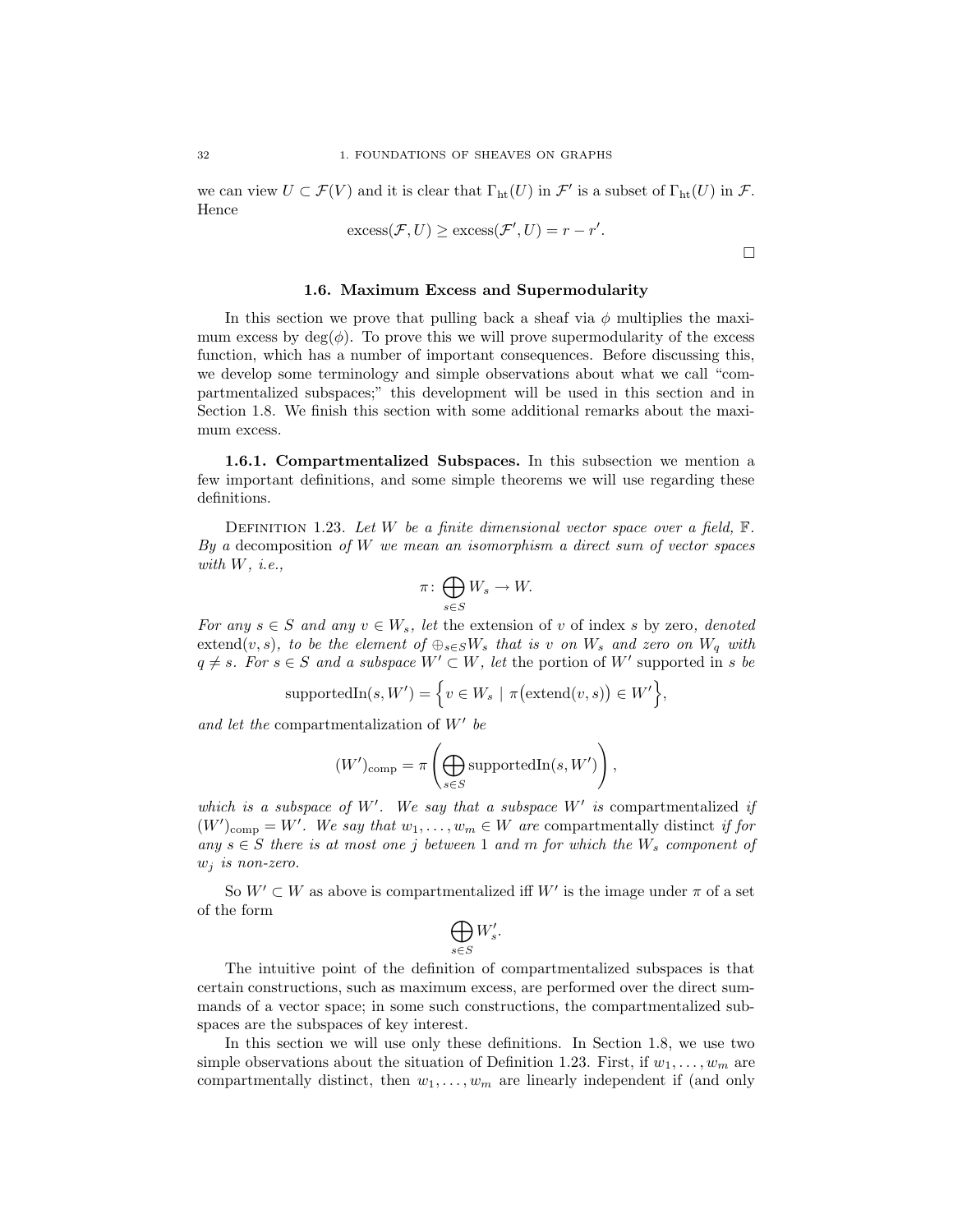if) they are each non-zero. Second,  $W' \subset W$  is compartmentalized only if (and if) there exist quotients,  $Q_s$ , of  $W_s$  for  $s \in S$  such that  $\pi$  induces an isomorphism

.

$$
(1.25)\qquad \qquad \bigoplus_{s\in S}Q_s\to W/W'
$$

It will be helpful to formally combine these two observations into a theorem that follows immediately; we will use this theorem repeatedly in Section 1.8, in our proof of Theorem 1.10.

THEOREM 1.24. Let W be a finite dimensional vector space with a decomposition. Let  $w_1, \ldots, w_m$  be compartmentally distinct, and let  $W' \subset W$  be a compartmentalized subspace of W. Then the images of  $w_1, \ldots, w_m$  in  $W/W'$  are linearly independent (in  $W/W'$ ) iff they are nonzero (in  $W/W'$ ).

Compartmentalization is a key to our definition of maximum excess. Indeed, for a sheaf, F, on a digraph, G, both  $\mathcal{F}(V)$  and  $\mathcal{F}(E)$  are defined as direct sums, and hence come with natural decompositions. The head/tail neighbourhood is a compartmentalized space by its definition in equation (1.3); this is crucial to the resulting definition of excess and maximum excess, in Definition 1.7. Note that  $d_h, d_t$  (but not d in general) are "compartmentalized morphisms" in that they take vectors supported in one component of  $\mathcal{F}(E)$  to those supported in one component of  $\mathcal{F}(V)$ . This means that with our definition of head/tail neighbourhood, for any  $U \subset \mathcal{F}(V)$  and any twist,  $\psi$ , on G, the twisted differential,  $d_{\mathcal{F}^{\psi}}$  takes  $\Gamma_{\text{ht}}(U) \otimes_{\mathbb{F}} \mathbb{F}(\psi)$ to  $U \otimes_{\mathbb{F}} \mathbb{F}(\psi)$ .

1.6.2. Supermodularity and Its Consequences. First we make some simple remarks on the maximum excess. For any sheaf,  $\mathcal{F}$ , we have

$$
excess(\mathcal{F}, 0) = 0, \quad excess(\mathcal{F}, \mathcal{F}(V)) = -\chi(\mathcal{F}),
$$

and hence

$$
\mathrm{m.e.}(\mathcal{F}) \ge \max(0, -\chi(\mathcal{F})).
$$

We now show that if U achieves the maximum excess of  $\mathcal{F}$ , then U must be compartmentalized.

THEOREM 1.25. Let the maximum excess of a sheaf,  $\mathcal F$ , on a digraph,  $G$ , be achieved on a space  $U \subset \mathcal{F}(V)$ . Then U is compartmentalized with respect to the *identification*  $\pi$  *given by* 

$$
\pi\colon \bigoplus_{v\in V_G} \mathcal{F}(v) \to \mathcal{F}(V).
$$

PROOF. For  $e \in E_G$  and  $w \in \mathcal{F}(e)$ , if we have  $d_t w \in U$ , then

$$
d_tw = \pi\Big(\text{extend}\big(\mathcal{F}(t,e)w,te\big)\Big) \in U_{\text{comp}};
$$

similarly if  $d_h w \in U$ , then  $d_h w \in U_{\text{comp}}$ . Hence, in view of equation (1.3), we have

$$
\Gamma_{\rm ht}(U_{\rm comp}) = \Gamma_{\rm ht}(U).
$$

Hence, if  $U_{\text{comp}}$  is a proper subspace of  $U$ , then

$$
\text{excess}(\mathcal{F}, U_{\text{comp}}) < \text{excess}(\mathcal{F}, U).
$$

So if U maximizes the excess, then  $U_{\text{comp}} = U$ ; i.e., U is compartmentalized.  $\square$ 

The main results in this section stem from the following easy theorem.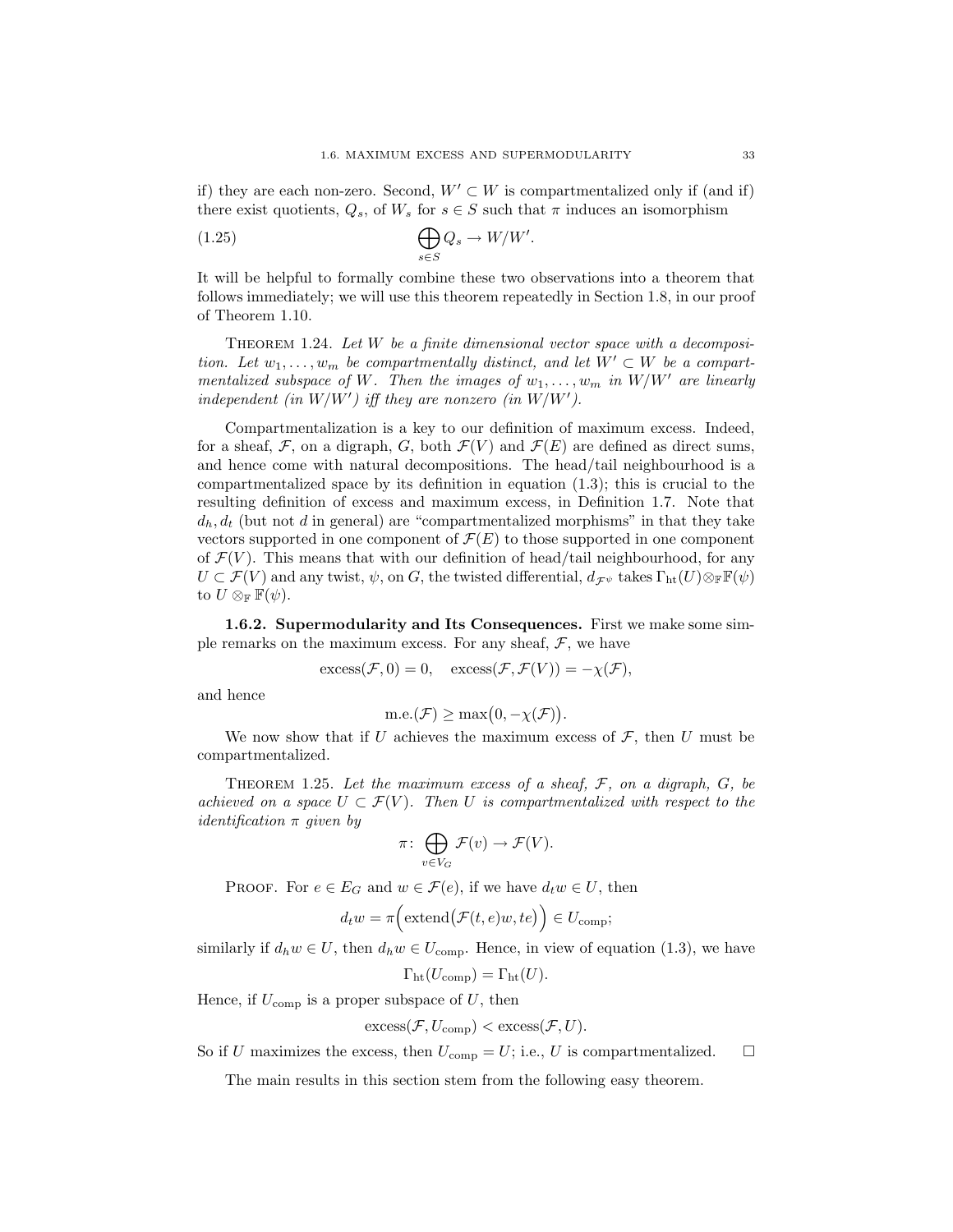THEOREM 1.26. Let  $\mathcal F$  be a sheaf on a graph,  $G$ . Then the excess, as a function of  $U \subset \mathcal{F}(V)$ , is supermodular, i.e.,

$$
(1.26) \qquad \qquad \text{excess}(U_1) + \text{excess}(U_2) \le \text{excess}(U_1 \cap U_2) + \text{excess}(U_1 + U_2)
$$

for all  $U_1, U_2 \subset \mathcal{F}(V)$ . It follows that the maximizers of the excess function of  $\mathcal{F}$ ,

maximizers $(\mathcal{F}) = \{U \subset \mathcal{F}(V) \mid \text{excess}(U) = \text{m.e.}(\mathcal{F})\},\$ 

is a sublattice of the set of subsets of  $\mathcal{F}(V)$ , i.e., is closed under intersection and sum (and therefore has a unique maximal element and a unique minimal element). Finally, if  $U_1, U_2$  are maximizers of the excess function of  $\mathcal{F}$ , then

$$
\Gamma_{\rm ht}(U_1+U_2)=\Gamma_{\rm ht}(U_1)+\Gamma_{\rm ht}(U_2).
$$

PROOF. We use the fact that if  $A_1, A_2$  are any subspaces of an F-vector space, then

$$
\dim(A_1) + \dim(A_2) = \dim(A_1 \cap A_2) + \dim(A_1 + A_2).
$$

In particular, for  $U_1, U_2 \subset \mathcal{F}(V)$  we have

(1.27) dim(U1) + dim(U2) = dim(U<sup>1</sup> ∩ U2) + dim(U<sup>1</sup> + U2).

On the other hand

$$
\Gamma_{ht}(U_1 \cap U_2) = \Gamma_{ht}(U_1) \cap \Gamma_{ht}(U_2)
$$

and

$$
(1.28) \t\Gamma_{ht}(U_1 + U_2) \supset \Gamma_{ht}(U_1) + \Gamma_{ht}(U_2);
$$

hence

$$
(1.29) \dim(\Gamma_{ht}(U_1)) + \dim(\Gamma_{ht}(U_2)) \leq \dim(\Gamma_{ht}(U_1 \cap U_2)) + \dim(\Gamma_{ht}(U_1 + U_2)).
$$

Combining equations (1.27) and (1.29) yields equation (1.26). It follows that if  $U_1$ and  $U_2$  are maximizers of the excess function of  $\mathcal{F}$ , then so are  $U_1 \cap U_2$  and  $U_1 + U_2$ , and equations (1.29) and hence (1.28) must hold with equality.  $\Box$ 

The supermodularity has a number of important consequences. We list two such theorem below.

THEOREM 1.27. Let  $\phi: G' \to G$  be a covering map of graphs, and let F be a sheaf on G. Then

(1.30) 
$$
\text{m.e.}(\phi^* \mathcal{F}) = \text{deg}(\phi) \text{ m.e.}(\mathcal{F}).
$$

Furthermore, if the maximum excess of  $\mathcal F$  is achieved at  $U \subset \mathcal F(V_G)$ , then the maximum excess of  $\phi^* \mathcal{F}$  is achieved at  $\phi^{-1}(U)$ .

PROOF. Our proof uses Theorem 1.26 and Galois theory. Let  $\mathcal{F}' = \phi^* \mathcal{F}$ . If  $T \subset \mathcal{F}(V)$  is compartmentalized,  $T = \bigoplus_{v \in V_G} T_v$ , let

$$
\phi^{-1}(T) = \bigoplus_{v' \in V_{G'}} T_{\phi(v')} \subset \mathcal{F}'(V_{G'}).
$$

Since  $\phi$  is a covering map, the number of preimages of any element of  $V_G \amalg E_G$  is  $deg(\phi)$ , and hence

(1.31) 
$$
\operatorname{excess}(\mathcal{F}', \phi^{-1}(T)) = \deg(\phi) \operatorname{excess}(\mathcal{F}, T).
$$

Taking T to maximize the excess of  $\mathcal F$  we get

(1.32) 
$$
\text{m.e.}(\mathcal{F}') \ge \deg(\phi) \text{ m.e.}(\mathcal{F}).
$$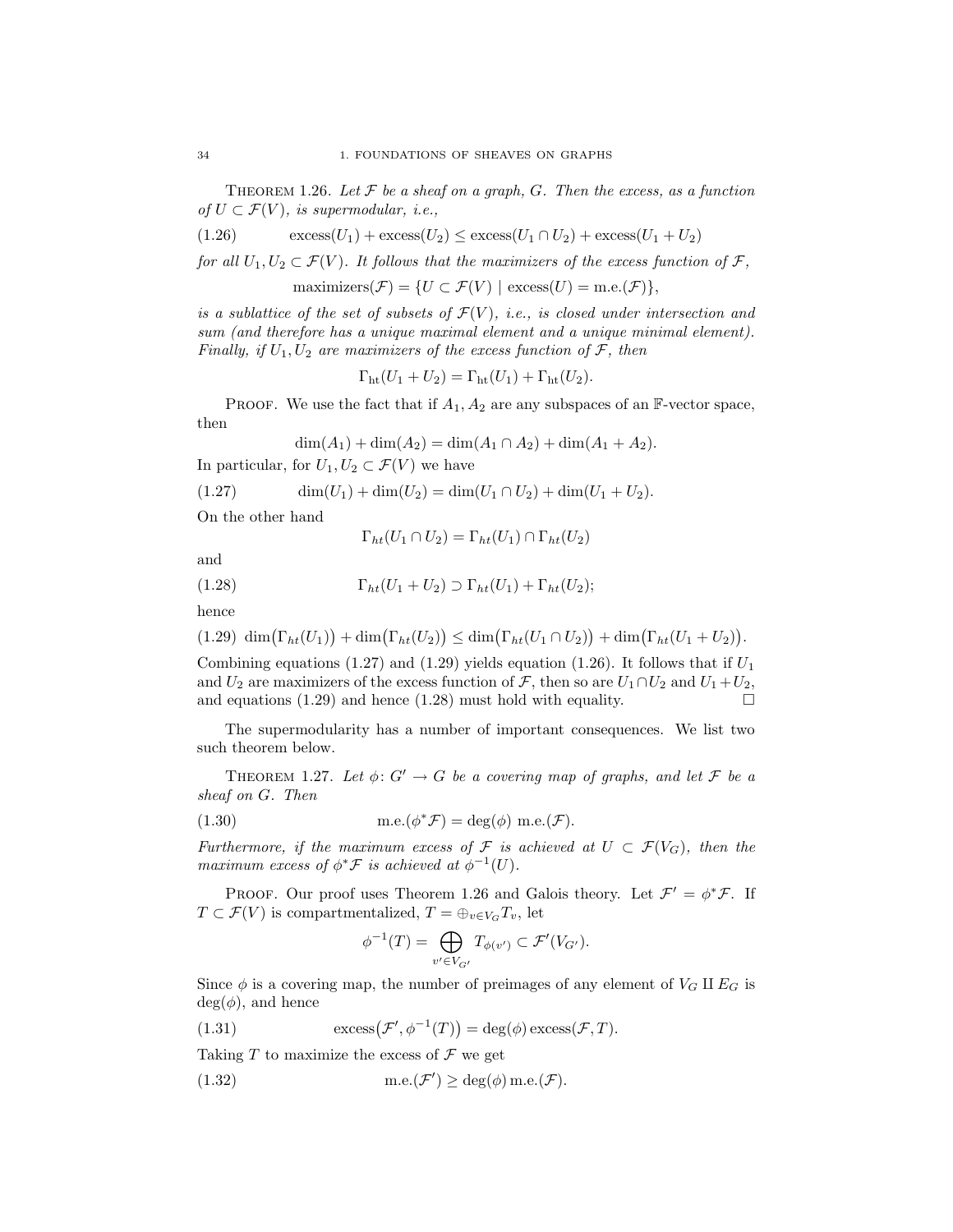It remains to prove the reverse inequality in order to establish equation (1.30); note that if we do so, then the second statement of the theorem follows from equation (1.31).

First let us assume that  $\phi$  is Galois, with Galois group Gal $(\phi)$ . Each  $g \in Gal(\phi)$ is a morphism  $g: K \to K$ . Let  $\mathcal{F}' = \phi^* \mathcal{F}$ . There is a natural map  $\iota_g : g^* \mathcal{F}' \to \mathcal{F}'$ , since for every  $P \in V_{G'}$  II  $E_{G'}$  we have  $\mathcal{F}'(P) = \mathcal{F}'(Pg)$  (note that this really is equality of vector spaces; they both equal  $\mathcal{F}(\phi(P))$ , by definition). So  $\iota_g$  gives automorphism on  $\mathcal{F}'(E_{G'})$  and  $\mathcal{F}'(V_{G'})$ . For any  $U \subset (\phi^*\mathcal{F})(V)$ , any element of  $Gal(\phi)$  preserves  $dim(U)$  and  $dim(\Gamma_{ht}(U))$ , and hence the excess. It follows that for all  $g \in \text{Gal}(\phi)$ ,  $\iota_g$  takes maximizers $(\phi^* \mathcal{F})$  to itself. Hence if W is the unique maximal element of the maximizers, then W is invariant under  $\iota_q$  for all  $g \in \text{Gal}(\phi)$ ; this means that if  $W = \bigoplus_{v' \in V(G')} W_{v'}$  and

$$
\widetilde{W} = \bigoplus_{v \in V_G} \left( \sum_{v' \in \phi^{-1}(v)} W_{v'} \right),
$$

then  $(W_{v'} = W_{v''}$  if  $\phi(v') = \phi(v'')$  and)  $W = \phi^{-1}(\tilde{W})$ . Hence

m.e.
$$
(\mathcal{F}')
$$
 = excess $(W)$   
= deg( $\phi$ ) excess $\mathcal{F}(\widetilde{W}) \le \deg(\phi)$  m.e. $(\mathcal{F})$ .

In summary,

$$
m.e.(\mathcal{F}') \leq deg(\phi) \ m.e.(\mathcal{F}).
$$

From equation (1.32), it follows that the above inequality holds with equality.

It remains to prove the equality when  $\phi: G' \to G$  is not Galois. By the Normal Extension Theorem of Galois graph theory (i.e., Theorem 1.11), there exists a  $\nu: L \to G'$  be such that  $\phi \nu$  (and hence  $\nu$ ) is Galois. Since  $\phi \nu$  is Galois, we have

$$
\text{m.e.}(\nu^*\phi^*\mathcal{F}) = \deg(\phi\nu)\,\text{m.e.}(\mathcal{F}),
$$

and since  $\nu$  is Galois we have

$$
\text{m.e.}(\nu^*(\phi^*\mathcal{F})) = \deg(\nu) \,\text{m.e.}(\phi^*\mathcal{F}).
$$

It follows that

$$
\text{m.e.}(\phi^* \mathcal{F}) = \deg(\phi) \text{ m.e.}(\mathcal{F}).
$$

 $\Box$ 

1.6.3. Additional Remarks on the Maximum Excess. Here we make some additional remarks on the maximum excess, either for later use or to provide some more intuition about it.

We mention that m.e. $(\mathcal{F}) + \chi(\mathcal{F})$  can be viewed as a generalization of the "number of acyclic components" of a graph; for example, for the sheaf  $\mathbb{F}$  on G we have

$$
\text{m.e.}(\underline{\mathbb{F}}) + \chi(\underline{\mathbb{F}}) = \rho(G) + |V_G| - |E_G| = h_0^{\text{acyclic}}(G)
$$

equals the number of "acyclic components" of  $G$ , i.e. the number of connected components of G that have no cycles, i.e., that are isolated vertices or trees. A similar remark holds for  $\underline{\mathbb{F}}$  replaced by  $\underline{\mathbb{F}}_K$  and G replaced by K, for any map  $K \to G$ .

We shall make use of the following alternate interpretation of the maximum excess.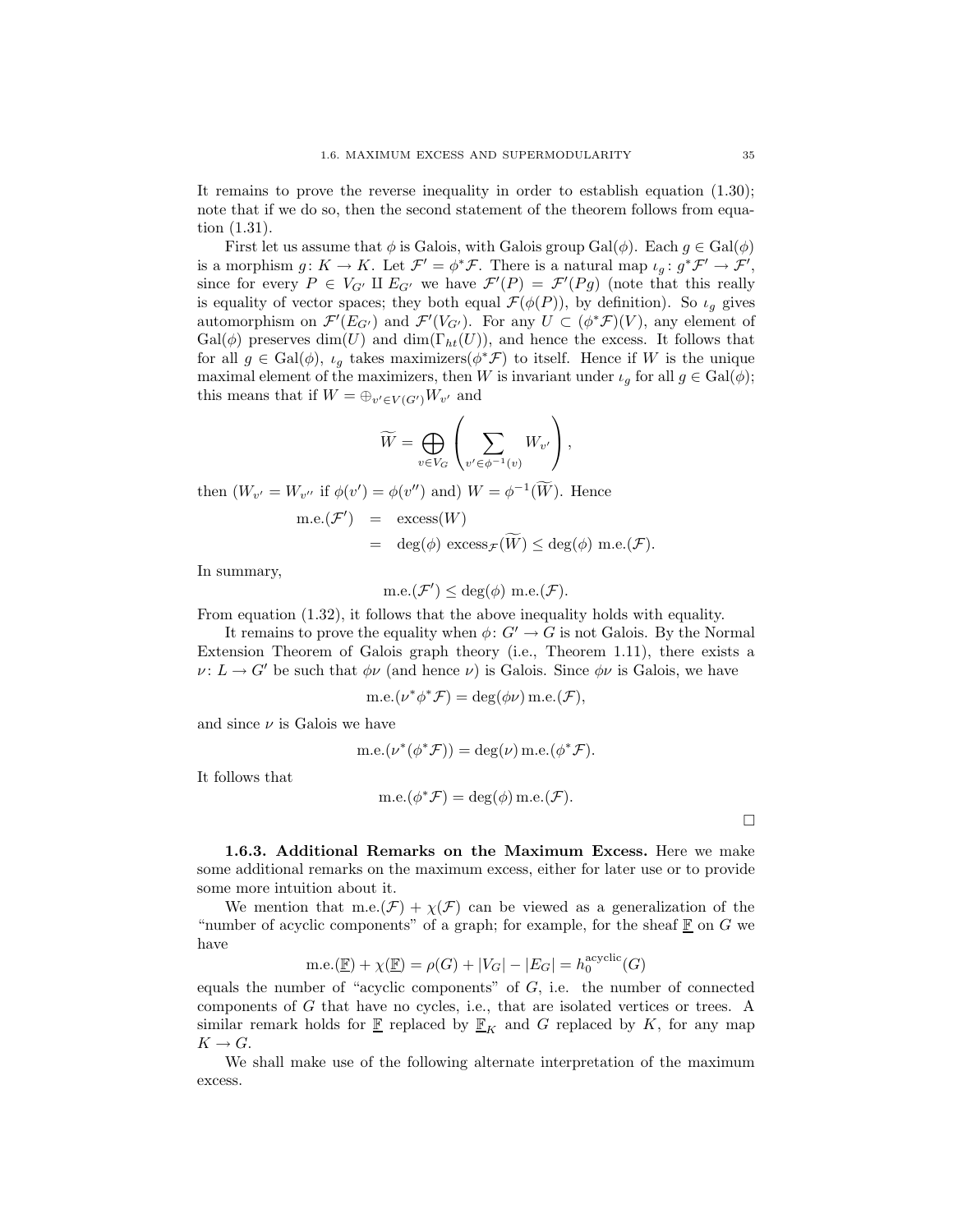THEOREM 1.28. For any sheaf,  $F$ , on a digraph, G, the maximum excess of  $F$ is the same as

$$
\max_{\mathcal{F}'\subset \mathcal{F}}-\chi(\mathcal{F}'),
$$

*i.e.*, the maximum value of minus the Euler characteristic over all subsheaves,  $\mathcal{F}',$ of  $\mathcal F$ .

PROOF. Each compartmentalized  $U \subset \mathcal{F}(V)$  along with  $\Gamma_{\text{ht}}(U)$  determines a subsheaf  $\mathcal{F}'$  whose Euler characteristic is minus the excess of  $U$ . Conversely, for any subsheaf  $\mathcal{F}' \subset \mathcal{F}$  we have  $U = \mathcal{F}'(V)$  satisfies

$$
\dim(\mathcal{F}') = \dim(U), \qquad \mathcal{F}'(E) \subset \Gamma_{\rm ht}(H).
$$

Hence the excess of U is at least minus the Euler characteristic of  $\mathcal{F}'$ 

 $\Box$ 

The above theorem has a simple graph theoretic analogue, namely that

$$
\rho(G) = \max_{H \subset G} -\chi(H).
$$

One can easily prove this directly (with  $\rho(G) = -\chi(H)$  when H consists of all cyclic connected components of  $G$ ) or use Theorem 1.28.

We remark that it is easy to give a direct proof that the maximum excess satisfies some of the properties of a first quasi-Betti number. For example, it is immediate that for sheaves  $\mathcal{F}_1, \mathcal{F}_2$  on a graph, G, we have

$$
\mathrm{m.e.}(\mathcal{F}_1 \oplus \mathcal{F}_2) = \mathrm{m.e.}(\mathcal{F}_1) + \mathrm{m.e.}(\mathcal{F}_2).
$$

As another example, if  $\mathcal{F}_1 \rightarrow \mathcal{F}_2$  is an injection, then Theorem 1.28 shows that

$$
\mathrm{m.e.}(\mathcal{F}_1) \leq \mathrm{m.e.}(\mathcal{F}_2).
$$

It is quite conceivable that all of the "first quasi-Betti number" properties of the maximum excess have simple, direct proofs that avoid using Theorem 1.10. However, we find that Theorem 1.10, that implies that the maximum excess is a limiting twisted Betti number, is extremely useful in providing intuition about the maximum excess.

# 1.7.  $h_1^{\text{twist}}$  and the Universal Abelian Covering

For a digraph, G, we will study its maximum Abelian covering,  $\pi: G[\mathbb{Z}] \to G$ , which is an infinite graph, and show that for a sheaf  $\mathcal{F}$ , on  $G$ , we have  $H_1^{\text{twist}}(\mathcal{F})$  is non-zero iff there is a non-zero element of  $H_1(\pi^*\mathcal{F})$  that is of finite support. This is crucial to our proof of Theorem 1.10. We shall illustrate these theorems on the unhappy 4-bundle, which gives great insight into our proof of Theorem 1.10 that we give in Section 1.8.

Let  $\mathbb Z$  be the set of integers, and let  $\mathbb Z_{\geq 0}$  be the set of non-negative integers. For a set, S, we use  $\mathbb{Z}^S$  to denote the set of functions from S to Z. We define the rank of an $n \in \mathbb{Z}^S$  to be

$$
rank(n) = \sum_{s \in S} n(s)
$$

(in this paper S will always be finite, so the summation makes sense).

Given a digraph,  $G$ , let  $G[\mathbb{Z}]$  be the infinite digraph with

$$
V_{G[\mathbb{Z}]} = V_G \times \mathbb{Z}^{E_G}, \quad E_{G[\mathbb{Z}]} = E_G \times \mathbb{Z}^{E_G},
$$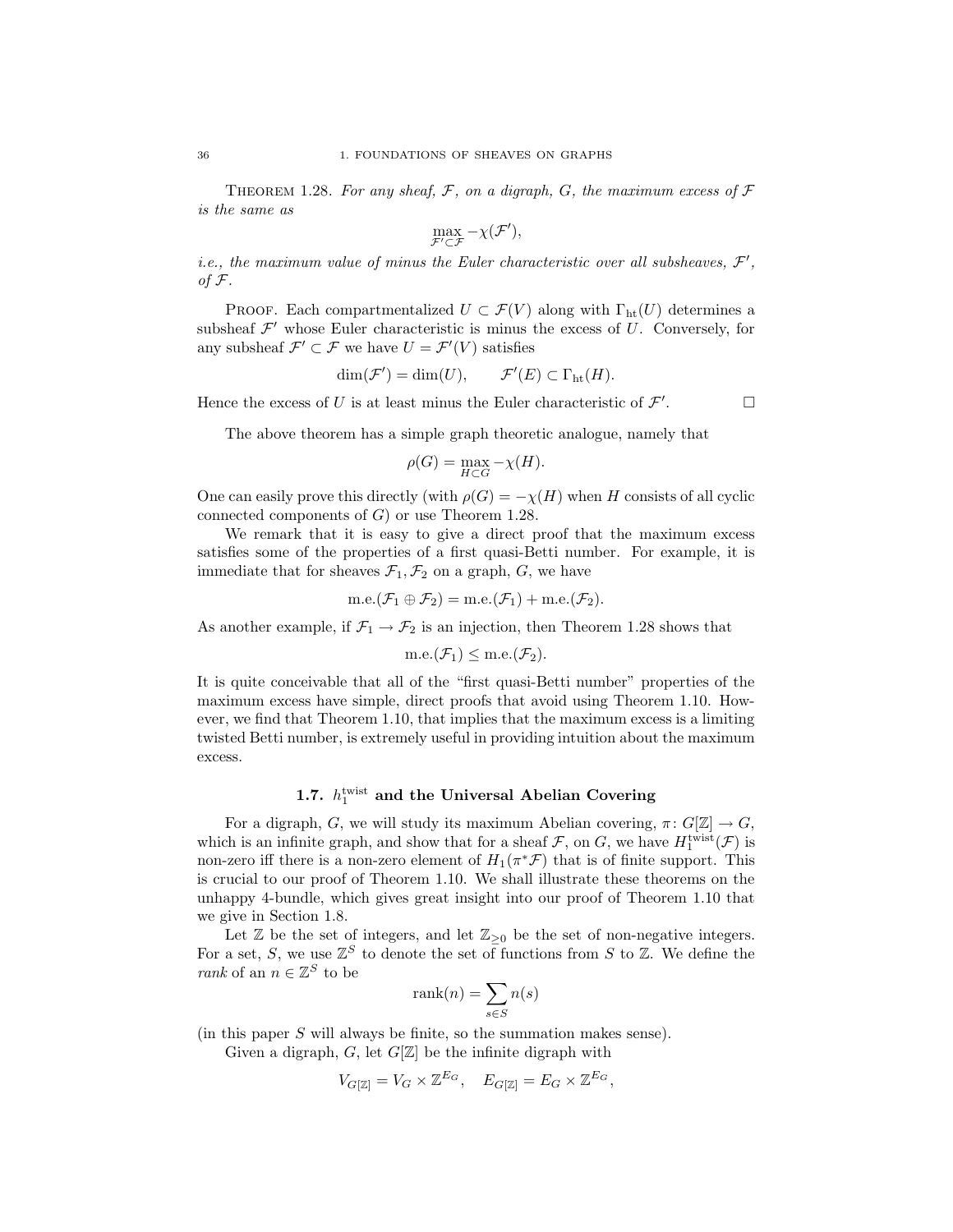with heads and tails maps given for each  $e \in E_G$  and  $n \in \mathbb{Z}^{E_G}$  by

$$
h_{G[\mathbb{Z}]}(e, n) = (h_G e, n), \quad t_{G[\mathbb{Z}]}(e, n) = (t_G e, n + \delta_e),
$$

where  $\delta_e \in \mathbb{Z}^{E_G}$  is 1 at e and 0 elsewhere. Projection onto the first component gives an infinite degree covering map  $\pi: G[\mathbb{Z}] \to G$ . For a vertex,  $(v, n)$ , or an edge,  $(e, n)$ , of  $G[\mathbb{Z}]$ , we define its *rank* to be the rank of *n*.

DEFINITION 1.29. For a digraph,  $G$ , we define the universal Abelian covering of G to be  $\pi: G[\mathbb{Z}] \to G$  described in the previous paragraph.

It is not important to us, but easy to verify, that  $\pi$  factors uniquely through any connected Abelian covering of G. Abelian coverings have been studied in numerous works, including [FT05, FMT06].

We similarly define  $G[\mathbb{Z}_{\geq 0}]$ , with  $\mathbb{Z}_{\geq 0}$  replacing  $\mathbb Z$  everywhere;  $G[\mathbb{Z}_{\geq 0}]$  can be viewed as a subgraph of  $G[\mathbb{Z}]$ .

Our approach to Theorem 1.10 involves the properties of the graphs  $G[\mathbb{Z}_{\geq 0}]$ , so let us consider some examples. If  $B_d$  denotes the bouquet of d self-loops, i.e., the digraph with one vertex and d edges, then  $B_d[\mathbb{Z}_{\geq 0}]$  is just the usual d-dimensional non-negative integer lattice, depicted in Figures 1 and 2. If  $G' \rightarrow G$  is a covering



FIGURE 1.  $B_2[\mathbb{Z}_{\geq 0}].$ 

map of degree d, then  $G'[\mathbb{Z}] \to G[\mathbb{Z}]$  and  $G'[\mathbb{Z}_{\geq 0}] \to G[\mathbb{Z}_{\geq 0}]$  are both covering maps. However, for  $d > 1$  and  $|E_G| \geq 1$ , we have  $|E_{G'}| > |E_G|$ , and the covering will be of infinite degree.

Now consider  $G'[\mathbb{Z}_{\geq 0}]$ , where  $\phi: G' \to B_2$  is the degree two cover of  $B_2$  discussed with the unhappy 4-bundle in Subsection 1.2.4 (just beneath equation (1.9)). As we see, and illustrated in Figure 3,  $G'[\mathbb{Z}_{\geq 0}]$  has no cycle of length four. As we shall see, the fact that  $h_1^{\text{twist}}(\mathcal{U}) = 1$  is a result, in a sense, of the cycles of length four in  $B_2[\mathbb{Z}_{\geq 0}]$ ; the fact that these cycles "open up" to non-closed walks in  $G'[\mathbb{Z}_{\geq 0}]$ is partly why  $h_1^{\text{twist}}(\phi^* \mathcal{U}) = 0.$ 

Now we define homology groups on graphs of the form  $G[\mathbb{Z}]$  and  $G[\mathbb{Z}_{\geq 0}]$ , and, more generally, any infinite graph. If  $K$  is a infinite graph that is locally finite (i.e., each vertex is incident upon a finite number of edges), we can still define a sheaf (of finite dimensional vector spaces over a field,  $F$ ) just as before. Hence a sheaf, F, on K as a collection of a finite dimensional F-vector space,  $\mathcal{F}(P)$  for each  $P \in V_K \amalg E_K$ , along with restriction maps  $\mathcal{F}(h, e)$  and  $\mathcal{F}(t, e)$  for each  $e \in E_K$ .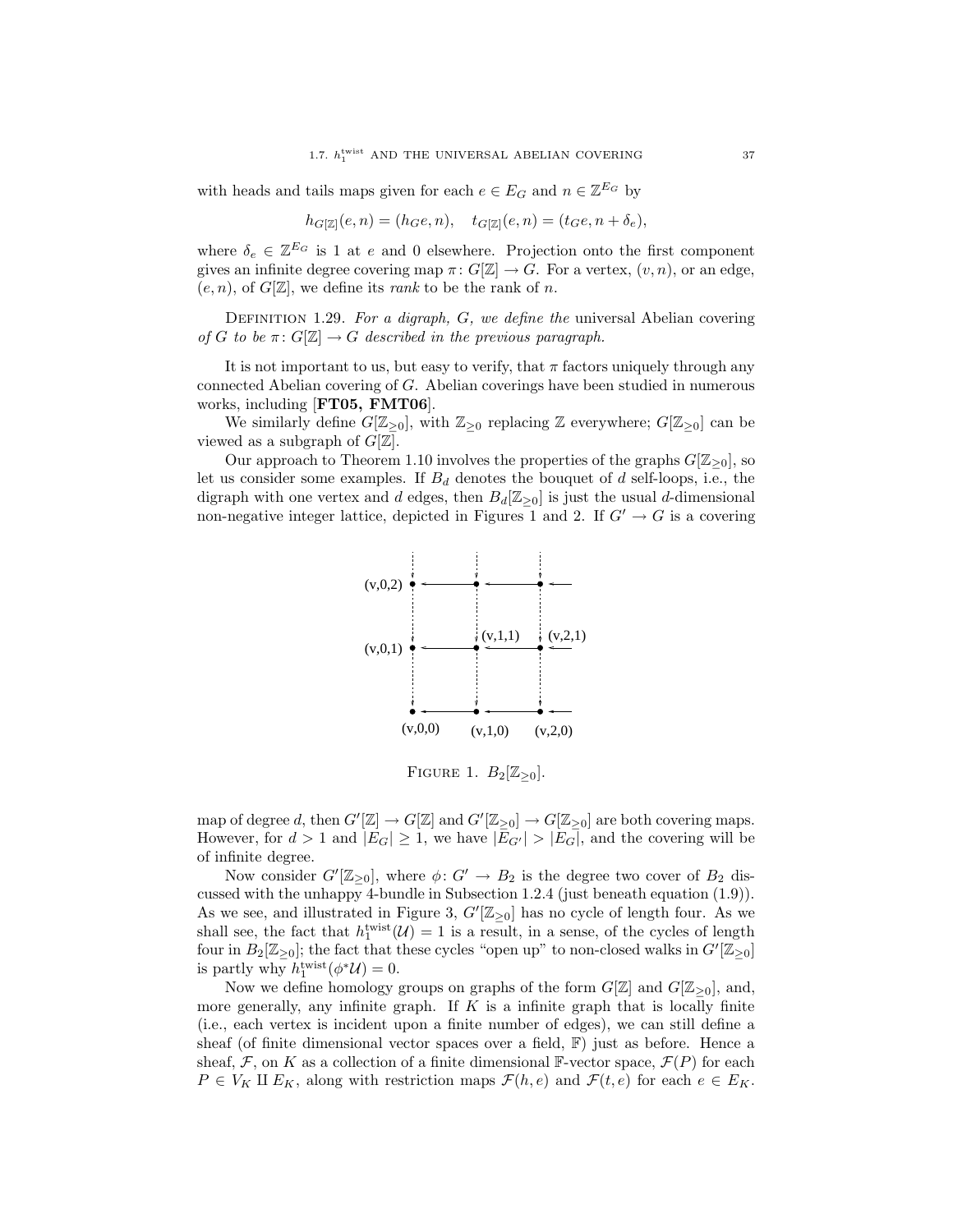

FIGURE 2. First part of  $B_2[\mathbb{Z}_{\geq 0}]$ . Notice the cycle of length four.



FIGURE 3. First part of  $G'[\mathbb{Z}_{\geq 0}]$  near  $(v, \vec{0})$ . No cycles of length four. The four  $(\mathbb{Z}_{\geq 0})^{E_{G'}}$  coordinates are, in order,  $e_1^1, e_1^2, e_2^1, e_2^2$ where  $e_i^j$  lies over  $e_i \in E_{B_2}$  and are described in the last equations of Subsection 1.2.4 that give the  $\nu_i^j$ .

We shall define

$$
\mathcal{F}^{\oplus}(V) = \bigoplus_{v \in V_G} \mathcal{F}(v), \text{ and } \mathcal{F}^{\Pi}(V) = \prod_{v \in V_G} \mathcal{F}(v),
$$

which generally differ,  $\mathcal{F}^{\oplus}(V)$  being the subset of  $\mathcal{F}^{\Pi}(V)$  of elements  $\{f_v\}_{v \in V_G}$  that are supported (i.e., nonzero) on only finitely many v. Similarly we define  $\mathcal{F}^{\oplus}(E)$ and  $\mathcal{F}^{\Pi}(E)$ . Then  $d = d_h - d_t$  can be viewed as a map  $\mathcal{F}^{\Pi}(E) \to \mathcal{F}^{\Pi}(V)$  or, respectively,  $\mathcal{F}^{\oplus}(E) \to \mathcal{F}^{\oplus}(V)$ , and their cokernels and kernels are respectively denoted  $H_i^{\Pi}(\mathcal{F})$  and  $H_i^{\oplus}(\mathcal{F})$  for  $i = 0, 1$ .

If  $\mathcal F$  is a sheaf on  $G$ , and  $\pi: G[\mathbb{Z}] \to G$  the universal Abelian covering, then  $\pi^* \mathcal{F}$  is a sheaf on  $G[\mathbb{Z}].$ 

The following simple but important observation explains our interest in the universal Abelian covering.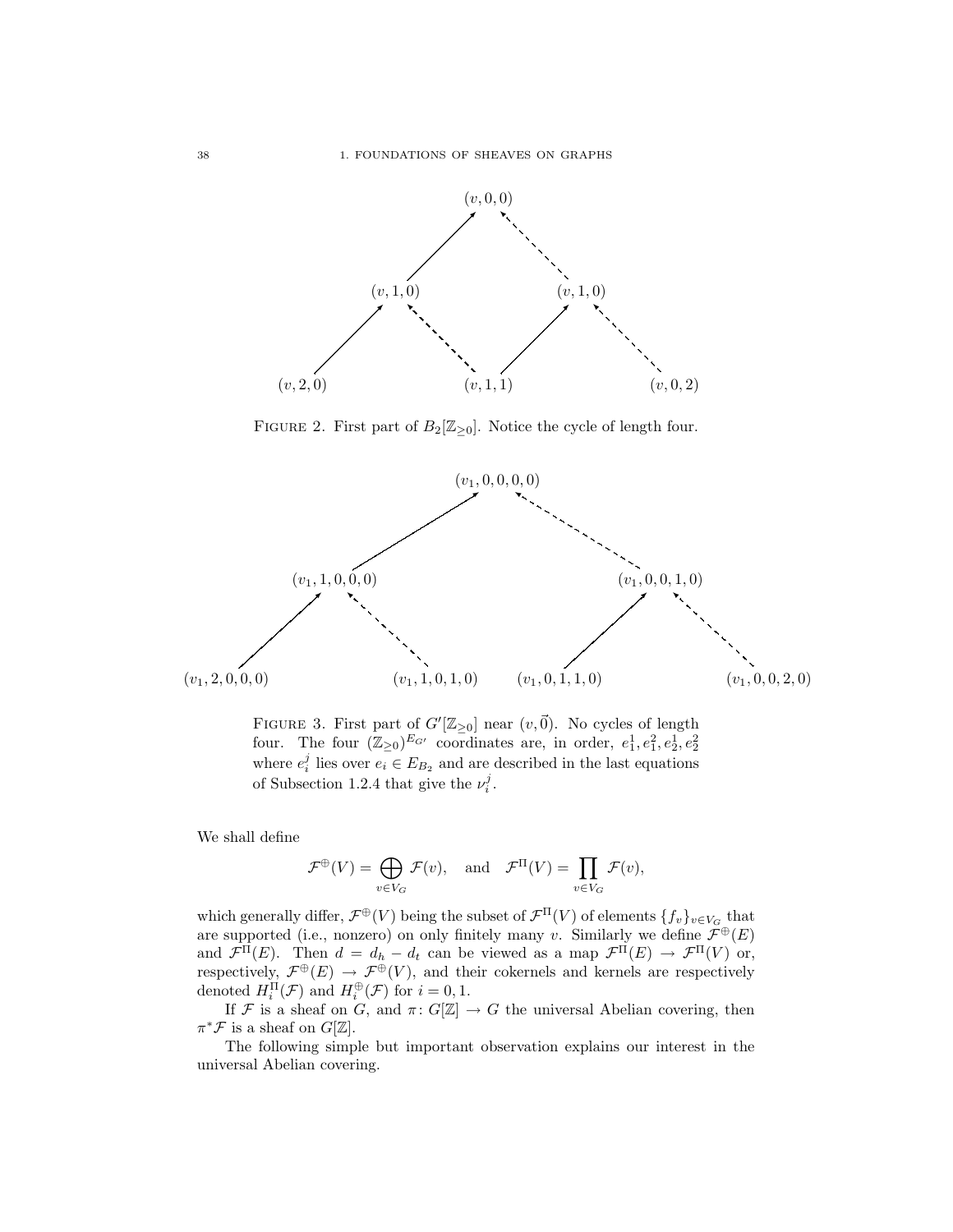LEMMA 1.30. Let F be a sheaf on G, and  $\pi: G[\mathbb{Z}] \to G$  the universal Abelian covering. Then  $H_1^{\text{twist}}(\mathcal{F})$  is non-trivial iff  $H_1^{\oplus}(\pi^*\mathcal{F})$  is non-trivial. If so, there is a non-zero  $w \in H_1^{\oplus}(\pi^*\mathcal{F})$  that is supported on  $G[\mathbb{Z}_{\geq 0}].$ 

PROOF. For each  $e \in E_G$ , let  $\mathcal{F}(e)$  be of dimension  $d_e$  and have basis  $f_{e,1}, \ldots, f_{e,d_e}$ . Let

$$
a_{e,i}=\mathcal{F}(h,e)f_{e,i}\in\mathcal{F}(he),\quad b_{e,i}=\mathcal{F}(t,e)f_{e,i}\in\mathcal{F}(te).
$$

We have  $h_1^{\text{twist}}(\mu^*\mathcal{F}) \geq 1$  iff the vectors

$$
a_{e,i} + \psi(e)b_{e,i}
$$

are linear dependent over  $\mathbb{F}(\psi)$ , where  $\psi$  is a collection of indeterminates indexed on  $E_G$ . This holds iff there are rational functions  $c_{e,i} \in \mathbb{F}(\psi)$  for each  $e \in E_G$  and  $i = 1, \ldots, d_e$  such that

(1.33) 
$$
\sum_{e \in E_G} \sum_{i=1}^{d_e} c_{e,i}(\psi)(a_{e,i} + \psi(e)b_{e,i}) = 0,
$$

where not all  $c_{e,i}$  are zero. We may multiply the denominators of the  $c_{e,i}(\psi)$  to assume that they are polynomials, not all zero. We may write

$$
c_{e,i}(\psi) = \sum_{n \in (\mathbb{Z}_{\geq 0})^{E_G}} c_{e,i,n} \psi^n,
$$

where  $c_{e,i,n} \in \mathbb{F}$  and

$$
\psi^n = \prod_{e \in E_G} \psi^{n(e)}(e).
$$

In summary, we see that  $h_1^{\text{twist}}(\mathcal{F}) \neq 0$  iff there exist  $c_{e,i,n} \in \mathbb{F}$ , with  $c_{e,i,n} = 0$ for all but finitely many  $n$ , such that

(1.34) 
$$
\sum_{n \in (\mathbb{Z}_{\geq 0})^{E_G}} \sum_{e,i} \psi^n c_{e,i,n} (a_{e,i} + \psi_e b_{e,i}) = 0
$$

and not all the  $c_{e,i,n} = 0$ . But equation (1.34) is equivalent to saying that

$$
w_{(e,n)} = \sum_{i=1}^{d_e} c_{e,i,n} f_{e,i}
$$

is a non-zero element of  $H_1^{\oplus}(\pi^*\mathcal{F})$ . Hence  $h_1^{\text{twist}}(\mathcal{F}) \neq 0$  iff  $H_1^{\oplus}(\pi^*\mathcal{F}) \neq 0$ .

 $\Box$ 

The following is a simple graph theoretic definition that is crucial to our proof of Lemma 1.32.

DEFINITION 1.31. The Abelian girth of a digraph graph,  $G$ , is the girth of  $G[\mathbb{Z}]$ .

Since  $G[\mathbb{Z}] \to G$  is a covering map, the girth of  $G[\mathbb{Z}]$ , which is the Abelian girth of  $G$ , is at least the girth of  $G$ . Note also that  $B_1$ , the digraph with one vertex and one edge (a self-loop), has girth one but infinite Abelian girth, i.e.,  $G[\mathbb{Z}]$  is a two-sided infinite path and has no cycles. Similarly  $B_2$ , the digraph with one vertex and two edges, has girth one but Abelian girth four.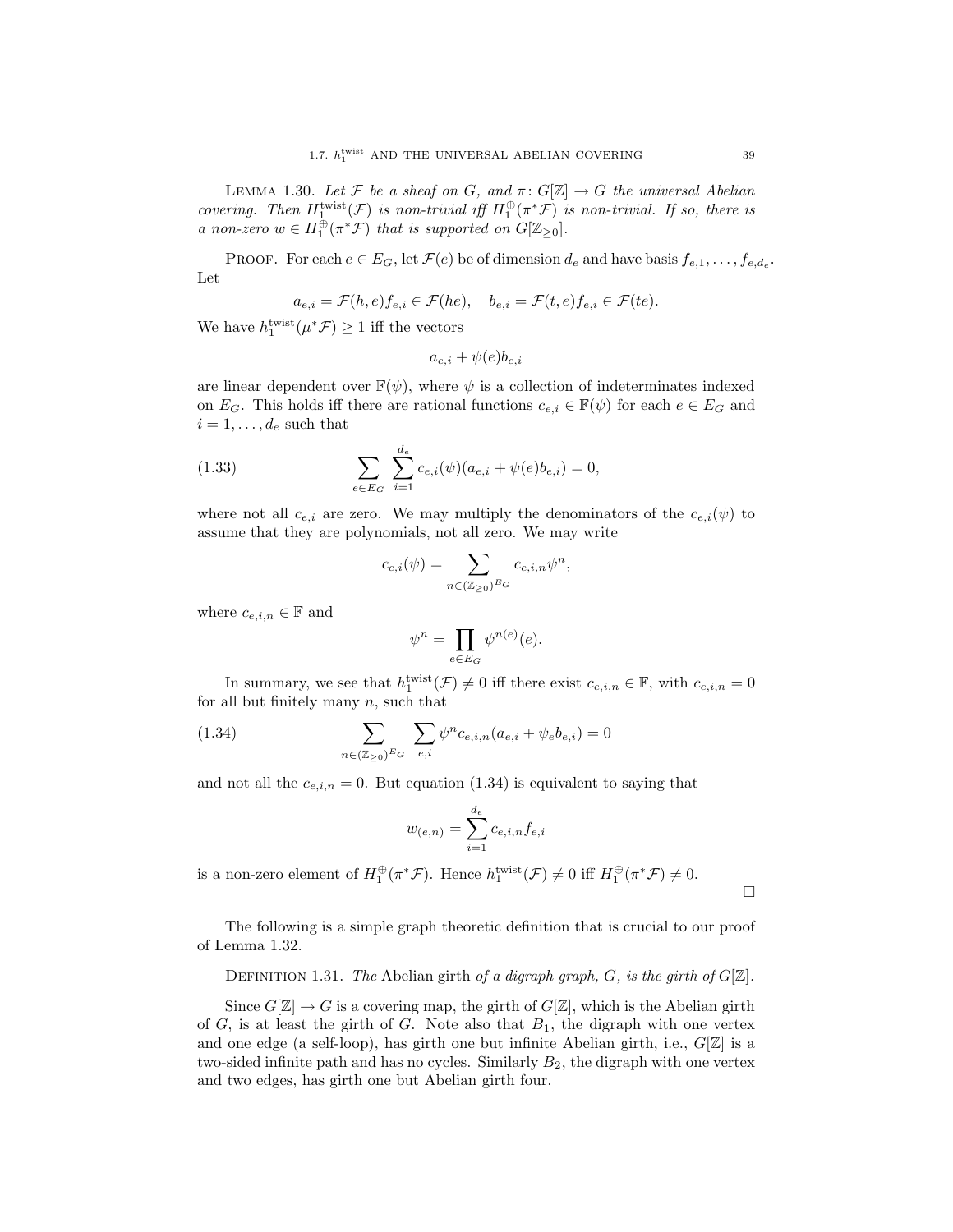### 1.8. Proof of Theorem 1.10

We begin with the following lemma that is one of the (if not the) technical core of this chapter.

LEMMA 1.32. Let F be a sheaf on a digraph, G. Let  $\mu: G' \to G$  be a covering map such that  $G'$  is of Abelian girth greater than

$$
2\Big(\dim\bigl(\mathcal{F}(V)\bigr)+\dim\bigl(\mathcal{F}(E)\bigr)\Big).
$$

Then  $h_1^{\text{twist}}(\mu^* \mathcal{F}) > 0$  implies that m.e. $(\mathcal{F}) > 0$ .

In Subsection 1.8.7, the last subsection of this section, we use this lemma to prove Theorem 1.10. The rest of the subsections of this section will be devoted to proving the lemma; our proof, whose basic idea is fairly simple, requires a lot of new notation and definitions.

1.8.1. Outline of the Proof of Lemma 1.32. Consider the hypotheses of Lemma 1.32. Let  $\pi: G'[\mathbb{Z}] \to G'$  be the universal Abelian cover of  $G'$ , and let  $\mathcal{F}' = \mu^* \mathcal{F}$ . We assume  $h_1^{\text{twist}}(\mathcal{F}') \geq 1$ , and we wish to prove that m.e. $(\mathcal{F}) \geq 1$ . According to Lemma 1.30, there exists a nonzero  $w \in H_1^{\oplus}(\pi^* \mathcal{F}')$  supported in  $G'[\mathbb{Z}_{\geq 0}]$ ; fix such a w.

Let us introduce some notation to explain the idea behind the proof. For  $e \in E_G$ , we may identify  $\mathcal{F}(e)$  with the subspace of  $\mathcal{F}(E)$  supported in e, i.e., consisting of vectors whose  $\mathcal{F}(e')$  component vanishes for  $e' \neq e$  (this subspace is the image of  $\mathcal{F}(e)$  under  $u \mapsto$  extend $(u, e)$ ). If  $f \in E_{G'[\mathbb{Z}]}$ , then we let  $w_f$  be the f-component of w (as done in the proof of Lemma 1.30), so  $w_f \in (\pi^* \mathcal{F}')(f)$ ; but  $(\pi^* \mathcal{F}')(f)$  equals  $\mathcal{F}(\mu \pi f)$ , and can therefore be identified with the subset of  $\mathcal{F}(E)$  supported in  $\mu\pi f$ ; let  $\overline{w_f}$  be the element of  $\mathcal{F}(E)$  corresponding to  $w_f$ . For  $F\subset E_{G'[\mathbb{Z}]}, \text{ set}$ 

$$
C(F) = \text{span}\{\overline{w_f} \mid f \in F\} \subset \mathcal{F}(E),
$$
  

$$
A(F) = \text{span}\{d_{\mathcal{F},h}\overline{w_f} \mid f \in F\} = d_{\mathcal{F},h}C(F) \subset \mathcal{F}(V),
$$

and

$$
B(F) = \text{span}\{d_{\mathcal{F},t}\overline{w_f} \mid f \in F\} = d_{\mathcal{F},t}C(F) \subset \mathcal{F}(V).
$$

Our idea is to construct an increasing sequence of subgraphs,  $U_1 \subset \cdots \subset U_r = U$ , of  $G[\mathbb{Z}_{\geq 0}]$ , and set  $F_i = E_{U_i}$ , so that  $F = F_r$  satisfies

(1.35) 
$$
\dim(A(F) + B(F)) \le \dim(C(F)) - 1.
$$

At this point we have

$$
\text{excess}(\mathcal{F}, A(F) + B(F)) \ge 1
$$

and the lemma is established.

The subgraphs  $U_1, \ldots, U_r$  will be selected in "phases." In the first phase we choose  $U_1, \ldots, U_{k_1}$  for some integer  $k_1 \geq 1$ . We will show that

(1.36) 
$$
\dim(A(F_{k_1})) \leq \dim(C(F_{k_1})) - k_1.
$$

This inequality is worse than equation (1.35) because it doesn't involve  $B(F_{k_1})$ ; however, it is possibly better, in that the right-hand-side has a  $-k_1$  and we may have  $k_1 > 1$ .

The *i*-th phase will select  $U_{k_{i-1}+1}, U_{k_{i-1}+2}, \ldots, U_{k_i}$  for some integer  $k_i \geq k_{i-1}$ . (Hence we set  $k_0 = 0$  for consistency and convenience.) The third, fifth, and all odd numbered phases will be called C-phases, for a reason that will become clear (see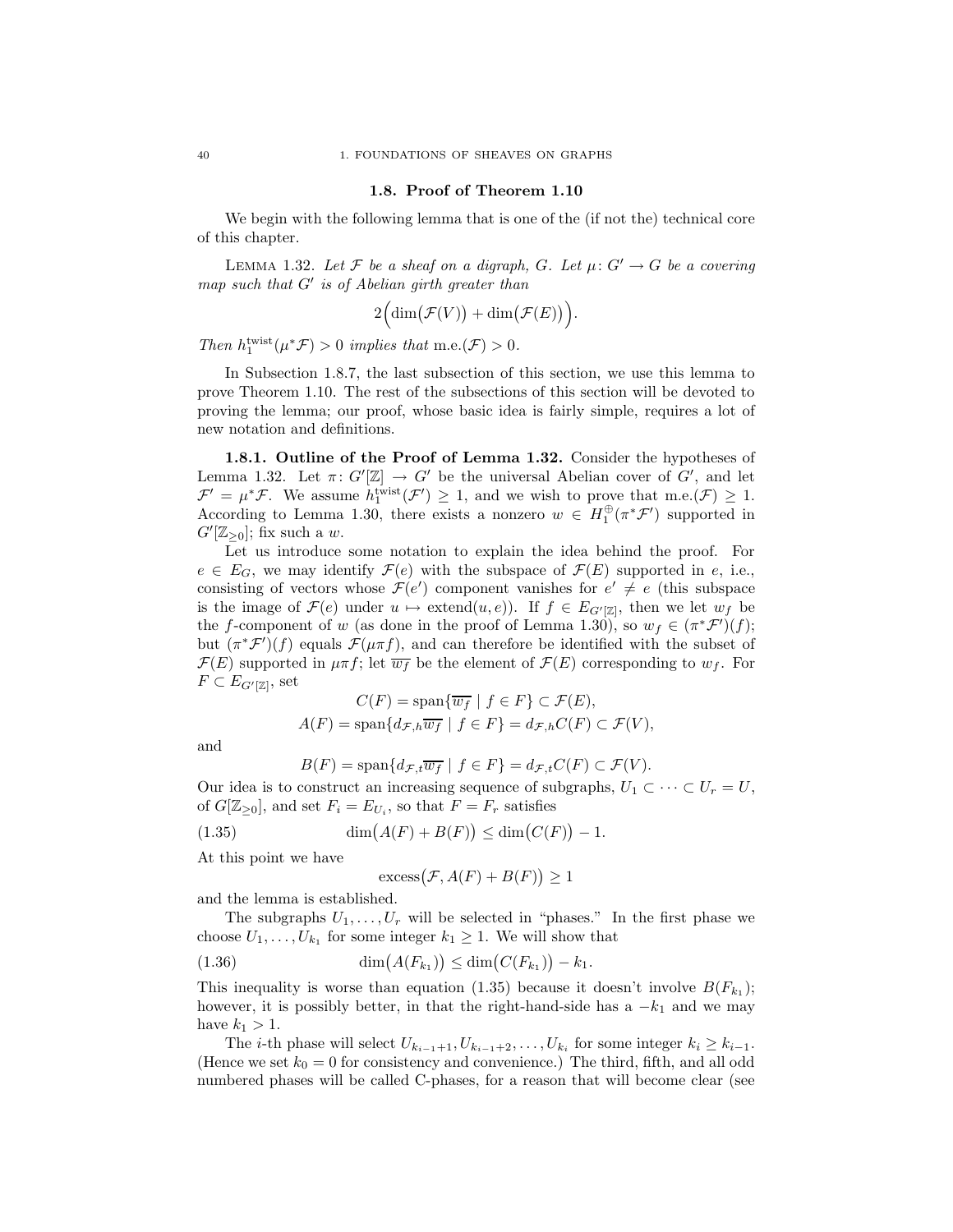equations (1.43) and (1.58) and nearby discussion); the C-phases select their  $U_i$  in a similar way. The second phase will be called a B-phase; in this phase we choose  $U_{k_1+1}, \ldots, U_{k_2}$  to derive an equality akin to equation (1.36) that involves  $B(F_{k_1})$ (namely equation (1.56)); unfortunately, the inequality no longer involves  $A(F_{k_1})$ and  $C(F_{k_2})$ , rather it involves  $A(F_{k_2})$  and  $C(F_{k_2})$ . The fourth, sixth, and all even numbered phases will be called B-phases, because of the way in which their  $U_i$  are selected (see equation (1.59)).

After the first two phases, i.e., the first C-phase and first B-phase, each subsequent phase, alternating between C-phases and B-phases, allows us to write an inequality akin to equation  $(1.35)$  or  $(1.36)$ . The inequality after the *i*-th phase will involve the values of  $A, B, C$  at  $F_{k_i}, F_{k_{i-1}}, F_{k_{i-2}}$ ; roughly speaking, as i gets larger, the values of A, B, or C on  $F_{k_i}, F_{k_{i-1}}, F_{k_{i-2}}$  must "converge," since these are subspaces of finite dimensional spaces  $\mathcal{F}(V)$  and  $\mathcal{F}(E)$ . At the point of "convergence" (more precisely, when either equation (1.60) or (1.61) hold) our phases end after completing the *i*-th phase, whereupon taking  $r = k_i$  we will have that  $F = F_r$  satisfies equation (1.35) and we are done.

Now we give the details. The construction of the  $U_i$  and the inequalities we prove involve definitions of what we call "stars" and "star union data," given in Subsection 1.8.2. We shall describe the first and second phase, respectively, in detail in Subsections 1.8.3 and 1.8.5, respectively. In Subsection 1.8.4 we state and prove a number of facts used in Subsections 1.8.3 and 1.8.5 in greater generality; we hope that this greater generality will clarify the proofs. In Subsection 1.8.6 we finish the proof of Lemma 1.32. As mentioned before, in Subsection 1.8.7, we use Lemma 1.32 to prove Theorem 1.10.

1.8.2. Star Union Data. We now fix some graph theoretic notions to describe the  $U_i$ ,  $F_i$ , and related concepts. For a vertex, u, of  $G'[\mathbb{Z}_{\geq 0}]$ , let the star at v, denoted Star(u), be the subgraph of  $G'[\mathbb{Z}_{\geq 0}]$  consisting of those edges of  $G'[\mathbb{Z}_{\geq 0}]$ whose head is  $u$  and of those vertices that are the endpoints of these edges (the star at u is easily seen to be a tree, since  $G'[\mathbb{Z}_{\geq 0}]$  has no self-loops or multiple edges).

DEFINITION 1.33. For any sequence  $v = (v_1, \ldots, v_j)$  of vertices of  $G'[\mathbb{Z}_{\geq 0}]$ , we define the star union of v to be the union of the stars at  $v_1, \ldots, v_j$ . Furthermore, to any such sequence  $v = (v_1, \ldots, v_j)$  we associate the following data,  $(U_i, F_i, I_i, X_i)_{i=1,\ldots,j}$ , that we call star union data: for positive integer  $i \leq j$  we associate

- (1) the *i*-th star union,  $U_i$ , which is the star union of  $(v_1, \ldots, v_i)$ ;
- (2) the *i*-th edge set,  $F_i = E_{U_i}$ ;
- (3) the i-th interior edge set,  $I_i \subset F_i$ , the set of edges in  $U_i$  whose tail is one of  $v_1, \ldots, v_i$ ;
- (4) the *i*-th interior vertex set,  $\{v_1, \ldots, v_i\}$ ; and
- (5) the *i*-th exterior vertex set,  $X_i = V_{U_i} \setminus \{v_1, \ldots, v_i\}.$

N.B.: Throughout the rest of this section, the variables  $U_i, F_i, I_i, X_i$  and terminology of Definition 1.33, will refer to star union data with respect to the variable  $v = (v_1, \ldots, v_j)$ , where j will change during the section. Our goal is to construct  $v = (v_1, \ldots, v_r)$  such that  $F = F_r$  satisfies equation (1.35), but to do so will construct v in phases, and during any part of any phase the variables  $U_i$ ,  $F_i$ ,  $I_i$ ,  $X_i$  refer to the portion of v constructed so far (which limits i to be at most j for the current value of  $j$ )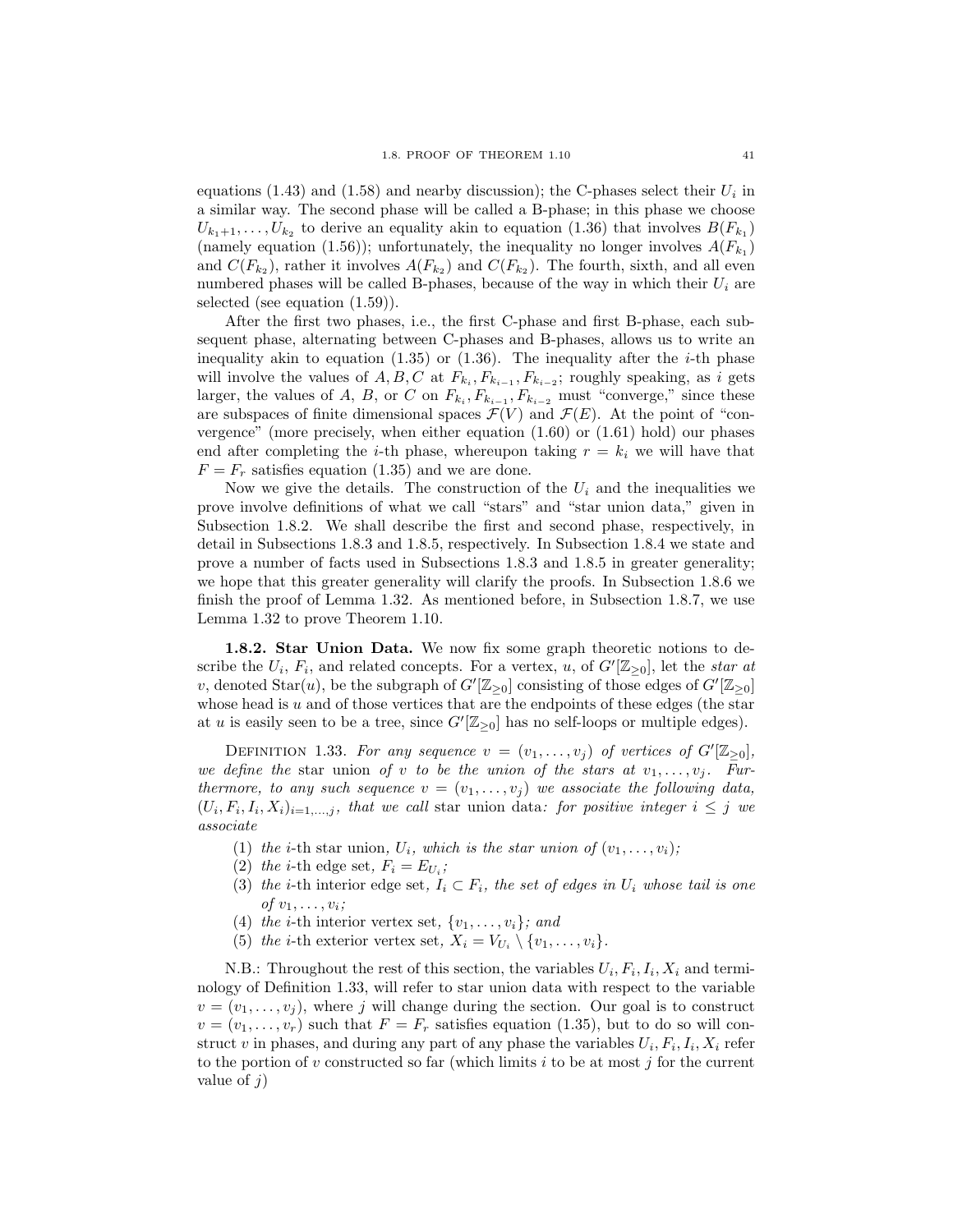1.8.3. The First C-Phase. We remind the reader that, as explained at the end of Subsection 1.8.2,  $U_i$ ,  $F_i$ ,  $I_i$ ,  $X_i$  are assumed to refer to star union data derived from a sequence  $v = (v_1, v_2, \ldots)$ , at any stage of its construction.

Choose any edge,  $e_1$ , of minimal rank with  $\overline{w_{e_1}} \neq 0$  and let  $v_1 = he_1$  and let  $\rho = \text{rank}(v_1)$ . We claim

$$
\dim(A(F_1))+1\leq \dim(C(F_1));
$$

indeed, if  $v_1$  is the tail of an edge, f, then  $\overline{w_f} = 0$ , by the minimal rank of  $e_1$ . Hence

(1.37) 
$$
\sum_{e \text{ s.t. } he=v_1} d_h \overline{w_e} = \sum_{e \text{ s.t. } te=v_1} d_t \overline{w_e} = 0.
$$

Consider the set

$$
E^1 = \{ e \mid he = v_1 \text{ and } \overline{w_e} \neq 0 \} \subset E_{G'[\mathbb{Z}]_{\geq 0}}.
$$

We claim that

(1.38) 
$$
\dim(C(F_1)) = |E^1|;
$$

indeed

$$
\mathcal{F}(E) = \bigoplus_{e \in E_G} \mathcal{F}(e),
$$

and since  $\mu \pi \colon G'[\mathbb{Z}_{\geq 0}] \to G$  is a covering map, for each  $f \in E_G$  there is at most one  $e \in E_{G'[\mathbb{Z}_{\geq 0}]}$  such that  $\mu e = f$  and  $he = v_1$ . Hence each nonzero  $w_e$  with  $e \in F_1$  is taken to its own component of  $\mathcal{F}(E)$ . So in the terminology of Subsection 1.6.1, the nonzero  $w_e$  are compartmentally distinct, and hence independent, by Theorem 1.24. Hence equation (1.38) holds. By contrast, equation (1.37) shows that the  $d_h\overline{w_e}$  with  $e \in E<sup>1</sup>$  sum to zero and are therefore dependent; hence

$$
\dim(A(F_1)) \leq |E^1| - 1,
$$

and so

(1.39) 
$$
\dim(A(F_1)) \leq \dim(C(F_1)) - 1.
$$

Assume that there is an  $e_2 \in E_{G'[\mathbb{Z}_{\geq 0}]}$  for which rank $(e_2) = \rho$  and  $\overline{w_{e_2}} \notin C(F_1)$ . In this case the first phase continues; we fix any such  $e_2$ , set  $v_2 = he_2$ . We claim that

(1.40) 
$$
\dim(A(F_2)/A(F_1)) \leq \dim(C(F_2)/C(F_1)) - 1.
$$

Indeed, let  $E^2$  be the number set of e such that  $he = v_2$  and  $\overline{w_e} \notin C(F_1)$  (i.e.,  $\overline{w_e}$ is non-zero modulo  $C(F_1)$ ). Note that  $C(F_1)$  is compartmentalized. Also, the  $\overline{w_e}$ with  $e \in E^2$  are compartmentally distinct (by the same argument as used for  $E^1$ , which is true when  $e$  ranges over the edges of any star). Hence, by Theorem 1.24, the  $\overline{w_e}$  with  $e \in E^2$  are linearly independent in  $\mathcal{F}(E)/C(F_1)$ . Hence

$$
\dim\bigl(C(F_2)/C(F_1)\bigr)=|E^2|.
$$

However, as with  $E^1$  we have

$$
\sum_{e \in E^2} d_h \overline{w_e} = 0,
$$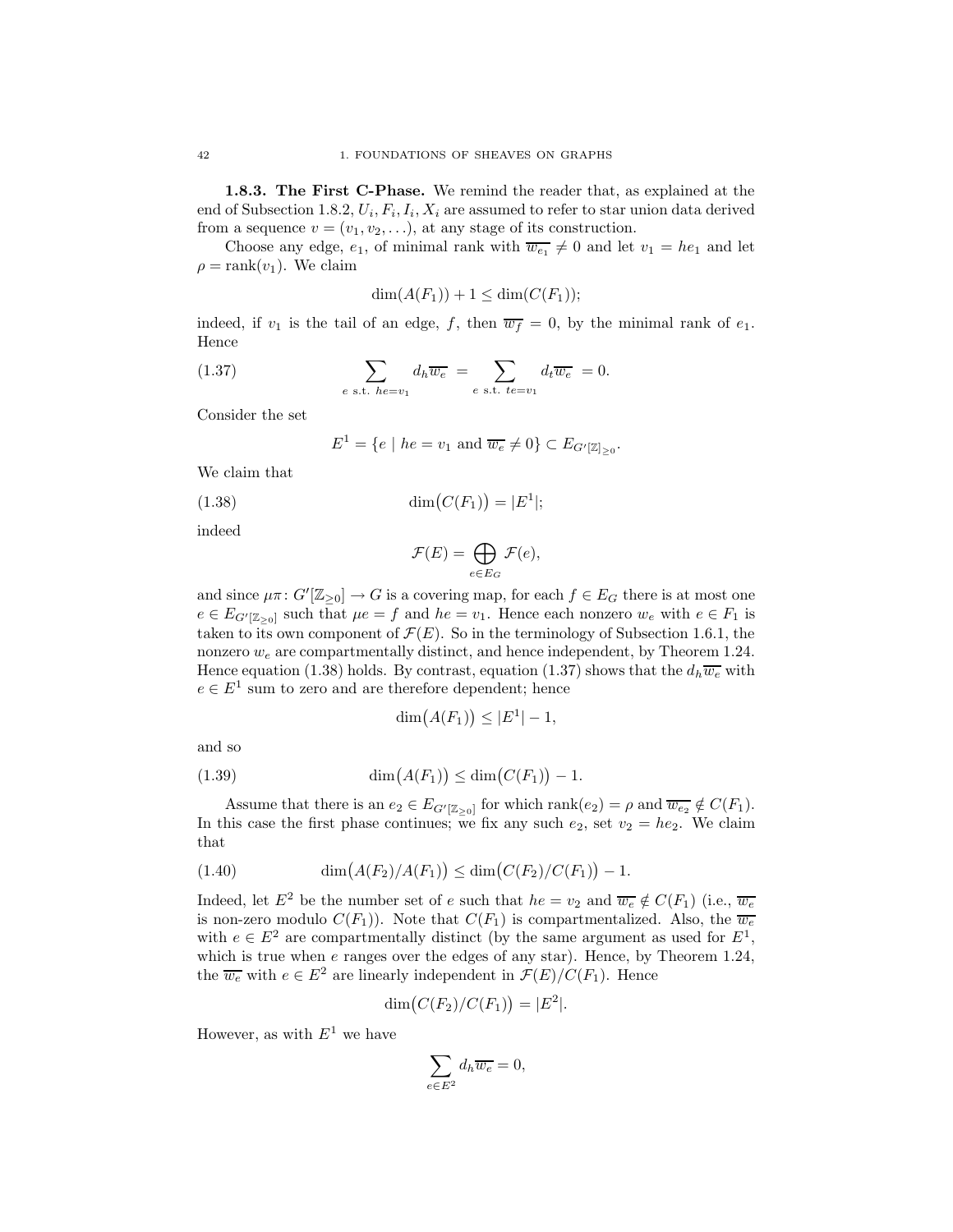since  $v_2$  has rank  $\rho$  (so  $\overline{w_e} = 0$  for all e with  $te = v_2$ ). But if  $he = v_2$  and  $e \notin E^2$ , then  $\overline{w_e} \in C(F_1)$  and so  $A({e}) \in A(F_1)$ . Hence

$$
\sum_{e \in E^2} d_h \overline{w_e} \in A(F_1),
$$

It follows that

$$
\dim(A(F_2)/A(F_1)) \le |E^2| - 1.
$$

This establishes equation  $(1.40)$ , and adding that equation to equation  $(1.39)$  gives

$$
\dim(A(F_2)) \le \dim(C(F_2)) - 2.
$$

If there is an  $e_3$  such that rank $(e_3) = \rho$  and  $\overline{w_{e_3}} \notin C(F_2)$ , then the first phase continues, with  $v_3 = he_3$ , and we have

$$
\dim(A(F_3)) \le \dim(C(F_3)) - 3.
$$

We similarly find  $e_i$  and set  $v_i = he_i$  for each positive integer i for which there is an  $e_i$  of rank  $\rho$  with  $\overline{w_{e_i}} \notin C(F_{i-1});$  for any such i we have

$$
(1.41) \qquad \qquad \dim(A(F_i)) \leq \dim(C(F_i)) - i.
$$

But for any such  $i$  we have

$$
(1.42)\qquad \qquad \dim\bigl(C(F_i)\bigr)\geq i;
$$

hence for any such i we have  $i \leq \dim(\mathcal{F}(E))$ , and so for some  $k_1 \leq \dim(\mathcal{F}(E))$  this process stops at  $i = k_1$ , i.e., we construct  $e_1, \ldots, e_{k_1}$  of rank  $\rho$  with  $\overline{w_{e_i}} \notin C(F_{i-1})$ for  $i = 2, \ldots, k_1$ , but  $C(F_{k_1})$  contains all  $\overline{w_e}$  for rank $(e) = \rho$ . This is the end of the first phase.

A concise way to describe the first phase is that we choose any minimal  $v_1, \ldots, v_{k_1}$ of rank  $\rho$  such that

(1.43) 
$$
\forall e \in E_{G[\mathbb{Z}_{>0}]} \text{ of rank } \rho, \quad \overline{w_e} \in C(F_{k_1}),
$$

where minimal means that if we discard any  $v_i$  from  $v_1, \ldots, v_{k_1}$  then equation (1.43) does not hold. We call this a C-phase because the equation (1.43) involves a "C," as will all odd numbered phases. Notice that equation (1.41) is somewhat similar to our desired equation (1.35); one big difference is that equation (1.41) makes no mention of  $B$ , but only of  $A$  and  $C$ .

1.8.4. Moseying Sequences. Before describing the second phase, i.e., the first B-phase, we wish to organize the inequalities we will need into a number of lemmas. Furthermore, we will usually state these lemmas in a slightly more general context; this will help illustrate exactly what assumptions are being used.

We consider the setup and notation of the first two paragraphs of Subsection 1.8.1, which fixes  $\mathcal{F}, \mu: G' \to G, \pi: G'[\mathbb{Z}_{\geq 0}] \to G', w \in H_1^{\oplus}(\pi^*\mu^*\mathcal{F}),$  and defines  $\overline{w_f}$  for any  $f \in E_{G'[\mathbb{Z}_{\geq 0}]}$ , and defines  $A(F), B(F), C(F)$  for any  $F \subset E_{G'[\mathbb{Z}_{\geq 0}]}$ .

We will work with a sequence of vertices,  $v = (v_1, \ldots, v_s)$ , of  $G'[\mathbb{Z}_{\geq 0}]$ , but we will not assume the  $v_i$  are constructed by our phases. Instead, we will be careful to write down our assumptions on the  $v_i$  in a way that will make clear which of their properties is used when and how. Our central definition in this general context will be that of a "moseying sequence."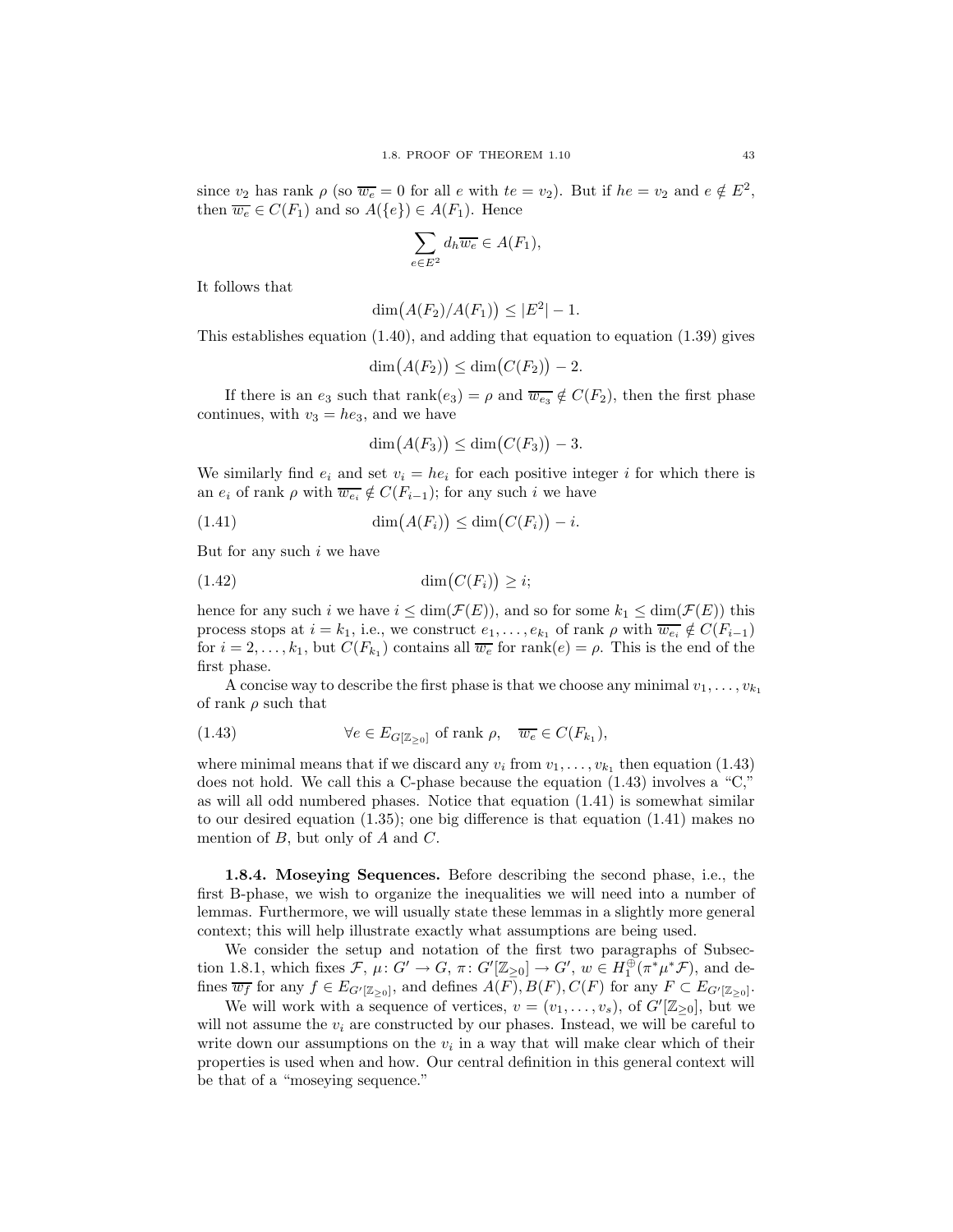DEFINITION 1.34. By a moseying sequence of length s for  $G'$  we mean a sequence  $v = (v_1, \ldots, v_s)$  of distinct vertices of  $G'[\mathbb{Z}]$  for which rank $(v_{i+1})$  – rank $(v_i)$ is 0 or 1 for each i; if this difference is 1 we say that v jumps at i. We define star union data,  $U_i$ ,  $F_i$ ,  $I_i$ ,  $X_i$  as in Subsection 1.8.2. For ease of notation we define  $U_0, F_0, I_0, X_0$  to be empty (i.e.,  $U_0$  is the empty graph,  $F_0, I_0, X_0$  the empty set).

Moseying sequences are our basic object of study.

DEFINITION 1.35. A moseying sequence, v, of length s is of increasing dimension if the integers

$$
n_i = \dim(C(F_i)) + \dim(B(I_i))
$$

satisfy

$$
0 = n_0 < n_1 < n_2 < \cdots < n_s.
$$

LEMMA 1.36. Let  $v$  be a moseying sequence of length  $s$  of increasing dimension  $for a digraph, G'. Then$ 

$$
s \le \dim(\mathcal{F}(E)) + \dim(\mathcal{F}(V)).
$$

Furthermore, for any  $i \leq s$ ,  $U_i$  has no cycles provided that the girth of  $G'[\mathbb{Z}]$  is at  $least 2i + 1.$ 

Proof. The first statement is clear. For the second statement, assume, to the contrary, that  $U_i$  has a cycle.  $U_i$  is the union of stars, which are trees of diameter two. If c is a cycle in  $U_i$  of minimal length, then it traverses each vertex at most once. But every vertex of c not appearing in  $v$  must be a leaf (i.e., tail of an edge) of a star, and hence followed by (and preceded by) a vertex in  $v$ . Hence the length of c is at most twice i. Hence  $G'[\mathbb{Z}]$  has a cycle of length at most 2i, contradicting the hypotheses of the lemma.

The inequality in equation (1.41), derived after the first C-phase, will be built up along further phases to eventually give equation (1.35). However, to express these later phase inequalities, we shall need some graph theoretic notions, such as the "overdegree" and "capacity" that we now define.

DEFINITION 1.37. Let  $v$  be a moseying sequence of length s for  $G'$ . For any  $u \in V_{G'[\mathbb{Z}]}$  we define the stable outdegree of u, denoted sod $(u)$ , to be the outdegree of u in  $U_s$ . (If v is not a vertex of  $U_s$ , we define its outdegree in  $U_s$  to be zero.)

Note that the outdegree of u in  $U_{j-1}$ , viewed as a function of j, does not change as soon as  $rank(v_i) \geq rank(u)$ ; indeed, the edges that affect the outdegree of u are the edges of rank equal to rank $(u) - 1$ , and such edges come from stars about vertices of rank $(u) - 1$ . Hence, for any j with  $1 \le j \le s$ , we have

(1.44) 
$$
rank(v_j) \ge rank(u) \implies sold(u) = outdeg(U_{j-1}, u),
$$

where outdeg $(G, w)$  denotes the outdegree of w in G. In particular,

$$
sod(v_j) = outdeg(U_{j-1}, v_j)
$$

for all  $j = 1, \ldots, s$ .

DEFINITION 1.38. Let  $v$  be a moseying sequence of length s for  $G'$ . By the overdegree of  $U_i$ , for an integer, i with  $1 \leq i \leq s$ , we mean

$$
Over(U_i) = \sum_{v \in X_i} (outdeg(U_i, v) - 1),
$$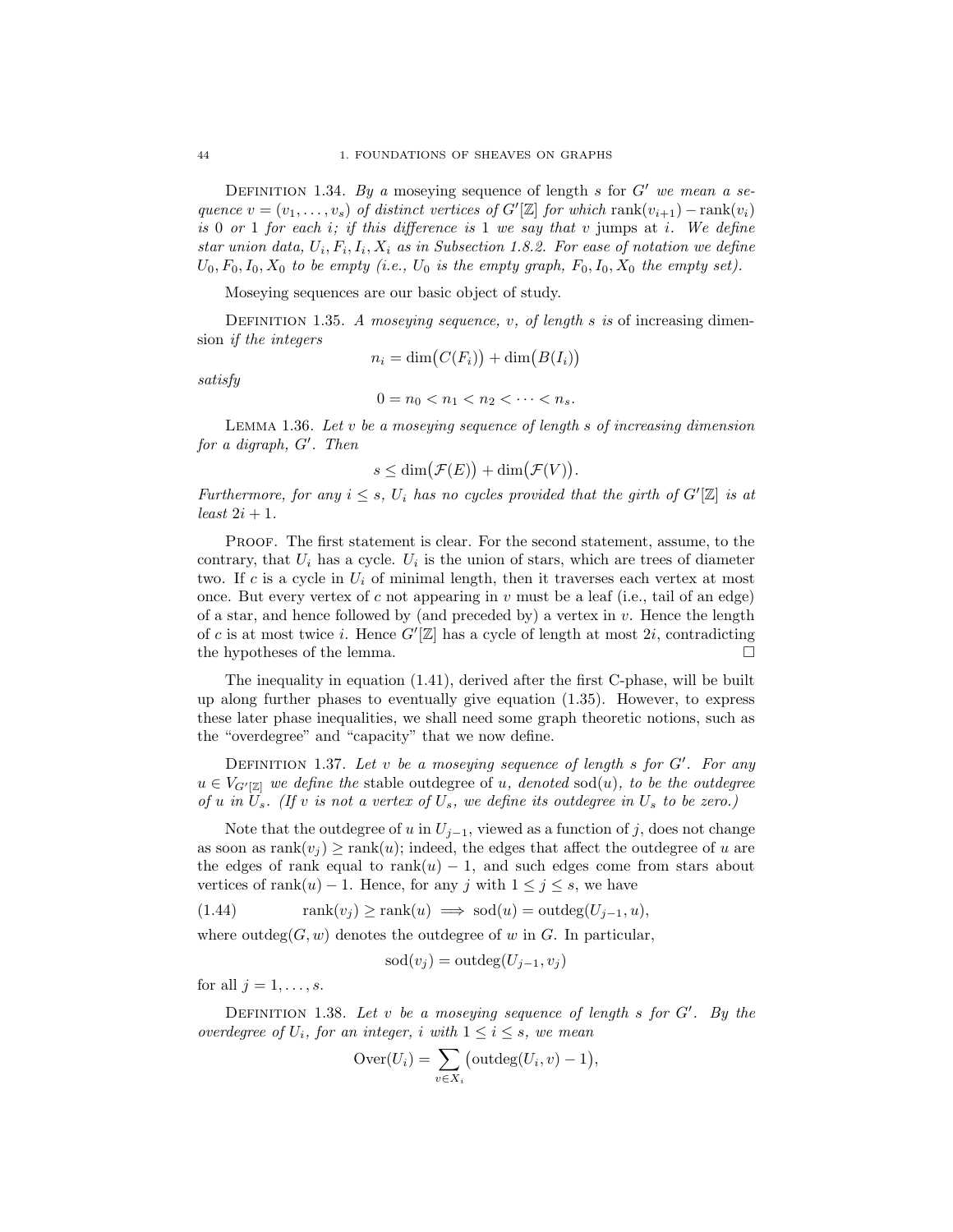Notice that for any  $i$ , the overdegree of  $U_i$  is non-negative, since each exterior vertex of  $U_i$  is the tail of some edge in  $U_i$ , and hence has outdegree at least one.

DEFINITION 1.39. Let  $v$  be a moseying sequence of length s for  $G'$ . For nonnegative integer,  $i \leq s$ , we define the capacity of  $U_i$  to be

$$
Cap(U_i) = h_0(U_i) + Over(U_i).
$$

Note that for  $i \geq 1$ ,  $h_0(U_i) \geq 1$ , since  $U_i$  is nonempty, and  $\text{Over}(U_i) \geq 0$ ; hence for  $i \geq 1$  we have  $Cap(U_i) \geq 1$ . Our fundamental inequalities will use the capacity.

LEMMA 1.40. Let v be a moseying sequence of length s for  $G'$ . Assume that  $U_j$ has no cycles for some  $j \leq s$ . Then for any non-negative integers  $i \leq j$  we have

Cap(
$$
U_j
$$
) = Cap( $U_i$ ) -  $\sum_{m=i+1}^{j}$  (sod( $v_m$ ) – 1)

PROOF. It suffices to prove the lemma for  $j = i+1$ , for then the general lemma follows by induction on  $j - i$ .

So assume  $j = i + 1$ , and set  $\rho = \text{rank}(v_{i+1})$ . Let  $p_0$  and  $p_1$ , respectively, be the number of vertices of rank  $\rho$  and  $\rho + 1$ , respectively, in which the star of  $v_{i+1}$ intersects  $U_i$ ; so  $p_0$  is 1 or 0 according to whether or not  $v_{i+1} \in V_{U_i}$ , and  $p_1$  is the number of tails of edges in  $\text{Star}(v_{i+1})$  that lie in  $U_i$ ; let  $p = p_0 + p_1$ . First, note that since  $U_{i+1} = U_i \cup \text{Star}(v_{i+1}),$  we have

$$
\chi(U_{i+1}) = \chi(U_i) + \chi\big(\text{Star}(v_{i+1})\big) - \chi\big(U_i \cap \text{Star}(v_{i+1})\big);
$$

since  $U_i$ ,  $U_{i+1}$ , and any star have  $h_1 = 0$ , in the above equation we may replace each  $\chi$  with  $h_0$ , and conclude that

$$
h_0(U_{i+1}) = h_0(U_i) + h_0(\text{Star}(v_{i+1})) - h_0(U_i \cap \text{Star}(v_{i+1}));
$$

since  $U_i \cap \text{Star}(v_{i+1})$  contains no edges, it has p connected components (p isolated vertices), and hence

(1.45) h0(Ui+1) = h0(Ui) + 1 − p.

Second, note that each of the  $p_1$  tails of edges of the star adds one to its degree in  $U_{i+1}$  over that of  $U_i$ ; the remaining tails of star edges have degree one in  $U_{i+1}$ . This means that  $U_{i+1}$  gains  $p_1$  over  $U_i$  in the overdegree contribution from vertices of rank  $\rho + 1$ . Third, note that  $p_0 = 1$  iff  $v_{i+1} \in V_{U_i}$  iff  $v_{i+1}$  contributes

outdeg
$$
(U_i, v_{i+1}) - 1 =
$$
 sod $(v_{i+1}) - 1$ 

to the overdegree of  $U_i$ ; if so, this contribution is lost in  $U_{i+1}$ , since  $v_{i+1}$  becomes an interior vertex. Hence if  $p_0 = 0$  we have

$$
Over(U_{i+1}) = Over(U_i) + p_1
$$

and if  $p_0 = 1$  we have

$$
Over(U_{i+1}) = Over(U_i) + p_1 - (sod(v_{i+1}) - 1);
$$

in both cases we may write

$$
Over(U_{i+1}) = Over(U_i) + p - sod(v_{i+1}).
$$

Combining this with equation (1.45) yields

 $Cap(U_{i+1}) = Cap(U_i) + 1 - sod(v_{i+1}),$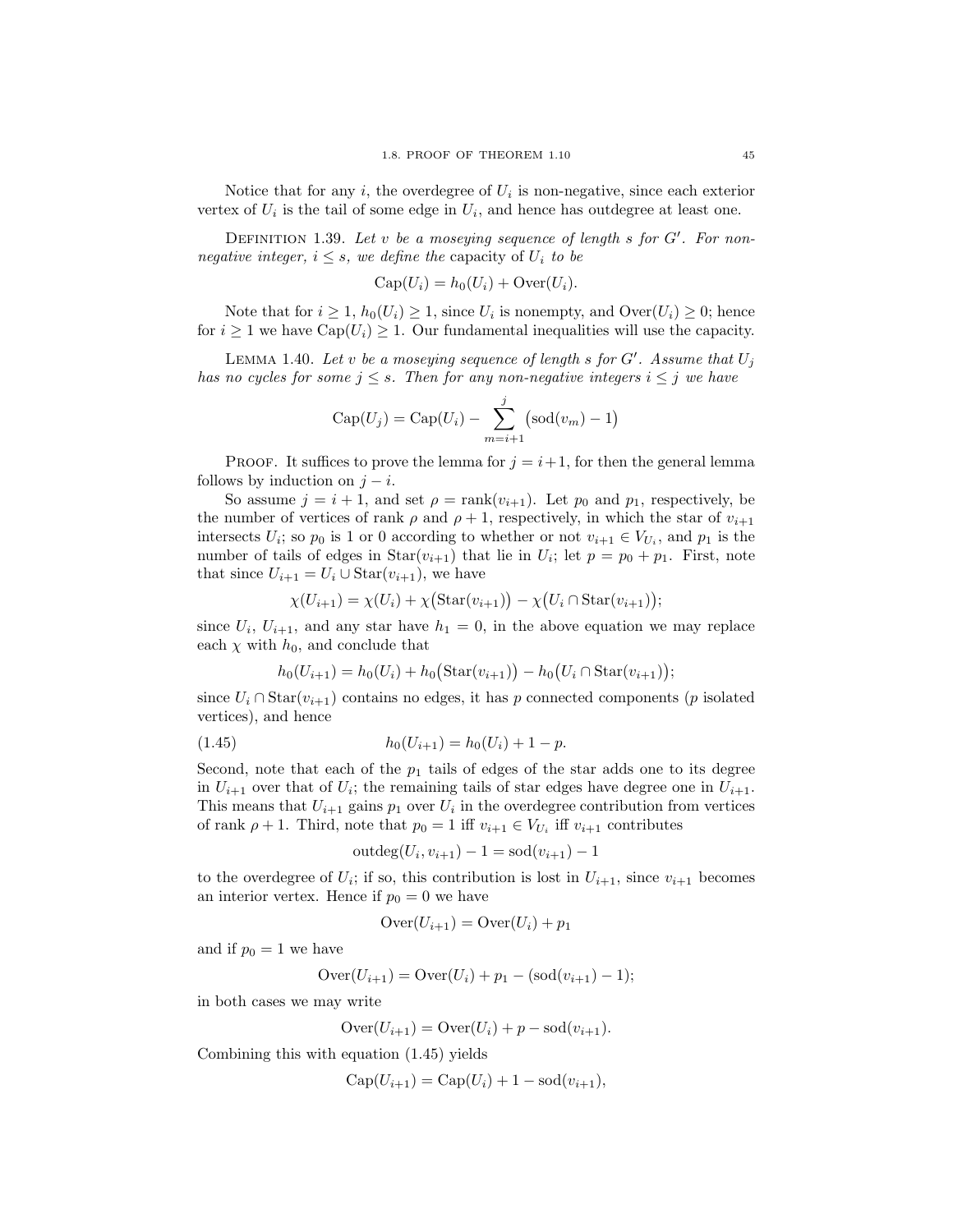which proves the lemma for  $j = i + 1$  and therefore, as explained earlier, for all  $j > i$ .

LEMMA 1.41. Let  $v$  be a moseying sequence of length  $s$  for  $G'$ . Assume that v jumps at an integer  $i < s$ , but not at  $i + 1, i + 2, ..., k$  for some integer  $k \leq s$ . (We adopt the convention that v jumps at i if  $i = 0$ .) Assume that for each edge, e, of  $G'[\mathbb{Z}]$  of rank at most rank $(v_i)$  we have  $\overline{w_e} \in C(F_i)$ . Then for any j with  $i+1 \leq j \leq k$  we have

(1.46) 
$$
\dim(A(F_k)/(A(F_j) + B(F_i)) \leq \dim(C(F_k)/C(F_j)) - (k - j).
$$

We remark that the assumptions of this lemma are highly restrictive; to apply this to our phases,  $i+1$  (or  $v_{i+1}$ ) will have to be the beginning of a B-phase, and k (or  $v_k$ ) will lie either in that B-phase or the C-phase immediately thereafter. Also, if v jumps somewhere between  $i+1$  and k, then we cannot expect equation (1.46) to hold unless  $B(F_i)$  is replaced with  $B(F_{i'})$  for an  $i' > i$ .

PROOF. For  $j = k$  the lemma is immediate. Let us first establish the case  $k = j + 1$ ; the general case will then easily follow by induction on  $k - j$ . Let  $\rho = \text{rank}(v_i).$ 

Consider that

$$
\sum_{te=v_{j+1}}d_t\overline{w_e}=\sum_{he=v_{j+1}}d_h\overline{w_e}.
$$

We have  $d_t\overline{w_e} \in B(F_i)$  for all e with  $te = v_{i+1}$ , and, more generally, for any e of rank  $\rho$ , since  $\overline{w_e} \in C(F_i)$ . Hence

(1.47) 
$$
\sum_{he=v_{j+1}} d_h \overline{w_e} \in B(F_i).
$$

Now, as before, let E' be those e with  $he = v_{i+1}$  and  $\overline{w_e} \notin C(F_i)$ , and let E'' be the same but with  $\overline{w_e} \in C(F_i)$ . We have

$$
\dim\bigl(C(F_{j+1})/C(F_j)\bigr)=|E'|,
$$

since  $C(F_i)$  is a compartmentalized subspace of  $\mathcal{F}(E)$ ; yet for  $e \in E''$  we have  $d_h \overline{w_e} \in A(F_i)$  and hence

$$
\sum_{e \in E''} d_h \overline{w_e} \in A(F_j),
$$

which implies, along with equation (1.47) that

$$
\sum_{e \in E'} d_h \overline{w_e} = \sum_{he=v_{j+1}} d_h \overline{w_e} - \sum_{e \in E''} d_h \overline{w_e} \in B(F_i) + A(F_j).
$$

Hence the  $d_h \overline{w_e}$  ranging over  $e \in E'$  are linearly depedent modulo  $A(F_i) + B(F_i)$ , and so

$$
\dim(A(F_{j+1}) / (A(F_j) + B(F_i)) \Big) \le |E'| - 1.
$$

Hence

(1.48) 
$$
\dim(A(F_{j+1}) / (A(F_j) + B(F_i))) \leq \dim(C(F_{j+1})/C(F_j)) - 1.
$$

This establishes the case  $k = j + 1$  of the lemma.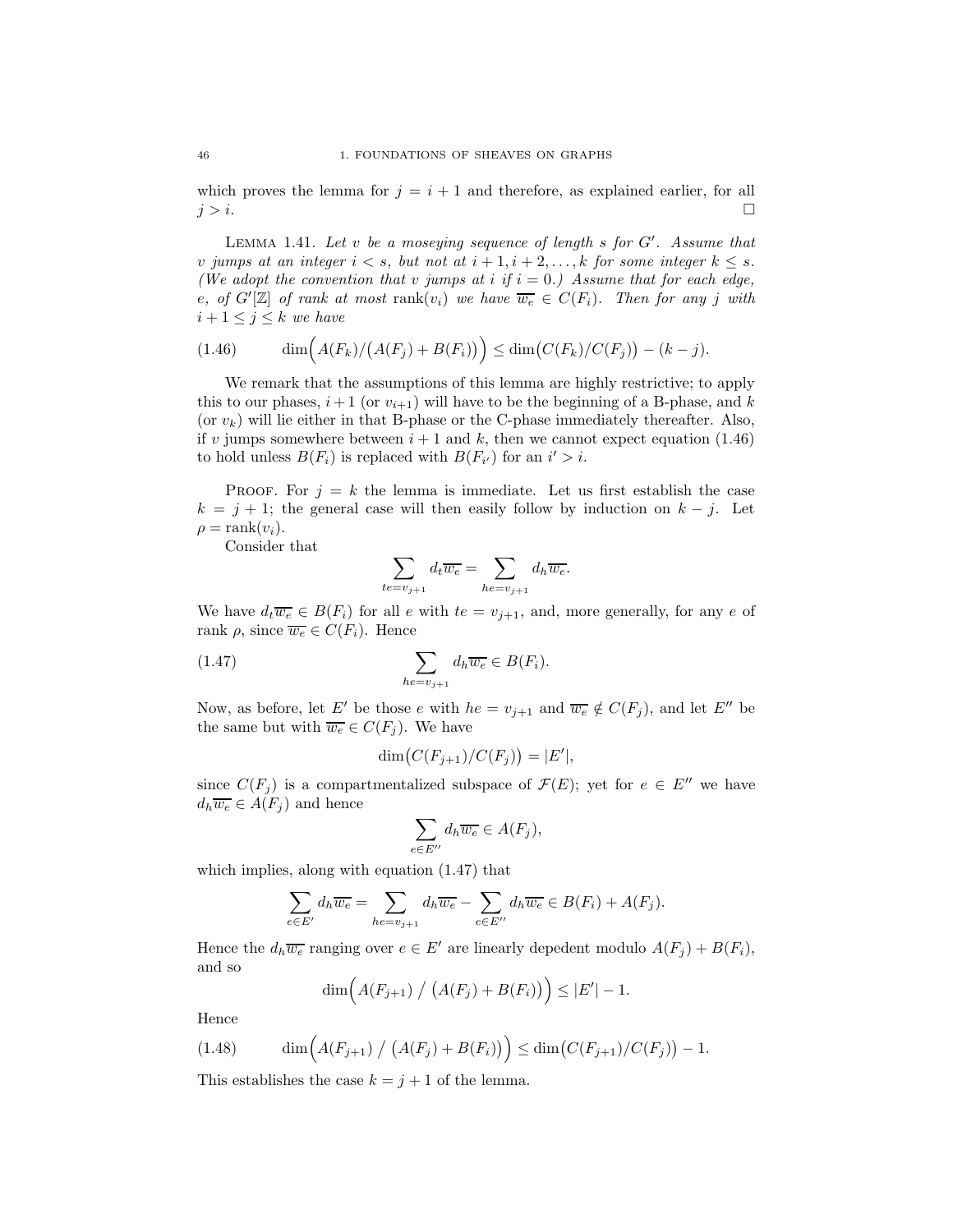The general case of the lemma now follows from the fact that  $F_i$  and hence  $C(F_i)$  are increasing in j, and hence

$$
\dim(C(F_k)/C(F_j)) = \sum_{m=j}^{k-1} \dim(C(F_{m+1})/C(F_m));
$$

similarly the spaces  $A(F_i)$  modulo  $B(F_i)$ , i.e., viewed as subspaces of  $\mathcal{F}(V)/B(F_i)$ , are increasing in  $j$ , and hence

$$
\dim(A(F_k) / (A(F_j) + B(F_i))) = \sum_{m=j}^{k-1} \dim(A(F_{m+1}) / (A(F_m) + B(F_i))).
$$

Hence applying equation (1.48) with m replacing j and m over the range  $j, j +$  $1, \ldots, k-1$  yields the lemma.

LEMMA 1.42. Let  $v$  be a moseying sequence of length  $s$  for  $G'$ . Then for nonnegative integers  $i \leq j \leq s$  we have

$$
\dim(B(I_j)/B(I_i)) \leq \sum_{m=i+1}^j \operatorname{sod}(v_m).
$$

**PROOF.** Clearly  $B(I_j)/B(I_i)$  is at most the size of  $I_j \setminus I_i$ . But an edge, e, of  $G'[\mathbb{Z}]$ , lies in  $I_j \setminus I_i$  (viewing  $I_i \subset I_j$  as subsets of  $E_{G'[\mathbb{Z}]})$  precisely when  $te = v_m$ for some m between  $i + 1$  and j; furthermore, for each such m, the number of e with  $te = v_m$  in  $U_j$  is outdeg $(U_j, v_m)$ . Hence

$$
\dim(B(I_j)/B(I_i)) \leq \sum_{m=i+1}^j \text{outdeg}(U_j, v_m).
$$

But outdeg $(U_j, v_m) = \text{cod}(v_m)$ , either by definition, if  $j = s$  or, if  $j < s$ , in view of equation (1.44) and the fact that rank $(v_{i+1}) \geq \text{rank}(v_m)$ . Hence the lemma follows.  $\Box$ 

1.8.5. The First B-Phase. At this point we have finished the first C-phase, having constructed  $v_1, \ldots, v_{k_1}$ . If

$$
(1.49) \t\t B(F_{k_1}) \subset A(F_{k_1}),
$$

then we are done, for then  $F = F_{k_1}$  satisfies equation (1.35), in view of equation (1.41) with  $i = k_1$ . In this case we end our phases, and Lemma 1.32 is finished in this case. Otherwise  $B(F_{k_1})$  is not entirely contained in  $A(F_{k_1})$ . At this point we enter the second phase; the rough idea is to generate an inequality similar to equation (1.41), but which involves  $B(F_{k_1})$ ; this will come at the expense of making the A and C terms involve  $F_{k_2}$  as opposed to  $F_{k_1}$ .

We will choose  $v_{k_1+1}, \ldots, v_{k_2}$  minimal with

$$
(1.50) \t\t B(F_{k_1}) \subset A(F_{k_1}) + B(I_{k_2}),
$$

which we do as follows: choose any  $e \in F_{k_1}$  with  $d_t \overline{w_e} \notin A(F_{k_1})$ , and set  $v_{k_1+1} = te$ ; then  $d_t \overline{w_e} \in B(I_{k_1+1})$ ; then choose any  $e' \in F_{k_1}$  with  $d_t \overline{w_{e'}} \notin A(I_{k_1}) + B(I_{k_1+1})$ and take  $v_{k_1+2} = te'$  if such an  $e'$  exists; continuing on in this fashion we generate a new vertices  $v_i$  until we reach a vertex  $v_{k_2}$  such that

$$
\forall e \in F_{k_1}, \quad d_t \overline{w_e} \in A(F_{k_1}) + B(I_{k_2});
$$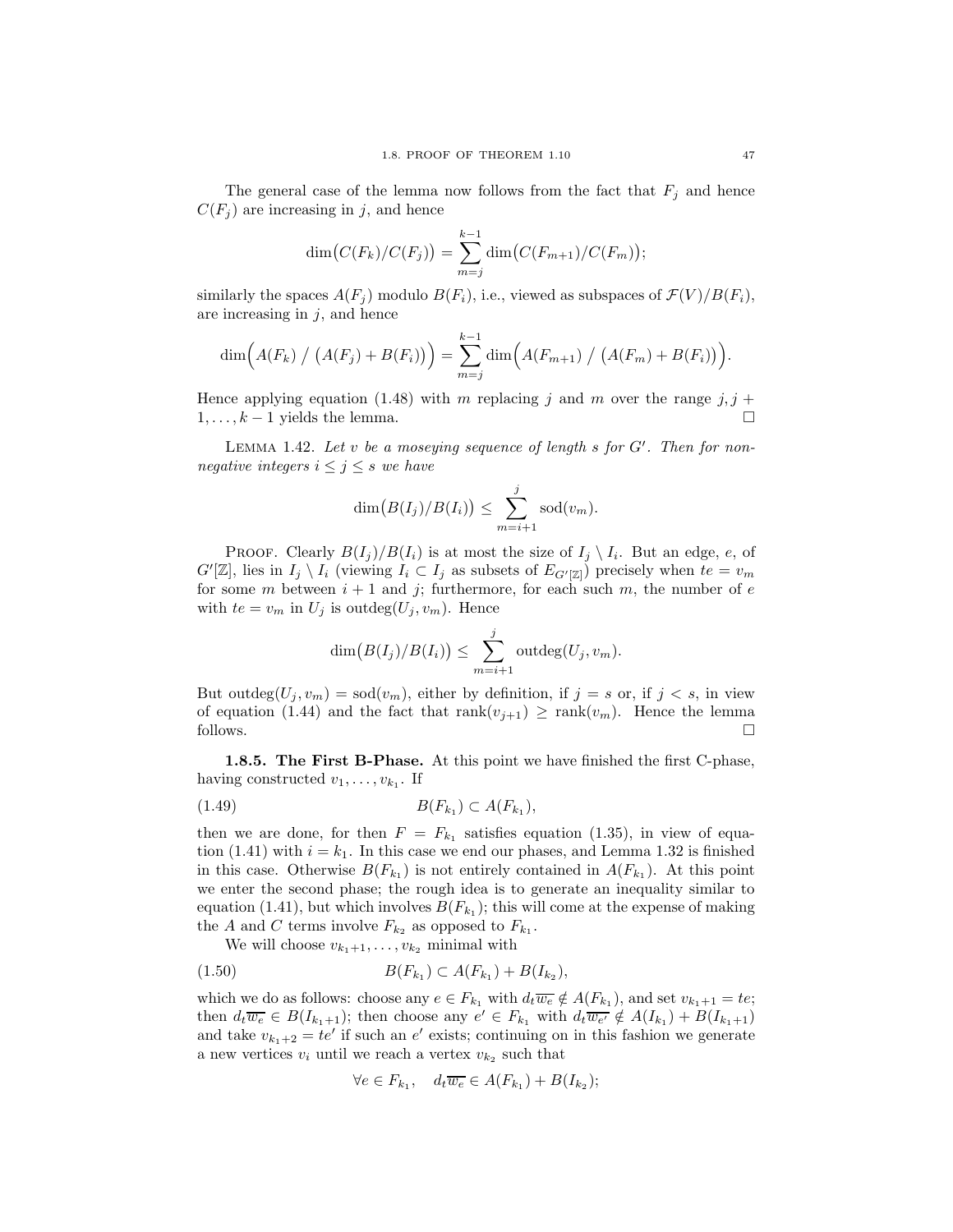such a point is reached, since we have proper containments

$$
(1.51) \t A(F_{k_1}) \subset A(F_{k_1}) + B(I_{k_1+1}) \subset A(F_{k_1}) + B(I_{k_1+2}) \subset \cdots
$$

which are subsets of the finite dimensional space  $\mathcal{F}(V)$ . Hence this point is reached with

$$
k_2 - k_1 \le \dim(\mathcal{F}(V)),
$$

and since  $k_1 \leq \dim(\mathcal{F}(V))$  (see equation (1.42) and the discussion below it), we have

(1.52) 
$$
k_2 \leq \dim(\mathcal{F}(V)) + \dim(\mathcal{F}(E)).
$$

The choice of  $v_{k_1+1}, \ldots, v_{k_2}$  comprises the second phase; we call this a (the first) B-phase because of the prominence of the letter "B" in equation (1.50). Now we combine a number of inequalities from Subsection 1.8.4 to prove a sequel to equation (1.41).

First, Lemma 1.40 with  $j = v_{2k}$  and  $i = 0$  (for which the lemma is still valid) shows that

(1.53) 
$$
Cap(U_{k_2}) = k_2 - \sum_{m=1}^{k_2} sod(v_m)
$$

(note that  $U_{k_2}$  has no cycles, using Lemma 1.36). Second, Lemma 1.41 with  $k = k_2$ and  $i = j = k_1$  yields

$$
(1.54) \qquad \dim(A(F_{k_2})/(A(F_{k_1})+B(F_{k_1}))) \leq \dim(C(F_{k_2})/C(F_{k_1})) - (k_2 - k_1).
$$

Third, we have  $I_{k_1} = \emptyset$  since  $v_1, \ldots, v_{k_1}$  are all of rank  $\rho$ . Hence Lemma 1.42 with  $j = k_2$  and  $i = k_1$  gives

(1.55) 
$$
\dim(B(I_{k_2})) = \dim(B(I_{k_2})/B(I_{k_1})) \leq \sum_{i=k_1+1}^{k_2} \operatorname{sod}(v_i).
$$

We have now established three inequalities in equations (1.53), (1.54), and (1.55). We now establish a simple inequality to describe the end of the first Bphase.

Equations (1.55) and (1.41) with  $i = k_1$  imply that

$$
\dim(A(F_{k_1})+B(I_{k_2})) \leq \dim(C(F_{k_1})) - k_1 + \sum_{i=k_1+1}^{k_2} \operatorname{sod}(v_i),
$$

and in view of equation (1.50) this implies that

$$
\dim(A(F_{k_1})+B(F_{k_1})) \leq \dim(C(F_{k_1})) - k_1 + \sum_{i=k_1+1}^{k_2} \operatorname{sod}(v_i),
$$

Equation (1.54) added to this gives

$$
\dim(A(F_{k_2}) + B(F_{k_1}))
$$
  
\n
$$
\leq \dim(C(F_{k_2})) - k_2 + \sum_{i=k_1+1}^{k_2} \operatorname{sod}(v_i)
$$
  
\n
$$
= \dim(C(F_{k_2})) - k_2 + \sum_{i=1}^{k_2} \operatorname{sod}(v_i)
$$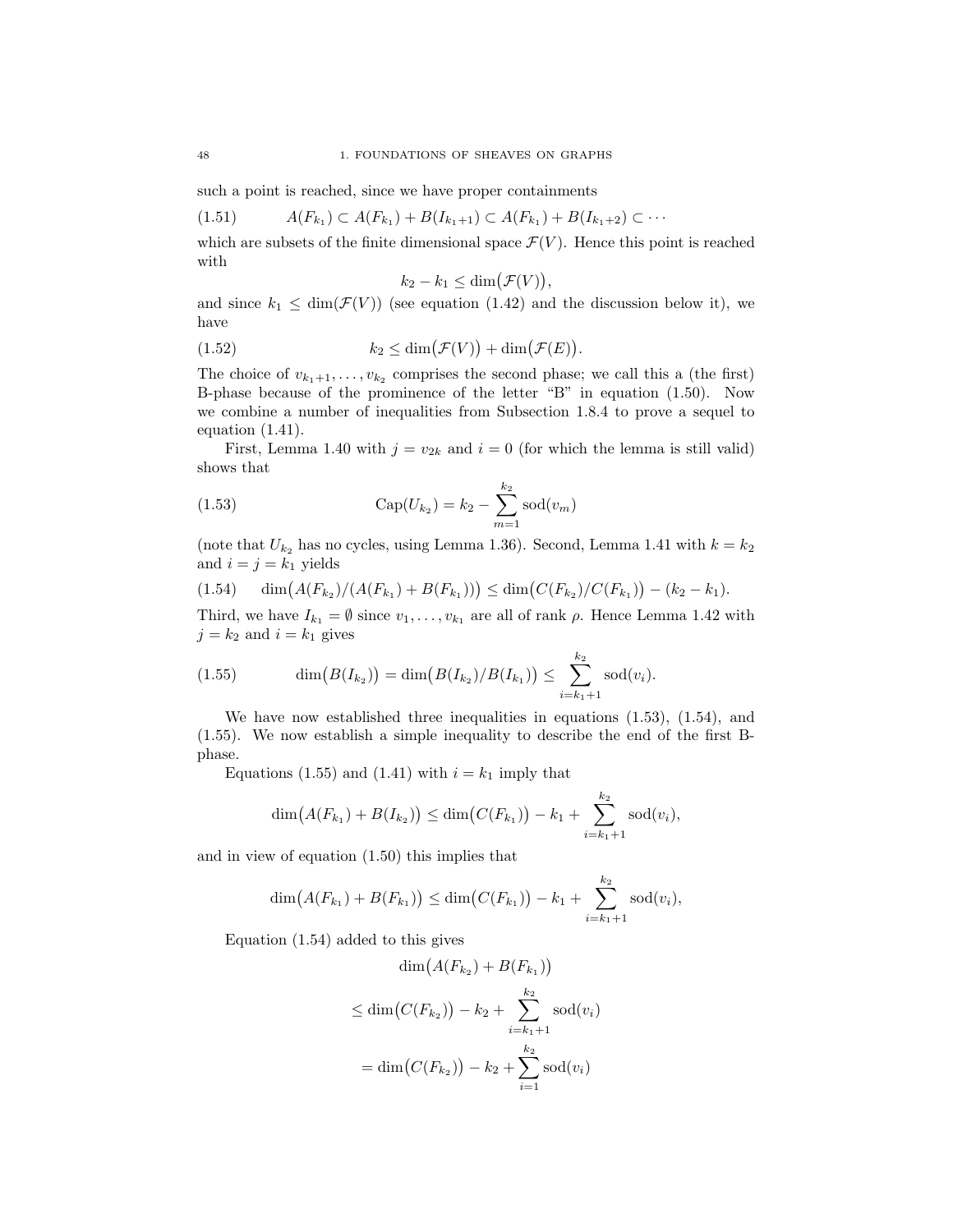(since  $\mathrm{sod}(v_i) = 0$  for  $i = 1, \ldots, k_1$ )

$$
= \dim(C(F_{k_2})) - \sum_{i=1}^{k_2} (\text{sod}(v_i) - 1).
$$

Then using equation (1.53) we get

(1.56) 
$$
\dim(A(F_{k_2}) + B(F_{k_1})) \leq \dim(C(F_{k_2})) - \text{Cap}(U_{k_2}).
$$

This equation is all we need to know about the B-phase we have just finished. If

$$
(1.57) \t\t B(F_{k_2}) \subset A(F_{k_2}) + B(F_{k_1}),
$$

then our phases are over and we easily establish Lemma 1.32: indeed, we have

$$
\dim(A(F_{k_2}) + B(F_{k_2})) = \dim(A(F_{k_2}) + B(F_{k_1})) \le \dim(C(F_{k_2})) - 1
$$

since  $Cap(U_{k_2}) \geq 1$  (indeed,  $h_0(U_{k_2}) \geq 1$  and the overdegree is non-negative). Hence we have established equation (1.35) with  $F = F_{k_2}$  and we are done.

Otherwise we undergo a second C-phase, possibly a second B-phase, possibly a third C-phase, etc. So for  $i = 2, 3, \ldots$ , the  $(2i - 1)$ -th phase, or *i*-th C-phase, adds vertices  $v_{k_{2i-2}+1}, \ldots, v_{k_{2i-1}}$  of rank  $\rho + i - 1$  so that

(1.58) 
$$
\forall e \in E_{G[\mathbb{Z}_{\geq 0}]} \text{ of rank } \rho + i - 1, \quad \overline{w_e} \in C(F_{k_{2i-1}})
$$

(for  $j \geq k_{2i-1}+1$  we successively add a vertex  $v_j$  which is the head of an edge, e, of rank  $\rho + i - 1$  for which  $\overline{w_e} \notin C(F_i)$ , augmenting j until no such edges exist); the (2*i*)-th phase, or the *i*-th B-phase, adds  $v_{k_{2i-1}+1,\ldots,k_{2i}}$  so that

$$
(1.59) \t\t B(F_{k_{2i-1}}) \subset A(F_{k_{2i-1}}) + B(I_{k_{2i}});
$$

as in the first B-phase, the *i*-th B-phase selects its vertices by choosing an  $e \in F_{k_{2i-1}}$ for which

$$
d_t \overline{w_e} \notin A(F_{k_{2i-1}}) + B(I_{k_{2i-1}}),
$$

setting  $v_{k_{2i-1}+1} = te$ ; then choosing an  $e' \in F_{k_{2i-1}}$  for which

$$
d_t \overline{w_{e'}} \notin A(F_{k_{2i-1}}) + B(I_{k_{2i-1}+1}),
$$

setting  $v_{k_{2i-1}+2} = te'$ ; then repeating this procedure until reaching  $v_{k_{2i}}$  such that for all  $e \in F_{k_{2i-1}}$  we have

$$
d_t\overline{w_e} \in A(F_{k_{2i-1}}) + B(I_{k_{2i}}),
$$

whereupon equation (1.59) holds (minimally, i.e., it would fail to hold if we omitted any vertex,  $v_m$ , added during this phase).

The phases end either at the end of a C-phase or B-phase as follows: the phases end at the j-th C-phase for  $j \geq 1$  when

$$
(1.60) \t\t B(F_{k_{2j-1}}) \subset A(F_{k_{2j-1}}) + B(F_{k_{2j-3}})
$$

(with  $k_{-1} = 0$  and so  $F_{k_{-1}} = \emptyset$  for the case  $j = 1$ ), which restricts to equation (1.49) for  $j = 1$ ; the phases end at the j-th B-phase for  $j \ge 1$  when

$$
(1.61) \t B(F_{k_{2j}}) \subset A(F_{k_{2j}}) + B(F_{k_{2j-1}}),
$$

which restricts to equation (1.57) for  $j = 1$ . In the next subsection show that one of these two conditions eventually holds for some finite j, and that  $F = F_r$  with  $r = k_{2i}$  satisfies equation (1.35). We already have all the main inequalities needed to prove this, and just need to apply them to the phases beyond the second phase.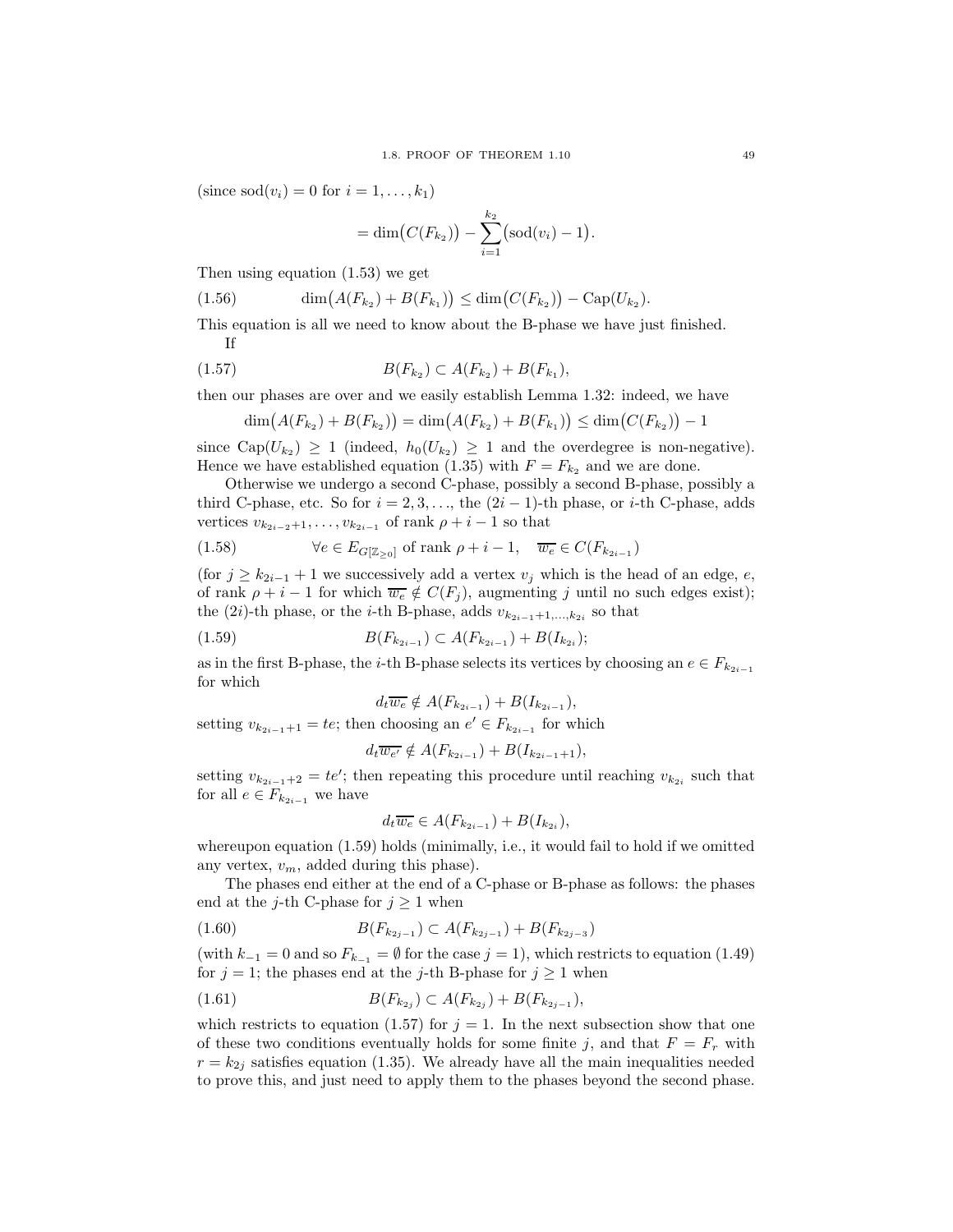## 1.8.6. End of the Proof of Lemma 1.32.

PROOF OF LEMMA 1.32. Now we claim that, for all  $i \geq 1$ , at the end of the i-th C-phase we have

(1.62)  $\dim(A(F_{k_{2i-1}}) + B(F_{k_{2i-3}})) \leq \dim(C(F_{k_{2i-1}})) - \text{Cap}(U_{k_{2i-2}}) - (k_{2i-1} - k_{2i-2})$ (for  $i = 1$  we understand that  $k_{-1} = k_0 = 0$  and  $F_0 = \emptyset$ ), and that, for all  $i \ge 1$ , at the end of the  $i$ -th B-phase we have

(1.63) 
$$
\dim(A(F_{k_{2i}}) + B(F_{k_{2i-1}})) \leq \dim(C(F_{k_{2i}})) - \text{Cap}(U_{k_{2i}}).
$$

We shall prove these by induction. To do so, first note that after  $i$  phases we produce a sequence  $v = (v_1, \ldots, v_{k_i})$  that is of increasing dimension, since each  $v_m$  of a C-phase increases dim( $C(F_m)$ ) by at least one, and each  $v_m$  of a B-phase increases dim $(B(F_m))$  by at least one. Hence, according to Lemma 1.36,

(1.64) 
$$
k_i \leq \dim(\mathcal{F}(V)) + \dim(\mathcal{F}(E)),
$$

and  $U_{k_i}$  contains no cycles, using the hypotheses of Lemma 1.32.

Let us also note that the phases eventually end. Indeed, if  $k_{2j} = k_{2j-1}$ , then according to equation  $(1.61)$  we finish. Hence, we are not done by the j-th B-phase we have

$$
k_{2j} > k_{2j-1} \ge k_{2j-2} > k_{2j-3} \ge \cdots \ge k_2 > k_1 \ge 1,
$$

so  $k_{2j} \geq j+1$ ; in view of equation (1.64), the total number of phases is less than

$$
2\Bigl(\dim\bigl(\mathcal{F}(V)\bigr)+\dim\bigl(\mathcal{F}(E)\bigr)\Bigr).
$$

Equation (1.63) has been established for  $i = 1$  in equation (1.56). So let us first show that equation (1.63) implies equation (1.62) with i replaced by  $i + 1$ .

So assume equation (1.63) for some  $i \geq 1$ . By Lemma 1.41, since v jumps at  $k_{2i-1}$  but does not jump thereafter until  $k_{2i+1}$ , we have

$$
\dim(A(F_{k_{2i+1}})/(A(F_{k_{2i}}) + B(F_{k_{2i-1}})))
$$
  
\n
$$
\leq \dim(C(F_{k_{2i+1}})/C(F_{k_{2i}})) - (k_{2i+1} - k_{2i}).
$$

Adding this to equation (1.63) yields

$$
\dim(A(F_{k_{2i+1}})+B(F_{k_{2i-1}}))\leq \dim(C(F_{k_{2i+1}}))-\text{Cap}(U_{k_{2i}})-(k_{2i+1}-k_{2i}).
$$

This is equation (1.62), with i replaced by  $i + 1$ .

Finally assume equation (1.62) for some value of  $i \geq 1$ ; we shall conclude that equation  $(1.63)$  holds for the same value of i. By Lemma 1.42 we have

$$
\dim(B(I_{k_{2i}})/B(I_{k_{2i-2}})) \leq \sum_{m=k_{2i-2}+1}^{k_{2i}} \mathrm{sod}(v_m).
$$

This implies that

(1.65)

$$
\dim\left(\left(A(F_{k_{2i-1}})+B(I_{k_{2i}})\right)/\left(A(F_{k_{2i-1}})+B(I_{k_{2i-2}})\right)\right)\leq \sum_{m=k_{2i-2}+1}^{k_{2i}}\operatorname{sod}(v_m).
$$

In view of equation (1.59), and since  $I_{k_{2i}} \subset F_{k_{2i-1}}$ , we have

$$
(1.66) \t\t A(F_{k_{2i-1}}) + B(F_{k_{2i-1}}) = A(F_{k_{2i-1}}) + B(I_{k_{2i}});
$$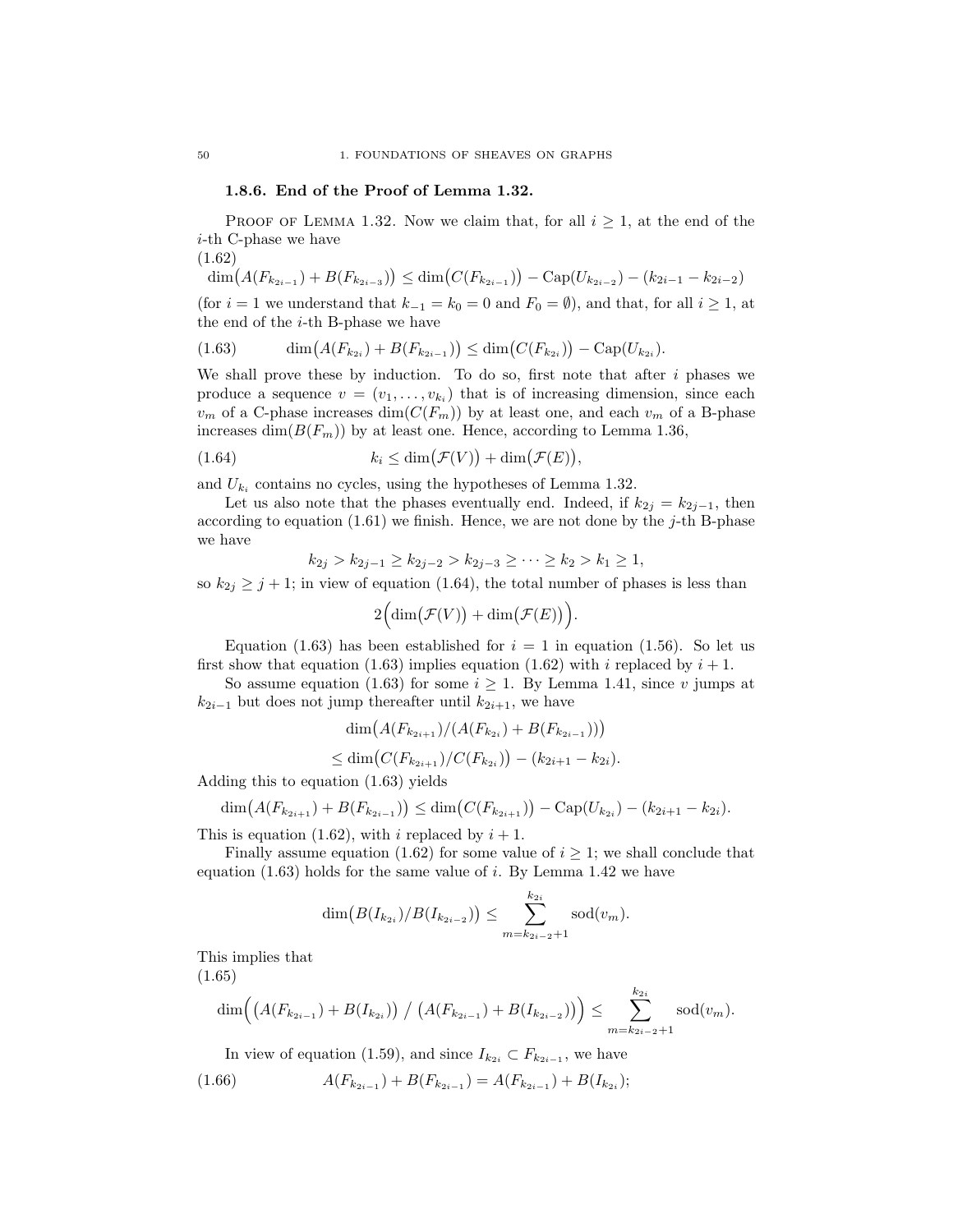similarly we have

$$
A(F_{k_{2i-3}}) + B(F_{k_{2i-3}}) = A(F_{k_{2i-3}}) + B(I_{k_{2i-2}})
$$

and therefore

$$
(1.67) \t A(F_{k_{2i-1}}) + B(F_{k_{2i-3}}) = A(F_{k_{2i-1}}) + B(I_{k_{2i-2}})
$$

Given equations  $(1.66)$  and  $(1.67)$ , equation  $(1.65)$  can be rewritten as (1.68)

$$
\dim\left(\left(A(F_{k_{2i-1}})+B(F_{k_{2i-1}})\right)/\left(A(F_{k_{2i-1}})+B(F_{k_{2i-3}})\right)\right)\leq \sum_{m=k_{2i-2}+1}^{k_{2i}}\mathrm{sod}(v_m).
$$

Adding this to equation (1.62) gives

$$
\dim(A(F_{k_{2i-1}})+B(F_{k_{2i-1}}))
$$

$$
\leq \dim(C(F_{k_{2i-1}})) - \mathrm{Cap}(U_{k_{2i-2}}) - (k_{2i-1} - k_{2i-2}) + \sum_{m=k_{2i-2}+1}^{k_{2i}} \mathrm{sol}(v_m)
$$

$$
= \dim(C(F_{k_{2i-1}})) - \mathrm{Cap}(U_{k_{2i}}) + (k_{2i} - k_{2i-1})
$$

in view of Lemma 1.40 with  $i, j$  respectively set to  $k_{2i-2}, k_{2i}$ . Adding this to Lemma 1.41 with  $i, j, k$  respectively replaced with  $k_{2i-2}, k_{2i-1}, k_{2i}$  yields

$$
\dim(A(F_{k_{2i}})+B(F_{k_{2i-1}}))\leq \dim(C(F_{k_{2i}}))-\text{Cap}(U_{k_{2i}}).
$$

This proves equation (1.63).

At this point we have established equations 
$$
(1.62)
$$
 and  $(1.63)$ , and the fact that the phases eventually end. Now we claim that Lemma 1.32 easily follows. Indeed, if our phases end at the *j*-th B-phase, then

$$
B(F_{k_{2j}}) \subset A(F_{k_{2j}}) + B(F_{k_{2j-1}}),
$$

and so equation (1.63) gives

$$
\dim(A(F_{k_{2j}})+B(F_{k_{2j}})) \leq \dim(C(F_{k_{2j}})) - \text{Cap}(U_{k_{2j}}).
$$

Since  $U_{k_{2j}}$  is non-empty, its capacity is at least one, and hence  $F = F_r$  with  $r = k_{2j}$ satisfies equation (1.35). Similarly, if our phases end at the  $j$ -th C-phase, then

$$
B(F_{k_{2j-1}}) \subset A(F_{k_{2j-1}}) + B(F_{k_{2j-3}}),
$$

and so equation (1.62) gives

$$
\dim(A(F_{k_{2j-1}})+B(F_{k_{2j-1}}))\leq \dim(C(F_{k_{2j-1}}))-1,
$$

since

$$
Cap(U_{k_{2j-2}})+(k_{2j-1}-k_{2j-2})\geq 1
$$

(for  $j = 1$  this follows since  $k_1 > 0$ , and for  $j \geq 2$  this follows since  $U_{k_{2j-2}}$  is nonempty). Hence, similarly,  $F = F_r$  with  $r = k_{2j-1}$  satisfies equation (1.35).  $□$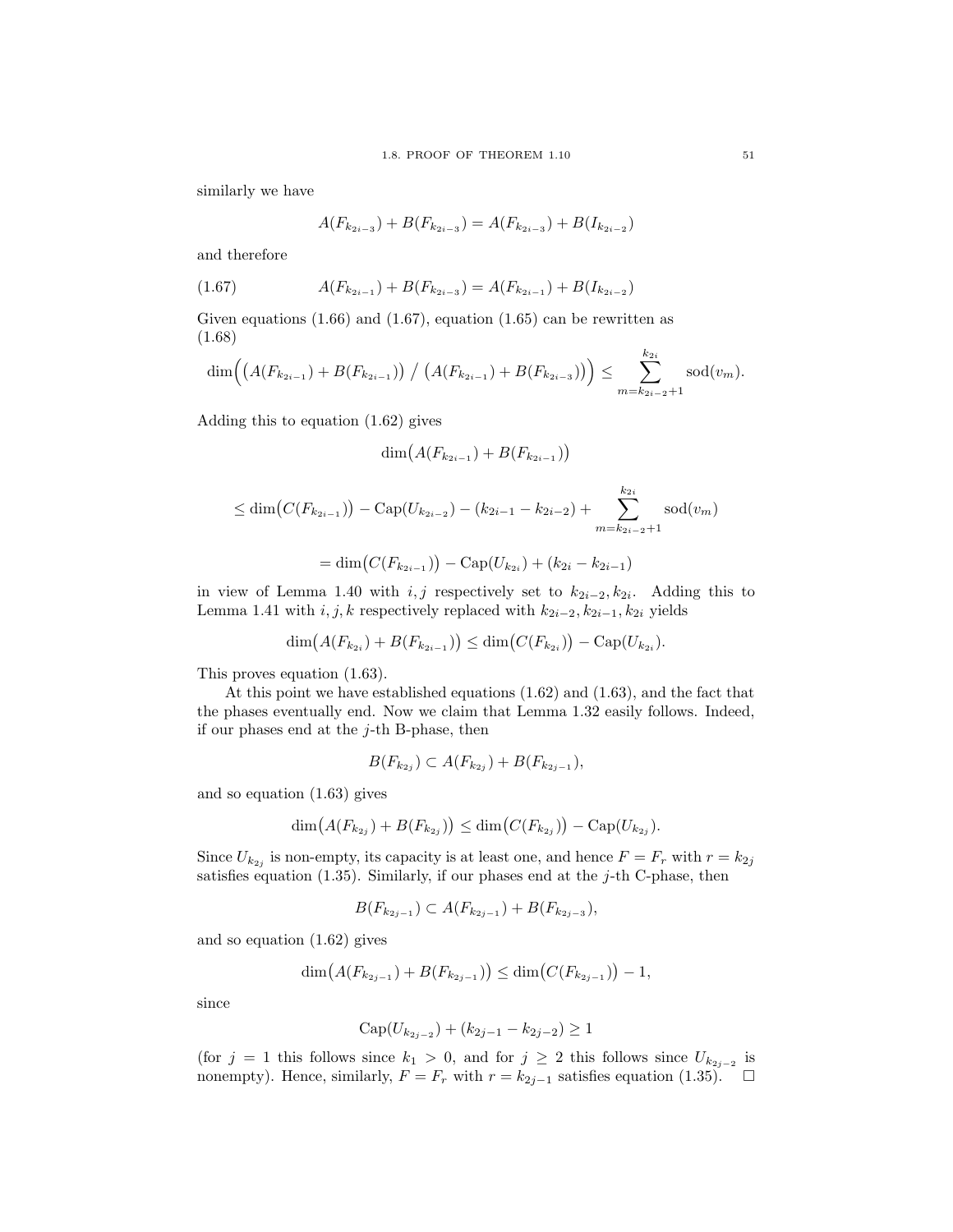### 1.8.7. Proof of Theorem 1.10.

PROOF (OF THEOREM 1.10). First we will verify Theorem 1.10 in some special cases.

Lemma 1.32 establishes Theorem 1.10 in the case where m.e. $(\mathcal{F}) = 0$ .

DEFINITION 1.43. A sheaf,  $\mathcal E$ , on a digraph, G, is edge supported if  $\mathcal E(V) = 0$ .

For an edge supported sheaf,  $\mathcal{E}$ , it is immediate that for any covering map  $\phi: G' \to G$  we have

$$
h_1^{\text{twist}}(\phi^*\mathcal{E}) = \text{m.e.}(\phi^*\mathcal{E}) = \deg(\phi)\dim(\mathcal{E}(E)).
$$

This establishes Theorem 1.10 in the case where  $\mathcal F$  is edge supported and  $\phi$  is any covering map.

Next we introduce a type of sheaf which will be an important tool.

DEFINITION 1.44. A sheaf,  $F$ , on a graph  $G$ , is said to be tight if the maximum excess of  $\mathcal F$  occurs at and only at  $\mathcal F(V)$ .

LEMMA 1.45. For any sheaf,  $F$ , on a digraph, G, there is a tight sheaf,  $F'$ , that is a subsheaf of F, such that m.e. $(\mathcal{F}') =$  m.e. $(\mathcal{F})$ . Furthermore, let  $\mathcal{F}' \subset \mathcal{F}$  be sheaves on a graph, G, with  $-\chi(\mathcal{F}') = \text{m.e.}(\mathcal{F})$  (which includes the situation in the previous sentence); then we have m.e.  $(\mathcal{F}/\mathcal{F}')=0$ .

PROOF. Let F be a sheaf on G, and let  $U \subset \mathcal{F}(V)$  be the minimum subspace of  $\mathcal{F}(V)$  on which the maximum excess occurs. Let  $\mathcal{F}'$  be the subsheaf of  $\mathcal{F}$  such that  $\mathcal{F}'(V) = U$  and  $\mathcal{F}'(E) = \Gamma_{\text{ht}}(U)$ . We have that m.e. $(\mathcal{F}') = \text{m.e.}(\mathcal{F})$  and the maximum excess of  $\mathcal{F}'$  occurs at and only at  $\mathcal{F}'(V)$  (by the minimality of U). This establishes the first sentence in the lemma. In particular

$$
\text{m.e.}(\mathcal{F}) = \text{m.e.}(\mathcal{F}') = -\chi(\mathcal{F}').
$$

For the second sentence of the lemma, we claim that  $\mathcal{F}/\mathcal{F}'$  has maximum excess zero, for if not then we have compartmentalized

$$
U \subset \mathcal{F}(V)/\mathcal{F}'(V), \quad W \subset \mathcal{F}(E)/\mathcal{F}'(E)
$$

with  $d_h W, d_t W \subset U$  and  $\dim(U) < \dim(W)$ . So let U' be the inverse image of U in  $\mathcal{F}(V)$  (under the map  $\mathcal{F}(V) \to \mathcal{F}(V)/\mathcal{F}'(V)$ ), and W' that of W in  $\mathcal{F}(E)$ . We have that U' and W' are compartmentalized. If  $w' \in W'$ , we claim that  $d_{h,\mathcal{F}}w'$  must lie in U'; indeed, [w'], the class of w' in  $\mathcal{F}(V)/\mathcal{F}'(V)$ , is taken to U via  $d_{h,\mathcal{F}/\mathcal{F}'}$ , and we have a commutative diagram

$$
\mathcal{F}(E) \longrightarrow \mathcal{F}(E)/\mathcal{F}'(E)
$$
  
\n
$$
\downarrow \qquad \qquad \downarrow
$$
  
\n
$$
\mathcal{F}(V) \longrightarrow \mathcal{F}(V)/\mathcal{F}'(V)
$$

and particular elements

$$
w' \in W' \longrightarrow [w'] \in W
$$
  
\n
$$
\downarrow \qquad \qquad [\downarrow]
$$
  
\n
$$
d_{h,\mathcal{F}}w' \longmapsto [d_{h,\mathcal{F}}w'] = d_{h,\mathcal{F}/\mathcal{F}'}[w'] \in U
$$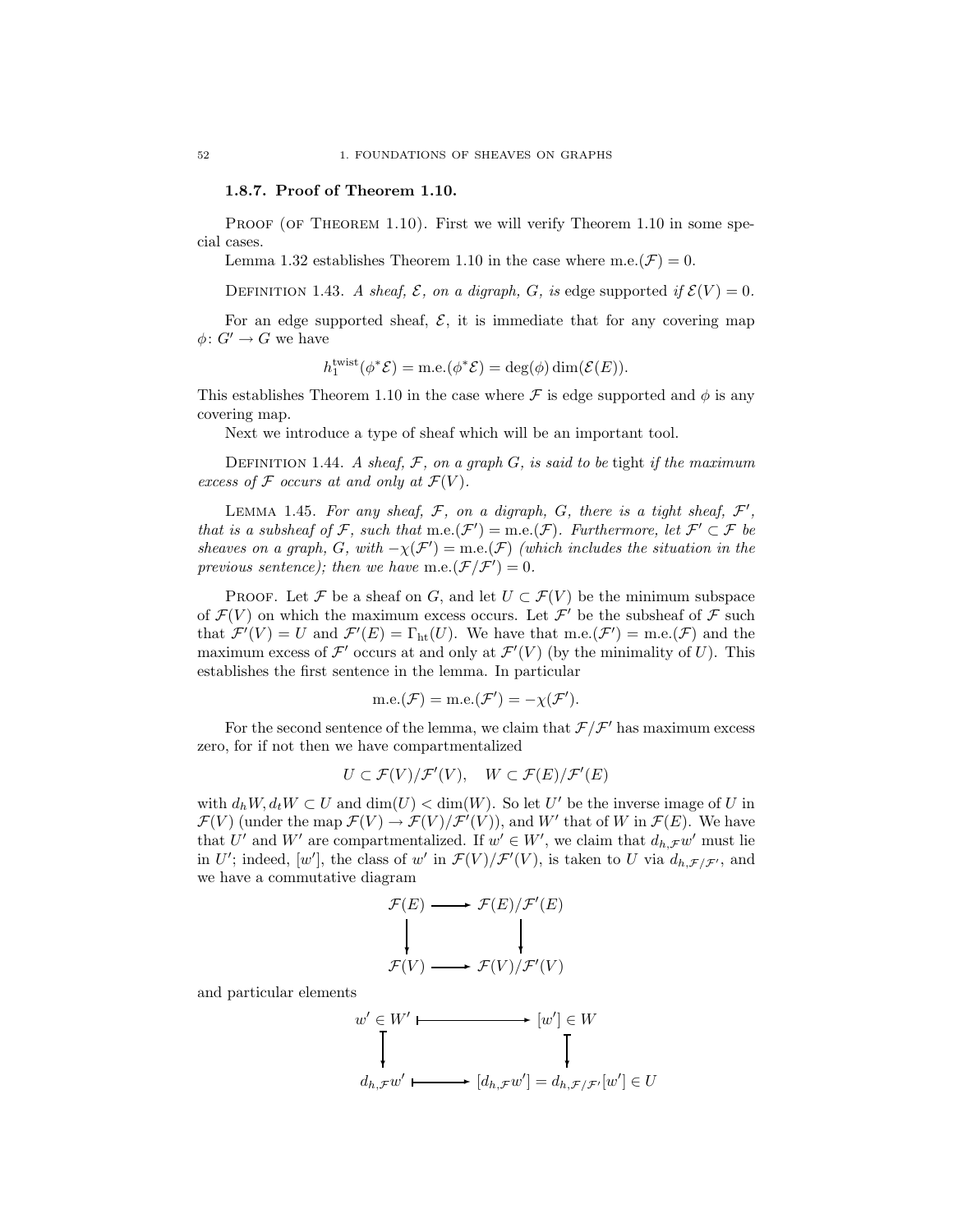Hence  $[d_{h,\mathcal{F}}w']$ , the class of  $d_{h,\mathcal{F}}w'$  in  $\mathcal{F}(V)/\mathcal{F}'(V)$ , lies in U and hence  $d_{h,\mathcal{F}}w'$ lies in U'. Similarly  $d_{t,\mathcal{F}}w'$  lies in U', and hence  $W' \subset \Gamma_{\text{ht}}(U')$ . Since U', W' are compartmentalized, it follows that

excess
$$
(\mathcal{F}, U') \geq \dim(W') - \dim(U')
$$
  
=  $\dim(W) + \dim(\mathcal{F}'(E)) - \dim(U) - \dim(\mathcal{F}'(V)).$ 

Since  $\dim(\mathcal{F}'(E)) - \dim(\mathcal{F}'(V)) = -\chi(\mathcal{F}') = \text{m.e.}(\mathcal{F}') = \text{m.e.}(\mathcal{F})$ , the above displayed equation implies that

$$
\text{excess}(\mathcal{F}, U') \ge \dim(W) - \dim(U) + \text{m.e.}(\mathcal{F}) \ge 1 + \text{m.e.}(\mathcal{F})
$$

which is a contradiction.  $\Box$ 

Returning to the proof of Theorem 1.10, we claim that it suffices to establish it for tight sheaves; indeed, consider an arbitrary sheaf,  $\mathcal F$ , and apply Lemma 1.45 to obtain a sheaf tight sheaf,  $\mathcal{F}'$ , as described in the lemma. For any map  $\phi: G' \to G$ , we have an exact sequence

$$
0 \to \phi^* \mathcal{F}' \to \phi^* \mathcal{F} \to \phi^* (\mathcal{F}/\mathcal{F}') \to 0.
$$

We have that  $\mathcal{F}/\mathcal{F}'$  has maximum excess zero, and hence so does  $\phi^*(\mathcal{F}/\mathcal{F}')$ ; by Lemma 1.32,

$$
h_1^{\text{twist}}\big(\phi^*(\mathcal{F}/\mathcal{F}')\big)=0
$$

provided that  $\phi$  is a covering map with the Abelian girth of G' at least

$$
2\Big(\dim\bigl((\mathcal{F}/\mathcal{F}')(V)\bigr) + \dim\bigl((\mathcal{F}/\mathcal{F}')(E)\bigr)\Bigr) + 1
$$
  

$$
\leq 2\Bigl(\dim(\mathcal{F}(V)) + \dim(\mathcal{F}(E))\Bigr) + 1.
$$

In this case we get in the long exact sequence beginning

$$
0 \to H_1^{\text{twist}}(\phi^* \mathcal{F}') \to H_1^{\text{twist}}(\phi^* \mathcal{F}) \to H_1^{\text{twist}}(\phi^* (\mathcal{F}/\mathcal{F}')) \to \cdots
$$

amounts to

$$
0 \to H_1^{\text{twist}}(\phi^* \mathcal{F}') \to H_1^{\text{twist}}(\phi^* \mathcal{F}) \to 0,
$$

or

$$
H_1^{\text{twist}}(\phi^* \mathcal{F}') \simeq H_1^{\text{twist}}(\phi^* \mathcal{F}).
$$

Hence to prove Theorem 1.10 for all  $\mathcal F$  of a given maximum excess, it suffices to prove it for those of the  $\mathcal F$  that are tight.

We finish the proof by induction on m.e.  $(F)$  via a second exact sequence.

LEMMA 1.46. Let  $\mathcal F$  be a tight sheaf on a graph,  $G$ , of maximum excess at least one. Then there exists a subsheaf,  $\mathcal{F}''$ , of  $\mathcal{F}$ , such that

$$
m.e.(\mathcal{F}'') = -\chi(\mathcal{F}'') = m.e.(\mathcal{F}) - 1,
$$

and such that  $\mathcal{F}/\mathcal{F}''$  is edge supported and  $\dim((\mathcal{F}/\mathcal{F}'')(E)) = 1$ .

PROOF. Let  $\mathcal{F}''$  be any subsheaf such that  $\mathcal{F}''(V) = \mathcal{F}(V)$  and  $\mathcal{F}''(E)$  is a codimension one subspace of  $\mathcal{F}(E)$ . Then  $\mathcal{F}/\mathcal{F}''$  is edge supported with the dimension of  $(\mathcal{F}/\mathcal{F}'')(E)$  equal one. We claim that, furthermore, the maximum excess of  $\mathcal{F}''$  is m.e. $(\mathcal{F}) - 1$ ; indeed this excess is achieved by  $\mathcal{F}''(V) = \mathcal{F}(V)$ ; furthermore, for any U properly contained in  $\mathcal{F}''(V) = \mathcal{F}(V)$  we have

$$
\text{excess}(\mathcal{F}'', U) \leq \text{excess}(\mathcal{F}, U) \leq \text{m.e.}(\mathcal{F}) - 1.
$$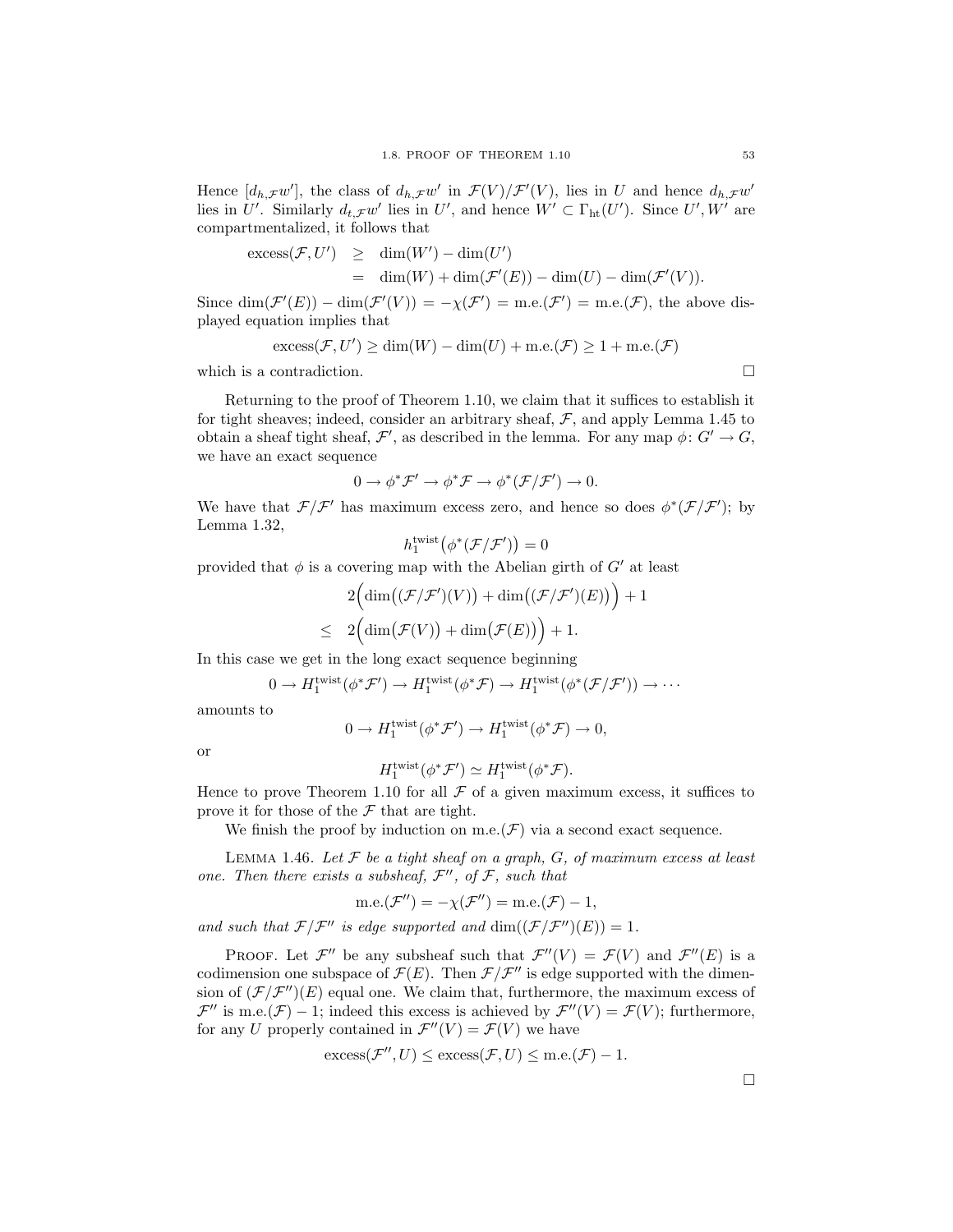We now prove Theorem 1.10 by induction upon m.e. $(F)$ . The base case, m.e.( $\mathcal{F}$ ) = 0, was established in Lemma 1.32. Assume that we have established that Theorem 1.10 holds whenever m.e. $(F) \leq k$  for some integer  $k \geq 0$ . We wish to prove Theorem 1.10 for all  $\mathcal F$  of maximum excess  $k+1$ , and we know it suffices to do so when  $\mathcal F$  is tight. So let  $\mathcal F$  be a tight sheaf of maximum excess of  $k+1$ , and let  $\mathcal{F}''$  be any subsheaf as in Lemma 1.46. Then Theorem 1.10 holds for  $\mathcal{F}''$ , since  $\mathcal{F}''$  has maximum excess k; so for  $\phi: G' \to G$  of girth greater than

$$
2\Big(\dim(\mathcal{F}''(V)) + \dim(\mathcal{F}''(E))\Big) \leq 2\Big(\dim(\mathcal{F}(V)) + \dim(\mathcal{F}(E))\Big)
$$

we have

(1.69) 
$$
h_1^{\text{twist}}(\phi^* \mathcal{F}'') = \text{m.e.}(\phi^* \mathcal{F}'') = \text{deg}(\phi)k.
$$

Since, by the construction of  $\mathcal{F}^{\prime\prime}$  in Lemma 1.46, we have

$$
\chi(\mathcal{F}'') = \chi(\mathcal{F}) + 1;
$$

by tightness of F we have  $\chi(\mathcal{F}) = -k - 1$  and hence

$$
-\chi(\mathcal{F}'') = k = \text{m.e.}(\mathcal{F}'');
$$

hence

$$
h_0^{\text{twist}}(\phi^* \mathcal{F}'') = \chi(\phi^* \mathcal{F}'') + h_1^{\text{twist}}(\phi^* \mathcal{F}'') = \deg(\phi)(-k) + \text{m.e.}(\phi^* \mathcal{F}'')
$$

$$
= \deg(\phi)(-k) + \deg(\phi)(k) = 0.
$$

We have a short exact sequence

$$
0\to \phi^* \mathcal{F}'' \to \phi^* \mathcal{F} \to \phi^* ( \mathcal{F} / \mathcal{F}'') \to 0,
$$

which yields the long exact sequence

$$
0 \to H_1^{\text{twist}}(\phi^* \mathcal{F}'') \to H_1^{\text{twist}}(\phi^* \mathcal{F}) \to H_1^{\text{twist}}(\phi^* (\mathcal{F}/\mathcal{F}'')) \to 0,
$$

since  $h_0^{\text{twist}}(\phi^* \mathcal{F}'') = 0$ . Hence

(1.70) 
$$
h_1^{\text{twist}}(\phi^* \mathcal{F}) = h_1^{\text{twist}}(\phi^* \mathcal{F}'') + h_1^{\text{twist}}(\phi^* (\mathcal{F}/\mathcal{F}'')).
$$

But according to Lemma 1.46,  $\mathcal{F}/\mathcal{F}''$  is edge supported, and we therefore know that Theorem 1.10 holds for  $\mathcal{F}/\mathcal{F}''$  for any covering map,  $\phi$ , and hence

$$
h_1^{\text{twist}}(\phi^*(\mathcal{F}/\mathcal{F}')) = \deg(\phi) \text{m.e.}(\mathcal{F}/\mathcal{F}'') = \deg(\phi).
$$

Therefore equations (1.69) and (1.70) shows that

$$
h_1^{\text{twist}}(\phi^*\mathcal{F})=\deg(\phi)(k+1)=\text{m.e.}(\phi^*\mathcal{F})
$$

This establishes Theorem 1.10 for all tight  $\mathcal F$  with m.e. $(\mathcal F) = k + 1$ .

Hence, by induction on the maximum excess of  $\mathcal{F}$ , Theorem 1.10 holds for all sheaves,  $F$ , on  $G$ .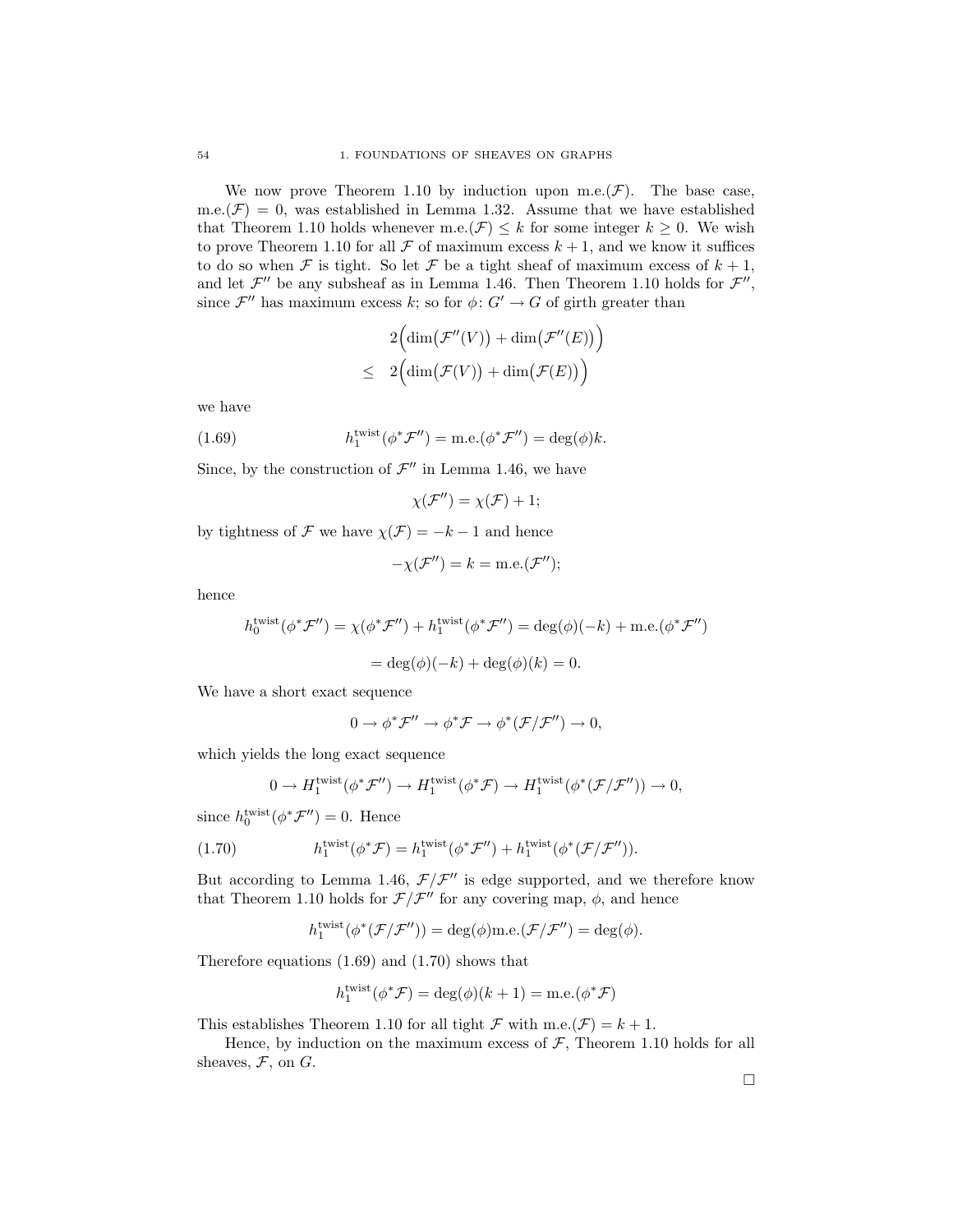#### 1.9. Concluding Remarks

In this section we conclude with a few remarks about the results in this chapter and ideas for further research.

We would like to know how much we can prove about the maximum excess without appealing to homology theory. Our main application of homology theory to the maximum excess was Theorem 1.10, which implies that the maximum excess is a first quasi-Betti number. But part of the proof of Theorem 1.10, namely Subsection 1.8.7, involved a lot of direct reasoning about the maximum excess and short exact sequences. While we believe that the interaction between twisted homology and maximum excess is interesting, we also think that a treatment of maximum excess without homology might give some new insights into the maximum excess.

The maximum excess gives an interpretation of the limit of

$$
h_i^{\rm twist}(\phi^*{\mathcal F})/\deg(\phi)
$$

over covering maps  $\phi: G' \to G$  for a sheaf, F, of F-vector spaces on a digraph G. It would be interesting to have an interpretation of

$$
\lim_{\phi} \frac{\dim(\operatorname{Ext}^i(\phi^* \mathcal{F}, \phi^* \mathcal{G}))}{\deg(\phi)}
$$

for any sheaves  $\mathcal{F}, \mathcal{G}$ ; the maximum excess gives the interpretation in the special case where G is the structure sheaf,  $\mathbb{F}$ , in which case the Ext groups reduce to (duals of) homology groups. We would also be interesting in generalizations of this to a wider class of settings, such as an arbitrary finite category, or an interesting subclass such as semitopological categories (defined as categories where any morphism of an object to itself must be the identity morphism; see [Fri05]).

We would also be interested in knowing if there is a good algorithm for computing the maximum excess of a sheaf exactly, or even just giving interesting upper and lower bounds on it. This would also be interesting for certain types of sheaves. For example, it would be interesting to know classes of sheaves for which the first twisted Betti number equals the maximum excess, in addition to edge simple sheaves of Theorem 1.22.

Notice that if  $G$  is an undirected graph, all the discussion in this chapter goes through. Either one can orient each edge and use the notation in this chapter, or just rewrite the notation in this chapter without reference to heads or tails. We see that the distinction between heads and tails is never essential. For example, rather than having twists at the tails of edges, we can have them at the heads and tails of edges. Rather than define a canonical  $d = d_{\mathcal{F}}$  to define homology, we simply define homology as

$$
\operatorname{Ext}^i(\mathcal{F},\underline{\mathbb{F}})^{\vee},
$$

which, by the injective resolution of  $E$ , becomes the homology groups of

$$
\cdots \to 0 \to \bigoplus_e \mathcal{F}(e) \to \bigoplus_v \mathcal{F}(v) \to 0,
$$

where each  $\mathcal{F}(e)$  is really

$$
(\mathcal{F}(e))^2/\Delta_e
$$

where  $\Delta_e$  is the diagonal in  $(\mathcal{F}(e))^2$  (see the discussion regarding equation (1.19) that appears just below equation (1.20)). Choosing an identification of  $(\mathcal{F}(e))^2/\Delta_e$ with  $\mathcal{F}(e)$  via  $(a, b) \mapsto a-b$  or  $(a, b) \mapsto b-a$  amounts to choosing an orientation for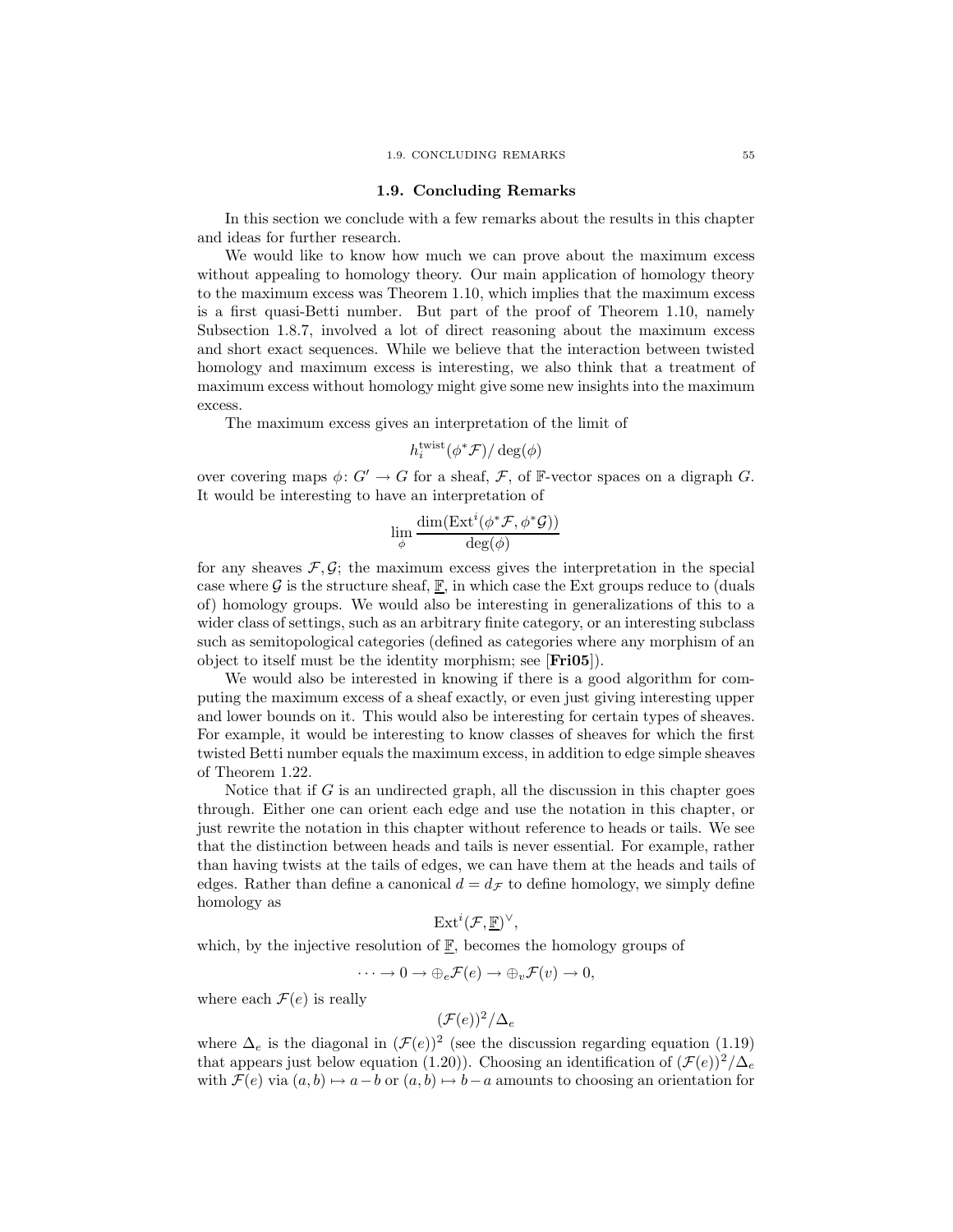e. The price of giving a "canonical" treatment of the undirected case, i.e., avoiding edge orientations, is that one has to work with  $(\mathcal{F}(e))^2/\Delta_e$  instead of  $\mathcal{F}(e)$ .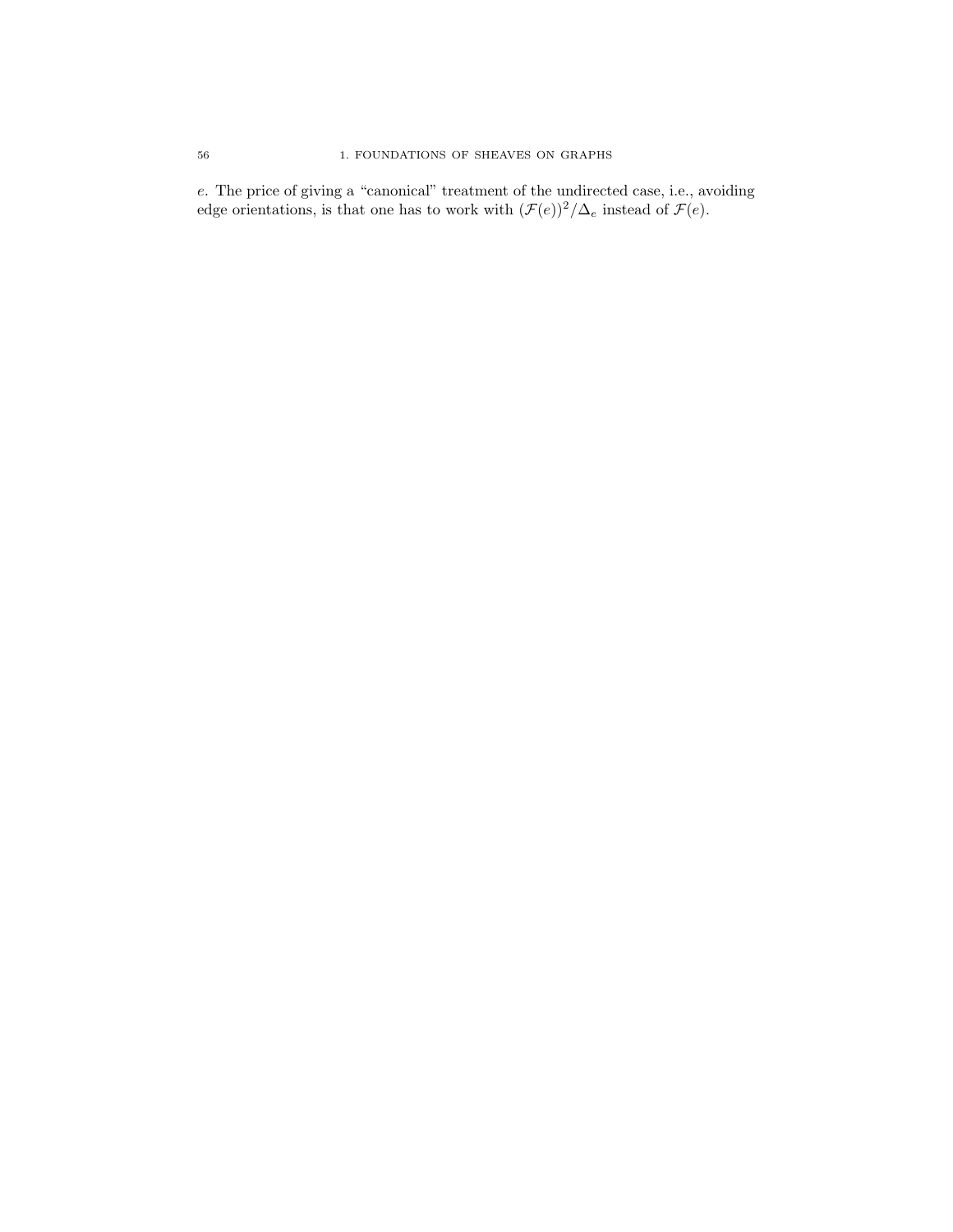## CHAPTER 2

# The Hanna Neumann Conjecture

## 2.1. Introduction

Howson, in [How54], showed that if  $K, \mathcal{L}$  are nontrivial, finitely generated subgroups of a free group,  $\mathcal{F}$ , then  $\mathcal{K} \cap \mathcal{L}$  is finitely generated, and moreover that

(2.1) 
$$
\text{rank}(\mathcal{K} \cap \mathcal{L}) - 1 \leq 2 \text{ rank}(\mathcal{K}) \text{ rank}(\mathcal{L}) - \text{rank}(\mathcal{K}) - \text{rank}(\mathcal{L}).
$$

Hanna Neumann, in [Neu56, Neu57] improved this bound to what is now called the Hanna Neumann Bound,

(2.2) 
$$
rank(\mathcal{K} \cap \mathcal{L}) - 1 \leq 2 \left( rank(\mathcal{K}) - 1 \right) \left( rank(\mathcal{L}) - 1 \right);
$$

furthermore, she conjectured that one can remove the factor of 2 in this bound, i.e., that

(2.3) 
$$
rank(\mathcal{K} \cap \mathcal{L}) - 1 \leq (rank(\mathcal{K}) - 1) (rank(\mathcal{L}) - 1);
$$

this conjecture is now known as the Hanna Neumann Conjecture (or HNC). One goal of this chapter is to prove the HNC. Moreover, we shall prove a strengthened form of the conjecture, first studied by Walter Neumann in [Neu90], known as the Strengthened Hanna Neumann Conjecture (or SHNC); we will state the strengthened conjecture in the next section.

THEOREM 2.1. The Hanna Neumann Conjecture and the Strengthened Hanna Neumann Conjecture hold.

These conjectures have received considerable attention (see [Bur71, Imr77b, Imr77a, Ser83, Ger83, Sta83, Neu90, Tar92, Dic94, Tar96, Iva99, Arz00, DF01, Iva01, Kha02, MW02, JKM03, Neu07, Eve08, Min10]). However, our proof uses very different methods from the previous papers.

The main new idea in our approach to the SHNC is to reduce it to the vanishing maximum excess of a type of sheaf we call a  $\rho$ -kernel. Although this was described in the introduction to this paper, we can be a bit more precise here in view of the developments in Chapter 1. The SHNC has a well-known reformulation in terms of an inequality involving the reduced cyclicity of graphs; we shall reformulate this in terms of two graphs, the inequality now saying that the reduced cyclicity of one graph is less than that of another. This would follow if we can (1) realize both graphs as sheaves over some base graph,  $G<sub>1</sub>(2)$  find a surjection of the first onto the second, and (3) show that the kernel (a sheaf) has vanishing maximum excess, in view of the fact that the maximum excess is a first quasi-Betti number than reduces to the reduced cyclicity on a sheaves associated to graphs. We shall use Galois graph theory to carry this out; then the base graph, G, will be a Cayley graph; the resulting kernels (for the SHNC) will be called  $\rho$ -kernels. It is interesting to note the surjections we use for the SHNC don't generally exist as surjections of graphs,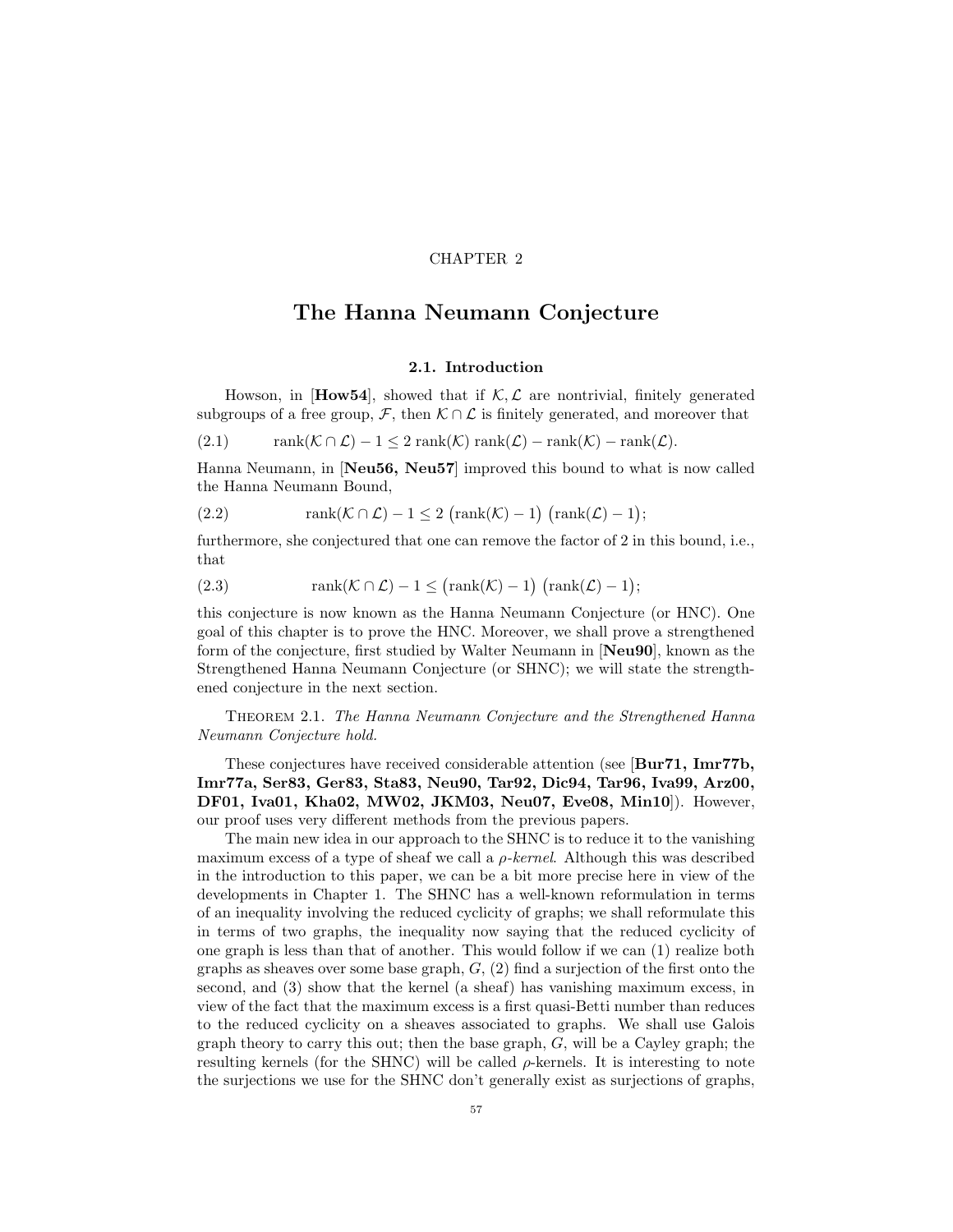rather only as surjections of sheaves; hence in representing graphs as sheaves, the "additional morphisms" we get are crucial to the construction of  $\rho$ -kernels and hence to our proof of the SHNC.

It turns out that some  $\rho$ -kernels have nonvanishing maximum excess (at least if one defines  $\rho$ -kernels in a broad sense). However, any graph, L, of interest to us in the SHNC, will have a family of associated  $\rho$ -kernels, and we will prove that the generic maximum excess in this family is zero, for each  $L$ . To do this we shall use Galois theory and symmetry to argue that if this generic maximum excess does not vanish then it is large, i.e., a multiple of the order of the associated Galois group. Then we will give an inductive argument, showing that if the generic maximum excess of  $\rho$ -kernels for L is positive, then the same is true when we remove some edge from  $L$ , provided that  $L$  has positive reduced cyclicity. The base case of the induction, when  $L$  has vanishing reduced cyclicity, is trivial to establish. Hence each L of interest in the SHNC has a  $\rho$ -kernel of vanishing maximum excess, and this establishes in SHNC.

We emphasize that our proof of the SHNC also uses Theorem 1.10, that implies that the "maximum excess" is first quasi-Betti number. However, it is quite possible that one can prove the inequalities we need for the SHNC for without Theorem 1.10. Furthermore, in the conclusion to this chapter we will give a slight variant of our proof of the SHNC that will avoid any reference to Theorem 1.10 or any homology theories (although this would require the lengthy combinatorial argument of Appendix A). However, regardless of how we present the proof, we shall explain in the conclusion that the homology theory can provide valuable insight into the maximum excess.

This paper shows that the SHNC is not merely an attempt to improve an inequality by a factor of two; our study of the SHNC has lead to new ideas in sheaves on graphs that can be applied to graph theory. This came as a surprise to us at first, although it is perhaps less surprising in retrospect, for a number of reasons. First, the HNC and SHNC seem to describe a fairly fundamental question in group theory (of how rank behaves under intersection). Second, the SHNC can be viewed as a graph theory question involving the reduced cyclicity, which is an interesting graph invariant (e.g. it scales under covering maps). Third, the SHNC, viewed in terms of the Galois graph theory, has a simple homological explanation, namely the vanishing of a limit homology group. The vanishing of (co)homology groups has a vast literature and importance; the SHNC is an interesting and seemingly difficult result in the family of homology group vanishing theorems. Fourth, Lior Silberman has pointed out to us that the reduced cyclicity is the discrete analogue of  $L^2$  Betti numbers; the  $L^2$  Betti number was defined first by Atiyah ([Ati76]), and has been the subject of much surrounding the "Atiyah conjecture" (see  $[L\ddot{u}c02]$ ). Mineyev's article, [Min10], also makes a connection between the SHNC and  $L^2$ Betti numbers.

At this point we can give more motivation for the use sheaf theory in this chapter, i.e., why we do not just use graphs and their homology. Our reformulation of the SHNC begins by searching for a morphism involving the graphs of interest to the SHNC. In order for this morphism to exist, to be surjective, and to have a kernel, we must work with more general objects than graphs. In many topological situations, the topological spaces are sufficiently "robust" that one does not have to generalize the objects. However, in non-Hausdorff spaces, such as graphs or those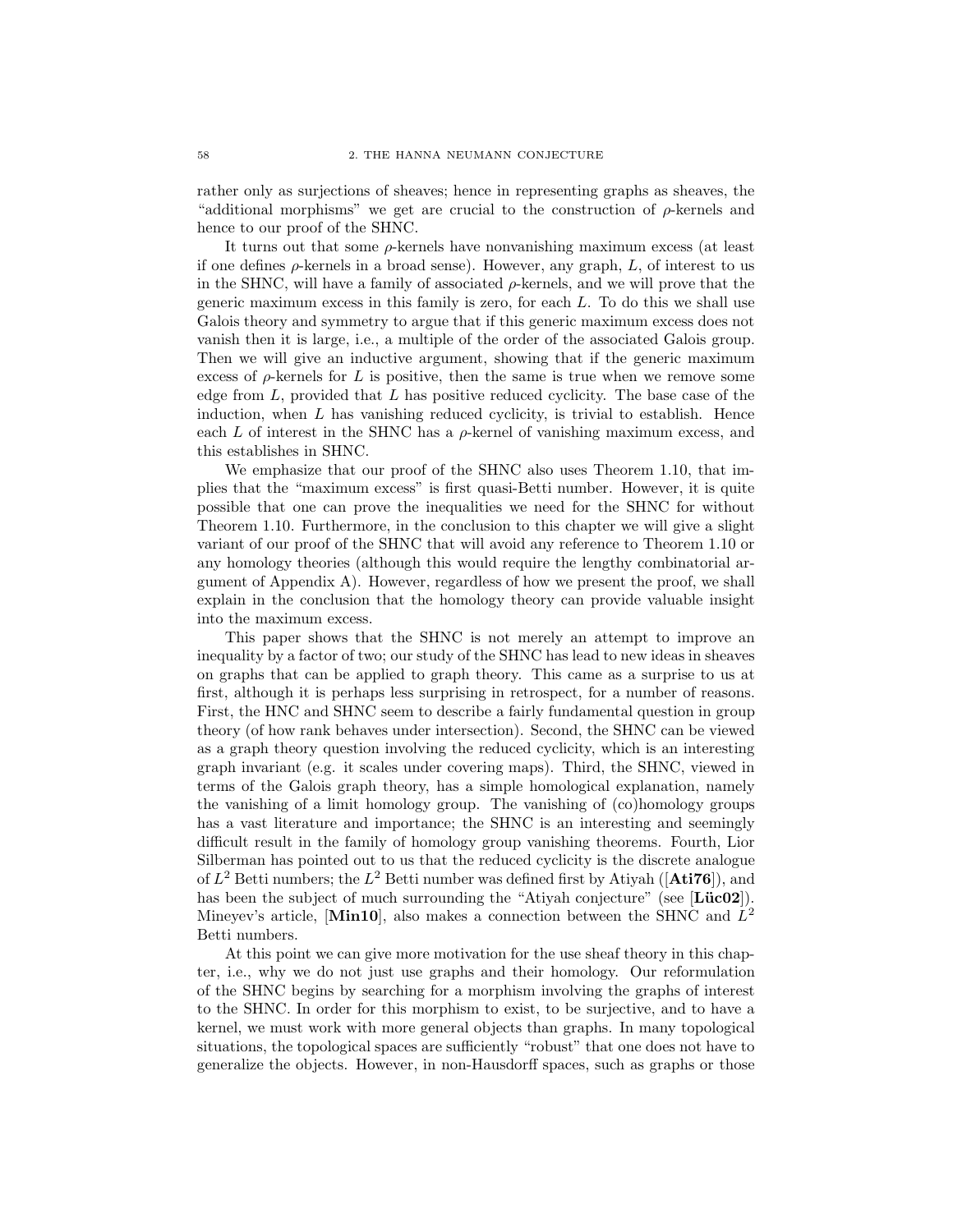in algebraic geometry, many geometric notions, such as "connect two points with a path," "form a cone," etc., don't make sense or are very awkward to implement. So for graphs we use sheaf theory, which is a simple (co)homology theory that is adapted to our spaces, but general and expressive enough for appropriate surjections and kernels to exist. Of course, it is possible that there are other reasonable frameworks that one could use instead of sheaves.

The rest of this chapter is organized as follows. In Section 2.2 we describe the SHNC and previous work on the HNC and SHNC, including some resolved special cases of the SHNC. In Section 2.3 we give a common graph theoretic reformulation of the SHNC. In Section 2.4 we describe applications of "graph Galois theory" to simplifying the SHNC in a way that leads to the construction of  $\rho$ -kernels; this builds on some of the Galois graph theory described ealier, in Section 1.3. In Section 2.5 we construct  $\rho$ -kernels and prove that if their maximum excesses vanish then the SHNC holds; we also describe what we call "k-th power kernels," which generalize  $\rho$ -kernels and which will be necessary to prove our main theorems about the generic maximum excess of  $\rho$ -kernels. In Section 2.6 we use symmetry to prove that the generic maximum excess of a certain type of  $k$ -th power kernel is divisible by the order of a group associated to the class of kernels. In Section 2.7 we prove some comparison theorems about how the maximum excesses of different classes of k-th power kernels compare; the main theorem that we prove shows that if  $\rho$ kernels associated to a graph, L, have positive generic maximum excess, then the same is true of a graph  $L'$  that consist of  $L$  with one edge discarded, provided that  $\rho(L') = \rho(L) - 1$ . In Section 2.8 we briefly combine a number of theorems of previous sections to argue that if the SHNC does not hold, then for some L we have the class of  $\rho$ -kernels associated to L have positive generic maximum excess, which by the results of Section 2.7 means that the same is true for some L with  $\rho(L) = 0$ , which we easily show is impossible. This establishes the SHNC. In Section 2.9 we make some concluding remarks, including a variant of our proof that avoids Theorem 1.10 and any reference to homology theory. Such a proof will require Appendix A, where we show that vanishing maximum excess of enough  $\rho$ -kernels implies the SHNC, but we do so just using elementary graph theory; this shows that a lot of the sheaf theory can be translated into direct graph theoretic terms; it also shows that a simple sheaf theoretic calculation may translate into a much longer graph theoretic calculation.

### 2.2. The Strengthened Hanna Neumann Conjecture

In this section we state the SHNC and comment on previous work on the HNC and SHNC, including some established special cases of these conjectures.

Walter Neumann, in [Neu90], showed that the Hanna Neumann Bound, i.e., equation (2.2), could be strengthened to

$$
\sigma(\mathcal{K}, \mathcal{L}) \leq 2 \operatorname{rk}_{-1}(\mathcal{K}) \operatorname{rk}_{-1}(\mathcal{L}),
$$

where  $\text{rk}_n(\mathcal{G})$  denotes  $\max(\text{rank}(\mathcal{G}) + n, 0)$ , and where

$$
\sigma(\mathcal{K}, \mathcal{L}) = \sum_{\mathcal{K}x\mathcal{F}\in \mathcal{K}\setminus \mathcal{F}/\mathcal{L}} \text{rk}_{-1}(\mathcal{K} \cap x^{-1} \mathcal{L}x),
$$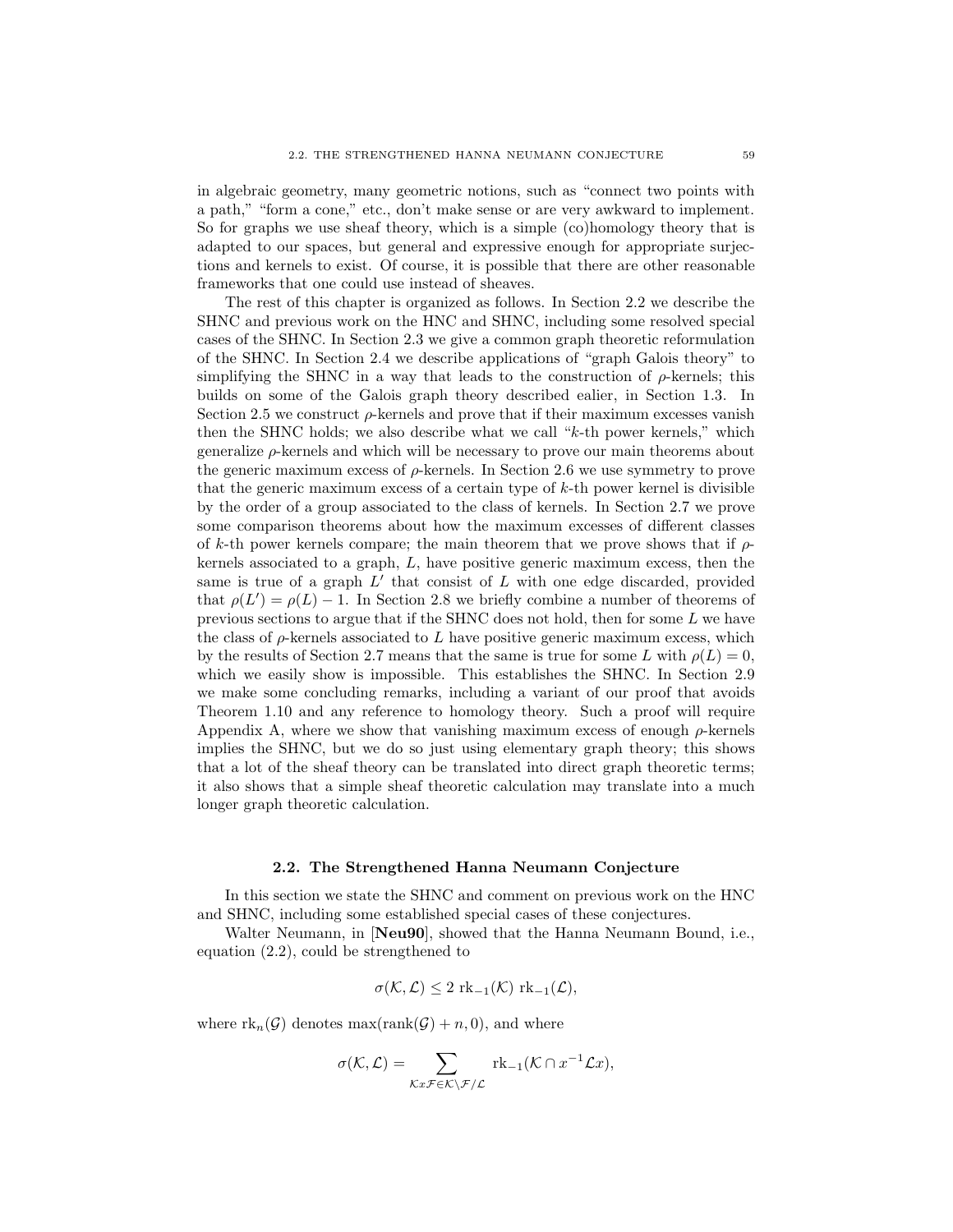the summation being over the double coset,  $\mathcal{K}\backslash\mathcal{F}/\mathcal{L}$ , representatives, x; taking x be the identity in the summation shows that

$$
rk_{-1}(\mathcal{K}\cap\mathcal{L})\leq \sigma(\mathcal{K},\mathcal{L}),
$$

so that Walter Neumann's above bound strengthens the Hanna Neumann Bound. Walter Neumann further formulated the conjecture that

(2.4) 
$$
\sigma(\mathcal{K}, \mathcal{L}) \leq \mathrm{rk}_{-1}(\mathcal{K}) \mathrm{rk}_{-1}(\mathcal{L}),
$$

now known as the Strengthened Hanna Neumann Conjecture (or SHNC). For the rest of this section we review previous work on the HNC and SHNC.

One collection of results on the problem involves general bounds on  $\sigma(\mathcal{K}, \mathcal{L})$  or rk<sub>1</sub>( $K \cap L$ ). It turns out that all general bounds we know for the HNC, i.e., on  $\text{rk}_1(\mathcal{K} \cap \mathcal{L})$ , also are known to hold for  $\sigma(\mathcal{K}, \mathcal{L})$ . Also, all bounds we know are of the form

$$
\sigma(\mathcal{K}, \mathcal{L}) \le 2 \text{ rank}(\mathcal{K}) \text{ rank}(\mathcal{L}) + c_1 \text{ rank}(\mathcal{K}) + c_2 \text{ rank}(\mathcal{L}) + c_3
$$

for ranks  $K, \mathcal{L}$  sufficiently large, where  $c_1, c_2, c_3$  are constants depending on the bound; thus all improvements of Howson's original bound are in the lower order terms, i.e., in the  $c_i$ 's. The improved bounds on  $\sigma(\mathcal{K}, \mathcal{L})$  after [**How54, Neu56,** Neu57] include the bound

$$
2 \operatorname{rk}_{-1}(\mathcal{K}) \operatorname{rk}_{-1}(\mathcal{L}) - \min(\operatorname{rk}_{-1}(\mathcal{K}), \operatorname{rk}_{-1}(\mathcal{L}))
$$

of Burns in  $[\text{Bur71}]^1$ , the bound

$$
\mathrm{rk}_{-1}(\mathcal{K})~\mathrm{rk}_{-1}(\mathcal{L}) + \max(\mathrm{rk}_{-2}(\mathcal{K})~\mathrm{rk}_{-2}(\mathcal{L}) - 1, 0)
$$

of Tardos [Tar92, Tar96], and, what is the best bound prior to ours,

(2.5) 
$$
rk_{-1}(\mathcal{K}) \ rk_{-1}(\mathcal{L}) + rk_{-3}(\mathcal{K}) \ rk_{-3}(\mathcal{L})
$$

of Dicks and Formanek in [DF01].

Another collection of results concerns special cases of the HNC and SHNC that are resolved. To be precise, say that the "HNC holds for  $(K, \mathcal{L})$ " if equation (2.3) holds, and say that K is universal for the HNC if for any  $\mathcal{L}$ , the HNC holds for  $(\mathcal{K}, \mathcal{L})$ . Similarly for the SHNC and equation (2.4). Similar to before, all results we know that resolve special cases of the HNC also resolve those cases of the SHNC. Note that any finitely generated free group,  $\mathcal{F}$ , is a subgroup of  $\mathcal{F}_2$ , the free group on two generators, so we are free to assume that  $\mathcal{F} = \mathcal{F}_2$  in the HNC and SHNC. Here are some results on special cases of the SHNC that are easy to describe in group theoretic terms:

- (1) K is universal for the SHNC if it is of rank at most three ([DF01]), in view of equation  $(2.5)$ , with rank two settled earlier by Tardos ([Tar92]);
- (2) K is universal for the SHNC if it is positively generated (see [Kha02, MW02, Neu07]);
- (3) K is universal for the SHNC for "most"  $\mathcal{K}$  (see [Neu90, JKM03]);
- (4) the SHNC holds either for  $(K, \mathcal{L})$  or for  $(K, \mathcal{L}')$  for any  $K, \mathcal{L}$  that are subgroups of  $\mathcal{F}_2$ , where  $\mathcal{L}'$  is obtained from  $\mathcal{L}$  by the map taking each generator of  $\mathcal{F}_2$  to its inverse (see [JKM03]).

<sup>&</sup>lt;sup>1</sup>Bounds appearing before [Neu90] are stated as bounds on rk<sub>−1</sub>( $K \cap L$ ), but actually give bounds on  $\sigma(\mathcal{K}, \mathcal{L})$  as well.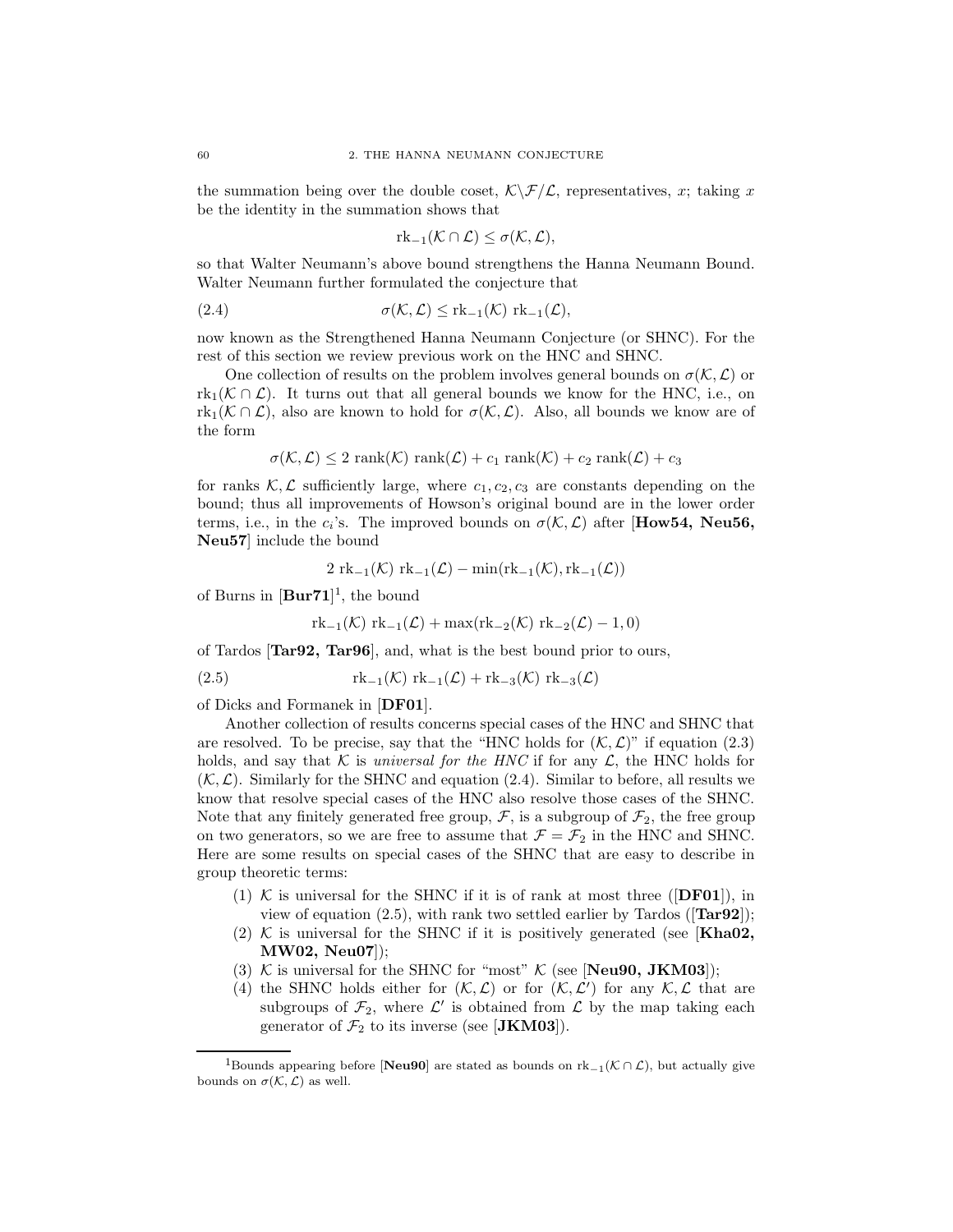The result of item (3) on "most" groups, of Walter Neumann ([Neu90]), and some additional results on the SHNC, such as Corollary 3.2 of  $[MW02]$ , are easier to describe using a graph theoretic formulation of the SHNC that we give in the next section. It is also known that the SHNC is related to the coherence problem in one-relator groups ([Wis05]).

### 2.3. Graph Theoretic Formulation of the SHNC

The goal of this section is to describe an equivalent formulation of the HNC and SHNC in graph theoretic terms involving fibre products; this formulation is implicit in [How54], but more explicit in [Imr77b, Imr77a, Ger83, Sta83, Neu90] and other references in [Dic94]. There is another equivalent reformulation of the SHNC by Dicks in [Dic94], known as the "amalgamated graph conjecture," which we do not discuss here.

By a bicoloured digraph, or simply a bigraph, we mean a directed graph,  $G$ , such that each edge is coloured (or labelled) either "1" or "2." It is also equivalent to giving a directed graph homomorphism  $\nu: G \to B_2$ , where  $B_2$  is the graph with one vertex and two self-loops, one coloured "1" and the other "2." If, moreover,  $\nu$ is étale, we call  $\nu$  or (somewhat abusively) G an étale bigraph, which means that G is a bigraph such that no vertex has two incident edges, both incoming or both outgoing, of the same colour.

Given a digraph, G, recall the definition of the reduced cyclicity from equation  $(1.1)$ , where  $conn(G)$  denotes the connected components of G; set

$$
\rho'(G) = \max_{X \in \text{conn}(G)} \Big( \max(0, h_1(X) - 1) \Big).
$$

The HNC is equivalent to

(2.6) 
$$
\rho'(K \times_{B_2} L) \le \rho(K)\rho(L)
$$

for all étale bigraphs  $K$  and  $L$ ; the SHNC is equivalent to

$$
\rho(K \times_{B_2} L) \le \rho(K)\rho(L)
$$

for all étale bigraphs K and L (see [How54, Imr77b, Imr77a, Ger83, Sta83, Neu90, Dic94]). We shall work with this form of the SHNC. Again, we say the HNC or SHNC, respectively, holds for a pair of étale bigraphs,  $(K, L)$ , if equation  $(2.6)$  or  $(2.7)$ , respectively, holds; and again, we say that K is universal for the HNC or SHNC, respectively, if for any  $L$  the same conjecture holds for  $(K, L)$ .

Let us briefly explain the connection between the group theoretic formulations of the HNC and SHNC and the graph theoretic formulations. Given generators,  $g_1, g_2$ , for the free group,  $\mathcal{F}_2$ , for each subgroup  $\mathcal{K} \subset \mathcal{F}_2$ , there is a canonically associated étale bigraph,  $K$ ;  $K$  is given by constructing the Schreier coset graph,  $Sch(\mathcal{F}_2,\mathcal{K},\{g_1,g_2\})$ , and letting K be the "core" of  $Sch(\mathcal{F}_2,\mathcal{K},\{g_1,g_2\})$ , i.e., its smallest subgraph containing all reduced loops based at the vertex  $K$  (see [MW02] or the references in the previous paragraph);  $\text{Sch}(\mathcal{F}_2,\mathcal{K},\{g_1,g_2\})$  with directed edges labelled either  $g_1$  or  $g_2$  is a (typically infinite degree) covering of  $B_2$ , and K, a finite subgraph of  $Sch(\mathcal{F}_2, K, \{g_1, g_2\})$ , is therefore an étale bigraph. If K, L are subgroups of  $\mathcal{F}_2$ , and  $K, L$  the corresponding étale bigraphs, then each component of  $K \times_{B_2} L$  corresponds to the graph associated to  $K \cap x^{-1} \mathcal{L}x$  ranging over double coset representatives,  $x$ .

Theorem 2.1 will be proven by the following equivalent theorem.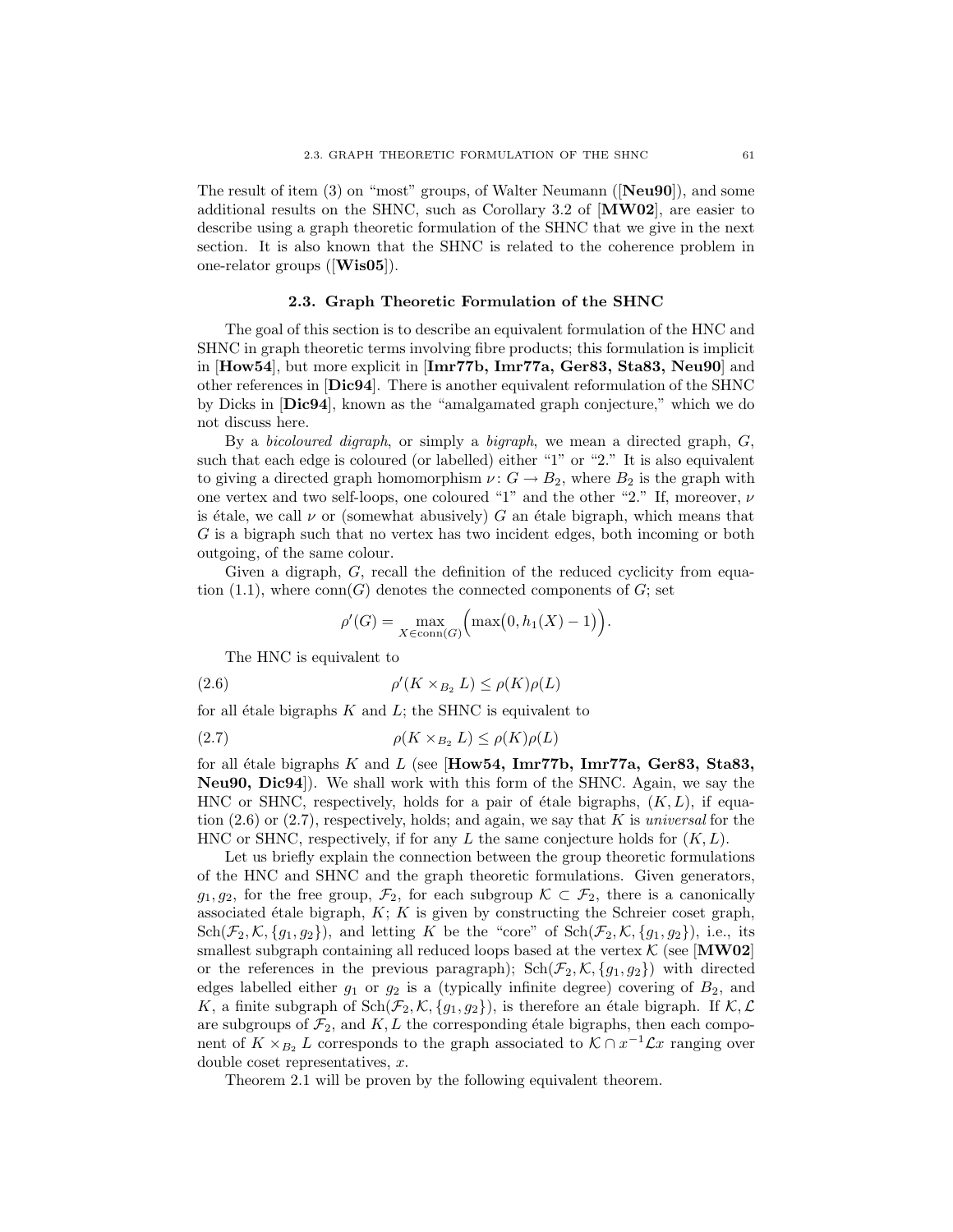Theorem 2.2. The Strengthened Hanna Neumann Conjecture holds. That is, if  $K \to B_2$  and  $L \to B_2$  are two étale bigraphs over  $B_2$ , then

(2.8) 
$$
\rho(K \times_{B_2} L) \leq \rho(K)\rho(L).
$$

Equation (2.8) is tight in that if either K or L is a covering of  $B_2$  (i.e., has all vertices of degree four), then the inequality is satisfied with equality.

### 2.4. Galois and Covering Theory in the SHNC

In this section develop more aspects of Galois theory, in addition to those given in Section 1.3. This will later lead us to sheaves we call  $\rho$ -kernels. Let us now give definitions and state the main theorems to be developed in this section.

DEFINITION 2.3. By the Cayley bigraph on a group,  $\mathcal{G}$ , with generators  $g_1$  and  $g_2$ , denoted  $G = \text{Cayley}(\mathcal{G}; g_1, g_2)$ , we mean the étale bigraph, G, where  $V_G = \mathcal{G}$ and  $E_G = \mathcal{G} \times \{1,2\}$  (as sets), such that for each  $g \in \mathcal{G}$  and  $i = 1,2$ , the edge  $(g, i)$ has colour i, tail  $g$ , and head  $g_i g$ .

We reduce the SHNC to the special case of subgraphs of a Cayley graph, as follows.

Theorem 2.4. To prove Theorem 2.2, the SHNC, it suffices verify the SHNC on all pairs,  $(L, L')$ , such that  $L, L'$  are subgraphs of the same Cayley bigraph. In particular, to prove the SHNC it suffices to show that any subgraph of a Cayley bigraph is universal for the SHNC.

The following simplifications of the SHNC on subgraphs of Cayley graphs will help solidify the connection between the SHNC and  $\rho$ -kernels of the next section.

THEOREM 2.5. Let  $L$  be a subgraph of a Cayley bigraph,  $G$ , on a group,  $G$ . Then

- (1) L is universal for the SHNC if for any étale  $L' \rightarrow G$  we have  $(L, L')$ satisfies the SHNC (with  $L'$  inheriting the edge colouring from  $G$ , i.e., from the composition  $L' \to G$  followed by  $G \to B_2$ );
- (2) for any étale  $L' \to G$  we have

$$
L\times_{B_2} L'\simeq (L\mathcal{G})\times_G L',
$$

where

$$
L\mathcal{G} = \coprod_{g \in \mathcal{G}} Lg.
$$

Before giving Galois theory we quickly describe the remarkable reason for the strong connection between the SHNC and covering and Galois theory. Since its proof is so short, we give it here as well.

THEOREM 2.6. For any covering map  $\pi: K \to G$  of degree d, we have  $\chi(K) =$  $d\chi(G)$  and  $\rho(K) = d\rho(G)$ .

PROOF. The claim on  $\chi$  follows since  $d = |V_K|/|V_G| = |E_K|/|E_G|$ . To show the claim on  $\rho$ , it suffices to consider the case of G connected, the general case obtained by summing over connected components; but similarly it suffices to consider the case of K connected. In this case

$$
\rho(G) = h_1(G) - 1 = -\chi(G) = -d\chi(K) = d(h_1(K) - 1) = d\rho(K).
$$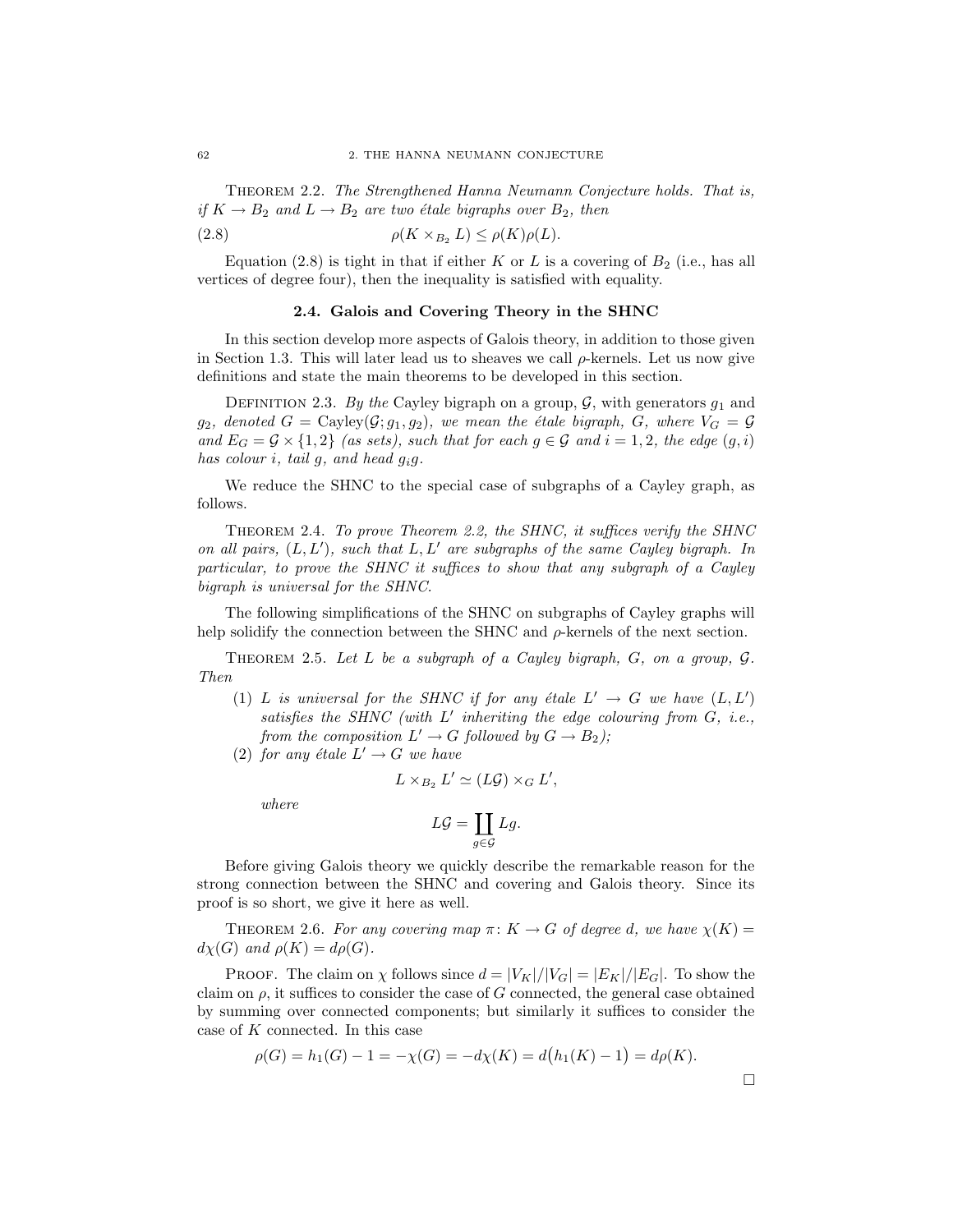From this theorem it follows that if  $\widetilde{K} \to K$  and  $\widetilde{L} \to L$  are covering maps of  $étele$  bigraphs, then

$$
\rho(\widetilde{K} \times_{B_2} \widetilde{L}) - \rho(\widetilde{K})\rho(\widetilde{L}) = [\widetilde{K}:K] [\widetilde{L}:L] (\rho(K \times_{B_2} L) - \rho(K)\rho(L));
$$

hence  $(K, L)$  satisfy the SHNC iff  $(\widetilde{K}, \widetilde{L})$  do. This means that to study the SHNC, one can always pass to covers of the bigraphs of interest.

For the rest of this section we describe a number of aspects of what we call Galois graph theory and use it for prove Theorems 2.4 and 2.5.

2.4.1. Galois Theory of Graphs. Here we further develop the Galois theory of graphs discussed in Section 1.3. We remind the reader that in this article Galois group actions, when written multiplicatively (i.e., not viewed as functions or morphisms) will be written on the right, since our Cayley graphs are written with its generators acting on the left.

The following fact is an analogue of a standard and surprisingly useful fact in descent theory (as in [Del77]); it is also surprisingly useful for the SHNC, despite the fact that it is trivial.

THEOREM 2.7. Let  $\pi: K \to G$  be Galois. Then

$$
K \times_G K = \coprod_{\sigma \in \text{Aut}(K/G)} K_{\sigma}
$$

where  $K_{\sigma}$  is the subgraph of  $K \times_G K$  given via

$$
V_{K_{\sigma}} = \{ (v, vg) \mid v \in V_K, g \in Aut(K/G) \},
$$
  

$$
E_{K_{\sigma}} = \{ (e, eg) \mid e \in E_K, g \in Aut(K/G) \}.
$$

Each  $K_{\sigma}$  is isomorphic to K.

(See [Fri93], and compare with the identical formula for fields in [Del77], Section I.5.1).

COROLLARY 2.8. In Theorem 2.7, let us further assume that we have morphisms  $K_1 \rightarrow K$  and  $K_2 \rightarrow K$ . Then

$$
K_1 \times_G K_2 \simeq \coprod_{\sigma \in \text{Aut}(K/G)} K_1 \times_K (K_2 \sigma).
$$

PROOF.

$$
K_1 \times_G K_2 \simeq (K_1 \times_K K) \times_G (K \times_K K_2) \simeq K_1 \times_K (K \times_G K) \times_K K_2
$$
  
\n
$$
\simeq \coprod_{\sigma} (K_1 \times_K K_{\sigma} \times_K K_2) \simeq \coprod_{\sigma} (K_1 \times_K (K_2 \sigma)).
$$

There are many extensions to this basic theory. We mention one interesting example.

Assume, for simplicity, that G is connected. If  $K \to G$  is Galois and factors as  $K \to K' \to G$ , then  $K \to K'$  is Galois, with Galois group being the subgroup of Aut $(K/G)$  fixing any vertex or edge fiber of  $K \to K'$ ; hence Aut $(K/K')$  is a subgroup of Aut $(K/G)$ . Conversely, a subgroup of Aut $(K/G)$  divides the vertices and edges of  $K$  into orbits, giving a graph  $K'$  (whose vertices and edges are these orbits) and a factorization  $K \to K' \to G$ . Furthermore, for an intermediate cover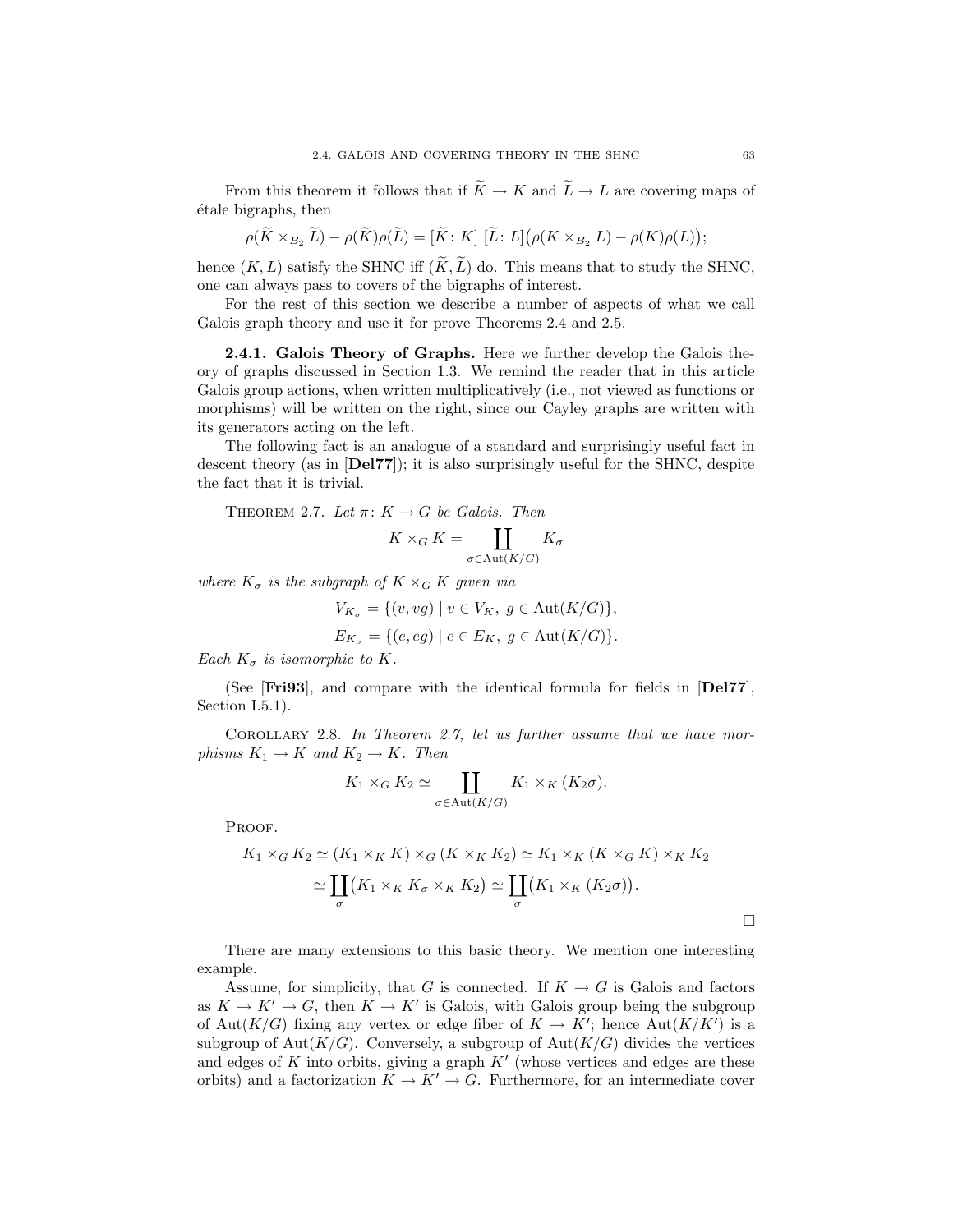$K \to K' \to G$ ,  $K \to K'$  is always Galois (since Aut $(K/K')$ ) has the right cardinality), and  $K' \to G$  is Galois iff the subgroup of Aut $(K/G)$  fixing  $K \to K'$  fibers is a normal subgroup of  $Aut(K/G)$ . See [ST96] for details.

If  $K \to G$  is Galois and factors as  $K \to K' \to G$ ,

(2.9) 
$$
K \times_G K' = \coprod_{g \in \text{Aut}(K/G)/\text{Aut}(K/K')} K_g,
$$

where

$$
V_{K_g} = \{(v, [v]g) \mid v \in V_K\}, \quad E_{K_g} = \{(e, [e]g) \mid e \in E_K\},\
$$

where [v], [e] respectively denote the images of v, e, respectively, in K'; each  $K_g$  is isomorphic to K. Special cases of this statement include the trivial case  $K' = G$ and the case  $K' = K$  stated earlier.

2.4.2. Base Change. There are a number of easy "stability under base change" results; these say that in a digram arising from arbitrary digraph morphisms  $L \to B$ and  $M \to B$ ,

$$
L \times_B M \longrightarrow M
$$
  
\n
$$
\downarrow \qquad \qquad \downarrow
$$
  
\n
$$
L \longrightarrow B
$$

if  $L \to B$  has a certain property, then so does  $L \times_B M \to M$ . Just from the construction of the fibre product, we easily see that the following classes of morphisms are stable under base change:  $\acute{e}$ tale morphisms, covering morphism, and Galois morphisms (and many others that we won't need, such as open inclusions, morphisms that are  $d$ -to-1 for some fixed d, etc.).

**2.4.3. Etale Factorization.** In this subsection we shall prove that any étale map factorizes as an open inclusion followed by a covering map. This will easily establish Theorem 2.4.

We define an open inclusion to be any inclusion  $H \to G$  of a subgraph, H, in a graph, G. We say the inclusion is *dense* if  $V_H = V_G$ ; this agrees with the topological notion, i.e., the closure of G in H is H, under the topological view of G in  $\left| \text{Fril1b} \right|$ .

LEMMA 2.9. Let  $\pi: G \to B$  be an étale map. Then  $\pi$  factors as an open inclusion,  $\iota: G \to G'$ , followed by a covering map,  $\pi': G' \to B$ . If the vertex fibres of  $\pi$  (i.e.,  $\pi^{-1}(v)$  over all  $v \in V_B$ ) are all of the same size, i.e.,  $\pi_V : V_G \to V_B$  is  $d$ -to-1 for some d, then we may assume  $\iota$  is dense; if in addition G is connected, then we may assume  $G'$  is connected.

A variant of the first sentence of this theorem is called Marshall Hall's theorem in [Sta83].

PROOF. By adding isolated vertices to G we may assume  $\pi_V$  is d-to-1 for some d. Extend G to G' and  $\pi$  to  $\pi$ ':  $G' \to B$  by completing each  $\pi^{-1}(e)$  to a perfect bipartite matching of the vertices over the tail of  $e$  and those over the head of  $e$ (for a self-loop we view these two sets of vertices as disjoint). Clearly  $\pi' : G' \to B$ is a covering map. If  $\pi_V$  was originally d-to-1 for some d, then G' is obtained by adding only edges, so  $G$  is dense in  $G'$ ; if furthermore  $G$  is connected, then the  $G'$ obtained by adding only edges is, of course, still connected.

Here is an easy, but vital, observation.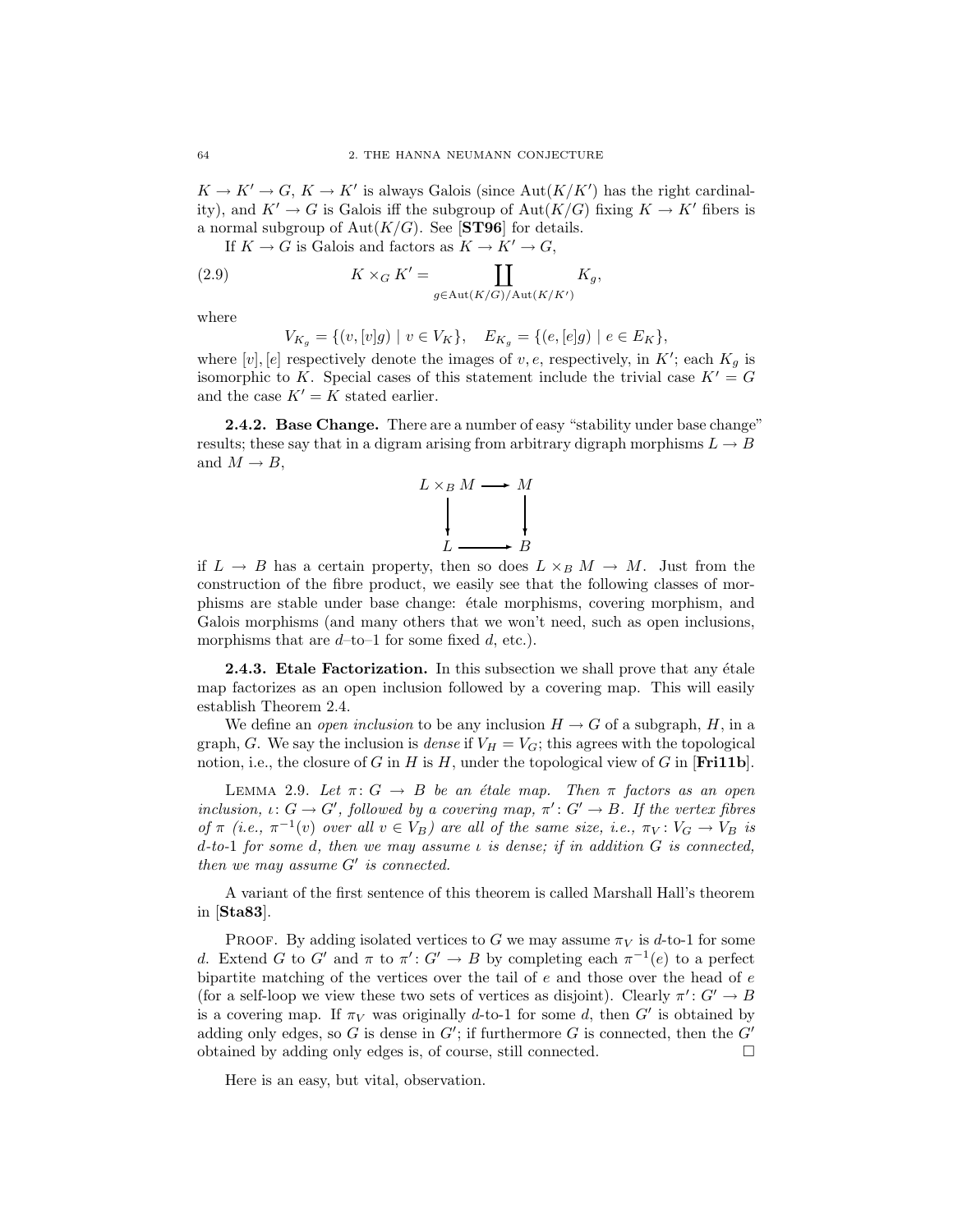#### 2.5.  $ρ$ -KERNELS 65

LEMMA 2.10. If  $S \to B_2$  is a Galois map with Galois group, G, then S is isomorphic to a Cayley bigraph on the group  $G = \text{Gal}(S/B_2)$ .

PROOF. Choose any  $v_0 \in V_S$  to be the "origin." The association  $g \mapsto v_0 g$  sets up an identification of  $G$  with  $V$ , by definition of a Galois covering map, since there is a unique vertex of  $B_2$  and hence a singe vertex fibre in S. Since  $S \to B_2$  is a covering map, the vertex  $v_0$  is the tail of a unique colour 1 edge,  $e$ , whose head is  $v_0g_1$  for a unique  $g_1 \in \mathcal{G}$ . For any g we have eg has tail  $v_0g$  and head  $v_0g_1g$ . It follows that identifying V with G means that there is an edge  $(g, g_1g)$  (i.e., whose tail is g and head is  $g_1g$ ) of colour 1 for each  $g \in \mathcal{G}$ . Similarly for edges of colour 2, and this sets up an isomorphism between S and Cayley $(G; g_1, g_2)$ .

PROOF (OF THEOREM 2.4). Let  $G \to B_2$  and  $K \to B_2$  be étale maps. Let these étale maps factor as open inclusions followed by covering maps as  $G \to \tilde{G} \to B$ and  $K \to \tilde{K} \to B$ . Let S be a Galois cover of  $\tilde{G} \times_B \tilde{K}$ . Consider  $G' = G \times_{\tilde{G}} S$ , which admits a natural map to  $G$  (namely projection onto the first component), and similarly  $K' = K \times_{\widetilde{K}} S$ . We claim that  $G' \to G$  is a covering map; indeed, by stability under base change (see Subsection 2.4.2), since  $\widetilde{K} \to B_2$  is a covering map, so is  $\tilde{G} \times_B \tilde{K} \to \tilde{G}$ ; since  $S \to \tilde{G} \times_B \tilde{K}$  is a covering map, so is  $S \to \tilde{G}$ ; hence, by base change so is  $G' \to G$ . Similarly  $K' \to K$  is a covering map. According to Theorem 2.6 and the discussion below, the SHNC is satisfied at  $(G, K)$  iff it is satisfied at  $(G', K')$ . But  $G', K'$  are subgraphs of S, and S is a Galois cover of  $B_2$ , and therefore a Cayley bigraph.

Although we shall not need it, we mention that the idea in this last proof can be extended from  $G \to B_2$  and  $K \to B_2$  to an arbitrary number of étale maps,  $L_i \rightarrow B_2$ , and gives the following interesting fact.

THEOREM 2.11. For any étale bigraphs  $L_1, \ldots, L_k$ , there are covering maps  $L'_i \rightarrow L_i$  and a Cayley bigraph, S, such that each  $L'_i$  is a subgraph of S that is dense  $(i.e., L'_i$  has the same vertex set as  $S$ ).

2.4.4. The Proof of Theorem 2.5. We finish this section with the proof of Theorem 2.5.

PROOF OF THEOREM 2.5. Claim (1) of the theorem is a simple base change argument: if L is a subgraph of a Cayley bigraph, G, and  $L' \rightarrow B_2$  is any étale bigraph, let  $L'' = L' \times_{B_2} G$ . Then, by base change (see Subsection 2.4.2),  $L'' \to G$ is étale and  $L'' \to L'$  is a covering map. Then  $(L, L')$  satisfies the SHNC iff  $(L, L'')$ does. Hence L is universal for the SHNC iff  $(L, L'')$  satisfies the SHNC for all étale bigraphs,  $L''$ , whose colouring map factor as  $L'' \to G \to B_2$ .

Claim (2) is an immediate consequence of Corollary 2.8, with  $G, K, K_1, K_2$ respectively replaced by  $B_2, G, L, L'$ , noting that  $Aut(G/B_2) = \mathcal{G}$ .

 $\Box$ 

### 2.5.  $\rho$ -kernels

In this section we introduce a collection of sheaves that are central to our proof of the SHNC. They are called  $\rho$ -kernels. Before defining them, we motivate their construction by showing how their study is connected to the SHNC. First we need to set some notation on Cayley graphs.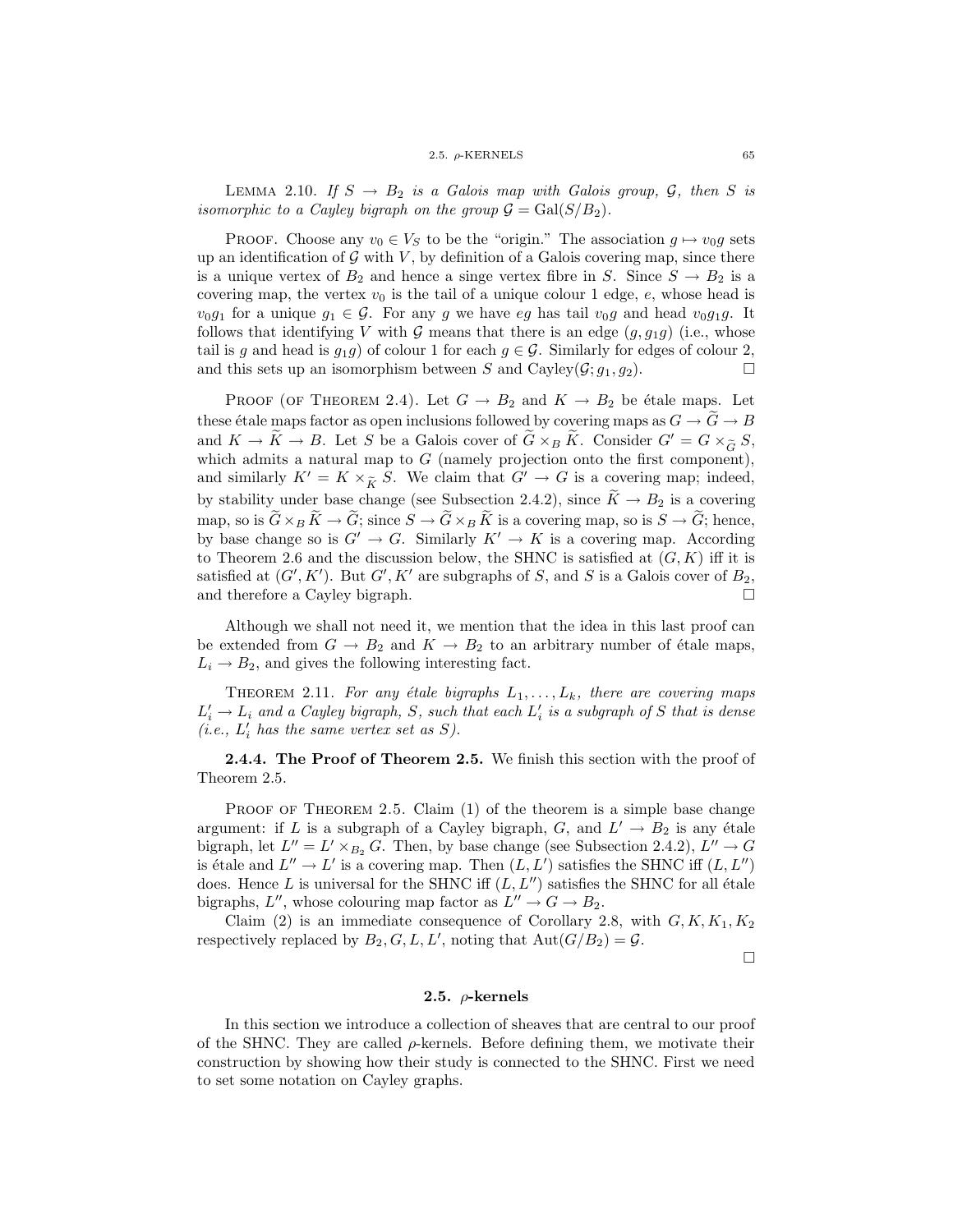**2.5.1. Sheaves on Cayley graphs.** Let  $G = \text{Cayley}(\mathcal{G}; g_1, g_2)$  be a Cayley bigraph on a group, G. Recall that since our generators act on the left, e.g., the colour 1 edges are of the form  $(g, g_1g)$ , the Galois group of G is G acting on the right. Now we define a right action of  $G$  on sheaves on  $G$ . We shall state this in slightly more general terms. This is completely straightforward and mildly tedious, but convenient in this section and vital to Section 2.6.

DEFINITION 2.12. We say that a group,  $G$ , acts on a digraph,  $G$ , on the right, if associated to each  $g \in \mathcal{G}$  is an isomorphism  $\pi_g$ , of G such that  $\pi_{g_1g_2} = \pi_{g_2}\pi_{g_1}$ for all  $g_1, g_2 \in G$ . We will identify g with  $\pi_g$  if no confusion can arise. If L is a subgraph of G, we write Lg for the image of L under g (i.e., under  $\pi_q$ ); similarly if  $P \in V_G \amalg E_G$ ,  $Pg$  denotes the image of P under g.

Of course, if G is a Cayley bigraph on a group,  $\mathcal{G}$ , then  $\mathcal{G}$  acts on G on the right.

THEOREM 2.13. Let a group,  $G$ , act on a digraph,  $G$ , on the right. Then each element of G acts naturally as a functor on sheaves, via the association  $g \mapsto \pi_{g^{-1}}^*$ , such that

- (1) G acts on the right, i.e., if we write  $\mathcal{F}g$  for  $\pi_{g^{-1}}^* \mathcal{F}$  for any sheaf,  $\mathcal{F}$ , on G, then for any  $g_1, g_2 \in \mathcal{G}$  we have  $\mathcal{F}g_1g_2 = (\mathcal{F}g_1)g_2$ , and similarly with the sheaf  $F$  replaced by a morphism of sheaves;
- (2) for each sheaf, F, on G, any  $g \in \mathcal{G}$ , and any  $P \in V_G \amalg E_G$  we have

$$
(\mathcal{F}g)(P) = \mathcal{F}(Pg^{-1});
$$

and

(3) for each subgraph  $L \subset G$  and field,  $\mathbb{F}$ , we have

$$
\mathbb{F}_L g = \mathbb{F}_{Lg}.
$$

In Section 2.6 it will be important to use the fact that for each  $g \in \mathcal{G}$ ,  $\pi_{g^{-1}}^*$  is a functor, i.e., it acts (compatibly) on morphisms of sheaves as well as on sheaves.

PROOF. For item (1), we recall that for any  $u: G' \to G$ ,  $u^*$  is a functor on sheaves, and for composable morphisms of digraphs,  $u_1, u_2$ , we have  $(u_1u_2)^* = u_2^*u_1^*$ ; hence, since G acts on the right, for any  $g_1, g_2 \in \mathcal{G}$  we have

$$
\pi_{g_1}^* \pi_{g_2}^* \pi_{g_2}^* = (\pi_{g_2^{-1}} \pi_{g_1^{-1}})^* = (\pi_{g_1^{-1} g_2^{-1}})^* = \pi_{(g_2 g_1)^{-1}}^*
$$

and so  $g \mapsto \pi_{g^{-1}}^*$  is defines an action on sheaves and morphisms of sheaves that acts on the right.

Item (2) follows immediately from the definition of the pullback. Item (3) follows since for all  $P \in V_G \amalg E_G$  and  $L \subset G$  and  $g \in \mathcal{G}$  we have

$$
(\underline{\mathbb{F}}_L g)(P) = \underline{\mathbb{F}}_L (Pg^{-1});
$$

but  $Pg^{-1} \in L$  iff  $P \in Lg$ , so

$$
\underline{\mathbb{F}}_{Lg}(P) = \underline{\mathbb{F}}_L(Pg^{-1}) = (\underline{\mathbb{F}}_L g)(P).
$$

Hence  $\underline{\mathbb{F}}_{Lg} = \underline{\mathbb{F}}_L g$ .

Given a sheaf,  $F$ , on  $G$  we define

$$
\mathcal{FG}=\bigoplus_{g\in\mathcal{G}}\mathcal{F}g.
$$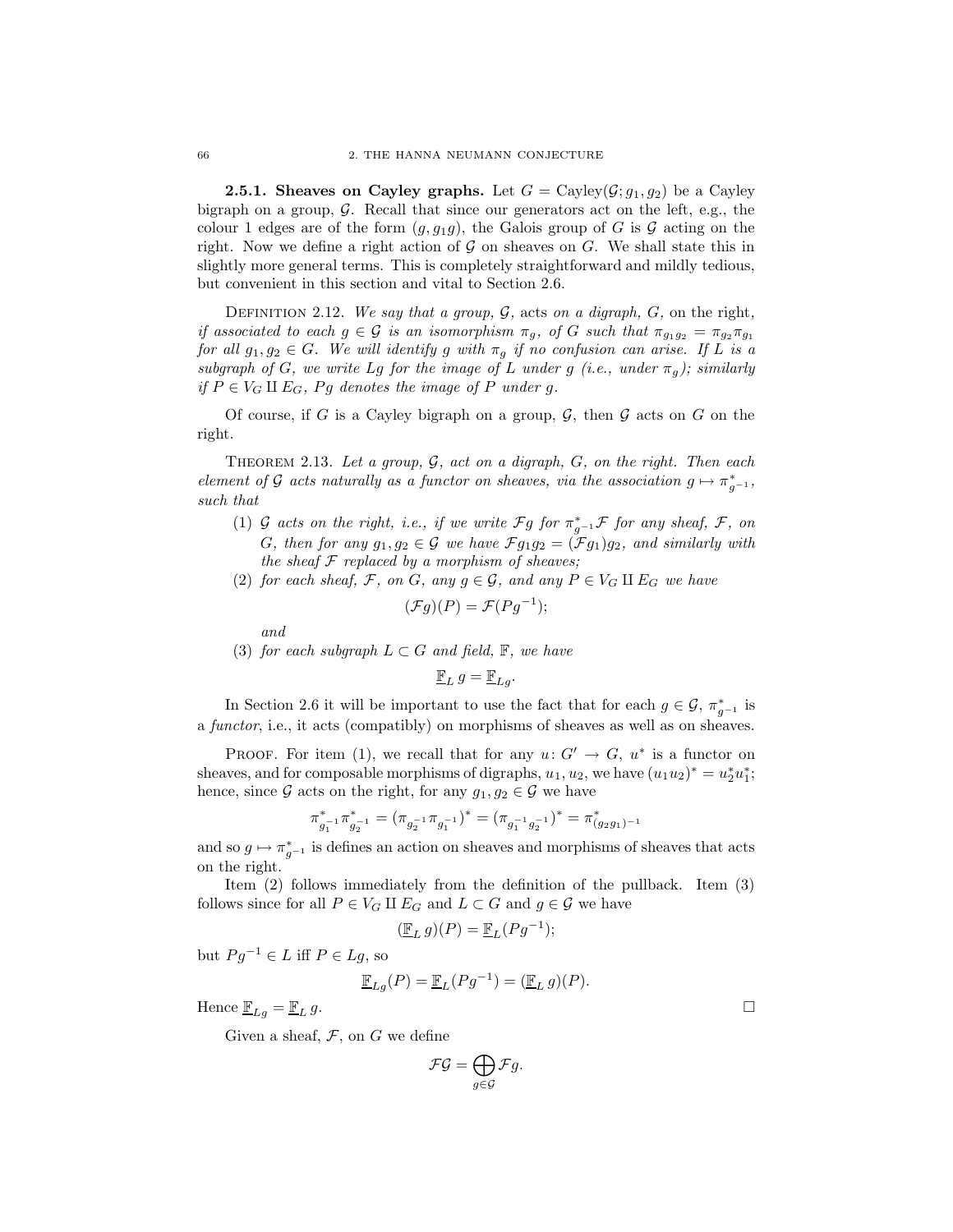In particular, for  $L \subset G$ , if we set

$$
L\mathcal{G} = \coprod_{g \in \mathcal{G}} Lg
$$

(akin to the notation in Theorem 2.5) then

$$
\mathbb{F}_L \mathcal{G} \simeq \mathbb{F}_{L\mathcal{G}}.
$$

2.5.2. Kernels and the SHNC. The following theorem summarizes our approach to the SHNC.

THEOREM 2.14. Let  $L$  be a subgraph of a Cayley bigraph,  $G$ . Assume there is an exact sequence

(2.10) 
$$
0 \to \mathcal{K} \to \underline{\mathbb{F}}_L \mathcal{G} \to \underline{\mathbb{F}}^{\rho(L)} \to 0
$$

such that m.e. $(K) = 0$ . Then L is universal for the SHNC.

PROOF. According to Theorem 2.5, it suffices to show that for each étale  $u: L'' \to G$  we have that  $(L, L'')$  satisfies the SHNC. Tensoring equation (2.10) with  $\mathbb{F}_{L''} = u_! \mathbb{F}$  gives

 $\mathbf{r}$ 

$$
(2.11) \t\t 0 \to \mathcal{K} \otimes \underline{\mathbb{F}}_{L''} \to \underline{\mathbb{F}}_L \mathcal{G} \otimes \underline{\mathbb{F}}_{L''} \to \underline{\mathbb{F}}_{L''}^{\rho(L)} \to 0.
$$

Since m.e. $(K) = 0$  and  $u: L'' \to G$  is étale, Theorem 1.16 and the discussion before it implies that

$$
\mathrm{m.e.}(\mathcal{K}\otimes \underline{\mathbb{F}}_{L^{\prime\prime}})=0.
$$

Since the maximum excess is a first quasi-Betti number, this and equation (2.11) implies that

$$
\mathrm{m.e.}(\underline{\mathbb{F}}_L\mathcal{G}\otimes \underline{\mathbb{F}}_{L''})\leq \mathrm{m.e.}(\underline{\mathbb{F}}_{L''}^{\rho(L)})=\rho(L)\rho(L'').
$$

But

$$
\underline{\mathbb{F}}_L\mathcal{G}\otimes \underline{\mathbb{F}}_{L''}\simeq \underline{\mathbb{F}}_{(L\mathcal{G})\times_G L''}\simeq \underline{\mathbb{F}}_{L\times_{B_2} L''}
$$

(using equation (1.16) and Corollary 2.8), and so we have

$$
\rho(L \times_{B_2} L'') = \text{m.e.}(\underline{\mathbb{F}}_{L \times_{B_2} L''}) = \text{m.e.}(\underline{\mathbb{F}}_{L} \mathcal{G} \otimes \underline{\mathbb{F}}_{L''}) \leq \rho(L)\rho(L'').
$$

#### 2.5.3. Definition and Existence of  $\rho$ -Kernels and k-th Power Kernels.

We begin with some notation to describe the kernels we introduce here and study throughout the rest of this paper.

Let G be a Cayley bigraph on a group, G. For any integer  $k \geq 0$ , let  $\mathbb{F}^{k \times \mathcal{G}}$  be the set of  $k \times |\mathcal{G}|$  matrices with entries  $m_{ig} \in \mathbb{F}$  indexed over  $i = 1, \ldots, k$  and  $g \in \mathcal{G}$ . If  $M \in \mathbb{F}^{k \times G}$ , then we can view M as a map from  $\mathbb{F}^{\mathcal{G}}$  to  $\mathbb{F}^{k}$ . Then M gives rise to a morphism of constant sheaves

$$
\underline{M}\colon \underline{\mathbb{F}}^{\mathcal{G}} \to \underline{\mathbb{F}}^k.
$$

For any  $L \subset G$  and  $g \in \mathcal{G}$ , we have an inclusion  $\underline{\mathbb{F}}_{Lg} \to \underline{\mathbb{F}}$ , which gives us an inclusion

$$
\mathbb{F}_L\mathcal{G}\to \mathbb{F}\mathcal{G}\simeq \mathbb{F}^{\mathcal{G}}.
$$

Thus we get a monomorphism

$$
\iota_{L\mathcal{G}}\colon \underline{\mathbb{F}}_L\mathcal{G}\to \underline{\mathbb{F}}^{\mathcal{G}},
$$

 $\Box$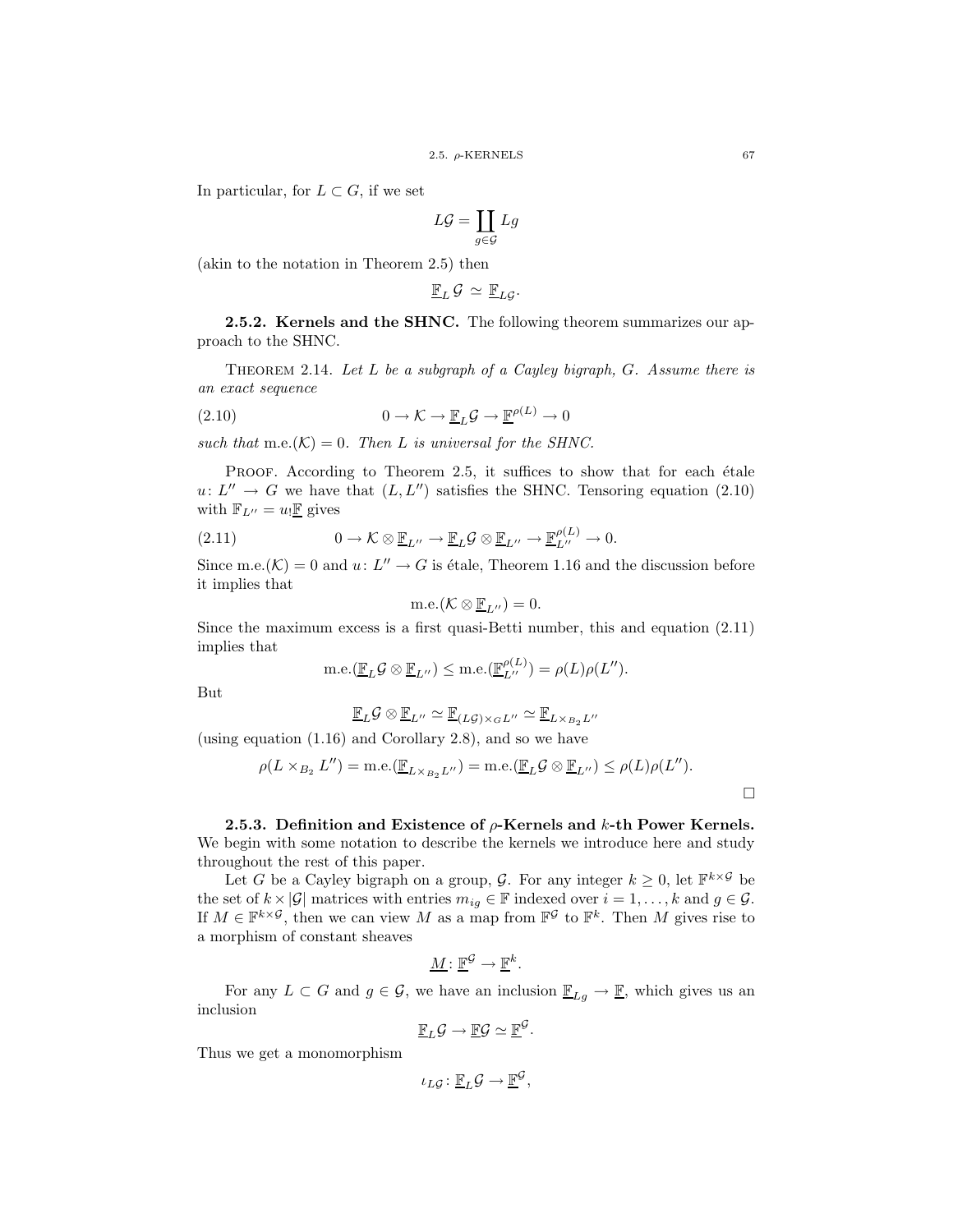and, for any  $M \in \mathbb{F}^{k \times \mathcal{G}}$ , a composite morphism

$$
\underline{M}\iota_{LG}\colon \underline{\mathbb{F}}_L\mathcal{G}\to \underline{\mathbb{F}}^k.
$$

We shall often write  $\iota$  instead of  $\iota_{LG}$ , since the subscript  $LG$  can be inferred from the source (even if two different  $\iota$ 's are involved).

DEFINITION 2.15. Let L be a subgraph of a Cayley bigraph,  $G$ , on a group,  $G$ , and let  $\mathbb F$  be a field. For any integer  $k \geq 0$ , we say that  $M \in \mathbb F^{k \times G}$  is L-surjective if the map,  $\underline{M} \iota_{LG}$  is surjective. If so, we that its kernel,  $K = \mathcal{K}_M(L, G, \mathcal{G})$ , is a k-th power kernel for  $(L, G, \mathcal{G})$ ; if, in addition,  $k = \rho(L)$ , we also say that K is a  $\rho$ -kernel for  $(L, G, \mathcal{G})$ .

Note that when kernels are defined in category theory, i.e., for a category with a zero morphism, then a kernel is defined only up to (unique) isomorphism. However, for sheaves on a graph, we can define the kernel of a morphism  $\mathcal{F}_1 \to \mathcal{F}_2$  uniquely, as the subsheaf of  $\mathcal{F}_1$  that is the kernel. Hence we will speak of the kernel of a morphism, or *its* kernel, for convenience; when we say "a kernel" we shall mean the category theory notion, i.e., any morphism  $\mathcal{K} \to \mathcal{F}_1$  that is the equalizer of  $\mathcal{F}_1 \rightarrow \mathcal{F}_2$  and the zero morphism.

Note that we could also define k-th power kernels when  $M\iota_{LG}$  is not surjective, as the element of the derived category (see [GM03]) as a single shift of the mapping cone of  $M_{LLG}$ ; we shall not pursue this here.

The important point to notice is that if  $k \leq \rho(L)$ , "most" matrices  $M \in \mathbb{F}^{k \times G}$ are L-surjective. We now demonstrate this, in a rather explicit fashion.

DEFINITION 2.16. We say that  $M \in \mathbb{F}^{k \times \mathcal{G}}$  is totally linearly independent (or just totally independent) if every subset G' of G of size k we have  $\{m^g\}_{g \in \mathcal{G}}$  is linearly independent, where  $m<sup>g</sup>$  denotes the column of M corresponding to  $g \in \mathcal{G}$ .

LEMMA 2.17. Let  $L$  be a subgraph of a Cayley bigraph,  $G$ , on a group  $G$ . Then the number of vertices of L and the number of edges of either colour in L are all at least  $\rho(L)$ .

Proof. Adding vertices and edges to a graph does not decrease its reduced cyclicity (i.e., its  $\rho$ ). So if P is an edge of colour 2, let L' be L union all vertices of G and all edges of colour 1. Then  $\rho(L') \geq \rho(L)$  and L' has the same number of edges of colour 2 as  $L$ . But if we discard the edges of colour 2 from  $L'$  we are left with a union of cycles, for which  $\rho = 0$ , and discarding one edge decreases  $\rho$  by at most one (given equation  $(1.1)$ ). Hence the number of edges of colour 2 in  $L'$  is at least  $\rho(L)$ , and so the same is true of the number of colour 2 edges in L.

Similarly L must have at least  $\rho(L)$  edges of colour 1. Finally, since each vertex of L is the head of at most one edge of colour 1, the number of vertices is also at least  $\rho(L)$ .

Now we wish to describe  $\rho$ -kernels, both as a kernel of a sheaf morphism and, alternatively, by explicitly giving their values and restrictions.

DEFINITION 2.18. Fix a subgraph,  $L$ , of a Cayley bigraph,  $G$ , on a group,  $G$ . Fix an  $M \in \mathbb{F}^{k \times G}$  for an integer  $k \geq 0$ . For a subset  $T \subset \mathcal{G}$ , the T-free subspace of  $\ker(M)$  we mean the set

Free 
$$
T = \text{Free } T(M) = \{ \vec{a} \in \text{ker}(M) \mid \forall g \notin T, a_g = 0 \}.
$$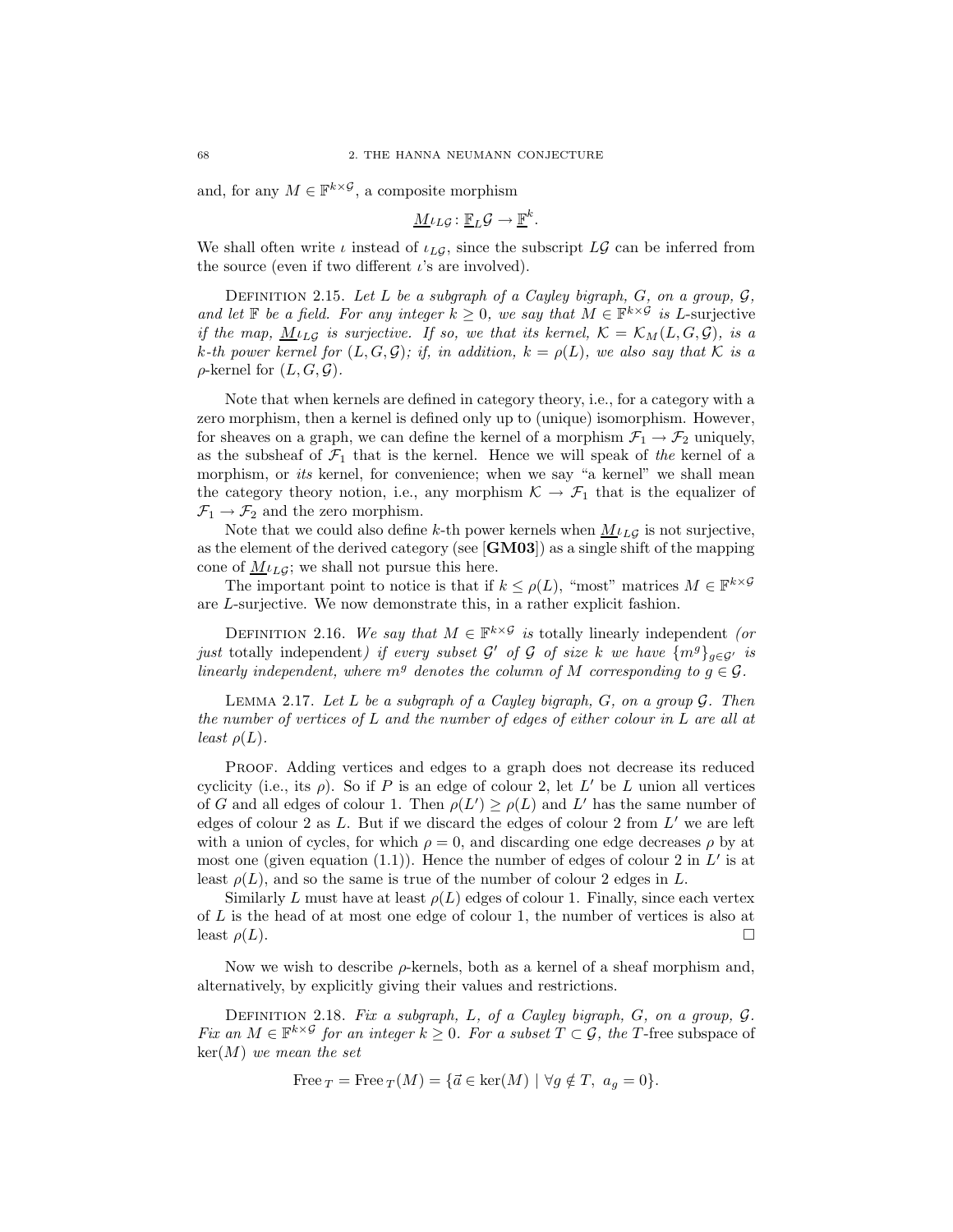A free subspace of ker(M) is a subspace that is T-free for some  $T \subset \mathcal{G}$ . For  $P \in V_G \amalg E_G$ , we set

$$
\mathcal{G}_L(P) = \{ g \in \mathcal{G} \mid P \in Lg \}.
$$

In the above definition, if  $M \in \mathbb{F}^{k \times \mathcal{G}}$  is totally independent, then for all  $T \subset \mathcal{G}$ we have

$$
(2.12) \qquad \qquad \dim(\text{Free}_T) = \max(0, |T| - k).
$$

LEMMA 2.19. Let  $L$  be a subgraph of a Cayley bigraph,  $G$ , on a graph  $G$ . Let  $M \in \mathbb{F}^{k \times \mathcal{G}}$  be totally independent, for some  $k \leq \rho(L)$ . Then

$$
\underline{M}\iota\colon \underline{\mathbb{F}}_L\mathcal{G}\to (\underline{\mathbb{F}}_G)^k
$$

is surjective. Furthermore, if  $K_M$  denotes its kernel, then for each  $P \in V_G \amalg E_G$ we have

$$
\mathcal{K}_M(P) = \operatorname{Free}_{\mathcal{G}_L(P)}(M),
$$

in the notation of Definition 2.18, and the restriction maps for  $\mathcal{K}_M$  are the inclusions. In particular,

$$
\dim(\mathcal{K}_M(P)) = n_P - \rho(L),
$$

where  $n_P = |\mathcal{G}_L(P)|$ . (We shall sometimes write  $\mathcal{K}_M$  as  $\mathcal{K}_M(L)$  or  $\mathcal{K}_M(L, G, \mathcal{G})$  to emphasize  $\mathcal{K}_M$ 's dependence upon L, G, and  $\mathcal{G}.$ )

PROOF. For each  $g \in \mathcal{G}$  we have  $\underline{\mathbb{F}}_L g = \underline{\mathbb{F}}_{Lq}$ . Hence for each  $P \in V_G \amalg E_G$ , we have

$$
(\underline{\mathbb{F}}_L g)(P) = (\underline{\mathbb{F}}_{Lg})(P) = \begin{cases} \mathbb{F} & \text{if } P \in Lg \\ 0 & \text{if } P \notin Lg \end{cases}
$$

Hence

$$
(\underline{\mathbb{F}}_L\mathcal{G})(P)\simeq\bigoplus_{g\in\mathcal{G}_L(P)}\mathbb{F},
$$

and the image of  $\underline{M}\iota$  in  $(\mathbb{F}_G)^k$  at P is the span of the subcollection of the  $n_F$ columns of M corresponding to the elements of  $\mathcal{G}_L(P) \subset \mathcal{G}$ . Since G is a Cayley bigraph,  $n_P$  is either the number of vertices, edges of colour 1, or edges of colour 2 in L. By Lemma 2.17 we have  $n_P \ge \rho(L)$ , and hence this subcollection of  $n_P$ vectors in M spans  $\mathbb{F}^k$ . Hence  $\underline{M}\iota$  is surjective at P, and its kernel, Free  $g_L(p)$ , is of dimension  $n_P - k$ . The restriction maps on  $\underline{\mathbb{F}}_L \mathcal{G}$  are, component by component, those of the individual  $\underline{\mathbb{F}}_L g$  over all  $g \in \mathcal{G}$ , and those are just inclusions; since K is a subsheaf of  $\underline{\mathbb{F}}_L\mathcal{G}$ , we have that K inherits those restriction maps.  $\square$ 

Note that it is easy to see, even with  $\mathcal{G} = \mathbb{Z}/3\mathbb{Z}$  and L consisting of five edges, that there need not be any graph theoretic surjections  $L\mathcal{G} \to G^{\rho(L)}$ , where  $G^{\rho(L)}$  is  $\rho(L)$  disjoint copies of G; so in passing from the graphs  $L\mathcal{G}$  and  $G^{\rho(L)}$  to the sheaves  $\underline{\mathbb{F}}_L\mathcal{G}$  and  $\mathbb{F}^{\rho(L)}$ , there exists a surjection of sheaves that does not arise from any surjection of graphs. So an added benefit of working with sheaves (aside from using them to form kernels useful in studying the SHNC) is that sheaves give "additional surjections" that don't exist in graph theory.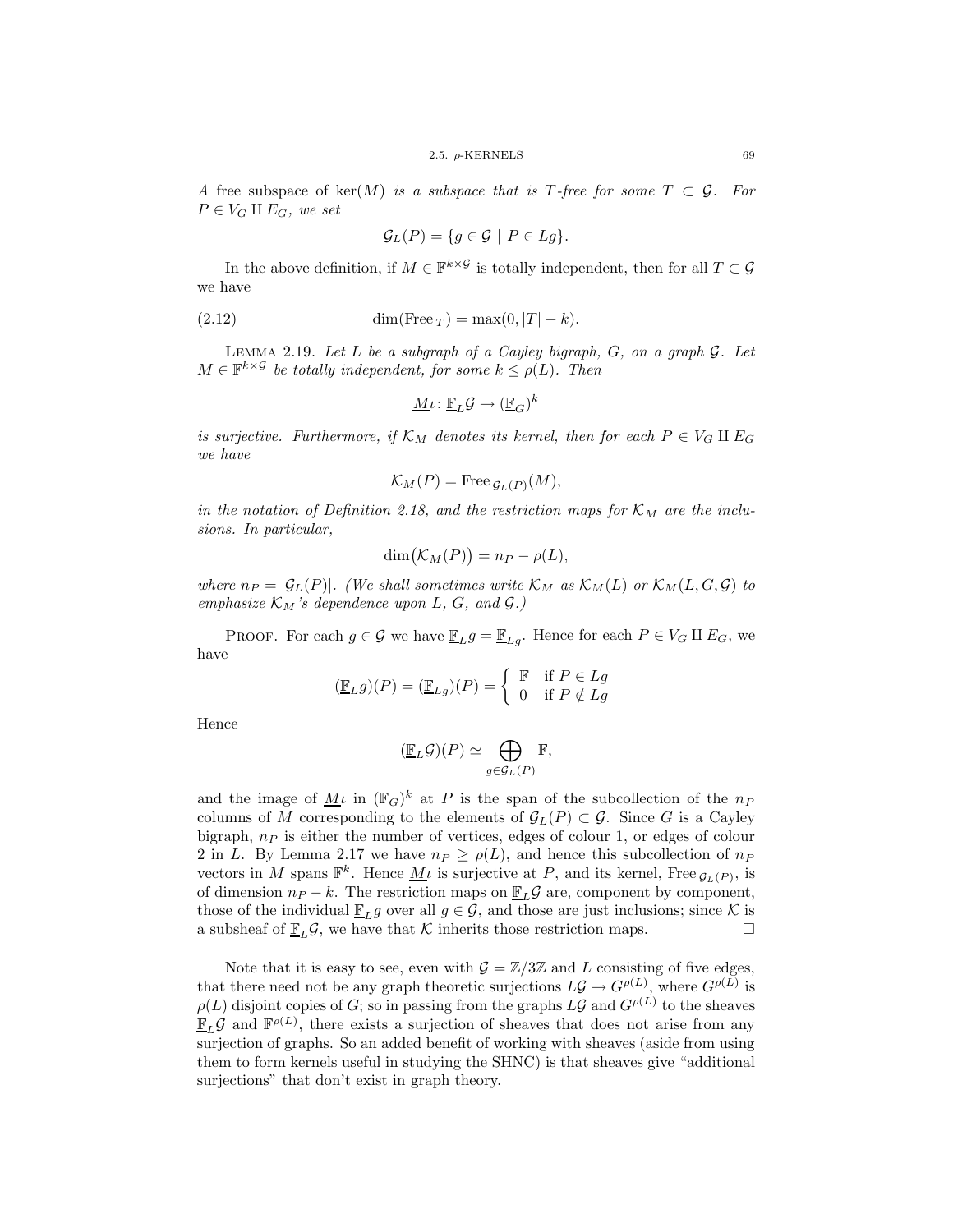#### 2.6. Symmetry and Algebra of the Excess

In this section we make some general observations about the maximum excess of k-th power kernels. The main observation is that given  $(L, G, \mathcal{G})$  as usual, the maximum excess of  $\mathcal{K}_M(L)$  for generic  $M \in \mathbb{F}^{k \times \mathcal{G}}$  is divisible by  $|\mathcal{G}|$ , where by "generic" we mean for M in some subset of  $\mathbb{F}^{k \times G}$  that contains a nonempty, Zariski open subset of  $\mathbb{F}^{k \times \mathcal{G}}$ . Let us outline this argument.

First, in Subsection 2.6.1, we will show that for any  $M \in \mathbb{F}^{k \times G}$  and  $g \in \mathcal{G}$  we have  $\mathcal{K}_M(L)g \simeq \mathcal{K}_{Mg}(L)$  where Mg is obtained by an appropriate action of g on the columns of M. This means that if  $\mathcal F$  is the maximal (or minimal) excess maximizer for  $\mathcal{K}_M(L)$ , then  $\mathcal{F}g$  is isomorphic to the maximal (or, respectively, minimal) excess maximizer for  $\mathcal{K}_{Mg}(L)$ . It may be helpful, albeit somewhat fanciful, to understand this symmetry via two "observers" looking at the exact sequence

$$
0 \to \mathcal{K}_M \to \underline{\mathbb{F}}_L \mathcal{G} \xrightarrow{\underline{M}_L} \underline{\mathbb{F}}^k \to 0,
$$

one who examines this at  $P \in V_G \amalg E_G$ , and the other at Pg, for g fixed and P varying; for example,  $\mathbb{F}_L\mathcal{G}$  "looks" the same to both observers, except that its summands appear permuted from one observer to the other.

In Subsection 2.6.2 we discuss the generic maximum excess of  $\mathcal{K}_M = \mathcal{K}_M(L)$ with L fixed and  $M \in \mathbb{F}^{k \times \mathcal{G}}$  variable (and  $G, \mathcal{G}, k$  fixed). The key to this discussion is considering what we call "dimension profiles," which we now define.

DEFINITION 2.20. By a dimension profile on a bigraph,  $G$ , we mean a function

$$
n\colon V_G \amalg E_G \to \mathbb{Z}_{\geq 0}.
$$

For any such n, we set

$$
\chi(n) = \sum_{v \in V_G} n(v) - \sum_{e \in E_G} n(e); \qquad |n| = \sum_{P \in V_G \amalg E_G} n(P).
$$

Any sheaf, F, on G determines a dimension profile,  $\dim(\mathcal{F})$ , as the function  $P \mapsto$  $\dim(\mathcal{F}(P))$ . For any dimension profile, n, of a Cayley bigraph, G, on a group, G, any subgraph,  $L \subset G$ , any field,  $\mathbb{F}$ , and any  $k \geq 0$ , let

$$
\mathcal{M}(n) = \mathcal{M}(n, L, G, \mathcal{G}, \mathbb{F}, k)
$$

be the set of  $M \in \mathbb{F}^{k \times G}$  for which  $\mathcal{K}_M = \mathcal{K}_M(L, G, \mathcal{G})$  exists (i.e., M is L-surjective) and has a subsheaf, F, with  $\dim(\mathcal{F}) = n$ .

We easily see that for all n,  $\mathcal{M}(n)$  is a constructible subset of  $\mathbb{F}^{k\times\mathcal{G}}$ . Let N be the set of n for which  $\mathcal{M}(n)$  is generic, i.e., contains a Zariski open subset of  $\mathbb{F}^{k\times\mathcal{G}}$ ; since  $\mathcal{M}(n)$  is constructible, it is equivalent to say that its Zariski closure is  $\mathbb{F}^{k \times g}$ . The generic (in M) value of the maximum excess of  $\mathcal{K}_M$  is the largest value of  $-\chi(n)$  among those  $n \in \mathcal{N}$ ; let  $\mathcal{N}'$  be the subset of  $n \in \mathcal{N}$  which attain this largest  $-\chi(n)$  value. Since G is finite, for any  $n \in \mathcal{N}$  there is a generic set of M such that  $Mg \in \mathcal{M}(n)$  for all  $g \in \mathcal{G}$ . Hence, if  $n \in \mathcal{N}'$  is chosen with  $|n|$  at a maximum value (or minimum value), then by the uniqueness of the maximum (or minimum) maximizer of the excess, the symmetry  $\mathcal{K}_M g \simeq \mathcal{K}_{Mg}$  implies that  $n(P) = n(Pg^{-1})$ for all  $P \in V_G \amalg E_G$  and  $g \in \mathcal{G}$ . Hence the generic maximum excess of  $\mathcal{K}_M$ , which equals  $-\chi(n)$  for any  $n \in \mathcal{N}'$ , is divisible by  $\mathcal{G}$ .

We wish to remark that the generic maximum excess is not generally attained by all  $M \in \mathbb{F}^{k \times \mathcal{G}}$ . For example, our approach to the SHNC is based on the fact that the generic maximum excess of a  $\rho$ -kernel is zero, i.e., for  $k = \rho(L)$  (see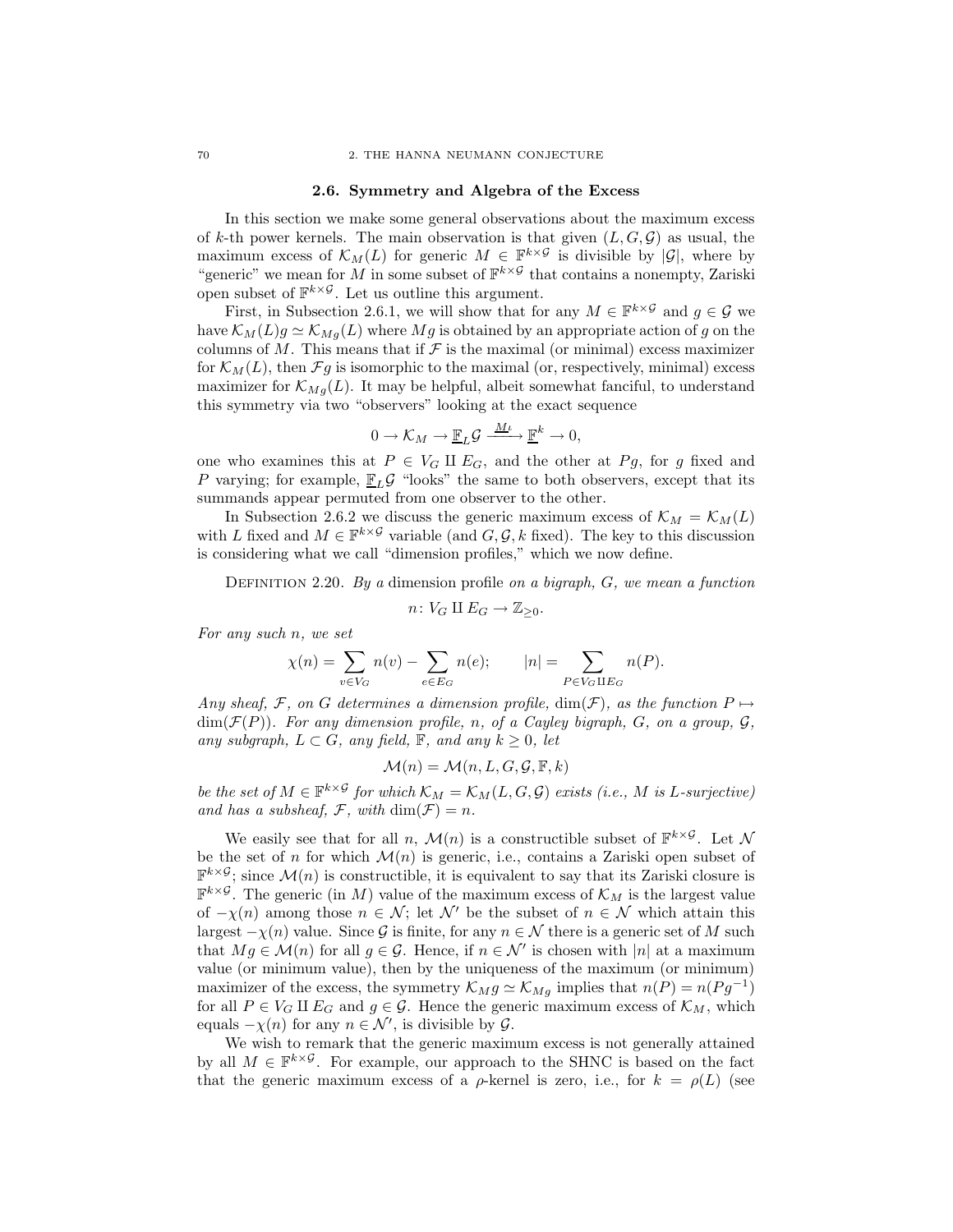Theorem 2.33). However, if M is zero in one column, but totally independent in the others, then M will still be L-surjective provided that L has at least  $\rho(L) + 1$ edges of each colour. (A simple example of such an  $L$  can be obtained by deleting one edge of each colour from Cayley( $\mathbb{Z}/m\mathbb{Z}; 1, 1$ ) with  $m \geq 2$ .) In such a situation, the fact that M has a column of zeros implies that  $\mathcal{K}_M$  has  $\mathbb{F}_L g$  as a subsheaf (more precisely, a direct summand) for some  $g \in \mathcal{G}$ , and hence the maximum excess of  $\mathcal{K}_M$  will be at least  $\rho(L)$ . Hence any L that has at least  $\rho(L) + 1$  edges of each colour, and for which  $\rho(L) > 0$ , has a  $\rho$ -kernel of positive maximum excess. Hence it is essential to study the maximum excess of  $\mathcal{K}_M$  with some restrictions on M, i.e., requiring some special properties of  $M$ ; in our case, these properties restrict M to some generic subset of  $\mathbb{F}^{\rho(L)\times\mathcal{G}}$ .

**2.6.1.** Symmetry of  $k$ -th Power Kernels. The point of this subsection is to establish the following symmetry of k-th power kernels.

THEOREM 2.21. Let L be a subgraph of a Cayley bigraph,  $G$ , on a group,  $G$ , and let  $\mathbb F$  be an arbitrary field. Let k be an arbitrary non-negative integer and  $M \in \mathbb{F}^{k \times \mathcal{G}}$ . Let Mg be the matrix (described earlier) whose g' column, for  $g' \in \mathcal{G}$ , is the  $g'g^{-1}$  column of M. Then M is L-surjective iff Mg is L-surjective, and if so then  $\mathcal{K}_M(L)g \simeq \mathcal{K}_{Mg}(L)$ .

PROOF. We begin our discussion of symmetry with a somewhat pedantic, but important, point. If  $A$  is a category in which finite direct sums exists, such as an additive category, and  $\{A_s\}_{s\in S}$  is a family of objects in the category indexed upon a finite set, S, then their direct sum comes with projections

$$
f_r \colon \bigoplus_{s \in S} A_s \to A_r
$$

for each  $r \in S$ . If  $\pi: S \to S$  is a permutation, then we have a "component permuting" map,"  $P = P(\pi)$ , given by

$$
P(\pi)\left(\bigoplus_{s\in S} A_s\right) = \bigoplus_{s\in S} A_{\pi(s)},
$$

The two direct sums in this last equation are isomorphic, but not equal (e.g., the direct sum on the right-hand-side has the projection  $f'_r$  whose target is  $A_{\pi(r)}$ , not to  $A_r$ , for each  $r \in \mathcal{G}$ ). We shall need to keep the seemingly unimportant operator  $P = P(\pi)$  in mind in order to make things precise for this subsection. If  $A_{\bullet}$  is any direct sum indexed on G, then we easily see  $P(\pi_2)(P(\pi_1)A_{\bullet}) = P(\pi_2 \circ \pi_1)A_{\bullet}$ .

Again, let F be a field,  $k \geq 0$  an integer, L a subgraph of a Cayley bigraph, G, on a group,  $\mathcal{G}$ , and  $M \in \mathbb{F}^{k \times \mathcal{G}}$  that is *L*-surjective. We have an exact sequence.

(2.13) 
$$
0 \longrightarrow \mathcal{K} \longrightarrow \bigoplus_{g' \in \mathcal{G}} \underline{\mathbb{F}}_L g' \xrightarrow{\underline{M}\iota} \underline{\mathbb{F}}^k \longrightarrow 0.
$$

For a  $g \in \mathcal{G}$ , applying  $\pi_{g^{-1}}^*$ , of Theorem 2.13, to this sequence gives an exact sequence:

(2.14) 
$$
0 \longrightarrow \mathcal{K}g \longrightarrow \bigoplus_{g' \in \mathcal{G}} \underline{\mathbb{F}}_L g'g \xrightarrow{\pi_{g^{-1}}^*(\underline{M}\iota)} \underline{\mathbb{F}}^k g \longrightarrow 0.
$$

We have  $\underline{\mathbb{F}} g = \underline{\mathbb{F}}$  since  $\underline{\mathbb{F}}$  is a constant sheaf (note the we mean that the two are equal, not merely isomorphic). Note that  $\pi_{g^{-1}}^*$  acts on sheaves by renaming the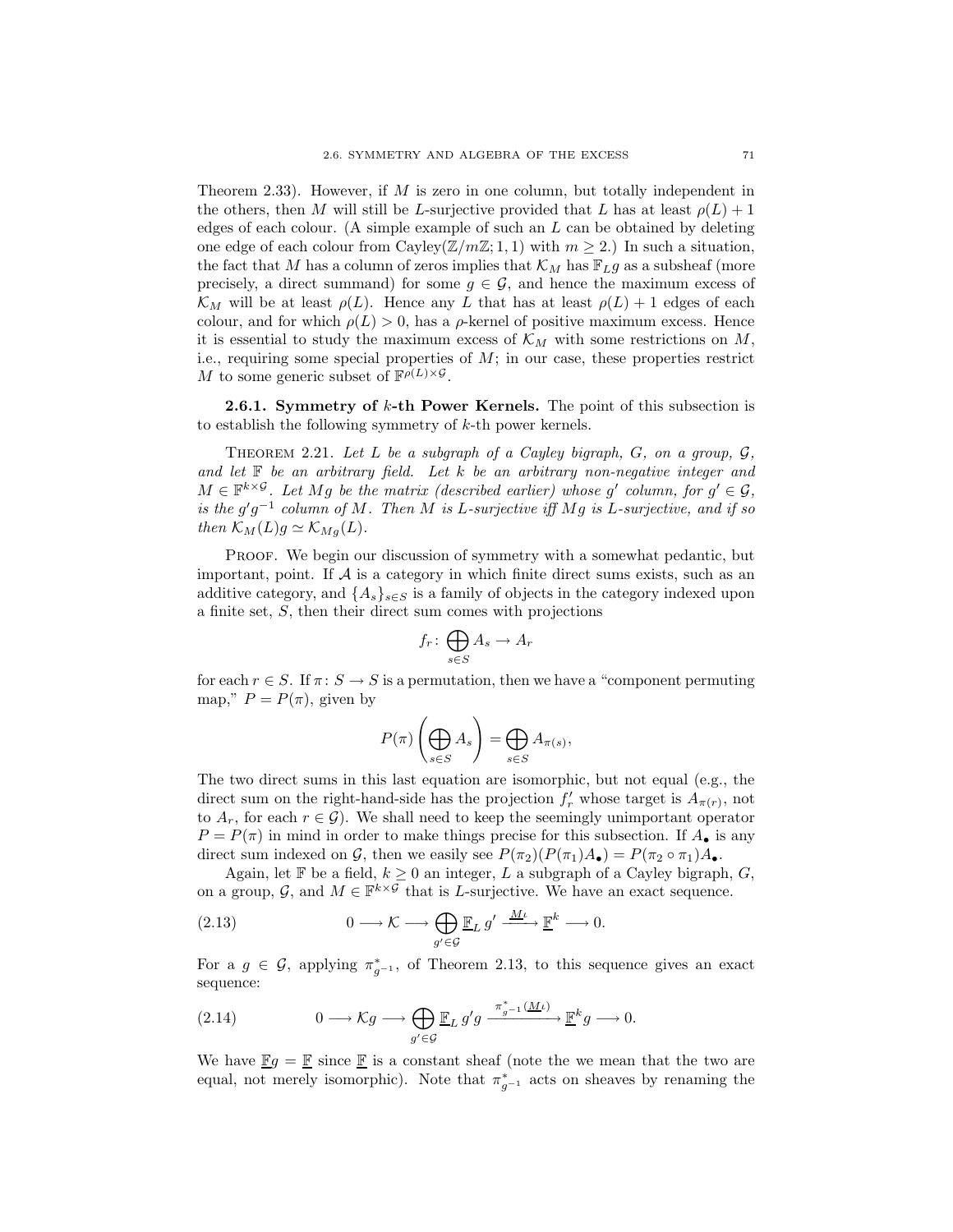vertices of G, so it acts on  $\underline{M}\iota$  only by permuting sheaf inclusions  $\underline{\mathbb{F}}_{L_0\mu'} \to \underline{\mathbb{F}}$  for various values of  $g''$ ; in other words,

$$
\pi_{g^{-1}}^*(\underline{M}\iota_{\mathbb{F}_L}g)=\underline{M}\iota',
$$

where  $\iota'$  is  $\iota$  with the source  $\underline{\mathbb{F}}_L \mathcal{G} \mathcal{G}$ . Hence we may write equation (2.14) as

(2.15) 
$$
0 \longrightarrow \mathcal{K}g \xrightarrow{j} \bigoplus_{g' \in \mathcal{G}} \underline{\mathbb{F}}_L g'g \xrightarrow{\underline{M}\iota'} \underline{\mathbb{F}}^k \longrightarrow 0,
$$

where  $j$  is an inclusion.

Also, we have

$$
P(\pi_{g^{-1}})\left(\bigoplus_{g'\in\mathcal{G}}\mathbb{E}_L g'g\right) = \bigoplus_{g'\in\mathcal{G}}\mathbb{E}_L \pi_{g^{-1}}(g')g = \bigoplus_{g'\in\mathcal{G}}\mathbb{E}_L g' = \mathbb{E}_L \mathcal{G}.
$$

Hence from equation (2.15) we get a sequence

$$
0 \longrightarrow \mathcal{K}g \xrightarrow{j} \bigoplus_{g' \in \mathcal{G}} \underline{\mathbb{F}}_L g'g \xrightarrow{P(\pi_{g-1})} \underline{\mathbb{F}}_L \mathcal{G} \xrightarrow{P(\pi_g)} \bigoplus_{g' \in \mathcal{G}} \underline{\mathbb{F}}_L g'g \xrightarrow{\underline{M}\iota'} \underline{\mathbb{F}}^k \longrightarrow 0,
$$

and hence an exact sequence (since  $P(\pi_g)$  and  $P(\pi_{g^{-1}})$  are isomorphisms)

(2.16) 
$$
0 \longrightarrow \mathcal{K}g \xrightarrow{P(\pi_{g-1}) \circ j} \mathbb{E}_L \mathcal{G} \xrightarrow{\underline{M} \iota' P(\pi_g)} \mathbb{E}^k \longrightarrow 0,
$$

with  $j$  being the inclusion in equation (2.15). But clearly

$$
\underline{M} \iota' P(\pi_g) = \underline{M} P(\pi_g) \iota_{\mathbb{F}_L} \mathcal{G} = \underline{M \pi_g} \iota_{\mathbb{F}_L} \mathcal{G},
$$

where  $\pi_g$  is viewed as operating vectors in  $\mathbb{F}^{\mathcal{G}}$  sending  $\alpha \in \mathbb{F}^{\mathcal{G}}$ , viewed as a function  $\alpha: \mathcal{G} \to \mathbb{F}$  to  $\pi_q \alpha$  given by

$$
g' \mapsto \alpha(\pi_g(g')) = \alpha(g'g).
$$

Hence setting  $Mg = M\pi_q$ , we get a short exact sequence

(2.17) 
$$
0 \longrightarrow \mathcal{K}g \longrightarrow \underline{\mathbb{F}}_L \mathcal{G} \xrightarrow{\underline{M}g \iota} \underline{\mathbb{F}}^k \xrightarrow{0}.
$$

Hence  $\mathcal{K}_{Mg}(L)$  is, up to isomorphism, just  $\mathcal{K}g$ .

To complete the proof of the theorem, it remains to find that permutation that brings the columns of M to those of Mg. If  $M = \{m_{i,g'}\}$  give M's entries, then for any  $w \in \mathbb{F}^{\mathcal{G}}$ , the *i*-th component of  $(Mg)w = M(\pi_g w)$  is

$$
(M(\pi_g w))_i = \sum_{g' \in \mathcal{G}} m_{i,g'}(\pi_g w)_{g'} = \sum_{g' \in \mathcal{G}} m_{i,g'} w_{g'g} = \sum_{g'' \in \mathcal{G}} m_{i,g''g^{-1}} w_{g''}.
$$

Hence the *i*, g'' entry of Mg is  $m_{i,g''g^{-1}}$ , so the g'' column of Mg is the  $g''g^{-1}$  of  $M.$ 

We wish to make a few comments on equation (2.17) and how we derived it. First, kernels, in category theory, are defined only up to isomorphism; this is why we can "forget about"  $P(\pi_{q^{-1}})j$  in equation (2.16); it is only important to know that this arrow gives an exact sequence there and in equation (2.17).

Note that the two actions of  $g \in \mathcal{G}$  in equation (2.17) are right  $\mathcal{G}$  actions on the exact sequence. To see this, first note that

$$
(Mg)g' = (M\pi_g)\pi_{g'} = M\pi_{gg'} = Mgg'.
$$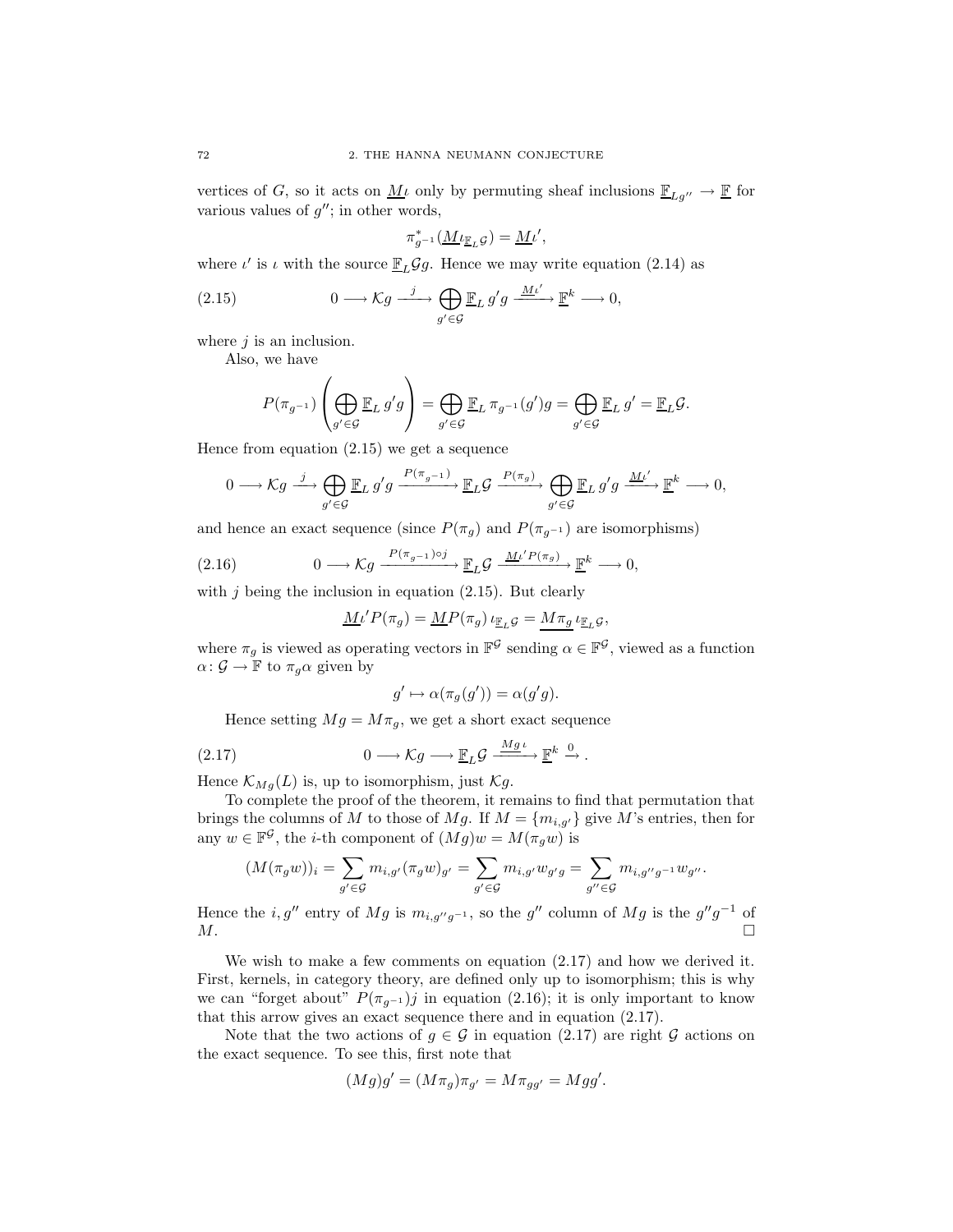Then note that if we take the procedure for going from equation (2.13) to equation  $(2.17)$  and then do the same procedure with g replaced by  $g'$ , then we easily see (paying close attention to the order of the P's, the  $\pi$ 's, and the  $\iota$ 's) that we get the same equation as equation (2.13) with K replaced by  $Kgg'$  and M replaced by  $Mgg'.$ 

We wish to comment on something that seems a bit contradictory. The map  $g \mapsto P(\pi_{g-1})$  is a left action, and so it may seem strange that our forgotten monomorphism  $P(\pi_{q-1})$  in equation (2.16) involves a left action. But note that if we apply  $g'$  to equation  $(2.17)$  we get

$$
0\longrightarrow \mathcal{K}gg'\xrightarrow{\pi_{g'-1}^*(P(\pi_{g-1})\circ j)} \underline{\mathbb{F}}_L\mathcal{G}g'\xrightarrow{\pi_{g'-1}^*(\underline{M}\iota'P(\pi_g))} \underline{\mathbb{F}}^k\longrightarrow 0,
$$

and hence an exact sequence

$$
0 \longrightarrow \mathcal{K}gg' \stackrel{\alpha}{\longrightarrow} \underline{\mathbb{F}}_L\mathcal{G} \stackrel{\beta}{\longrightarrow} \underline{\mathbb{F}}^k \longrightarrow 0,
$$

where

$$
\alpha = P(\pi_{g'-1}) \circ \pi_{g'-1}^* (P(\pi_{g-1}) \circ j) = P(\pi_{g'-1}) P(\pi_{g-1}) j', \n\beta = \pi_{g'-1}^* (\underline{M} \iota' P(\pi_g)) P(\pi_{g'})
$$

for an inclusion j'. Examining  $\alpha$  we see that  $P(\pi_{g^{-1}})$  is applied to the left of  $P(\pi_{g^{-1}})$ , whose product equals  $P(\pi_{(gg')^{-1}})$ , so that g' appears to the right of g.

A similar remark applies for the column permuting rule taking  $M$  to  $Mg$ :  $g \mapsto \pi_{g^{-1}}$  is a left action, not a right action. However, if  $f : \mathcal{G} \to T$  is any function from G to a set, T, then defining a function  $fg$  via  $(fg)(g') = f(g'g^{-1})$  defines a *right* action of G on functions from G to T; indeed, for  $f : \mathcal{G} \to T$  and  $g, g_1, g_2 \in \mathcal{G}$ we have

$$
((fg_1)g_2)(g) = (fg_1)(gg_2^{-1}) = f(gg_2^{-1}g_1^{-1}) = f(g(g_1g_2)^{-1}) = (f(g_1g_2))(g).
$$

So the left action  $g \mapsto \pi_{g^{-1}}$  turns into a right action when it acts on the argument of a function.

We finish this subsection with a corollary of Theorem 2.21 that is our sole application of the theorem.

COROLLARY 2.22. Let  $n$  be a dimension profile for Cayley bigraph,  $G$ , on a group, G. Let L be a subgraph of G, let  $\mathbb F$  be a field, and let  $k \geq 0$  be an integer. Then for any  $q \in \mathcal{G}$ , we have

$$
\mathcal{M}(ng, L, G, \mathcal{G}, k) = \mathcal{M}(n, L, G, \mathcal{G}, k)g,
$$

where ng is given by

$$
(ng)(P) = n(Pg^{-1})
$$

for all  $P \in V_G \amalg E_G$ .

(We easily check that the action  $g \to ng$  in this corollary is a right action, similar to the above discussion of the action on functions from  $G$  to a set,  $T$ .)

PROOF. Let  $g \in \mathcal{G}$  and  $M \in \mathcal{M}(n)$ . Then there exists an  $\mathcal{F} \subset \mathcal{K}_M$  such that  $\dim(\mathcal{F}) = n$ . Then we have  $\mathcal{F}g \subset \mathcal{K}_M g$  and we have  $\dim(\mathcal{F}g) = \dim(\mathcal{F})g$ , since

$$
\dim((\mathcal{F}g)(P)) = \dim(\mathcal{F}(Pg^{-1}))
$$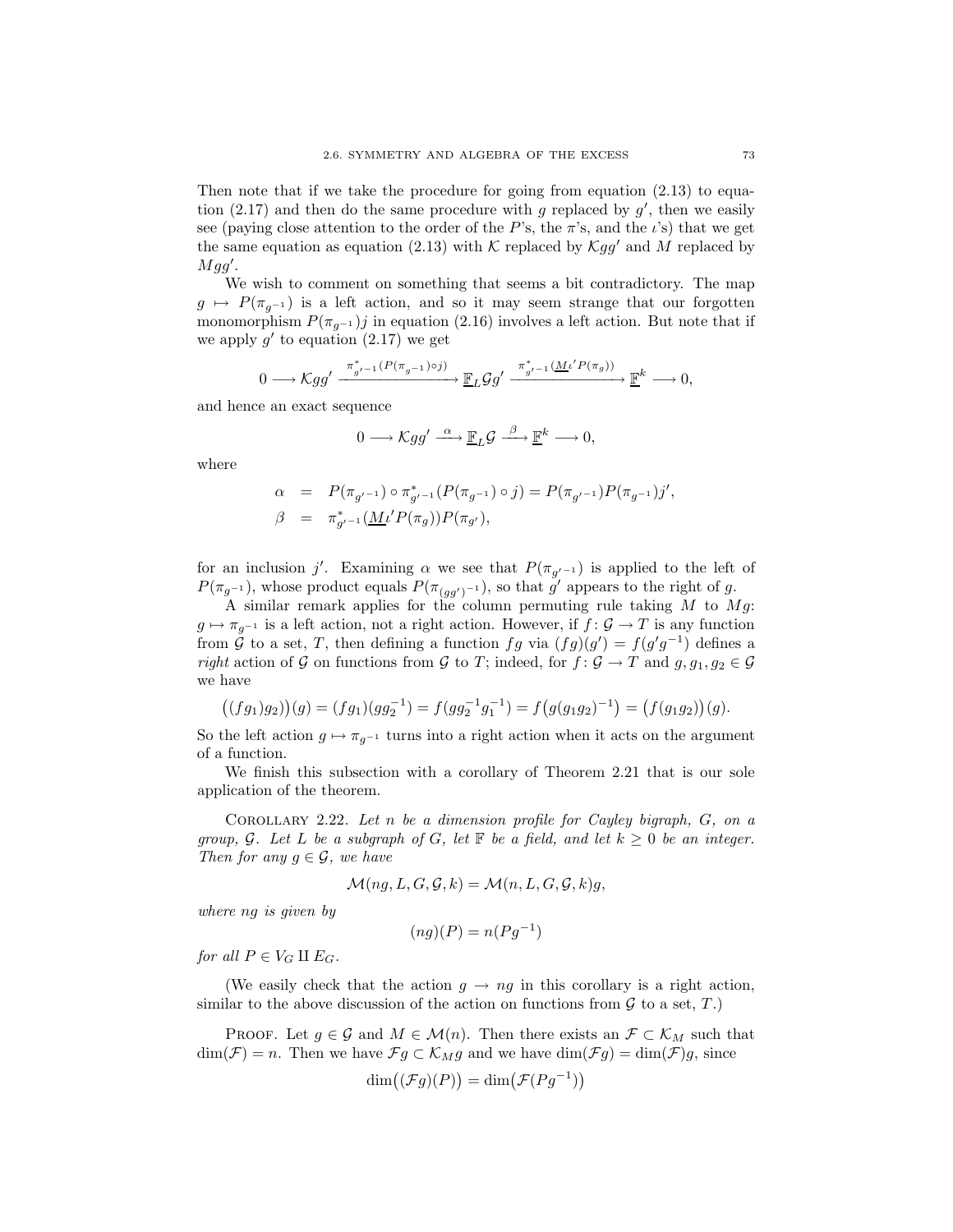for all  $P \in V_G \amalg E_G$ . But we have an isomorphism  $\iota_g: \mathcal{K}_M g \to \mathcal{K}_{Mg}$  of sheaves on G; so on the one hand we have  $\iota_g \mathcal{F} \subset \mathcal{K}_{Mg}$ , and on the other hand, since isomorphisms preserve the dimension profile, we have  $Mg \in \mathcal{M}(n')$  where

$$
n' = \dim(\iota_g \mathcal{F}g) = \dim(\mathcal{F}g) = ng.
$$

Hence  $M \in \mathcal{M}(n)$  implies that  $Mg \in \mathcal{M}(ng)$ . Applying this observation to M replaced with  $Mg$  and g replaced with  $g^{-1}$  (or simply reversing the argument in this proof) shows the converse. Hence  $\mathcal{M}(n)g = \mathcal{M}(nq)$ .

**2.6.2.** Generic Maximum Excess. If  $\mathbb{F}$  is a field and  $r \geq 1$  an integer, then by a *generic* subset of  $\mathbb{F}^r$  we mean a subset that contains

$$
\{(x_1, \ldots, x_r) \in \mathbb{F}^r \mid p(x_1, \ldots, x_r) \neq 0\}
$$

for some nonzero polynomial, p. Algebraic geometry and generic subsets are most commonly discussed (at least on the most basic level) under the assumption that F is algebraically closed. Under this situation, all generic sets are nonempty; this remains true if  $\mathbb F$  is infinite, or if the polynomial, p, above is fixed and  $\mathbb F$  is finite but sufficiently large.

In order to have a sensible definition of generic and to conform to the algebraic geometric literature, we will freely assume that  $\mathbb F$  is algebraically closed. However, the theorems we obtain in this section and the next will be valid for any infinite field or "sufficiently large" finite field, F, by applying these theorems to the algebraic closure of  $\mathbb{F}$ , finding the associated polynomials, p, to the generic sets of interest, and determining how large  $\mathbb F$  needs to be so that the generic sets are nonempty. The reader may find it amusing to note that in all our discussion of generic sets and generic conditions, all that we ultimately care about is that certain of these generic sets are nonemtpy (e.g., that there is at least one  $\rho$ -kernel for  $(L, G, \mathcal{G})$  with vanishing maximum excess).

Let us review some notation in algebraic geometry; see [Har77], Chapter 1, Section 1. Let us assume that  $\mathbb F$  is algebraically closed. Let  $\mathbb A^N = \mathbb A^N(\mathbb F)$ , where N is an integer or a set or a product thereof, denote affine N space over  $\mathbb{F}$ , i.e., the set  $\mathbb{F}^N$ , with its usual Zariski topology. (When we speak of topological notions on  $\mathbb{F}^N$  we mean those of  $\mathbb{A}^N(\mathbb{F})$ ; in the literature  $\mathbb{A}^N(\mathbb{F})$  connotes  $\mathbb{F}^N$  viewed as a topological space, or scheme, etc.) Recall that a locally closed set is the intersection of an open and closed set (i.e., a subset of  $\mathbb{A}^N$  determined as the zeros of some polynomials and complement of the zeros of some other polynomials), and a constructible set on  $\mathbb{A}^N$  amounts to a finite disjoint union of locally closed sets (see [Har77], Exercise II.3.18].

LEMMA 2.23. Let  $\mathbb F$  be an algebraically closed field,  $k \geq 0$  an integer, and L a subgraph of a Cayley bigraph, G, on a group, G. For each n:  $V_G \amalg E_G \to \mathbb{Z}_{\geq 0}$ ,  $\mathcal{M}(n) = \mathcal{M}(n, L, G, \mathcal{G}, k)$  is a constructible set.

**PROOF.** We introduce  $|n| |\mathcal{G}|$  indeterminates as follows: for each  $P \in V_P \amalg E_P$ , and  $i = 1, \ldots, n(P)$ , let  $x_{P,i}$  be a vector of indeterminates indexed on  $\mathcal G$  (there are |n| vector variables  $x_{P,i}$ , for a total of  $|n||\mathcal{G}|$  indeterminates). We note that  $M \in \mathcal{M}(n)$  precisely when one can find a solution for M and  $x_{P,i}$  to the conditions

- (1) M is L-surjective; i.e., for each  $P \in V_G \amalg E_G$ ,  $\mathbb{F}^k$  is spanned by the columns of M corresponding to the elements of  $\mathcal{G}_P(L)$ ;
- (2) for all P and i we have that  $x_{P,i}$  has zero components outside of  $\mathcal{G}_L(P)$ ;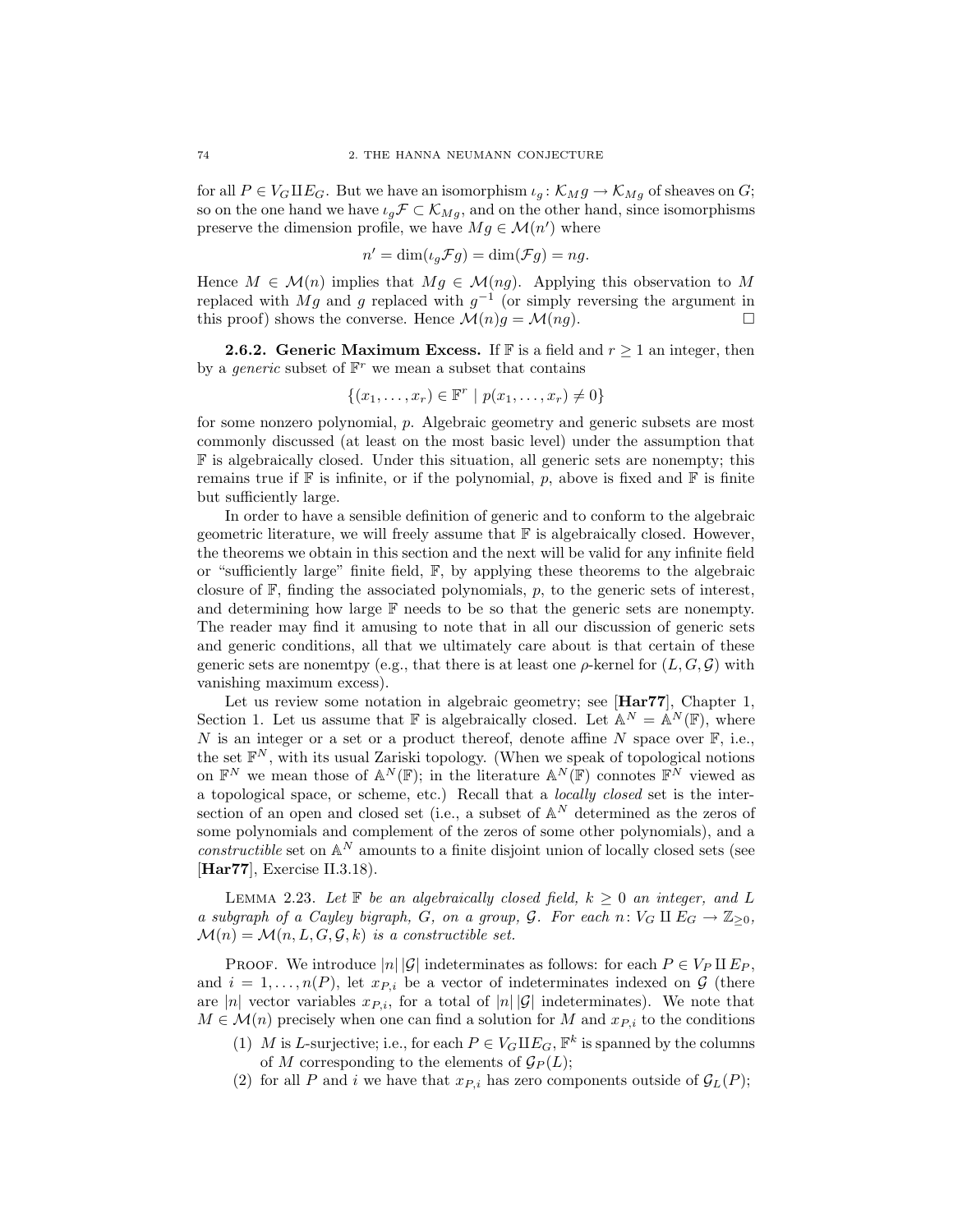- (3) for all P and i,  $Mx_{P,i} = 0$ ;
- (4) for all  $P, x_{P,1}, \ldots, x_{P,n_P}$  are linearly independent;
- (5) for all  $e \in E_G$  and all i we have that  $x_{e,i}, x_{te,1}, x_{te,2}, \ldots, x_{te,n_{te}}$  are linearly dependent, and similarly with he replacing te.

The dependence or independence or spanning of vectors reduces to the vanishing or nonvanishing of determinants of the vectors' coordinates. Hence all the above equations give us a collection of polynomials  $f_i \in \mathbb{F}[M, x]$  (polynomials in the entries of M and the  $x_{P,i}$ 's) and  $\tilde{f}_j \in \mathbb{F}[M, x]$  such that  $M \in \mathcal{M}(n)$  iff for some x we have  $(M, x) \in C$ , where C is the set of  $(M, x)$  for which  $f_i(M, x) = 0$  for all relevant i and  $f_i(M, x) \neq 0$  for all relevant j; hence C is constructible. But  $M \in \mathcal{M}(n)$  iff  $(M, x) \in C$  for some x; hence  $\mathcal{M}(n)$  is the image of C under the projection

$$
\mathbb{A}^{k \times \mathcal{G}} \times \mathbb{A}^{|n| \times \mathcal{G}} \to \mathbb{A}^{k \times \mathcal{G}}.
$$

But any projection from an affine space to another by omitting some of the coordinates has the property that it takes constructible sets to constructible sets (see Exercise II.3.19 of [Har77] or Theorem 3.16 of [Har92], noting that such a projection is both regular and of finite type). Hence  $\mathcal{M}(n)$ , the image of C, is  $\Box$ constructible.

We recall that a generic subset, S, of some affine space,  $\mathbb{F}^T$ , is a subset that contains a nonemtpy Zariski open subset of the space; if  $S$  is constructible, then  $S$ is generic iff its Zariski closure is the affine space.

Next we claim that  $\mathcal{M}(n)$  is generic in  $\mathbb{F}^{k \times G}$  for at least one n, provided that  $k \leq \rho(L)$ , and that  $\mathcal{M}(n) = \emptyset$  for all but finitely many n. Indeed, for any totally independent  $M \in \mathbb{F}^{k \times \mathcal{G}}$  we have that M is L-surjective (for  $(L, G, \mathcal{G}, \mathbb{F}, k)$ ), and the zero sheaf, Z, has  $\dim(\mathcal{Z}) = 0$ . Hence the Zariski closure of  $\mathcal{M}(0)$  is  $\mathbb{F}^{k \times \mathcal{G}}$ . Furthermore,  $\mathcal{K}_M(P)$ , for any  $P \in V_G \amalg E_G$ , is of dimension at most  $|\mathcal{G}| - k$ ; hence  $\mathcal{M}(n) = \emptyset$  unless  $|n(P)| \leq |\mathcal{G}| - k$  for all  $P \in V_G \amalg E_G$ , and there are only finitely many such *n*.

DEFINITION 2.24. Let L be a subgraph of a Cayley bigraph,  $G$ , on a group,  $G$ , and let  $\mathbb F$  be an algebraically closed field. Let  $k \leq \rho(L)$  be a non-negative integer. We say that n:  $V_G \amalg E_G \to \mathbb{Z}_{\geq 0}$  is generic for  $(L, G, \mathcal{G}, \mathbb{F}, k)$  if the Zariski closure of  $\mathcal{M}(n)$  is  $\mathbb{A}^{k\times\mathcal{G}}(\mathbb{F})$ . We define the generic maximum excess of  $(L, G, \mathcal{G}, \mathbb{F}, k)$  to be the largest value of  $-\chi(n)$  for which n is generic. We define n to be a maximal profile (respectively, minimal profile) of  $(L, G, \mathcal{G}, \mathbb{F}, k)$  if n is generic,  $-\chi(n)$  equals the generic maximum excess, and there is no  $n' \neq n$  which is generic with  $-\chi(n') =$  $-\chi(n)$  and  $n'(P) \ge n(P)$  (respectively  $n'(P) \le n(P)$ ) for all  $P \in V_G \amalg E_G$ .

THEOREM 2.25. Let L be a subgraph of a Cayley bigraph,  $G$ , on a group,  $\mathcal{G}$ . Let F be an algebraically closed field, and  $k \leq \rho(L)$  an integer. There is a unique maximal profile and a unique minimal profile for  $(L, G, \mathcal{G}, \mathbb{F}, k)$ . Furthermore, if n is either the maximal or minimal profile, and  $P \in V_G \amalg E_G$ , then  $ng = n$  for all  $g \in \mathcal{G}$  (in the notion of Corollary 2.22). In particular  $-\chi(n)$  is divisible by  $|\mathcal{G}|$ .

Actually, the proof below shows that the theorem is still true when  $k > \rho(L)$ , provided that  $L$  has at least  $k$  edges of each colour, so that a totally independent  $M \in \mathbb{F}^{k \times \mathcal{G}}$  is *L*-surjective.

PROOF. Let  $n_1, n_2$  be two maximal profiles for  $(L, G, \mathcal{G}, \mathbb{F}, k)$ . Let us show that  $n_1 = n_2$ . Consider the subset, S, of  $\mathbb{F}^{k \times G}$ , M, such that  $M \in \mathcal{M}(n_i)$  for  $i = 1, 2$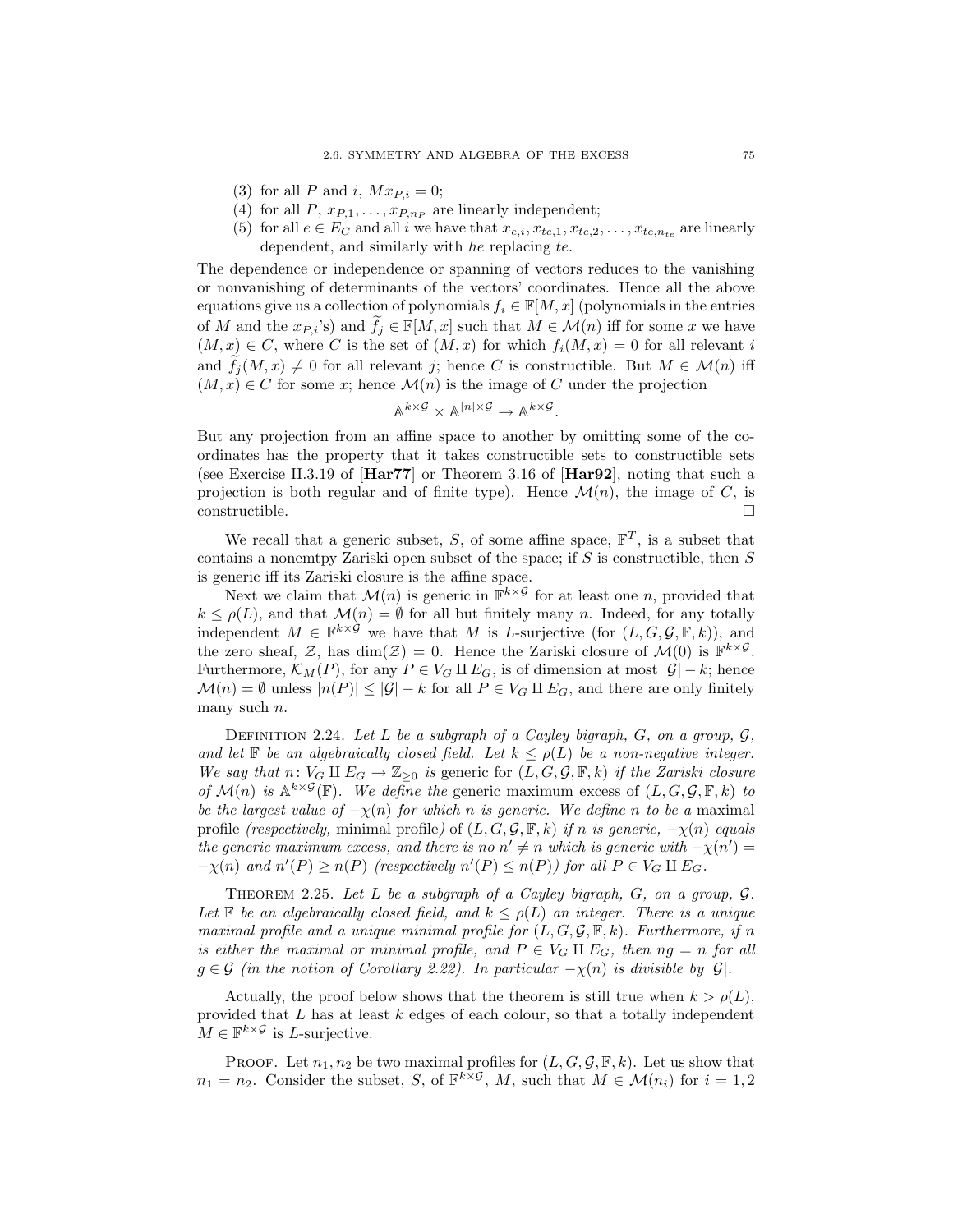and m.e. $(\mathcal{K}_M) = -\chi(n_1) = -\chi(n_2)$ . Clearly

$$
S = \mathcal{M}(n_1) \cap \mathcal{M}(n_2) \cap \bigcap_{n \text{ s.t. } -\chi(n) > -\chi(n_1)} \overline{\mathcal{M}(n)},
$$

where  $\overline{\mathcal{M}(n)}$  denotes the complement of  $\mathcal{M}(n)$ . But if  $-\chi(n) > -\chi(n_1)$  then, by assumption,  $n$  is not generic, and hence  $S$  is the intersection of a finite number of generic subsets of  $\mathbb{F}^{k\times g}$ ; hence S is a generic subset of  $\mathbb{F}^{k\times g}$ , as well. But any element,  $M \in S$ , has subsheaves  $\mathcal{F}_1, \mathcal{F}_2$ , of  $\mathcal{K}_M$  which obtain the maximum excess of  $\mathcal{K}_M$  and with  $\dim(\mathcal{F}_i) = n_i$  for  $i = 1, 2$ . But then  $\mathcal{F} = \mathcal{F}_1 + \mathcal{F}_2$  also achieves the maximum excess and has  $\deg(\mathcal{F}) \geq n_i$  for  $i = 1, 2$ . Hence

$$
S \subset \bigcup_{n \text{ s.t. } -\chi(n) = -\chi(n_1), \ n \geq N} \mathcal{M}(n),
$$

where  $N = \max(n_1, n_2)$ . Since the union on the right-hand-side is a finite union of constructible sets, the closure of one of these sets is  $\mathbb{F}^{k \times G}$ . Hence there is an n with  $-\chi(n) = -\chi(n_1)$  and  $n \geq N = \max(n_1, n_2)$  such that n is generic; but if  $n_1 \neq n_2$ , then n does not equal either of them and is at least as big as either, which contradicts the maximality of the  $n_i$ ,  $i = 1, 2$ . Hence  $n_1 = n_2$ , and the maximal profile is unique.

We argue similarly for the minimal profile, replacing  $\mathcal{F}_1 + \mathcal{F}_2$  with  $\mathcal{F}_1 \cap \mathcal{F}_2$ .

Let n be the maximal profile for  $(L, G, \mathcal{G}, \mathbb{F}, k)$  (now known to be unique). Since  $\mathcal{M}(n)$  is a generic subset of  $\mathbb{F}^{k \times \mathcal{G}}$ , so is  $\mathcal{M}(ng) = \mathcal{M}(n)g$  for any  $g \in \mathcal{G}$ . But then ng is also a maximal profile, since clearly  $\chi(n) = \chi(ng)$  and  $|n| = |ng|$ . Hence  $n = ng$  for all  $g \in \mathcal{G}$ . The same is true of the minimal profile.

It follows that the maximal (or minimal) profile,  $n$ , is invariant under  $\mathcal{G}$ , and hence has the same value on all the vertices, on all the edges of colour 1, and on all the edges of colour 2. Hence  $-\chi(n)$  is divisible by |G| for the maximal (or minimal) profile, and hence the generic maximum excess of  $(L, G, \mathcal{G}, \mathbb{F}, k)$  is divisible by  $|\mathcal{G}|$ .

### 2.7. Variability of k-th Power Kernels

The main goal of this section is to prove the following theorem.

THEOREM 2.26. Let L be a subgraph of a Cayley bigraph,  $G$ , on a group  $\mathcal G$ . Let  $\mathbb F$  be an algebraically closed field, and let  $k \leq \rho(L)$  be a positive integer. Then the generic maximum excess of  $(L, G, \mathcal{G}, \mathbb{F}, k)$  is at most that of  $(L, G, \mathcal{G}, \mathbb{F}, k - 1)$ , and we have equality iff both excesses are zero.

As a consequence we get the following theorem.

THEOREM 2.27. Let  $L$  be a subgraph of a Cayley bigraph,  $G$ , on a group  $G$ . Let  $\mathbb F$  be an algebraically closed field, and let  $k \leq \rho(L)$  be a positive integer. Let L' be obtained from L by removing a single edge. Then the generic maximum excess of  $(L', G, \mathcal{G}, \mathbb{F}, k-1)$  is at least that of  $(L, G, \mathcal{G}, \mathbb{F}, k)$ .

(As before, this theorem is also true if  $k > \rho(L)$ , provided that L has at least k edges of each colour, so that a totally independent  $M \in \mathbb{F}^{k \times G}$  is L-surjective.)

A second goal of this section is to establish some general relations between kernels  $\mathcal{K} = \mathcal{K}_M(L)$  as M and L vary. We shall derive two interesting, short exact sequences. First we establish a short exact sequence

(2.18) 
$$
0 \to \mathcal{K}_M(L) \to \mathcal{K}_{M'}(L) \to \underline{\mathbb{F}} \to 0,
$$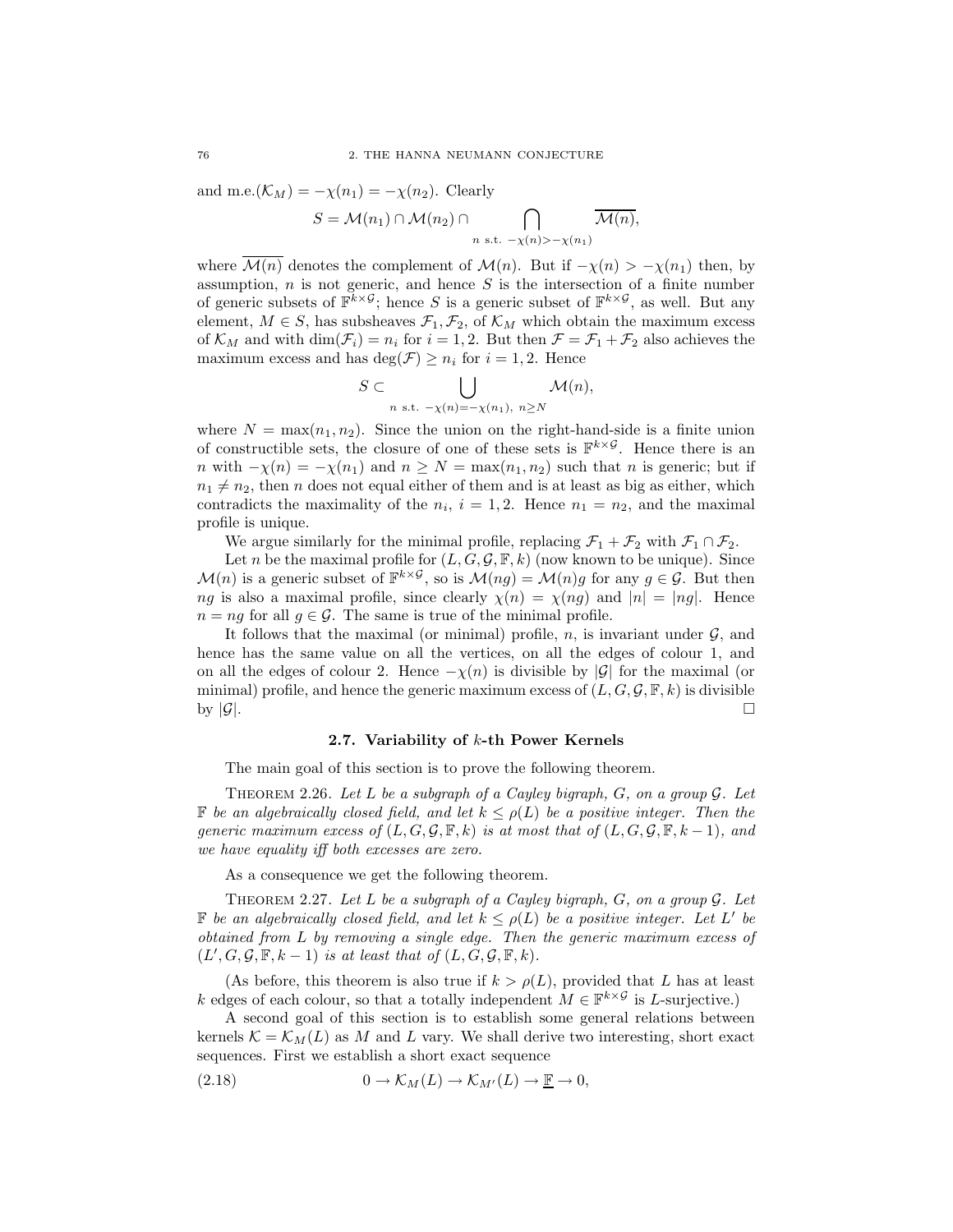for any  $M \in \mathbb{F}^{k \times G}$  and  $M'$  obtained from M by deleting the last row. Second we establish a short exact sequence

(2.19) 
$$
0 \to \mathcal{K}_{M'}(L') \to \mathcal{K}_{M'}(L) \to \mathcal{E} \to 0,
$$

with L, L' as in Theorem 2.27,  $M' \in \mathbb{F}^{(k-1)\times G}$  such that  $\mathcal{K}_{M'}(L')$  exists (i.e., M' is L'-surjective), and  $\mathcal E$  a sheaf with  $\mathcal E(V) = 0$  and  $\mathcal E(E)$  of dimension  $|\mathcal G|$ .

Equation (2.19) will be used along with Theorem 2.25 to show that Theorem 2.26 implies Theorem 2.27.

Theorem 2.26 will not be proven with short exact sequences, but rather with a careful analysis of the unique minimal maximizer of the excess of  $\mathcal{K}_M(L)$  and of that of  $\mathcal{K}_{M'}(L)$ . The sequence in equation (2.18) gives a relationship between  $\mathcal{K}_{M}(L)$ and  $\mathcal{K}_{M'}(L)$ , but we don't know how to directly use this to conclude anything interesting about the two sheaves, such as the result of Theorem 2.26.

At this point we will divide our discussion into subsections. In Subsection 2.7.1, we will discuss the exact sequences related to our proof. In Subsection 2.7.2 we give the main observation of how the maximum excess changes in passing to subsheaves, and give an intuitive reason why the generic maximum excess of  $\mathcal{K}_{M'}(L)$ , as above, should be strictly greater than that of  $\mathcal{K}_M(L)$  provided that these numbers don't both vanish. In Subsection 2.7.3 we mimic the notation of Section 2.6 to include a discussion of  $\mathcal{K}_{M'}(L)$  as above and make our arguments precise, finishing the proof of Theorem 2.26; this will easily yield Theorem 2.27.

**2.7.1.** Variability as Exact Sequences. Let  $L$  be a subgraph of a Cayley bigraph, G, on a group, G. For any non-negative integer,  $k \leq \rho(L)$ , we have that a generic  $M \in \mathbb{F}^{k \times \mathcal{G}}$  gives rise to a short exact sequence

(2.20) 
$$
0 \to \mathcal{K}_M(L) \to \underline{\mathbb{F}}_L \mathcal{G} \to \underline{\mathbb{F}}^k \to 0.
$$

First we considering the variance of this equation in  $M$ ; in other words, fix an  $M \in \mathbb{F}^{k \times \mathcal{G}}$  such that

$$
\underline{M}\iota\colon \underline{\mathbb{F}}_L\mathcal{G}\to \underline{\mathbb{F}}^k
$$

is surjective. Then we have an exact sequence given in equation (2.20); if  $M' \in$  $\mathbb{F}^{(k-1)\times\mathcal{G}}$  is M with its last row deleted, we have a similar exact sequence

(2.21) 
$$
0 \to \mathcal{K}_{M'}(L) \to \underline{\mathbb{F}}_L \mathcal{G} \to \underline{\mathbb{F}}^{k-1} \to 0.
$$

Notice that this discussion and everything below will remain essentially the same if, more generally, M' is taken to be M followed by any surjective map  $\mathbb{F}^k \to \mathbb{F}^{k-1}$ . In any event, we get a digram:



where the dotted arrow from  $\mathcal{K}_{M'}(L)$  to  $\mathcal{K}_{M}(L)$  is inferred from the solid arrows; furthermore, given that the solid horizontal arrows consist of an isomorphism and epimorphism, we infer that the dotted arrow is a monomorphism. We then complete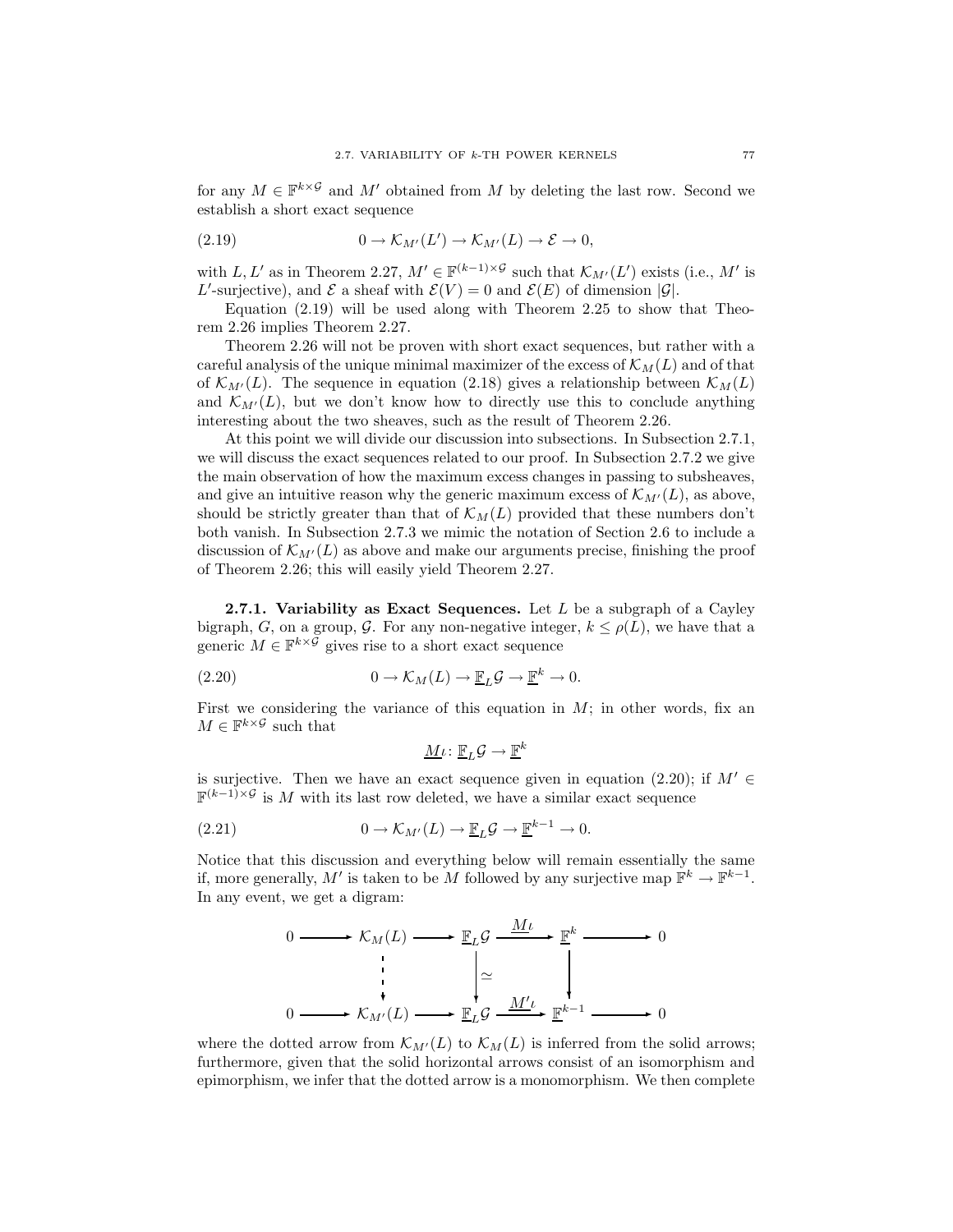the diagram to obtain a diagram



A simple diagram chase shows that the nonzero upper right sheaf, F, and the nonzero lower left sheaf,  $\mathcal{K}_{M'}(L)/\mathcal{K}_{M}(L)$ , are isomorphic. Hence we obtain the short exact sequence in equation (2.18).

An analogous exact sequence can be obtained by varying  $L$  in equation (2.20). Let  $L' \subset L$  be a subgraph of L. Fix an  $M \in \mathbb{F}^{k \times G}$  that induces a surjection  $\underline{\mathbb{F}}_{L'}\mathcal{G} \to \underline{\mathbb{F}}^k$ . Then we get a diagram:



Since  $\underline{\mathbb{F}}_L \mathcal{G} \to \underline{\mathbb{F}}_L \mathcal{G}$  is an injection, and the last vertical arrow is an isomorphism, the inferred dotted arrow is an injection. We therefore add a bottom row to the diagram and infer from the  $3 \times 3$  Lemma that

$$
\mathcal{K}_M(L)/\mathcal{K}_M(L') \simeq (\underline{\mathbb{F}}_L/\underline{\mathbb{F}}_{L'})\mathcal{G}.
$$

In particular, if  $L'$  is obtained from  $L$  by removing  $m$  edges, then we infer equation (2.19) (with M here replaced by  $M'$ , and k implicit here replaced by  $k - 1$ ), where  $\mathcal E$  is a sheaf with  $\mathcal E(V) = 0$  and  $\mathcal E(E)$  being of dimension  $m|\mathcal G|$ .

2.7.2. Maximum Excess and Subsheaves. The goal of this section is to explain the main idea we will use to prove Theorem 2.26; the formal proof will be given in the subsection after this one.

The following theorem gives a number of ways of demonstrating whether or not a sheaf and one of its subsheaves have the same maximum excess.

THEOREM 2.28. Let  $\mathcal{F}' \subset \mathcal{F}$  be sheaves on a digraph, G. Let  $U \subset \mathcal{F}(V)$  be the minimal maximizer of the excess of F, and let  $U' \subset \mathcal{F}'(V)$  be the minimal maximizer of the excess of  $\mathcal{F}'$ . Then

(2.22) m.e.(F 0 ) ≤ m.e.(F),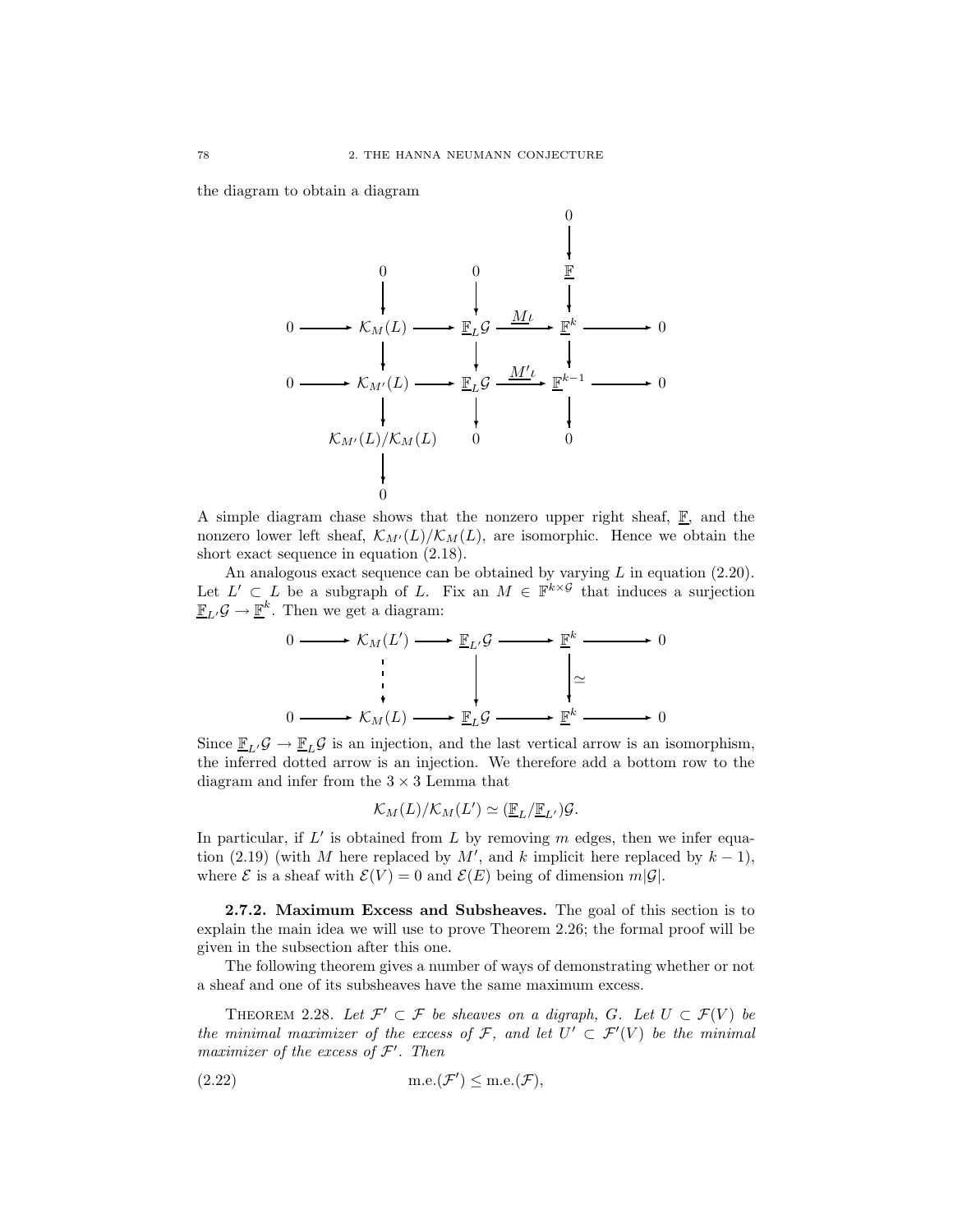with equality iff  $U = U'$  and

$$
\Gamma_{\mathrm{ht}}(\mathcal{F},U')=\Gamma_{\mathrm{ht}}(\mathcal{F}',U').
$$

We already know equation (2.22) is true, since the maximum excess is a quasi-Betti number; the novelty of this theorem is that we have a simple condition to characterize when equality holds.

PROOF. Since  $U' \subset \mathcal{F}(V)$  and

$$
\Gamma_{\text{ht}}(\mathcal{F}',U') \subset \Gamma_{\text{ht}}(\mathcal{F},U'),
$$

we have that

$$
\mathrm{m.e.}(\mathcal{F}') = \mathrm{excess}(\mathcal{F}', U') \leq \mathrm{excess}(\mathcal{F}, U') \leq \mathrm{m.e.}(\mathcal{F});
$$

hence equality holds in equation (2.22) iff

$$
\operatorname{excess}(\mathcal{F}', U') = \operatorname{excess}(\mathcal{F}, U') = \operatorname{m.e.}(\mathcal{F}).
$$

The first equality holds iff

$$
\Gamma_{\text{ht}}(\mathcal{F},U') = \Gamma_{\text{ht}}(\mathcal{F}',U').
$$

The second equality holds iff  $U'$  is also a maximizer for  $\mathcal{F}$ . But since U is the minimal maximizer for F, this implies that  $U \subset U'$ ; but this means that  $U \subset U' \subset$  $\mathcal{F}'(V)$ , so U is a maximizer for  $\mathcal{F}'$ , and hence  $U' \subset U$  (since U' is the minimal maximizer for  $\mathcal{F}'$ ). Hence  $U = U'$ . В последните поставите на селото на селото на селото на селото на селото на селото на селото на селото на се<br>Селото на селото на селото на селото на селото на селото на селото на селото на селото на селото на селото на

Theorem 2.28 gives us a number of ways to conclude that equation (2.22) holds with strict inequality in certain situations. For example, consider a subgraph,  $L$ , of a Cayley bigraph,  $G$ , on a group,  $G$ , and consider a value, k for which

$$
\mathrm{m.e.}\big(\mathcal{K}_M(L)\big) > 0
$$

for a generic  $M \in \mathbb{F}^{k \times G}$ . Let  $M'$  be obtained from M by removing its bottom row, and consider the minimal maximizer,  $U = U(M') \subset \mathcal{K}_{M'}(L)(V)$  of the excess of  $\mathcal{K}_{M'}(L)$ . We have that  $\mathcal{K}_{M} \subset \mathcal{K}_{M'}$ , and hence

$$
\mathrm{m.e.}\big(\mathcal{K}_M(L)\big)=\mathrm{m.e.}\big(\mathcal{K}_{M'}(L)\big)
$$

implies that  $U(M')$ , which is generically nonzero, lies entirely in  $\mathcal{K}_M(L)(V)$ . But if  $w \in \mathcal{K}_{M'}(L)(V)$  is any nonzero vector supported on  $v \in V_G$ , then we may identify w with the corresponding element of  $\mathcal{K}_{M'}(L)(v)$ , and so

$$
w\in (\underline{\mathbb{F}}_L\mathcal{G})(v)\simeq \bigoplus_{g\in \mathcal{G}_L(v)} \mathbb{F}_g,
$$

where  $\mathbb{F}_g$  denotes a copy of  $\mathbb{F}$ . In other words, w is given by its  $\mathcal G$  components, which are (zero outside of  $\mathcal{G}_L(v)$  and are) elements of  $\mathbb{F}$ . Hence, if we add a generic extra row to M' on the bottom, to form M, the row,  $\vec{m} = (m_q)_{q \in \mathcal{G}}$  will (generically in  $\vec{m}$ ) satisfy

(2.23) 
$$
\sum_{g \in \mathcal{G}} w_g m_g \neq 0.
$$

Hence  $w \notin \mathcal{K}_M(L)(V)$  generically, and therefore the minimal maximizers for  $\mathcal{K}_M(L)$ and  $\mathcal{K}_{M'}(L)$  will generically be different. Hence, by Theorem 2.28, we have

m.e. 
$$
(\mathcal{K}_{M'}(L)) \geq 1 + \text{m.e.}(\mathcal{K}_{M}(L))
$$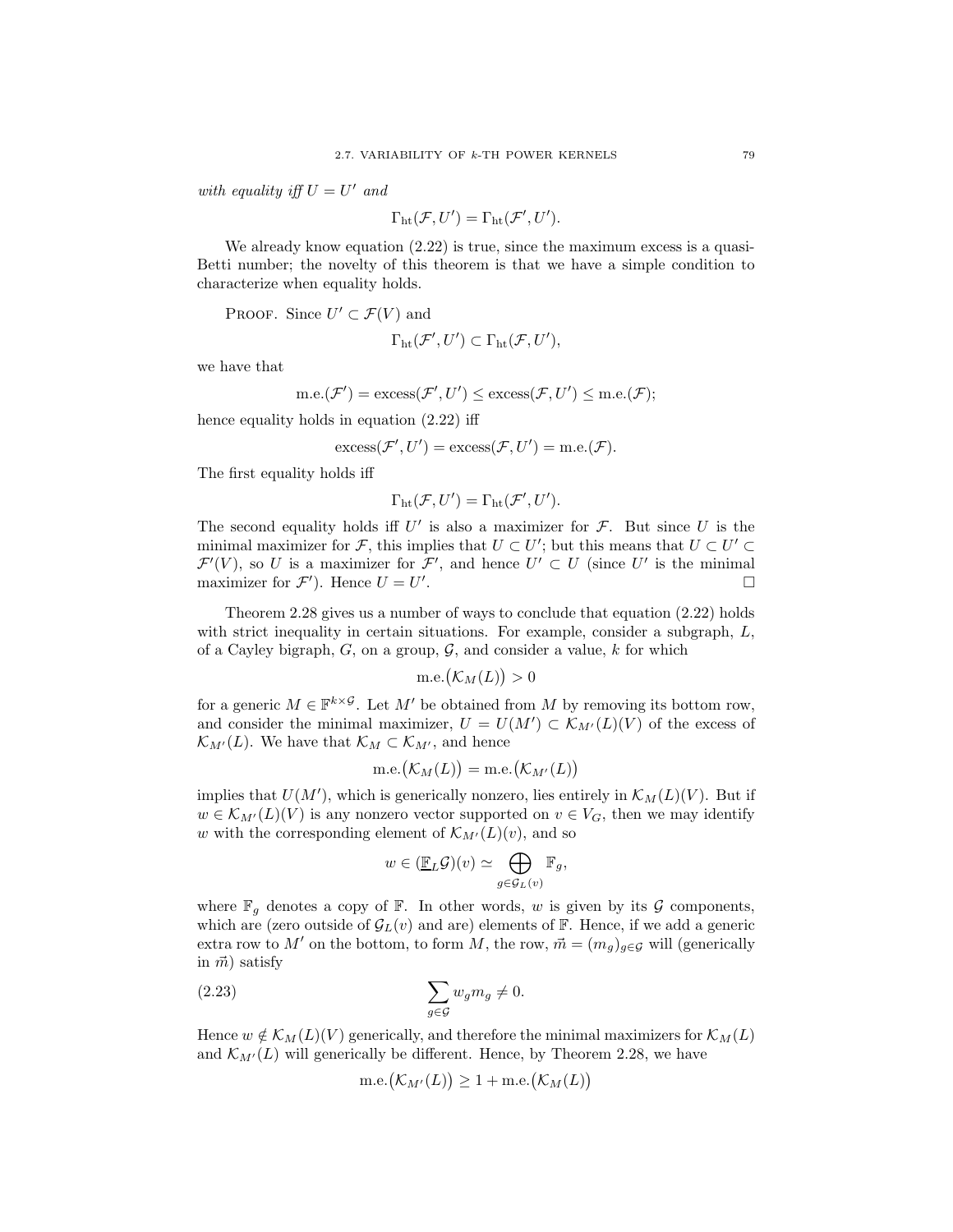for generic M (and M' obtained from M by deleting its bottom row). This argument will establish Theorem 2.26; all we need to do is to make this rigourous.

2.7.3. Proof of Theorems 2.26 and 2.27. In this subsection we precisely state the idea in the last subsection as Theorem 2.30 and use it to prove Theorem 2.26. We then easily conclude Theorem 2.27.

Let F be a field, G a group, and  $k \geq 1$  an integer. If  $M' \in \mathbb{F}^{(k-1)\times G}$  and  $\vec{m} \in \mathbb{F}^{\mathcal{G}}$ , we define merge $(M', \vec{m})$  to be the element of  $\mathbb{F}^{k \times \mathcal{G}}$  whose first  $k-1$  rows consist of  $M'$  and whose k-th row consists of  $\vec{m}$ .

DEFINITION 2.29. Let  $L$  be a subgraph of a Cayley bigraph,  $G$ , on a group, G. Let  $\mathbb F$  be an algebraically closed field. Let  $M' \in \mathbb F^{(k-1)\times G}$  be a matrix, for some integer  $k \geq 1$ , that is L-surjective and whose kernel,  $\mathcal{K}_{M'}(L)$ , has nonzero maximum excess. Define the redundancy of M', denoted redund $(M')$ , to be the subset of  $\mathbb{F}^{\mathcal{G}}$ consisting of  $\vec{m}$  such that  $M = \text{merge}(M', \vec{m})$  is L-surjective, and such that

$$
\mathrm{m.e.}\big(\mathcal{K}_{M'}(L)\big)=\mathrm{m.e.}\big(\mathcal{K}_{M}(L)\big).
$$

THEOREM 2.30. Let  $L$  be a subgraph of a Cayley bigraph,  $G$ , on a group,  $G$ . Let  $\mathbb F$  be an algebraically closed field and k a positive integer. Let  $M' \in \mathbb F^{(k-1)\times \mathcal{G}}$ be a matrix that is L-surjective, and whose kernel,  $\mathcal{K}_{M'}(L)$ , has nonzero maximum excess. Then the redundancy of M' lies in a proper subspace of  $\mathbb{F}^{\mathcal{G}}$ .

**PROOF.** This follows the argument of the last subsection. If  $U$  is the minimal maximizer of  $\mathcal{K}_{M'}(L)$ , then U is nonzero because the maximum excess is nonzero. Hence there exists a  $w \in U$  supported at  $v \in V_G$  with  $w \neq 0$ . So if merge $(M', \vec{m})$ is L-surjective, we have  $w \notin \mathcal{K}_M(L)$  if equation (2.23) holds. Since  $w \neq 0$ , equation (2.23) holds for all  $\vec{m}$  outside of a proper subspace of  $\mathbb{F}^{\mathcal{G}}$ .

PROOF OF THEOREM 2.26. If the generic maximum excesses were equal, then for a nonempty Zariski open subset, U, of  $\mathbb{F}^{k \times G}$ , we would have for all  $M \in U$  the maximum excess of  $\mathcal{K}_M(L)$  is the same as that of  $\mathcal{K}_{M'}(L)$ , where M' is obtained from  $M$  by discarding its bottom row. Since  $U$  is nonempty and Zariski open, we have a polynomial,  $p = p(M', \vec{m})$  such that

$$
p(M',\vec{m}) \neq 0
$$

implies that  $(M', \vec{m}) \in U$ . Write

$$
p(M', \vec{m}) = \sum_{n \in \mathbb{Z}_{\geq 0}^{\mathcal{G}}} q_n(M') \vec{m}^n,
$$

and fix any n such that  $q_n \neq 0$ . Then  $q_n(M') \neq 0$  for all  $M' \in U'$  for a nonempty Zariski open subset, U', of  $\mathbb{F}^{(k-1)\times \mathcal{G}}$ . For any fixed  $M' \in U'$  we have  $p(M', \vec{m})$  is a nonzero polynomial in  $\vec{m}$ ; hence for fixed  $M' \in U'$  we have that  $(M', \vec{m}) \in U$  for a Zariski open subset of  $\vec{m}$  in  $\mathbb{F}^{\mathcal{G}}$ .

On the other hand, assuming that the maximum excesses in Theorem 2.26 are not both zero, the generic maximum excess of  $(L, G, \mathcal{G}, \mathbb{F}, k-1)$  is positive. Hence  $\mathcal{K}_{M'}(L)$  has positive maximum excess for all  $M'$  in some nonempty, Zariski open subset, U'', of  $\mathbb{F}^{(k-1)\times\mathcal{G}}$ . But by Theorem 2.30, for any  $M' \in U''$  we have that  $(M', \vec{m}) \notin U$  for  $\vec{m}$  outside of a proper subspace of  $\mathbb{F}^{\mathcal{G}}$ . But U' and U'' must intersect (being two nonempty, Zariski open subsets of an irreducible variety), which gives a contradiction.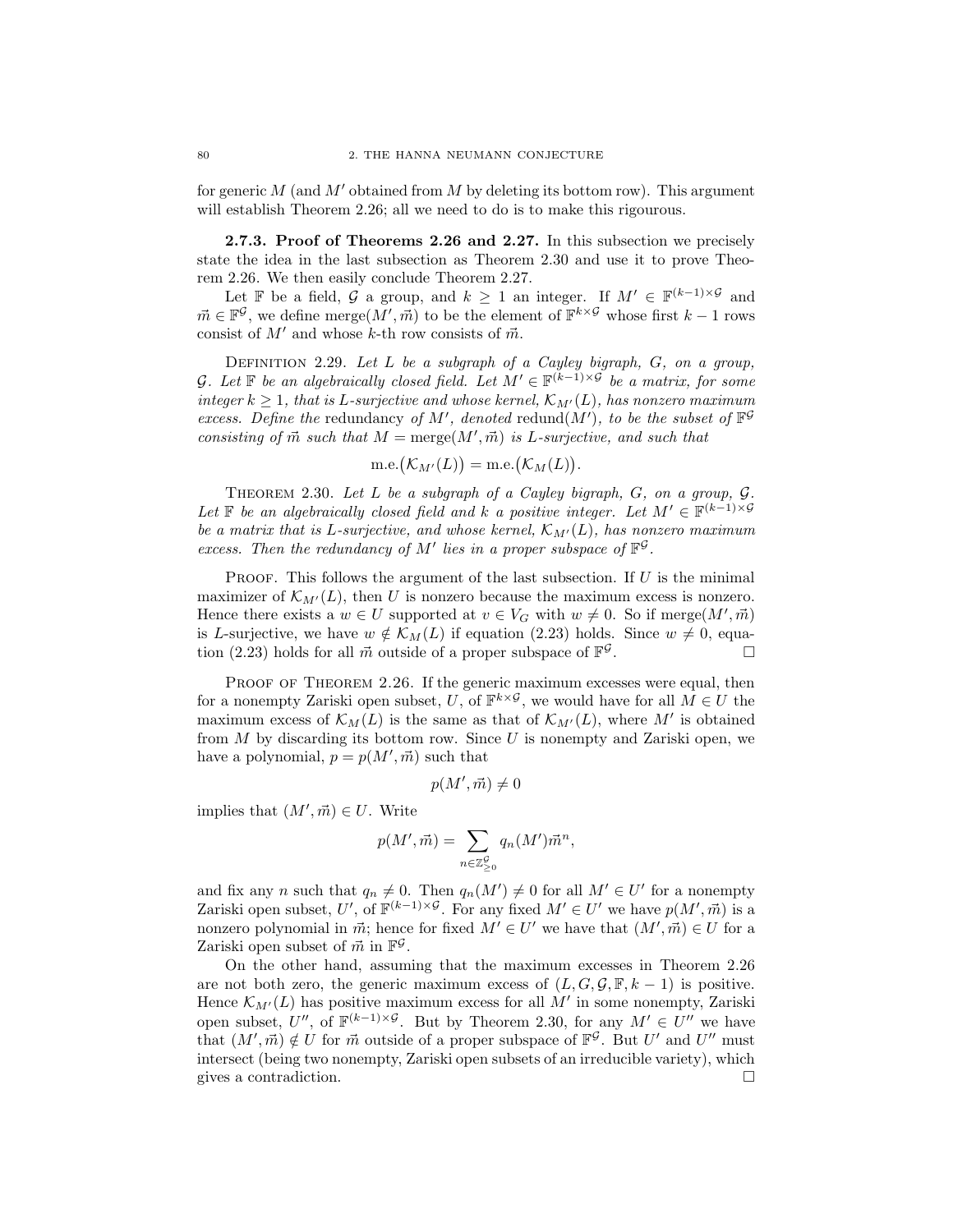PROOF OF THEOREM 2.27. Let the generic maximum excess of  $(L, G, \mathcal{G}, \mathbb{F}, k)$ be  $m_k$ , that of  $(L, G, \mathcal{G}, \mathbb{F}, k-1)$  be  $m_{k-1}$ , and that of  $(L', G, \mathcal{G}, \mathbb{F}, k-1)$  be  $m'_{k-1}$ . Since  $k \leq \rho(L)$  and hence  $k-1 \leq \rho(L')$  (we can see  $\rho(L') \geq \rho(L) - 1$  from equation (1.1)), we have that  $m_k, m_{k-1}, m'_{k-1}$  are all multiples of  $|\mathcal{G}|$ . The theorem is immediate if  $m_k = 0$ , so we may assume  $m_k > 0$ . In this case Theorem 2.26 implies that  $m_{k-1} > m_k$ , and since these numbers are both multiples of  $|\mathcal{G}|$ , we have

$$
(2.24) \t\t\t m_{k-1} \ge m_k + |\mathcal{G}|.
$$

But the exact sequence in equation (2.19) shows that for any  $M' \in \mathbb{F}^{(k-1)\times \mathcal{G}}$  we have

(2.25) 
$$
\text{m.e.}(\mathcal{K}_{M'}(L')) \geq \text{m.e.}(\mathcal{K}_{M'}(L)) - |\mathcal{G}|.
$$

Let U, U', respectively, are the subsets of  $M' \in \mathbb{F}^{(k-1)\times G}$  at which  $\mathcal{K}_{M'}(L), \mathcal{K}_{M'}(L')$ , respectively, attain their generic value; hence  $U, U'$  are generic, and therefore so is  $U \cap U'$ . Then applying equation (2.25) to any  $M' \in U \cap U'$  implies that

$$
m'_{k-1} \ge m_{k-1} - |\mathcal{G}|.
$$

Combining this with equation (2.24) gives  $m'_{k-1} \geq m_k$ , which proves the theorem.  $\Box$ 

### 2.8. Proof of the SHNC

In this section we prove the SHNC. At this point we have all the tools we need, except for one small detail.

LEMMA 2.31. Let L be an arbitrary étale bigraph with  $\rho(L) > 0$ . Then there exists an edge,  $e \in E_L$ , such that the graph, L', obtained by removing e from L has  $\rho(L') = \rho(L) - 1.$ 

PROOF. For each  $F \in E_L$  let  $L_F$  denote the subgraph of L obtained by removing the edges in F from L. It is easy to see that for each  $e \in E_L$  we have that  $\rho(L_{\{e\}})$  is either  $\rho(L)$  or  $\rho(L) - 1$ ; this can be seen from equation (1.1), since removing e from its connected component of  $L$  leaves  $h_1$  the same or reduces it by one; alternatively, we can see this from the exact sequence

$$
0 \to \underline{\mathbb{F}}_{L_{\{e\}}} \to \underline{\mathbb{F}}_{L} \to \underline{\mathbb{F}}_{L/L_{\{e\}}} \to 0,
$$

using the fact that  $L/L_{\{e\}}$  is (edge supported and) of maximum excess one.

For any two subgraphs,  $L', L'',$  of  $L$  we have an exact sequence

$$
0 \to \underline{\mathbb{F}}_{L' \cap L''} \to \underline{\mathbb{F}}_{L'} \oplus \underline{\mathbb{F}}_{L''} \to \underline{\mathbb{F}}_{L' \cup L''} \to 0.
$$

Hence

$$
\rho(L' \cap L'') \ge \rho(L') + \rho(L'') - \rho(L' \cup L'').
$$

Taking  $F', F''$  to be disjoint subsets of  $E_L$ , we see that if  $\rho(L_{F'}) = \rho(L_{F''}) = \rho(L)$ , then setting  $L' = L_{F'}$ ,  $L'' = L_{F''}$  yields

$$
\rho(L_{F' \cup F''}) \ge \rho(L),
$$

and so  $\rho(L_{F' \cup F''}) = \rho(L)$ . Hence, if  $\rho(L_F) = \rho(L)$  for all  $F \subset E_L$  of size one, then by induction we can show this holds for  $F \subset E_L$  of any size, which is impossible (since removing all the edges of a graph leaves it with  $\rho = 0$ ). Hence there is at least one  $e \in E_L$  for which  $\rho(L_{\{e\}}) = \rho(L) - 1$ .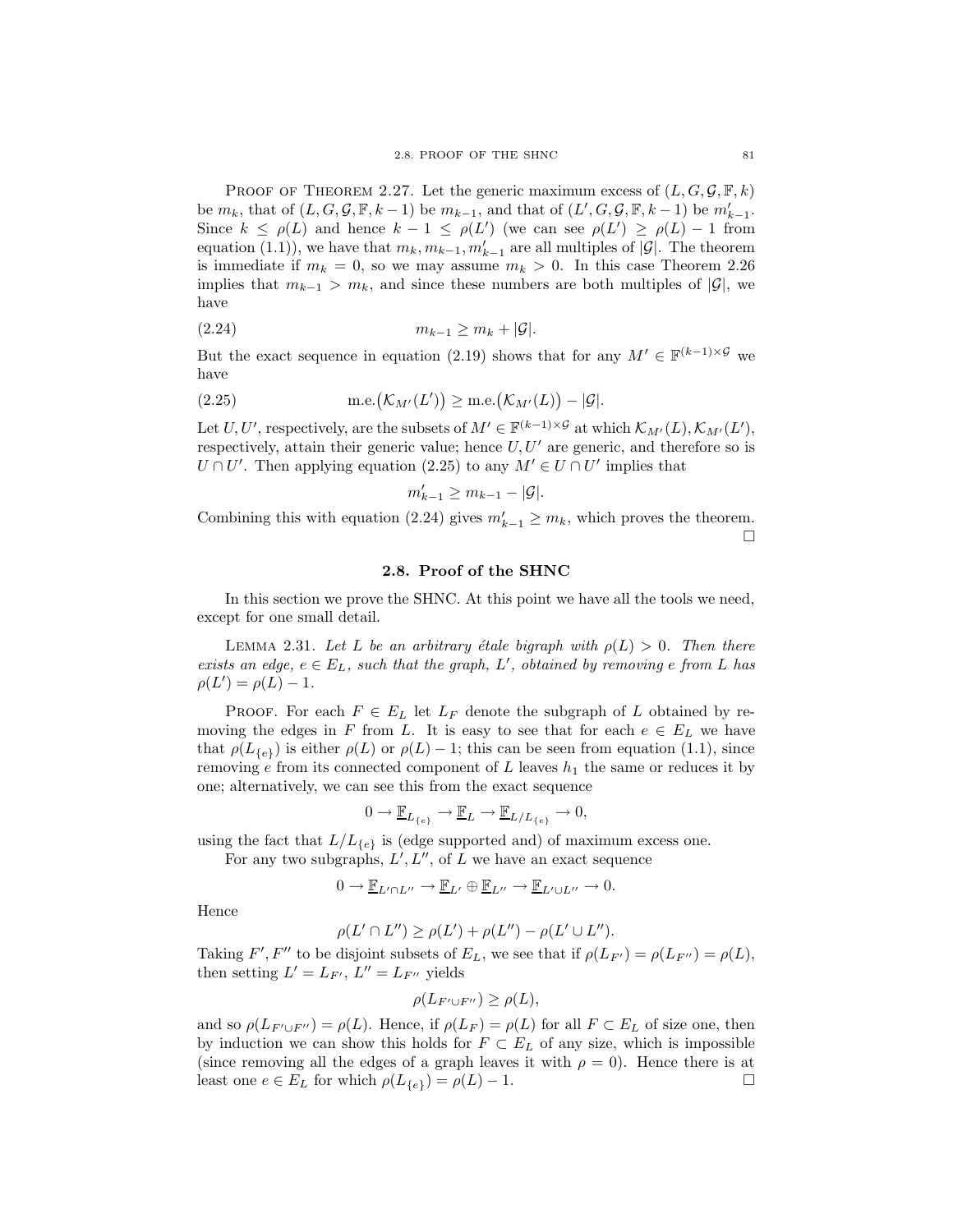Of course, one can give a purely graph theoretic proof of Lemma 2.31; we now sketch such a proof. From equation  $(1.1)$ , it suffices to show that if L is connected with  $h_1(L) \geq 2$  then we can remove an edge from L and reduce  $h_1$  by one. We claim that it suffices to take any edge that remains after we repeatedly prune the leaves of L.

DEFINITION 2.32. Let  $L$  be a subgraph of a Cayley bigraph,  $G$  on a group, G. Let  $\mathbb F$  be an algebraically closed field. Then by the generic maximum excess of the  $\rho$ -kernel of type  $(L, G, \mathcal{G}, \mathbb{F})$  we mean the generic maximum excess of  $(L, G, \mathcal{G}, \mathbb{F}, \rho(L)).$ 

THEOREM 2.33. Let  $L$  be a subgraph of a Cayley bigraph,  $G$  on a group,  $G$ . Let  $\mathbb F$  be an algebraically closed field. Then the generic maximum excess of the  $\rho$ -kernel of type  $(L, G, \mathcal{G})$  is zero.

PROOF. Fix G and G and let us prove the theorem for all L by induction on  $\rho(L)$ . The base case  $\rho(L) = 0$  follows by definition, since the exact sequence

$$
0\to \mathcal{K}\to \underline{\mathbb{F}}_L\mathcal{G}\to \underline{\mathbb{F}}^0\to 0
$$

implies

$$
\mathrm{m.e.}(\mathcal{K}) \leq \mathrm{m.e.}(\underline{\mathbb{F}}_L \mathcal{G}) = \sum_{g \in \mathcal{G}} \rho(Lg) = 0
$$

(since  $\rho(Lg) = \rho(L) = 0$  for all  $g \in \mathcal{G}$ ). The inductive step of our induction on  $\rho(L)$ is immediate from Theorem 2.27 applied to any  $L'$  obtained from  $L$  by removing a single edge so that  $\rho(L') = \rho(L) - 1$ ; the existence of such an L' is given by Lemma 2.31.  $\Box$ 

PROOF OF THEOREM 2.1, THE SHNC. By the graph theoretic reformulation of the SHNC, it suffices to show Theorem 2.2. By Theorem 2.4 it suffices to show that any subgraph, L, of a Cayley bigraph, G, on a group,  $\mathcal{G}$ , is universal for the SHNC. But by Theorem 2.33, there exists a  $\rho$ -kernel,  $\mathcal{K} = \mathcal{K}_M(L)$  for  $(L, G, \mathcal{G}, \mathbb{F})$ with vanishing maximum excess, for any algebraically closed F. Hence we apply Theorem 2.14 to conclude that L is universal for the SHNC.  $\Box$ 

## 2.9. Concluding Remarks

We finish this paper with a few concluding remarks.

In this chapter we have made no explicit reference to homology theories. In [Fri11b] we have used the twisted homology to prove that the maximum excess is a first quasi-Betti number; hence the theorems in this paper ostensibly rely on homology theories. However, we think it quite possible that one may able to prove that the maximum excess is a first quasi-Betti number directly, or give a direct proof of the inequalities we made use of in this paper. For example, if  $\mathcal{F}' \to \mathcal{F}$  is a monomorphism, then since the maximum excess is a first quasi-Betti number we know that

$$
\mathrm{m.e.}(\mathcal{F}') \leq \mathrm{m.e.}(\mathcal{F}).
$$

But this inequality is clear from the subsheaf formulation of maximum excess in Theorem 1.28.

We remark that we first proved the SHNC using twisted homology theory, and then rewrote our proofs to use only maximum excess. In fact, twisted homology theory offers some additional intuition regarding the maximum excess. Twisted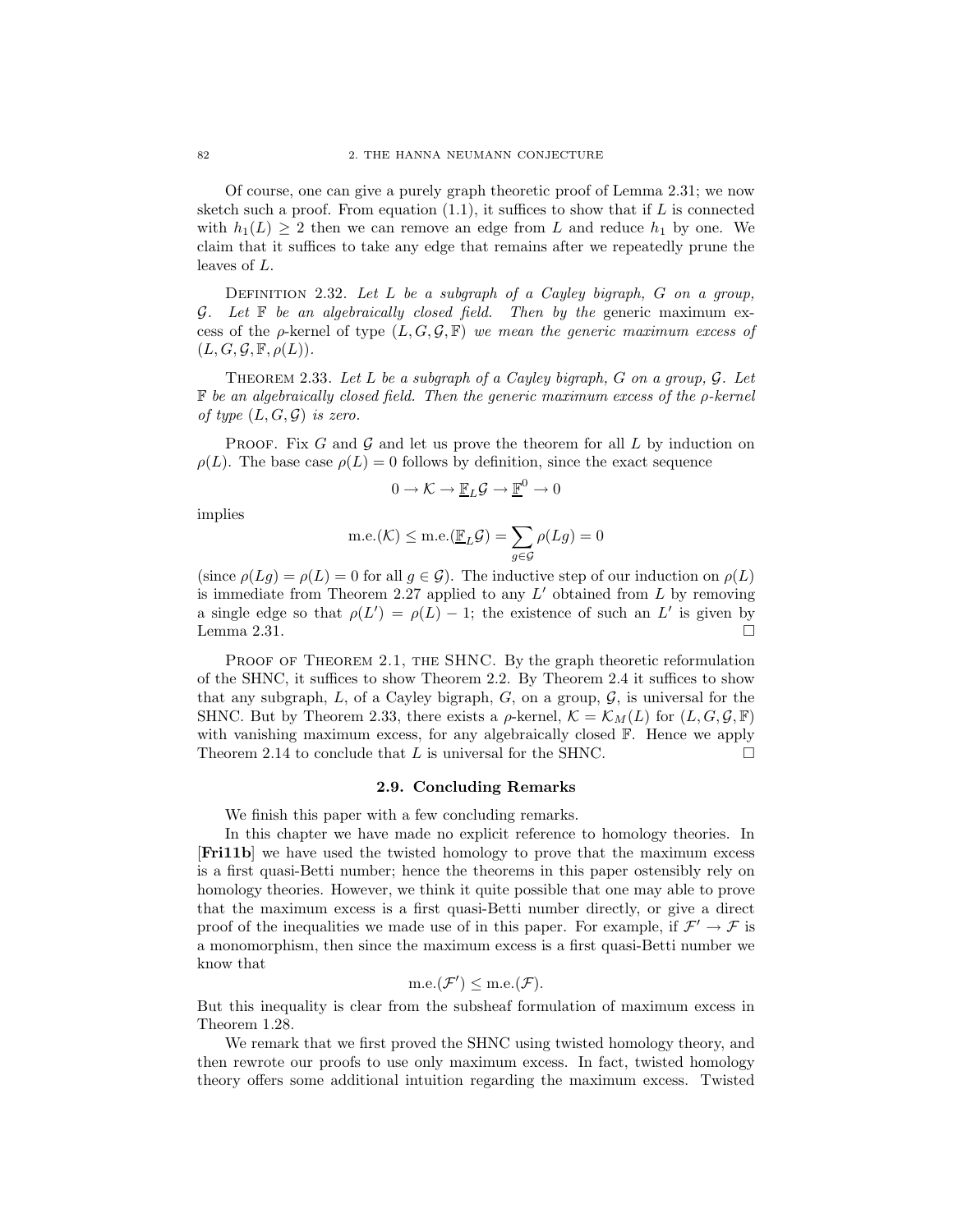homology theory shows that (after pulling back appropriately, see  $[**Fri11b**$ ), the maximum excess can be interpreted as the dimension of a certain vector space of "twisted harmonic one-forms" of the sheaf. When this dimension is  $d > 0$ , one can impose  $d'$  linear conditions on the twisted harmonic one-forms and still have a  $d-d'$ dimensional space of one-forms. This is how we view the variance in L of  $\mathcal{K}_{M'}(L)$ , as in the exact sequence of equation (2.19): to take a space of one-forms on  $\mathcal{K}_{M'}(L)$ and obtain a one-form in  $\mathcal{K}_{M'}(L')$ , one has to impose  $|\mathcal{G}||E_L \setminus E_{L'}|$  conditions on the one-forms, namely the conditions that they vanish on the edges in  $L\mathcal{G}$  that do not lie in  $L' \mathcal{G}$ . Of course, one has to pullback by an appropriate covering map to make this rigourous (see  $[**Fri11b**$ ), but all the edge counts and dimension counts scale appropriately under any covering.

The k-th power kernels in this paper are subsheaves of the constant sheaf  $\mathbb{F}\mathcal{G} \simeq$  $\mathbb{F}^{\mathcal{G}}$ . We believe that subsheaves of constant sheaves satisfy some stronger properties than general sheaves, regarding their homological invariants and maximum excess. It would nice to study this further.

Finally, we give a variant of our proof of the SHNC that involves no homology theory and, in particular, avoids any use of Theorem 1.10. As before, let L be any subgraph of a Cayley bigraph,  $G$ , on a group,  $G$ , and let  $F$  be a field. First note that using Appendix A, we can show that if there is a  $\rho$ -kernel for  $(L, G, \mathcal{G})$ with vanishing maximum excess, then the SHNC holds for all pairs  $(L, L')$ , with  $L'$  any subgraph of  $G$ ; Appendix A makes no use of homology or Theorem 1.10. (Appendix A is a bit tedious and long, however avoids use of applying Theorem 1.16 with  $\alpha_1$  being the maximum excess, and the proof that the maximum excess is a scaling first quasi-Betti number used Theorem 1.10.) Furthermore, if the generic maximum excess of  $(L, G, \mathcal{G}, \mathbb{F}, \rho(L))$  were greater than zero, then it would be at least  $|\mathcal{G}|$ . Then, by induction, for  $n = 1, \ldots, \rho(L)$  we have that the generic maximum excess of  $(L, G, \mathcal{G}, \mathbb{F}, \rho(L)-n)$  would be at least  $|\mathcal{G}|(1+n)$ , in view of Theorems 2.25 and 2.26 (which makes no use of homology or Theorem 1.10). But this is impossible for  $n = \rho(L)$ , since the generic maximum excess of  $(L, G, \mathcal{G}, \mathbb{F}, 0)$  is  $|\mathcal{G}|\rho(L)$ , because a 0-th power kernel is plainly just  $\underline{\mathbb{F}}_L \mathcal{G}$ , which has maximum excess  $\rho(L)|\mathcal{G}|$ . Hence the SHNC holds for all pairs of subgraphs of Cayley bigraphs, and hence holds for all pairs of étale bigraphs, by Theorem 2.4.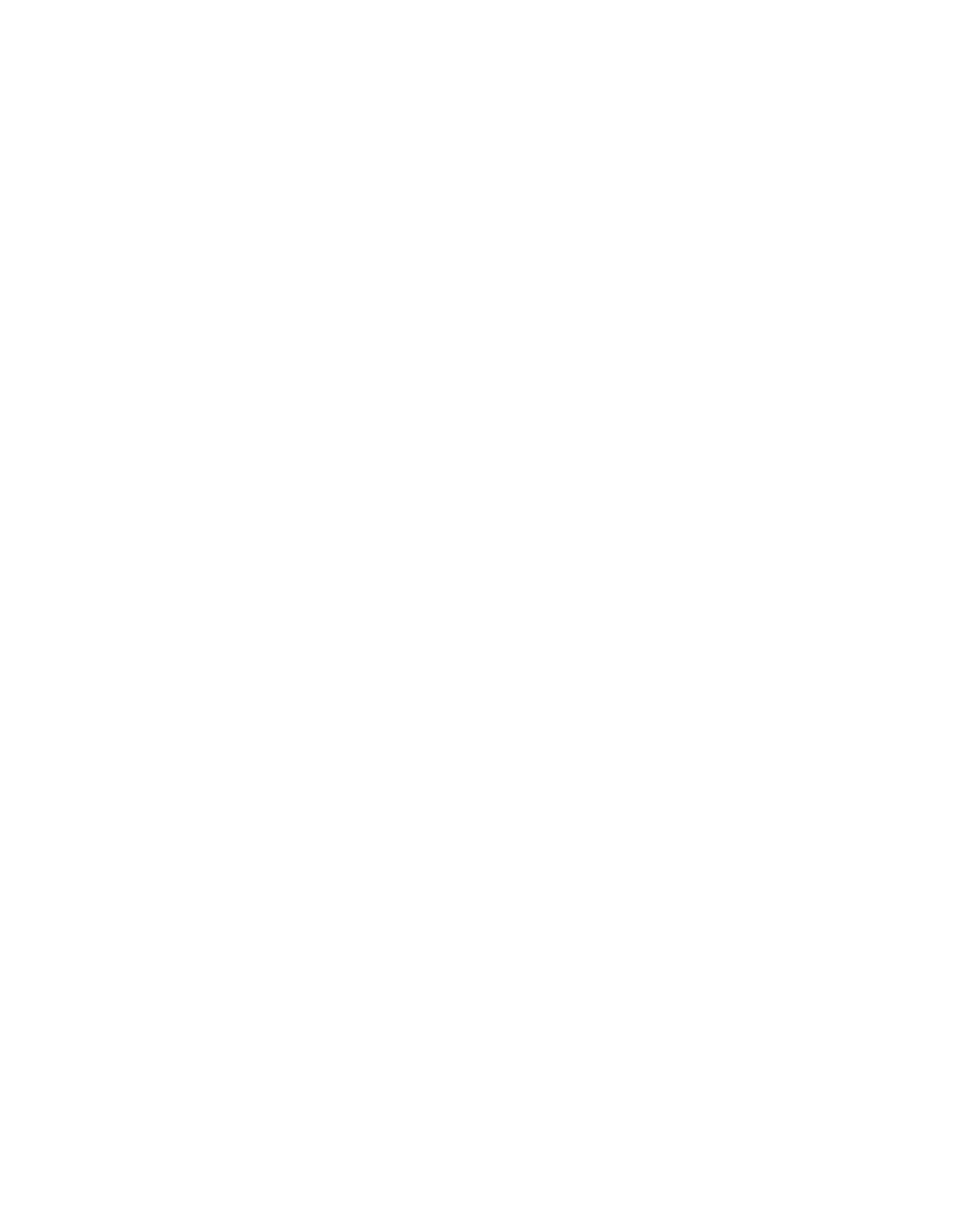# APPENDIX A

# A Direct View of  $\rho$ -Kernels

In this appendix we give a direct combinatorial proof that the SHNC follows the vanishing maximum excess of some  $\rho$ -kernel for each triple  $(L, G, \mathcal{G})$ .

In this section we give a direct proof that the vanishing generic maximum excess of  $\rho$ -kernels for all subgraphs, L, of any Cayley graph, G, implies the SHNC. We shall not use exact sequences. We shall require a few definitions, and some calculations to follow. While this gives some extra intuition about  $\rho$ -kernels, this section is not essential to the proof of the SHNC; we shall omit some of the easy but tedious graph theoretic details.

DEFINITION A.1. Let L be a subgraph of a Cayley bigraph, G, on a group,  $\mathcal{G}$ . As usual, for  $P \in V_G \amalg E_G$ , let  $\mathcal{G}_L(P)$  be the set of  $g \in \mathcal{G}$  such that Lg contains P. By a vertex family on  $(L, G, \mathcal{G})$  we mean a function, U, from  $V_G$  to  $\mathcal{P}(\mathcal{G})$ , the power set (i.e., set of subsets) of G, such that for all  $v \in V_G$  we have  $\mathcal{U}(v) \subset \mathcal{G}_L(v)$ . Similarly, an edge family on  $(L, G, \mathcal{G})$  is a function  $W \colon E_G \to \mathcal{P}(\mathcal{G})$  such that  $W(e) \subset \mathcal{G}_L(e)$ for all  $e \in E_G$ . A vertex family, U, and edge family, W, are compatible if for all  $e \in E_G$  we have  $W(e) \subset U(te) \cap U(he)$ . Given a vertex family, U, the induced edge family,  $\mathcal{U}_E$ , of U is the edge family  $\mathcal{U}_E$  given by

$$
\mathcal{U}_E(e) = \mathcal{U}(te) \cap \mathcal{U}(he) \cap \mathcal{G}_L(e).
$$

The following lemmas motivate the above definitions; we omit their proofs, which are almost immediate.

LEMMA A.2. To each vertex family, U on  $(L, G, \mathcal{G})$ , and compatible edge family, W, on  $(L, G, \mathcal{G})$ , there is a subgraph  $H \subset L \times_{B_2} G$  determined via

$$
V_H = \{ (vg^{-1}, v) \mid g \in \mathcal{U}(v) \}, \qquad E_H = \{ (eg^{-1}, e) \mid g \in \mathcal{W}(e) \};
$$

conversely, any subgraph  $H \subset L \times_{B_2} G$  arises from a unique vertex family, U, and compatible edge family, W.

LEMMA A.3. For any vertex family,  $U$ , on  $(L, G, \mathcal{G})$  and compatible edge family, W, we have

$$
\mathcal{W}(e) \subset \mathcal{U}_E(e).
$$

In other words,  $U_E$  is the "largest" edge family compatible with  $U$ .

DEFINITION A.4. Let L be a subgraph of a Cayley bigraph,  $G$ , on a group,  $G$ , let  $M \in \mathbb{F}^{\rho(L)\times\mathcal{G}}$  be totally linearly independent, and let  $\mathcal{K} = \mathcal{K}_M$  be the resulting  $\rho$ -kernel. By a straight subspace of  $\mathcal{K}(V)$  we mean a subspace

$$
U = \sum_{v \in V_G} U(v) \in \mathcal{K}(V),
$$

such that for each  $v \in V_G$ , we have

$$
(A.1) \t\t\t U(v) = \text{Free}_{\mathcal{U}(v)}
$$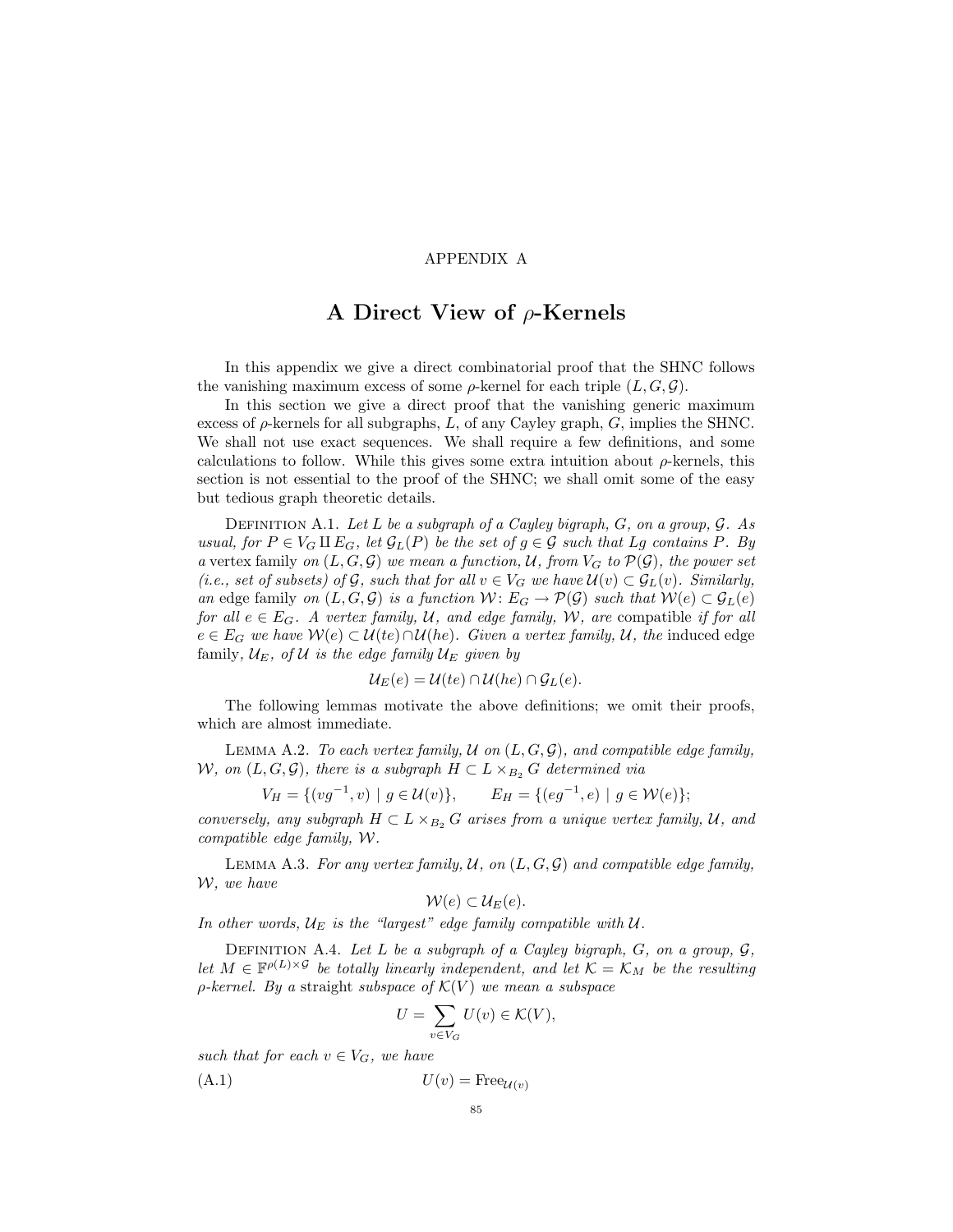for some  $U(v) \subset \mathcal{G}$ , with notation as in Definition 2.18.

Our goal for the rest of this section is to prove the following theorem.

THEOREM A.5. Let  $L$  be a subgraph of a Cayley graph,  $G$ , on a group,  $\mathcal{G}$ . The following conditions are equivalent:

- (1) for all  $L' \subset G$ , the SHNC holds for  $(L, L')$ ;
- (2) for every vertex family,  $U$ , on  $(L, G, \mathcal{G})$  we have

$$
\sum_{e \in E_G} |\mathcal{U}_E(e)|_{\rho(L)} \leq \sum_{v \in V_G} |\mathcal{U}(v)|_{\rho(L)};
$$

and

(3) for some or any field, F, and some or any totally independent  $M \in$  $\mathbb{F}^{\rho(L)\times\mathcal{G}}$ , every straight subspace of  $\mathcal{K}(V)$  with  $\mathcal{K} = \mathcal{K}_M(L)$  has excess zero.

We know by Theorem 2.4 that the SHNC holds iff it holds for all pairs  $(L, L')$ that are subgraphs of a Cayley graph, G. Hence Theorem 2.33, that implies condition (3) of this theorem, implies the SHNC.

PROOF. Conditions (2) and (3) are easily seen to be equivalent via equation  $(A.1)$  and equation  $(2.12)$ .

If U is any vertex family on  $(L, G, \mathcal{G})$ , let the *positive set* of U consist of those  $v \in V_G$  for which  $|\mathcal{U}(v)| > \rho(L)$  and of those  $e \in E_G$  for which  $|\mathcal{U}_E(e)| > \rho(L)$ . We easily see that the positive set forms a subgraph,  $L'$ , of  $G$ , and that the pairs  $(Pg^{-1}, P)$  such that P is in the positive set and g lies in  $\mathcal{U}(P)$  or  $\mathcal{U}_E(P)$  (as is appropriate), forms a subgraph,  $H$ , of  $L \times_{B_2} L'$ . We see that

$$
-\chi(H) = \sum_{e \in E_{L'}} |\mathcal{U}_E(e)| - \sum_{v \in V_{L'}} |\mathcal{U}(v)|
$$
  
=  $\rho(L)\chi(L') + \sum_{e \in E_{L'}} (|\mathcal{U}_E(e)| - \rho(L)) - \sum_{v \in V_{L'}} (|\mathcal{U}(v)| - \rho(L))$   
=  $\rho(L)\chi(L') + \sum_{e \in E_G} |\mathcal{U}_E(e)|_{\rho(L)} - \sum_{v \in V_G} |\mathcal{U}(v)|_{\rho(L)}.$ 

Hence we may write

(A.2) 
$$
-\chi(H) - \rho(L)\chi(L') = \sum_{e \in E_G} |\mathcal{U}_E(e)|_{\rho(L)} - \sum_{v \in V_G} |\mathcal{U}(v)|_{\rho(L)}.
$$

This equation is the main ingredient in the equivalence of conditions (1) and (3). Let us now state some graph theoretic lemmas that will firmly establish this equivalence.

LEMMA A.6. For any digraphs  $H \subset G$ , we have

$$
-\chi(H) \le \rho(G);
$$

and equality holds if H consists of all connected components, X, of G with  $h_1(X)$ 0 and any of those with  $h_1(X) = 0$ .

PROOF. The statement about equality is clear from the definition of  $\rho$  in equation (1.1). The inequality can be established graph theoretically by induction on the number of vertices and edges in  $G$  that are not in  $H$ . Alternatively, see the end of Section 1.6.  $\Box$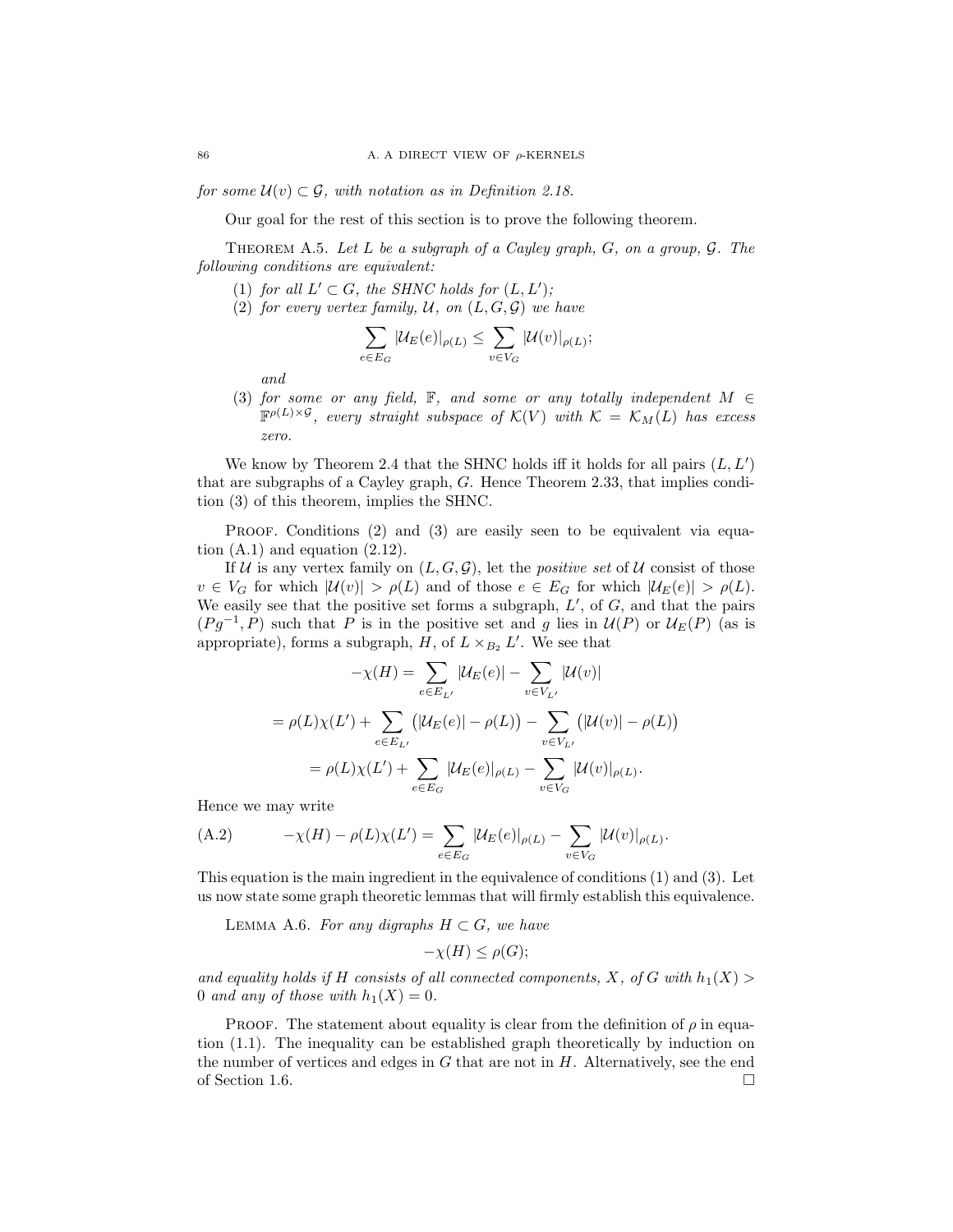LEMMA A.7. Let U be a vertex family for  $(L, G, \mathcal{G})$ , where L is a subgraph of a Cayley digraph, G, on a group, G. Assume that

(A.3) 
$$
\sum_{e \in E_G} |\mathcal{U}_E(e)|_{\rho(L)} - \sum_{v \in V_G} |\mathcal{U}(v)|_{\rho(L)} > 0.
$$

Then there is a vertex family,  $\mathcal{U}'$ , which satisfies this inequality with  $\mathcal{U}$  replaced by U', for which the positive set of U', L', satisfies  $-\chi(L') = \rho(L')$ .

PROOF. For any subgraph,  $Y \subset G$  and vertex family W on  $(L, G, \mathcal{G})$ , set

$$
f(\mathcal{W}, Y) = \sum_{e \in E_Y} |\mathcal{W}_E(e)|_{\rho(L)} - \sum_{v \in V_Y} |\mathcal{W}(v)|_{\rho(L)}.
$$

Then clearly we have

$$
f(\mathcal{U}, L') = \sum_{X \in \text{conn}(L')} f(\mathcal{U}, X),
$$

where  $\text{conn}(L')$  is the set of connected components of  $L'$ . But equation  $(A.3)$  says that  $f(\mathcal{U}, G) > 0$ , and clearly  $f(\mathcal{U}, L') = f(\mathcal{U}, G)$ . Hence we have  $f(\mathcal{U}, X) > 0$  for some connected component,  $X$ , of  $L'$ ; fix any such  $X$ .

We claim that  $\rho(X) = -\chi(X)$ . Since X is connected, this is true unless  $\chi(X) =$ 1; so it suffices to show that  $\chi(X) = 1$  is impossible. If  $\chi(X) = 1$ , then by repeatedly pruning the leaves of  $X$ , i.e., deleting a vertex of degree one and its incident edge from  $X$ , we arrive at an isolated vertex. But if Y is any subgraph of  $G$  with a vertex,  $v \in V_Y$ , of degree one, and incident edge  $e \in E_Y$ , and if Y' is Y with v and e discarded, we claim that  $f(U, Y') \ge f(U, Y)$ ; indeed,  $\mathcal{U}_E(e) \subset \mathcal{U}(v)$ , so

$$
f(\mathcal{U}, Y') = f(\mathcal{U}, Y) + |\mathcal{U}(v)|_{\rho(L)} - |\mathcal{U}(e)|_{\rho(L)} \ge f(\mathcal{U}, Y).
$$

Hence, by repeatedly pruning X we are left with  $X''$  that is a single vertex with no edges, so  $f(\mathcal{U}, X'') \geq f(\mathcal{U}, X) > 0$ . But clearly  $f(\mathcal{U}, X'') \leq 0$  for X'' consisting of a single vertex. Hence  $\chi(X) = 1$  is impossible, and so  $\chi(X) \leq 0$  and hence  $\rho(X) = -\chi(X).$ 

For any vertex family, V of  $(L, G, \mathcal{G})$  and any subgraph  $Y \in G$  define a vertex family  $\mathcal{V}|_Y$  via

$$
\mathcal{V}|_Y(v) = \begin{cases} \mathcal{V}(v) & \text{if } v \in V_Y, \\ \emptyset & \text{otherwise.} \end{cases}
$$

for all  $v \in V_G$ . We easily see that

(A.4)  $\mathcal{V}(e) \subset (\mathcal{V}|_L)_{E}(e)$ 

for all  $e \in E_L$ . Hence

$$
f(\mathcal{V}|_Y, G) = f(\mathcal{V}|_Y, Y) \ge f(\mathcal{V}, Y),
$$

using equation (A.4). In particular, for  $V = U$  and  $Y = X$  we have

 $f(\mathcal{U}|_X, G) > f(\mathcal{U}, X) > 0.$ 

So we take  $\mathcal{U}' = \mathcal{U}|_X$  and let L' be its positive set. Then  $f(\mathcal{U}', L') = f(\mathcal{U}', G) > 0$ , and  $L'$  consists of X plus possibly some addition edges, so  $L'$  is connected and  $\chi(L') \leq \chi(X) \leq 0$ , so  $\rho(L') = -\chi(L')$  $\Box$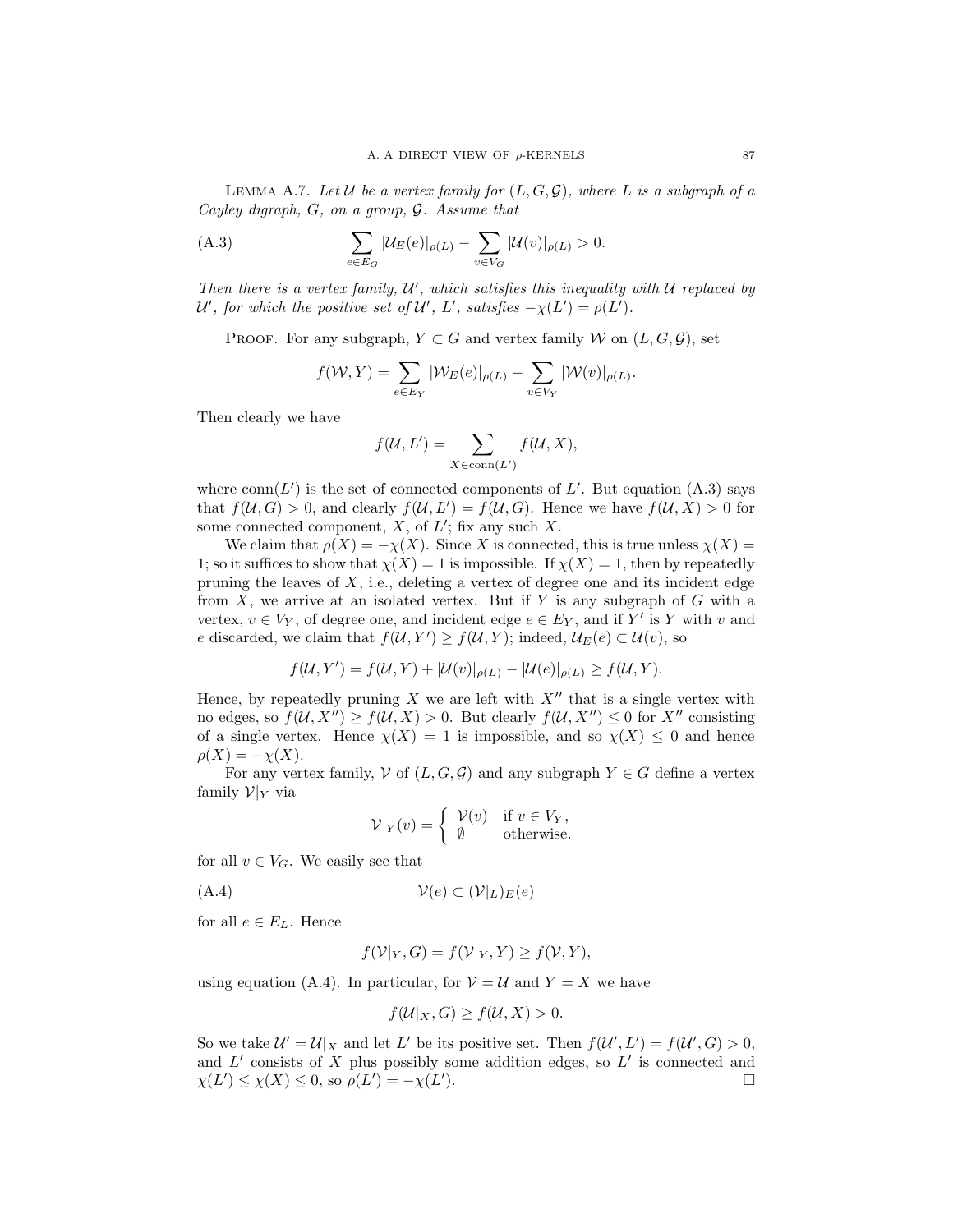At this point condition (1) of Theorem A.5 easily implies condition (2). For if condition (2) does not hold, then for some  $\mathcal{U}$ , and with  $L'$  given as its positive set, we may assume  $\rho(L') = -\chi(L')$  we have

$$
\sum_{e \in E_G} |\mathcal{U}_E(e)|_{\rho(L)} - \sum_{v \in V_G} |\mathcal{U}(v)|_{\rho(L)} > 0
$$

and hence

$$
\rho(L \times_{B_2} L') \ge -\chi(H) > -\rho(L)\chi(L') = \rho(L)\rho(L').
$$

Hence the SHNC is false on a pair of subgraphs of G.

It remains to show that condition (2) of Theorem A.5 implies condition (1). Again, we need some graph theoretic considerations.

LEMMA A.8. Assume the SHNC is false on a pair of subgraphs,  $(L, L')$ , of a Cayley bigraph G on a group  $\mathcal{G}$ . Then there is a subgraph,  $L'' \subset L'$ , such that

- (1) the SHNC is false on  $(L, L'')$ ,
- $(2)$   $L''$  is connected,
- (3)  $-\chi(L'') = \rho(L'')$ , and
- (4) there is a subgraph,  $H \subset L \times_{B_2} L''$  such that  $-\chi(H) = \rho(L \times_{B_2} L'')$ , and if  $U$  is the vertex family associated to  $H$ , then we have

$$
f(\mathcal{U}, G) > 0.
$$

If condition (1) of Theorem A.5 is false, then the hypothesis of the above lemma holds; but item (4) of the lemma means that condition (2) of Theorem A.5 is false. Hence we conclude this section, and the proof of Theorem A.5 with the proof of the above lemma.

PROOF. So assume the SHNC is false on a pair of subgraphs,  $(L, L')$ . Similar to before, the SHNC must therefore be false on  $(L, L'')$ , where  $L''$  is some connected component of  $L$ . Fix such a connected component,  $L''$ .

We cannot have  $\rho(L'') = 0$ , for otherwise  $\rho(L \times_{B_2} L'') = 0$  and the SHNC is not false on  $(L, L'')$ . Hence we have  $L'' \subset L'$  is connected and  $\rho(L'') > 0$ , whereupon we have  $-\chi(L'') = \rho(L'')$ .

Now let  $L'' \subset L'$  be a minimal subgraph of  $L'$  (with respect to inclusion of subgraphs) with the properties that  $L''$  is connected,  $\rho(L'') > 0$ , and the SHNC is false on  $(L, L'')$ . We shall show that the lemma holds with this subgraph,  $L''$ ; we have already established the first three items in the conclusion.

Then take any  $H \subset L \times_{B_2} L''$  such that  $-\chi(H) = \rho(L \times_{B_2} L'')$ . We now make a number of claims regarding  $L''$  that follow from the minimality of  $L''$ .

First, we claim that  $L''$  has no leaves, i.e., no vertices of degree one. Otherwise, if  $v$  is a vertex of degree one, and  $e$  is its incident edge, then there are at least as many vertices in H over v as there are over v. So letting  $L'''$  be  $L''$  with v and e discarded, we see that  $\rho(L^{\prime\prime\prime}) = \rho(L^{\prime\prime})$ ; but if H' consists of the vertices and edges of H that do not lie over e or v, then H' is a subgraph of H and  $\rho(H') = \rho(H)$ (since we obtain  $H'$  from  $H$  by discarding isolated vertices over  $v$  or vertices over  $v$  along with their single incident edges, lying over  $e$ ). Hence the SHNC would fail also on  $(L, L<sup>m</sup>)$ , contradicting the minimality of  $L<sup>n</sup>$ .

Second, we claim that over each  $e \in E_{L''}$  we there are at least  $\rho(L) + 1$  edges in H; if not, we delete e from  $L''$ , obtaining  $L''' \subset L''$ , and delete the at most  $\rho(L)$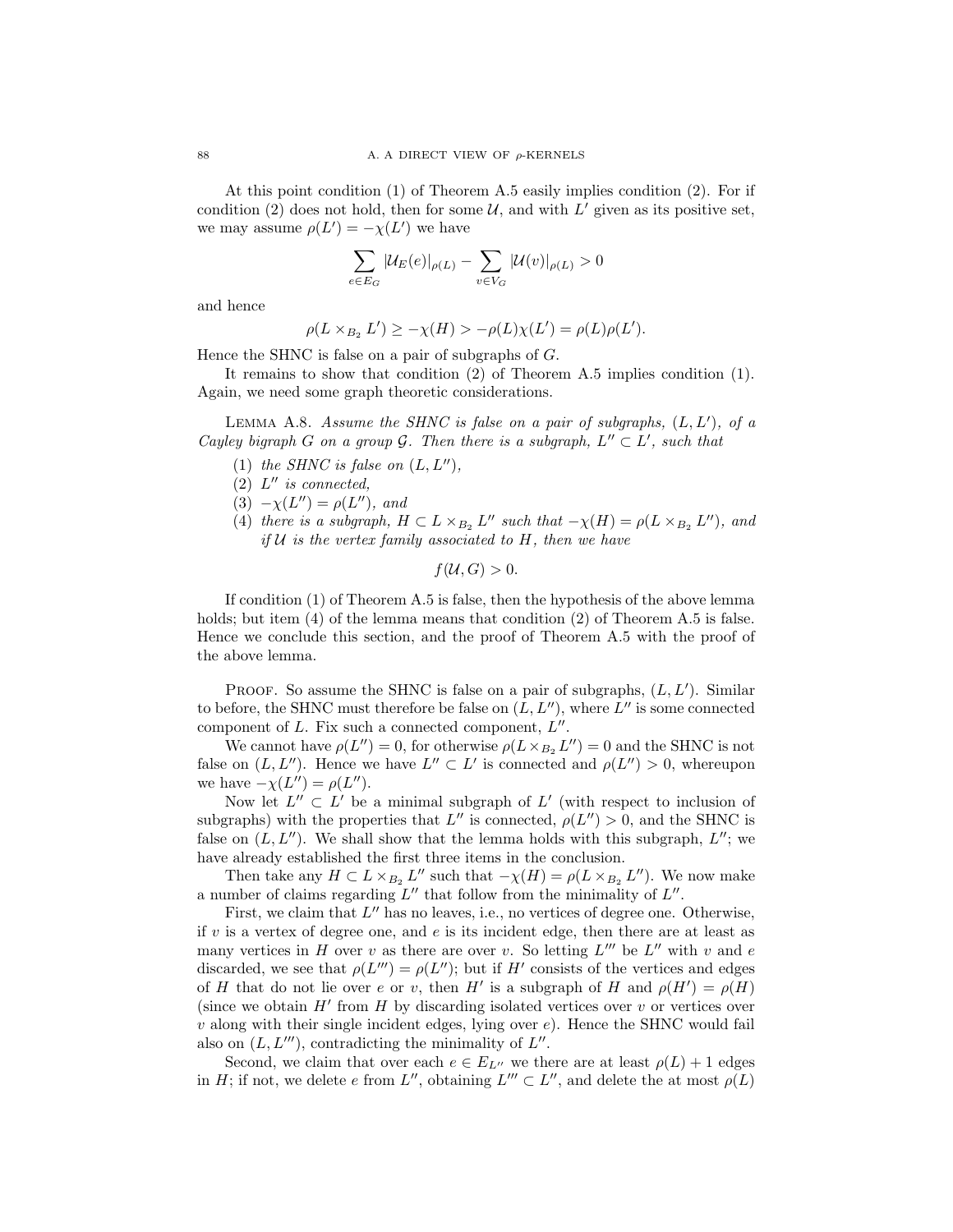edges over e from H, obtaining H' that lies over  $L'''$ ; this yields a strict subgraph,  $L'''$  of  $L''$  such that

$$
\rho(L \times_{B_2} L''') \ge -\chi(H') \ge -\chi(H) - \rho(L) = \rho(L \times_{B_2} L'') - \rho(L) > \rho(L)(\rho(L'') - 1).
$$

But since L'' is pruned, we have  $\rho(L^{\prime\prime\prime}) = \rho(L^{\prime\prime}) - 1$ . So, once again, we have the SHNC fails on  $(L, L''')$  for some a proper subgraph,  $L'''$ , of  $L''$ ; this contradicts the minimality of  $L''$ .

Third, we claim that over each  $v \in V_{L''}$  there are at least  $\rho(L) + 1$  vertices in H. Indeed, if v is incident upon some edge, e, in  $L''$ , then e has at least  $\rho(L) + 1$ vertices in  $H$  above it, so  $v$  does as well. If  $v$  is isolated in  $L''$ , i.e., incident upon no edge, then  $L''$  consists of only v, since  $L''$  is connected; but this contradicts the fact that  $\rho(L'') > 0$ .

To H is associated a vertex family,  $\mathcal{U}$ , and an edge family,  $\mathcal{W}$ . According to the three claims established in the previous three paragraphs, we have

$$
v \in V_{L''}
$$
  $\Longrightarrow$   $|\mathcal{U}(v)| \ge \rho(L) + 1$ ,  $e \in E_{L''}$   $\Longrightarrow$   $|\mathcal{W}(e)| \ge \rho(L) + 1$ .

Clearly also

$$
v \notin V_{L''} \implies \mathcal{U}(v) = \emptyset, \qquad e \notin E_{L''} \implies \mathcal{W}(e) = \emptyset.
$$

It follows that, as before

$$
f(\mathcal{U}, G) \ge \sum_{e \in E_{L''}} |\mathcal{W}(e)|_{\rho(L)} - \sum_{v \in V_{L''}} |\mathcal{U}(e)|_{\rho(L)}
$$

$$
= -\chi(H) - \rho(L)(|E_{L''}| - |V_{L''}|) = \rho(L \times_{B_2} L'') - \rho(L)\rho(L''),
$$

using the fact that L'' is connected and  $\rho(L'') > 0$  (so that  $\rho(L'') = |E_{L''}| - |V_{L''}|$ ). Hence  $f(\mathcal{U}, G) > 0$ , which shows item (4) in the conclusion of the lemma.

 $\Box$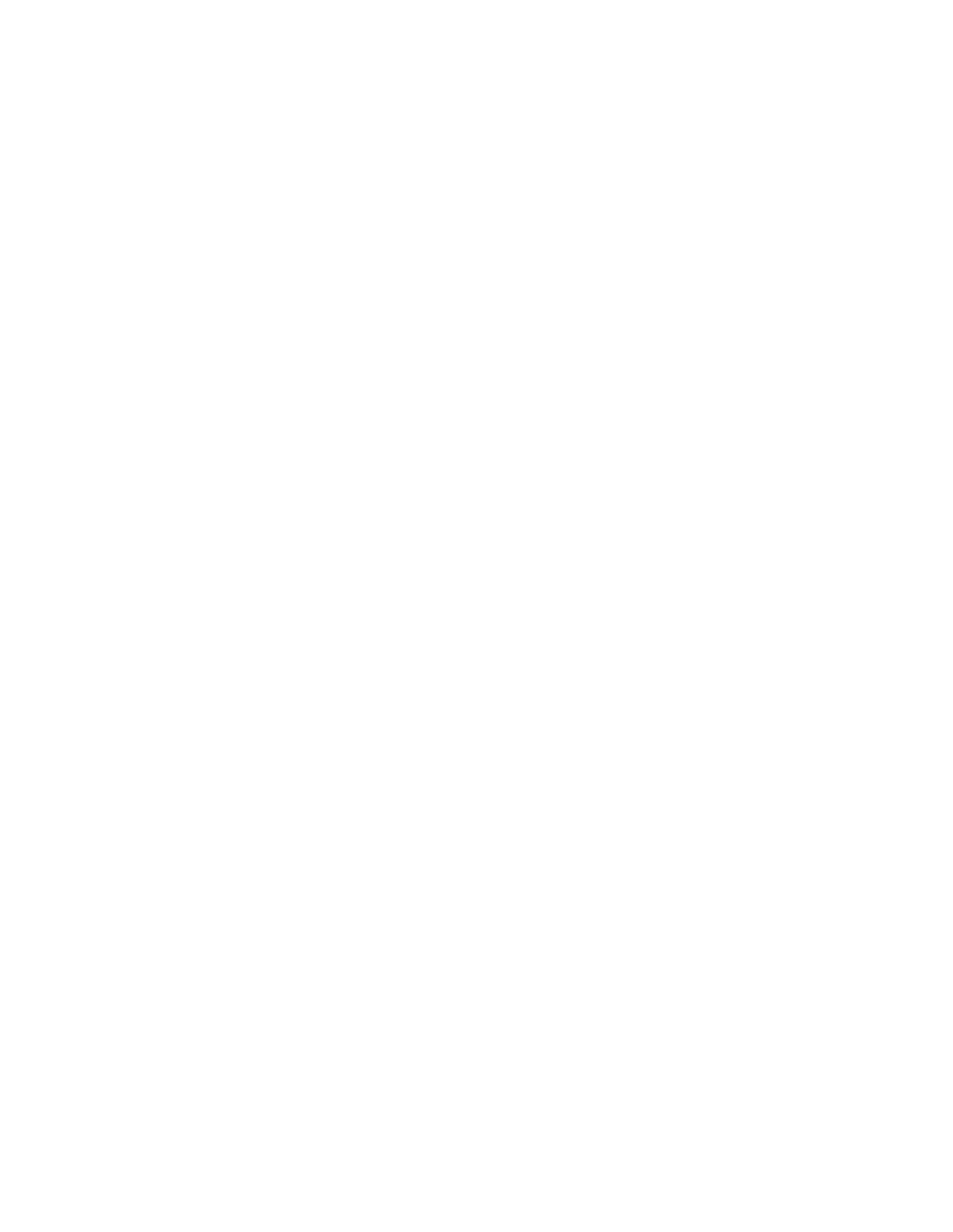# Bibliography

- [AL02] Alon Amit and Nathan Linial, Random graph coverings I: General theory and graph connectivity, Combinatorica  $22$  (2002), no. 1, 1–18.
- [AM69] M. F. Atiyah and I. G. Macdonald, Introduction to commutative algebra, Addison-Wesley Publishing Co., Reading, Mass.-London-Don Mills, Ont., 1969. MR 0242802 (39 #4129)
- [Arz00] G. N. Arzhantseva, A property of subgroups of infinite index in a free group, Proc. Amer. Math. Soc. 128 (2000), no. 11, 3205–3210. MR MR1694447 (2001b:20040)
- [Ati76] M. F. Atiyah, Elliptic operators, discrete groups and von Neumann algebras, Colloque "Analyse et Topologie" en l'Honneur de Henri Cartan (Orsay, 1974), Soc. Math. France, Paris, 1976, pp. 43–72. Astérisque, No. 32–33. MR MR0420729 (54 #8741)
- [Bur71] Robert G. Burns, On the intersection of finitely generated subgroups of a free group., Math. Z. 119 (1971), 121–130. MR MR0279166 (43 #4892)
- [Del77] P. Deligne, Cohomologie étale, Lecture Notes in Mathematics, Vol. 569, Springer-Verlag, Berlin, 1977, Séminaire de Géométrie Algébrique du Bois-Marie SGA  $4\frac{1}{2}$ , Avec la collaboration de J. F. Boutot, A. Grothendieck, L. Illusie et J. L. Verdier. MR MR0463174 (57 #3132)
- [DF01] Warren Dicks and Edward Formanek, The rank three case of the Hanna Neumann conjecture, J. Group Theory 4 (2001), no. 2, 113–151. MR MR1812321 (2002e:20051)
- [Dic94] Warren Dicks, Equivalence of the strengthened Hanna Neumann conjecture and the amalgamated graph conjecture, Invent. Math. 117 (1994), no. 3, 373–389. MR MR1283723 (95c:20034)
- [Eve08] Brent Everitt, Graphs, free groups and the Hanna Neumann conjecture, J. Group Theory 11 (2008), no. 6, 885–899. MR MR2466915
- [FMT06] Joel Friedman, Ram Murty, and Jean-Pierre Tillich, Spectral estimates for abelian cayley graphs, J. Comb. Theory Ser. B 96 (2006), no. 1, 111–121.
- [Fri93] Joel Friedman, Some geometric aspects of graphs and their eigenfunctions, Duke Math. J. 69 (1993), no. 3, 487–525. MR 94b:05134
- [Fri03] , Relative expanders or weakly relatively Ramanujan graphs, Duke Math. J. 118 (2003), no. 1, 19–35. MR MR1978881 (2004m:05165)
- [Fri05] , Cohomology of grothendieck topologies and lower bounds in boolean complexity, http://www.math.ubc.ca/~jf, also http://arxiv.org/abs/cs/0512008, to appear.
- [Fri06]  $\qquad \qquad \qquad$ , Cohomology of grothendieck topologies and lower bounds in boolean complexity ii, http://www.math.ubc.ca/~jf, also http://arxiv.org/abs/cs/0604024, to appear.
- [Fri07] , Linear transformations in boolean complexity theory, CiE '07: Proceedings of the 3rd conference on Computability in Europe (Berlin, Heidelberg), Springer-Verlag, 2007, pp. 307–315.
- [Fri08]  $\qquad \qquad$ , A proof of Alon's second eigenvalue conjecture and related problems, Mem. Amer. Math. Soc. 195 (2008), no. 910, viii+100. MR MR2437174
- [Fri11a] Joel Friedman, Sheaves on graphs and a proof of the hanna neumann conjecture, available at http://arxiv.org/pdf/1105.0129v1 and at http://www.math.ubc.ca/~jf.
- [Fri11b]  $\qquad \qquad$ , Sheaves on graphs and their homological invariants, available at http://arxiv.org/pdf/1104.2665v1 and at http://www.math.ubc.ca/~jf.
- [FT05] Joel Friedman and Jean-Pierre Tillich, Generalized Alon–Boppana theorems and errorcorrecting codes, SIAM J. Discret. Math. 19 (2005), 700–718.
- [Ger83] S. M. Gersten, *Intersections of finitely generated subgroups of free groups and resolu*tions of graphs, Invent. Math. 71 (1983), no. 3, 567–591. MR MR695907 (85m:05037b)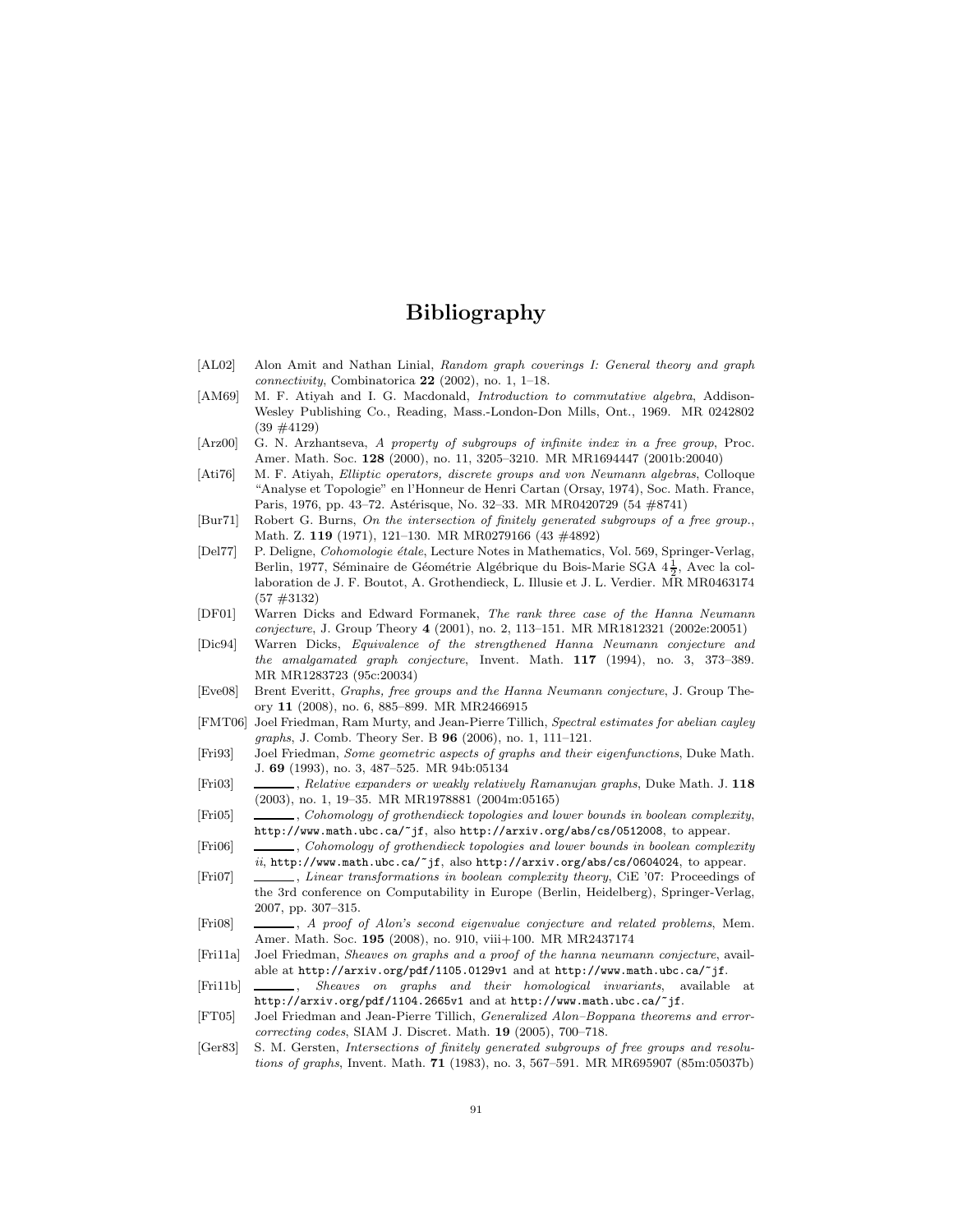#### 92 BIBLIOGRAPHY

- [GM03] Sergei I. Gelfand and Yuri I. Manin, Methods of homological algebra, second ed., Springer Monographs in Mathematics, Springer-Verlag, Berlin, 2003. MR MR1950475 (2003m:18001)
- [Gro77] Jonathan L. Gross, Every connected regular graph of even degree is a Schreier coset graph, J. Combinatorial Theory Ser. B 22 (1977), no. 3, 227–232. MR MR0450121 (56 #8419)
- [Har77] Robin Hartshorne, Algebraic geometry, Springer-Verlag, New York, 1977, Graduate Texts in Mathematics, No. 52. MR 57 #3116
- [Har92] Joe Harris, Algebraic geometry, Graduate Texts in Mathematics, vol. 133, Springer-Verlag, New York, 1992, A first course. MR 1182558 (93j:14001)
- [How54] A. G. Howson, On the intersection of finitely generated free groups, J. London Math. Soc. 29 (1954), 428–434. MR MR0065557 (16,444c)
- [HS97] P. J. Hilton and U. Stammbach, A course in homological algebra, second ed., Graduate Texts in Mathematics, vol. 4, Springer-Verlag, New York, 1997. MR 1438546 (97k:18001)
- [Imr77a] Wilfried Imrich, On finitely generated subgroups of free groups, Arch. Math. (Basel) 28 (1977), no. 1, 21–24. MR MR0439941 (55 #12822)
- [Imr77b]  $\qquad \qquad$ , Subgroup theorems and graphs, Combinatorial mathematics, V (Proc. Fifth Austral. Conf., Roy. Melbourne Inst. Tech., Melbourne, 1976), Springer, Berlin, 1977, pp. 1–27. Lecture Notes in Math., Vol. 622. MR MR0463016 (57 #2980)
- [Iva99] S. V. Ivanov, On the intersection of finitely generated subgroups in free products of groups, Internat. J. Algebra Comput. 9 (1999), no. 5, 521–528. MR MR1719719 (2000k:20023)
- [Iva01]  $\qquad \qquad \qquad$ , Intersecting free subgroups in free products of groups, Internat. J. Algebra Comput. 11 (2001), no. 3, 281–290. MR MR1847180 (2002e:20052)
- [JKM03] Toshiaki Jitsukawa, Bilal Khan, and Alexei G. Myasnikov, On the Hanna Neumann conjecture, 2003, Available as http://arxiv.org/abs/math/0302009.
- [Kha02] Bilal Khan, Positively generated subgroups of free groups and the Hanna Neumann conjecture, Combinatorial and geometric group theory (New York, 2000/Hoboken, NJ, 2001), Contemp. Math., vol. 296, Amer. Math. Soc., Providence, RI, 2002, pp. 155–170. MR MR1921710 (2003e:20027)
- [Lan02] Serge Lang, Algebra, third ed., Graduate Texts in Mathematics, vol. 211, Springer-Verlag, New York, 2002. MR 1878556 (2003e:00003)
- [Lüc02] Wolfgang Lück,  $L^2$ -invariants: theory and applications to geometry and K-theory, Ergebnisse der Mathematik und ihrer Grenzgebiete. 3. Folge. A Series of Modern Surveys in Mathematics [Results in Mathematics and Related Areas. 3rd Series. A Series of Modern Surveys in Mathematics], vol. 44, Springer-Verlag, Berlin, 2002. MR MR1926649 (2003m:58033)
- [Min10] Igor Mineyev, The topology and analysis of the Hanna Neumann Conjecture, Preprint. Available at http://www.math.uiuc.edu/~mineyev/math/art/shnc.pdf.
- [Min11a]  $\_\_\_\_\$ graphs, and the Hanna Neumann Conjecture, Preprint. Available at http://www.math.uiuc.edu/~mineyev/math/art/gr-gr-shnc.pdf.
- [Min11b]  $\_\_\_\_\$ ghtharpoontativity and the Hanna Neumann Conjecture, Preprint. Available at http://www.math.uiuc.edu/~mineyev/math/art/submult-shnc.pdf.
- [MW02] J. Meakin and P. Weil, Subgroups of free groups: a contribution to the Hanna Neumann conjecture, Proceedings of the Conference on Geometric and Combinatorial Group Theory, Part I (Haifa, 2000), vol. 94, 2002, pp. 33–43. MR MR1950872 (2003k:20028)
- [Neu56] Hanna Neumann, On the intersection of finitely generated free groups, Publ. Math. Debrecen 4 (1956), 186–189. MR MR0078992 (18,11f)
- [Neu57] , On the intersection of finitely generated free groups. Addendum, Publ. Math. Debrecen 5 (1957), 128. MR MR0093537 (20 #61)
- [Neu90] Walter D. Neumann, On intersections of finitely generated subgroups of free groups, Groups—Canberra 1989, Lecture Notes in Math., vol. 1456, Springer, Berlin, 1990, pp. 161–170. MR MR1092229 (92b:20026)
- [Neu07] Walter D. Neumann, A short proof that positive generation implies the Hanna Neumann Conjecture, 2007, Available as http://arxiv.org/abs/math/0702395, to appear.
- [Ser83] Brigitte Servatius, A short proof of a theorem of Burns, Math. Z. 184 (1983), no. 1, 133–137. MR MR711734 (85c:20019)